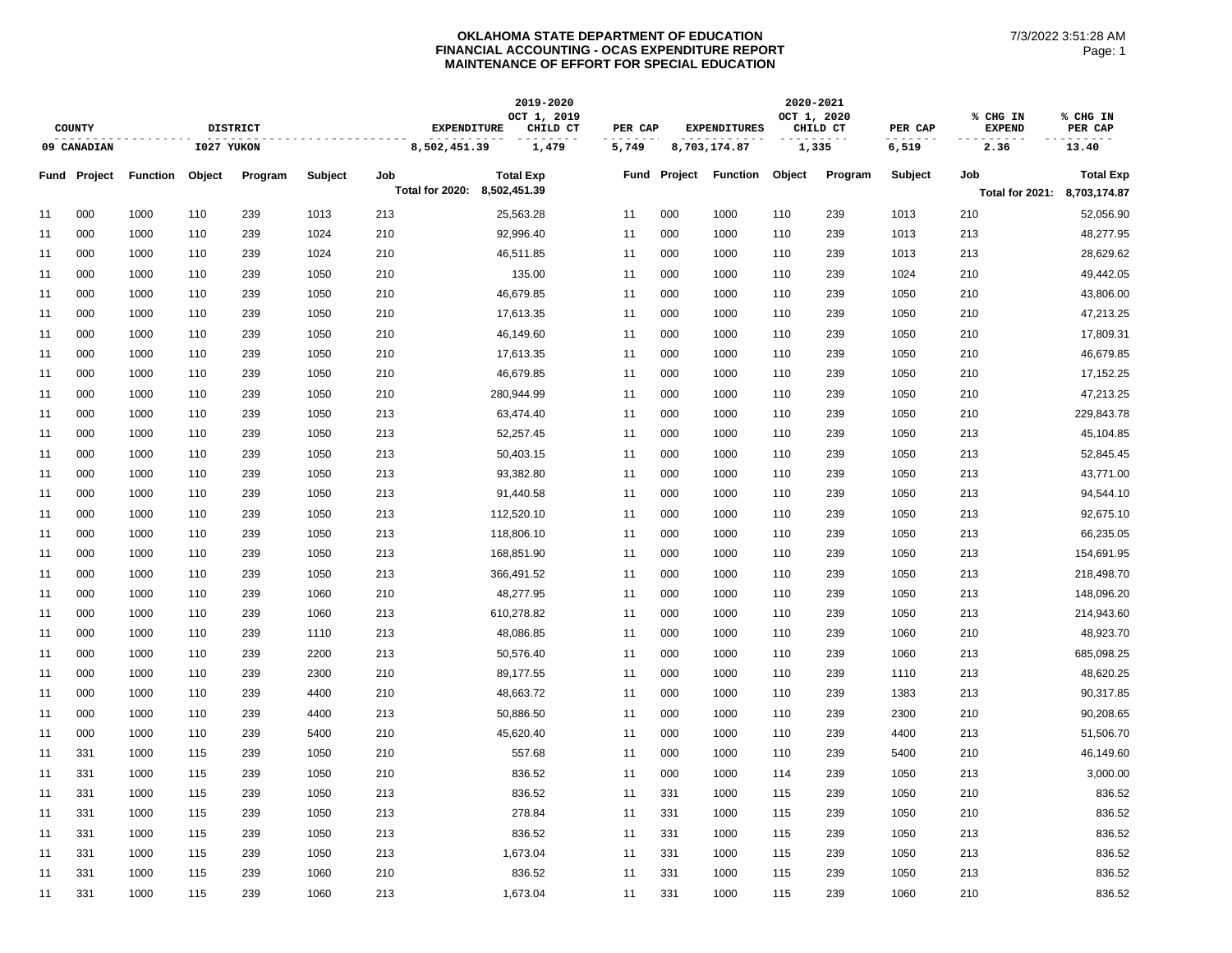| Fund | Project | <b>Function</b> | Object | Program | Subject | Job                          | <b>Total Exp</b> | Fund | Project | <b>Function</b> | Object | Program | Subject | Job                          | <b>Total Exp</b> |
|------|---------|-----------------|--------|---------|---------|------------------------------|------------------|------|---------|-----------------|--------|---------|---------|------------------------------|------------------|
|      |         |                 |        |         |         | Total for 2020: 8,502,451.39 |                  |      |         |                 |        |         |         | Total for 2021: 8,703,174.87 |                  |
| 11   | 331     | 1000            | 115    | 239     | 1110    | 213                          | 836.52           | 11   | 331     | 1000            | 115    | 239     | 1060    | 213                          | 418.26           |
| 11   | 331     | 1000            | 115    | 239     | 2200    | 213                          | 836.52           | 11   | 331     | 1000            | 115    | 239     | 1110    | 213                          | 836.52           |
| 11   | 331     | 1000            | 115    | 239     | 4400    | 210                          | 139.42           | 11   | 334     | 1000            | 115    | 239     | 1013    | 210                          | 7,390.80         |
| 11   | 334     | 1000            | 115    | 239     | 1013    | 210                          | 7,306.80         | 11   | 334     | 1000            | 115    | 239     | 1013    | 213                          | 7,390.80         |
| 11   | 334     | 1000            | 115    | 239     | 1013    | 213                          | 7,306.80         | 11   | 334     | 1000            | 115    | 239     | 1024    | 210                          | 7,390.80         |
| 11   | 334     | 1000            | 115    | 239     | 1024    | 210                          | 7,306.80         | 11   | 334     | 1000            | 115    | 239     | 1024    | 210                          | 7,390.80         |
| 11   | 334     | 1000            | 115    | 239     | 1024    | 210                          | 7,306.80         | 11   | 334     | 1000            | 115    | 239     | 1050    | 210                          | 7,390.80         |
| 11   | 334     | 1000            | 115    | 239     | 1050    | 210                          | 7,306.80         | 11   | 334     | 1000            | 115    | 239     | 1050    | 210                          | 7,390.80         |
| 11   | 334     | 1000            | 115    | 239     | 1050    | 210                          | 2,435.36         | 11   | 334     | 1000            | 115    | 239     | 1050    | 210                          | 2,463.36         |
| 11   | 334     | 1000            | 115    | 239     | 1050    | 210                          | 14,613.60        | 11   | 334     | 1000            | 115    | 239     | 1050    | 210                          | 14,781.60        |
| 11   | 334     | 1000            | 115    | 239     | 1050    | 210                          | 2,435.36         | 11   | 334     | 1000            | 115    | 239     | 1050    | 210                          | 2,463.36         |
| 11   | 334     | 1000            | 115    | 239     | 1050    | 210                          | 9,686.40         | 11   | 334     | 1000            | 115    | 239     | 1050    | 210                          | 7,390.80         |
| 11   | 334     | 1000            | 115    | 239     | 1050    | 210                          | 31,663.28        | 11   | 334     | 1000            | 115    | 239     | 1050    | 210                          | 24,636.48        |
| 11   | 334     | 1000            | 115    | 239     | 1050    | 213                          | 10,960.20        | 11   | 334     | 1000            | 115    | 239     | 1050    | 213                          | 7,390.80         |
| 11   | 334     | 1000            | 115    | 239     | 1050    | 213                          | 17,672.10        | 11   | 334     | 1000            | 115    | 239     | 1050    | 213                          | 14,781.60        |
| 11   | 334     | 1000            | 115    | 239     | 1050    | 213                          | 7,306.80         | 11   | 000     | 1000            | 120    | 239     | 0000    | 414                          | 2,628.86         |
| 11   | 000     | 1000            | 120    | 239     | 0000    | 414                          | 29,791.02        | 11   | 000     | 1000            | 120    | 239     | 0000    | 414                          | 1,474.36         |
| 11   | 000     | 1000            | 120    | 239     | 0000    | 414                          | 17,721.90        | 11   | 000     | 1000            | 120    | 239     | 0000    | 414                          | 1,321.53         |
| 11   | 000     | 1000            | 120    | 239     | 0000    | 414                          | 15,618.47        | 11   | 000     | 1000            | 120    | 239     | 0000    | 418                          | 13,098.06        |
| 11   | 000     | 1000            | 120    | 239     | 1013    | 414                          | 30,834.17        | 11   | 000     | 1000            | 120    | 239     | 0000    | 418                          | 7,371.80         |
| 11   | 000     | 1000            | 120    | 239     | 1013    | 414                          | 39,698.95        | 11   | 000     | 1000            | 120    | 239     | 0000    | 418                          | 6,607.65         |
| 11   | 000     | 1000            | 120    | 239     | 1013    | 414                          | 16,065.42        | 11   | 000     | 1000            | 120    | 239     | 1013    | 414                          | 2,653.72         |
| 11   | 000     | 1000            | 120    | 239     | 1050    | 328                          | 7,762.72         | 11   | 000     | 1000            | 120    | 239     | 1013    | 414                          | 1,297.68         |
| 11   | 000     | 1000            | 120    | 239     | 1050    | 328                          | 38,813.60        | 11   | 000     | 1000            | 120    | 239     | 1013    | 414                          | 1,356.04         |
| 11   | 000     | 1000            | 120    | 239     | 1050    | 414                          | 63,348.18        | 11   | 000     | 1000            | 120    | 239     | 1013    | 418                          | 14,916.44        |
| 11   | 000     | 1000            | 120    | 239     | 1050    | 414                          | 47,942.90        | 11   | 000     | 1000            | 120    | 239     | 1013    | 418                          | 26,837.33        |
| 11   | 000     | 1000            | 120    | 239     | 1050    | 414                          | 28,738.08        | 11   | 000     | 1000            | 120    | 239     | 1013    | 418                          | 14,916.44        |
| 11   | 000     | 1000            | 120    | 239     | 1050    | 414                          | 47,587.26        | 11   | 000     | 1000            | 120    | 239     | 1050    | 328                          | 22,062.46        |
| 11   | 000     | 1000            | 120    | 239     | 1050    | 414                          | 89,619.06        | 11   | 000     | 1000            | 120    | 239     | 1050    | 414                          | 11,842.32        |
| 11   | 000     | 1000            | 120    | 239     | 1050    | 414                          | 85,240.95        | 11   | 000     | 1000            | 120    | 239     | 1050    | 414                          | 4,052.90         |
| 11   | 000     | 1000            | 120    | 239     | 1050    | 414                          | 81,254.63        | 11   | 000     | 1000            | 120    | 239     | 1050    | 414                          | 2,807.50         |
| 11   | 000     | 1000            | 120    | 239     | 1050    | 414                          | 115,540.88       | 11   | 000     | 1000            | 120    | 239     | 1050    | 414                          | 4,016.36         |
| 11   | 000     | 1000            | 120    | 239     | 1050    | 414                          | 104,872.41       | 11   | 000     | 1000            | 120    | 239     | 1050    | 414                          | 6,670.48         |
| 11   | 000     | 1000            | 120    | 239     | 1050    | 414                          | 268,792.15       | 11   | 000     | 1000            | 120    | 239     | 1050    | 414                          | 6,086.96         |
| 11   | 000     | 1000            | 120    | 239     | 1060    | 328                          | 86,218.22        | 11   | 000     | 1000            | 120    | 239     | 1050    | 414                          | 21,447.54        |
| 11   | 000     | 1000            | 120    | 239     | 1060    | 414                          | 332,249.49       | 11   | 000     | 1000            | 120    | 239     | 1050    | 414                          | 10,018.06        |
| 11   | 000     | 1000            | 120    | 239     | 3100    | 328                          | 28,466.20        | 11   | 000     | 1000            | 120    | 239     | 1050    | 414                          | 10,192.01        |
| 11   | 332     | 1000            | 125    | 239     | 0000    | 414                          | 4,362.87         | 11   | 000     | 1000            | 120    | 239     | 1050    | 414                          | 33,187.11        |
| 11   | 332     | 1000            | 125    | 239     | 0000    | 414                          | 2,276.28         | 11   | 000     | 1000            | 120    | 239     | 1050    | 414                          | 16,818.28        |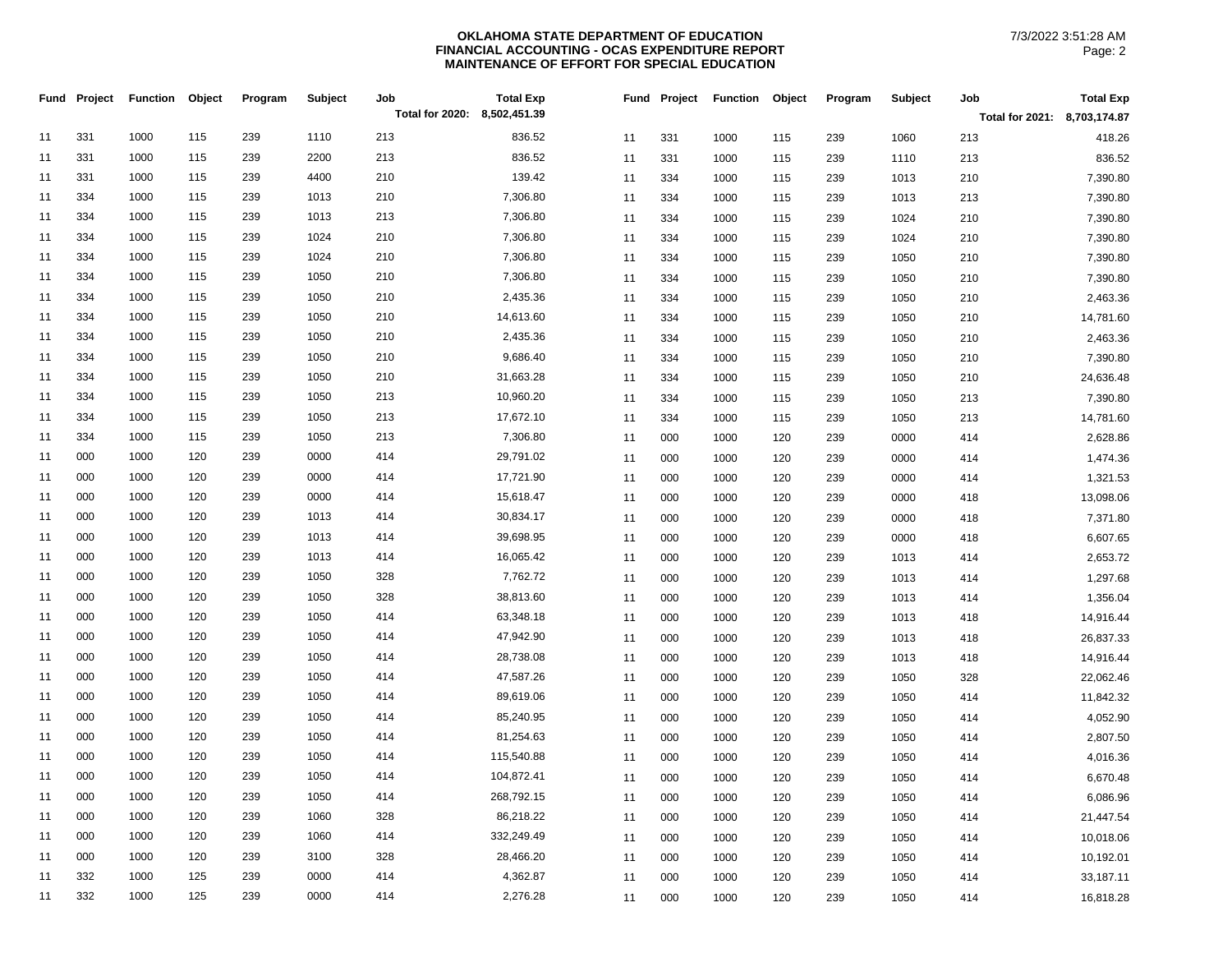| Fund | Project | <b>Function</b> | Object | Program | Subject | Job                          | <b>Total Exp</b> | Fund | Project | <b>Function</b> | Object | Program | Subject | Job                          | <b>Total Exp</b> |
|------|---------|-----------------|--------|---------|---------|------------------------------|------------------|------|---------|-----------------|--------|---------|---------|------------------------------|------------------|
|      |         |                 |        |         |         | Total for 2020: 8,502,451.39 |                  |      |         |                 |        |         |         | Total for 2021: 8,703,174.87 |                  |
| 11   | 332     | 1000            | 125    | 239     | 1013    | 414                          | 1,991.76         | 11   | 000     | 1000            | 120    | 239     | 1050    | 418                          | 22,993.74        |
| 11   | 332     | 1000            | 125    | 239     | 1013    | 414                          | 1,991.73         | 11   | 000     | 1000            | 120    | 239     | 1050    | 418                          | 60,143.03        |
| 11   | 332     | 1000            | 125    | 239     | 1050    | 328                          | 379.38           | 11   | 000     | 1000            | 120    | 239     | 1050    | 418                          | 30,882.38        |
| 11   | 332     | 1000            | 125    | 239     | 1050    | 328                          | 1,896.90         | 11   | 000     | 1000            | 120    | 239     | 1050    | 418                          | 44,179.90        |
| 11   | 332     | 1000            | 125    | 239     | 1050    | 413                          | 2,276.28         | 11   | 000     | 1000            | 120    | 239     | 1050    | 418                          | 83,853.69        |
| 11   | 332     | 1000            | 125    | 239     | 1050    | 413                          | 2,276.28         | 11   | 000     | 1000            | 120    | 239     | 1050    | 418                          | 66,406.83        |
| 11   | 332     | 1000            | 125    | 239     | 1050    | 413                          | 11,381.40        | 11   | 000     | 1000            | 120    | 239     | 1050    | 418                          | 71,495.66        |
| 11   | 332     | 1000            | 125    | 239     | 1050    | 414                          | 2,276.28         | 11   | 000     | 1000            | 120    | 239     | 1050    | 418                          | 116,862.52       |
| 11   | 332     | 1000            | 125    | 239     | 1050    | 414                          | 2,276.28         | 11   | 000     | 1000            | 120    | 239     | 1050    | 418                          | 111,210.83       |
| 11   | 332     | 1000            | 125    | 239     | 1050    | 414                          | 4,552.56         | 11   | 000     | 1000            | 120    | 239     | 1050    | 418                          | 72,427.86        |
| 11   | 332     | 1000            | 125    | 239     | 1050    | 414                          | 4,552.56         | 11   | 000     | 1000            | 120    | 239     | 1050    | 418                          | 184,753.38       |
| 11   | 332     | 1000            | 125    | 239     | 1050    | 414                          | 4,362.87         | 11   | 000     | 1000            | 120    | 239     | 1060    | 328                          | 86,601.48        |
| 11   | 332     | 1000            | 125    | 239     | 1050    | 414                          | 3,983.49         | 11   | 000     | 1000            | 120    | 239     | 1060    | 414                          | 47,419.57        |
| 11   | 332     | 1000            | 125    | 239     | 1050    | 414                          | 4,552.56         | 11   | 000     | 1000            | 120    | 239     | 1060    | 418                          | 222,948.15       |
| 11   | 332     | 1000            | 125    | 239     | 1050    | 414                          | 189.69           | 11   | 000     | 1000            | 120    | 239     | 3100    | 328                          | 28,604.80        |
| 11   | 332     | 1000            | 125    | 239     | 1060    | 414                          | 9,691.70         | 11   | 000     | 1000            | 125    | 239     | 1050    | 418                          | 4,080.16         |
| 11   | 332     | 1000            | 125    | 239     | 3100    | 328                          | 2,276.28         | 11   | 000     | 1000            | 125    | 239     | 1050    | 418                          | 40,649.40        |
| 11   | 334     | 1000            | 115    | 239     | 1050    | 213                          | 7,306.80         | 11   | 000     | 1000            | 125    | 239     | 1050    | 418                          | 21,890.50        |
| 11   | 334     | 1000            | 115    | 239     | 1050    | 213                          | 21,920.40        | 11   | 000     | 1000            | 125    | 239     | 1050    | 418                          | 16,692.72        |
| 11   | 334     | 1000            | 115    | 239     | 1050    | 213                          | 14,613.60        | 11   | 332     | 1000            | 125    | 239     | 0000    | 414                          | 189.69           |
| 11   | 334     | 1000            | 115    | 239     | 1050    | 213                          | 14,613.60        | 11   | 332     | 1000            | 125    | 239     | 0000    | 414                          | 189.69           |
| 11   | 334     | 1000            | 115    | 239     | 1050    | 213                          | 26,847.60        | 11   | 332     | 1000            | 125    | 239     | 1013    | 414                          | 94.85            |
| 11   | 334     | 1000            | 115    | 239     | 1050    | 213                          | 14,613.60        | 11   | 332     | 1000            | 125    | 239     | 1013    | 414                          | 94.84            |
| 11   | 334     | 1000            | 115    | 239     | 1050    | 213                          | 43,840.80        | 11   | 332     | 1000            | 125    | 239     | 1013    | 418                          | 569.07           |
| 11   | 334     | 1000            | 115    | 239     | 1060    | 210                          | 7,306.80         | 11   | 334     | 1000            | 115    | 239     | 1050    | 213                          | 7,390.80         |
| 11   | 334     | 1000            | 115    | 239     | 1060    | 213                          | 73,152.00        | 11   | 334     | 1000            | 115    | 239     | 1050    | 213                          | 14,781.60        |
| 11   | 334     | 1000            | 115    | 239     | 2300    | 210                          | 14,613.60        | 11   | 334     | 1000            | 115    | 239     | 1050    | 213                          | 22,172.40        |
| 11   | 334     | 1000            | 115    | 239     | 4400    | 210                          | 13,423.80        | 11   | 334     | 1000            | 115    | 239     | 1050    | 213                          | 14,781.60        |
| 11   | 334     | 1000            | 115    | 239     | 4400    | 213                          | 7,306.80         | 11   | 334     | 1000            | 115    | 239     | 1050    | 213                          | 7,390.80         |
| 11   | 334     | 1000            | 115    | 239     | 5400    | 210                          | 7,306.80         | 11   | 334     | 1000            | 115    | 239     | 1050    | 213                          | 29,563.20        |
| 11   | 335     | 1000            | 125    | 239     | 0000    | 414                          | 7,306.80         | 11   | 334     | 1000            | 115    | 239     | 1050    | 213                          | 22,172.40        |
| 11   | 335     | 1000            | 125    | 239     | 1013    | 414                          | 8,230.65         | 11   | 334     | 1000            | 115    | 239     | 1050    | 213                          | 29,563.20        |
| 11   | 335     | 1000            | 125    | 239     | 1013    | 414                          | 8,230.65         | 11   | 334     | 1000            | 115    | 239     | 1050    | 213                          | 29,563.20        |
| 11   | 335     | 1000            | 125    | 239     | 1013    | 414                          | 7,306.80         | 11   | 334     | 1000            | 115    | 239     | 1060    | 210                          | 7,390.80         |
| 11   | 335     | 1000            | 125    | 239     | 1050    | 413                          | 7,306.80         | 11   | 334     | 1000            | 115    | 239     | 1060    | 213                          | 91,153.20        |
| 11   | 335     | 1000            | 125    | 239     | 1050    | 413                          | 7,306.80         | 11   | 334     | 1000            | 115    | 239     | 1383    | 213                          | 14,781.60        |
| 11   | 335     | 1000            | 125    | 239     | 1050    | 413                          | 7,306.80         | 11   | 334     | 1000            | 115    | 239     | 2300    | 210                          | 14,781.60        |
| 11   | 335     | 1000            | 125    | 239     | 1050    | 413                          | 4,227.30         | 11   | 334     | 1000            | 115    | 239     | 4400    | 210                          | 7,390.80         |
| 11   | 335     | 1000            | 125    | 239     | 1050    | 413                          | 24,756.87        | 11   | 334     | 1000            | 115    | 239     | 4400    | 213                          | 7,390.80         |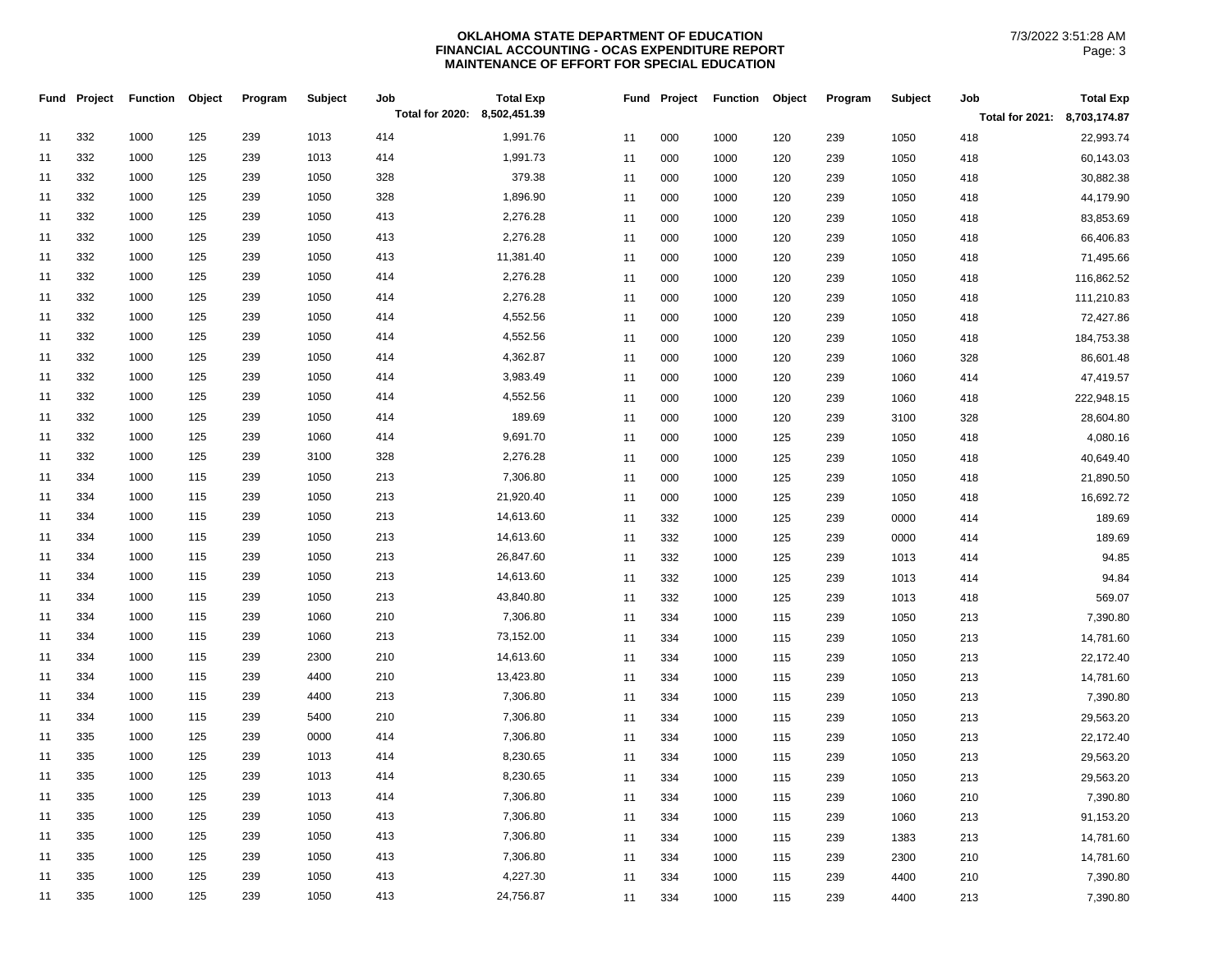|    | Fund Project | <b>Function</b> | Object | Program | Subject | Job                          | <b>Total Exp</b> | Fund | Project | <b>Function</b> | Object | Program | Subject | Job                          | <b>Total Exp</b> |
|----|--------------|-----------------|--------|---------|---------|------------------------------|------------------|------|---------|-----------------|--------|---------|---------|------------------------------|------------------|
|    |              |                 |        |         |         | Total for 2020: 8,502,451.39 |                  |      |         |                 |        |         |         | Total for 2021: 8,703,174.87 |                  |
| 11 | 335          | 1000            | 125    | 239     | 1050    | 413                          | 7,306.80         | 11   | 334     | 1000            | 115    | 239     | 5400    | 210                          | 7,390.80         |
| 11 | 335          | 1000            | 125    | 239     | 1050    | 414                          | 14,613.60        | 11   | 000     | 1000            | 131    | 239     | 0000    | 214                          | 295.00           |
| 11 | 000          | 1000            | 131    | 239     | 0000    | 214                          | 400.00           | 11   | 000     | 1000            | 131    | 239     | 0000    | 214                          | 75.00            |
| 11 | 000          | 1000            | 131    | 239     | 0000    | 214                          | 200.00           | 11   | 000     | 1000            | 131    | 239     | 0000    | 214                          | 70.00            |
| 11 | 000          | 1000            | 131    | 239     | 0000    | 214                          | 205.00           | 11   | 000     | 1000            | 131    | 239     | 0000    | 214                          | 210.00           |
| 11 | 000          | 1000            | 131    | 239     | 0000    | 214                          | 275.00           | 11   | 000     | 1000            | 131    | 239     | 0000    | 214                          | 145.00           |
| 11 | 000          | 1000            | 131    | 239     | 0000    | 214                          | 340.00           | 11   | 000     | 1000            | 131    | 239     | 0000    | 214                          | 2,535.00         |
| 11 | 000          | 1000            | 131    | 239     | 0000    | 214                          | 220.00           | 11   | 000     | 1000            | 131    | 239     | 0000    | 214                          | 70.00            |
| 11 | 000          | 1000            | 131    | 239     | 0000    | 214                          | 730.00           | 11   | 000     | 1000            | 131    | 239     | 0000    | 214                          | 75.00            |
| 11 | 000          | 1000            | 131    | 239     | 0000    | 214                          | 2,415.00         | 11   | 000     | 1000            | 131    | 239     | 0000    | 214                          | 2,450.00         |
| 11 | 000          | 1000            | 131    | 239     | 0000    | 214                          | 3,150.00         | 11   | 000     | 1000            | 139    | 239     | 1060    | 210                          | 10,546.60        |
| 11 | 000          | 1000            | 131    | 239     | 1024    | 214                          | 240.00           | 11   | 000     | 1000            | 139    | 239     | 1110    | 207                          | 280.00           |
| 11 | 000          | 1000            | 131    | 239     | 1050    | 214                          | 120.00           | 11   | 000     | 1000            | 141    | 239     | 0000    | 214                          | 630.00           |
| 11 | 000          | 1000            | 131    | 239     | 1050    | 214                          | 70.00            | 11   | 000     | 1000            | 141    | 239     | 0000    | 214                          | 560.00           |
| 11 | 000          | 1000            | 131    | 239     | 1050    | 214                          | 30.00            | 11   | 000     | 1000            | 141    | 239     | 0000    | 214                          | 335.00           |
| 11 | 000          | 1000            | 131    | 239     | 1050    | 214                          | 150.00           | 11   | 000     | 1000            | 141    | 239     | 0000    | 214                          | 720.00           |
| 11 | 000          | 1000            | 131    | 239     | 1050    | 214                          | 580.00           | 11   | 000     | 1000            | 141    | 239     | 0000    | 214                          | 670.00           |
| 11 | 000          | 1000            | 131    | 239     | 1050    | 214                          | 120.00           | 11   | 000     | 1000            | 141    | 239     | 0000    | 214                          | 332.50           |
| 11 | 000          | 1000            | 131    | 239     | 1050    | 214                          | 1,020.00         | 11   | 000     | 1000            | 141    | 239     | 0000    | 214                          | 1,455.00         |
| 11 | 000          | 1000            | 131    | 239     | 1050    | 214                          | 500.00           | 11   | 000     | 1000            | 141    | 239     | 0000    | 214                          | 275.00           |
| 11 | 000          | 1000            | 131    | 239     | 1050    | 214                          | 2,960.00         | 11   | 000     | 1000            | 141    | 239     | 0000    | 214                          | 1,032.50         |
| 11 | 000          | 1000            | 131    | 239     | 1060    | 214                          | 1,405.00         | 11   | 000     | 1000            | 141    | 239     | 0000    | 214                          | 1,490.00         |
| 11 | 000          | 1000            | 131    | 239     | 2200    | 214                          | 60.00            | 11   | 000     | 1000            | 142    | 239     | 0000    | 214                          | 300.00           |
| 11 | 000          | 1000            | 131    | 239     | 2300    | 214                          | 185.00           | 11   | 000     | 1000            | 142    | 239     | 0000    | 214                          | 375.00           |
| 11 | 000          | 1000            | 131    | 239     | 4400    | 214                          | 395.00           | 11   | 000     | 1000            | 142    | 239     | 0000    | 214                          | 250.00           |
| 11 | 000          | 1000            | 131    | 239     | 5400    | 214                          | 3,300.00         | 11   | 000     | 1000            | 142    | 239     | 0000    | 214                          | 210.00           |
| 11 | 000          | 1000            | 139    | 239     | 1060    | 210                          | 19,485.00        | 11   | 000     | 1000            | 142    | 239     | 0000    | 214                          | 1,275.00         |
| 11 | 000          | 1000            | 141    | 239     | 0000    | 214                          | 420.00           | 11   | 000     | 1000            | 142    | 239     | 0000    | 214                          | 570.00           |
| 11 | 000          | 1000            | 141    | 239     | 0000    | 214                          | 600.00           | 11   | 000     | 1000            | 142    | 239     | 0000    | 214                          | 100.00           |
| 11 | 000          | 1000            | 141    | 239     | 0000    | 214                          | 60.00            | 11   | 000     | 1000            | 142    | 239     | 0000    | 214                          | 515.00           |
| 11 | 000          | 1000            | 141    | 239     | 0000    | 214                          | 30.00            | 11   | 000     | 1000            | 142    | 239     | 0000    | 214                          | 522.50           |
| 11 | 000          | 1000            | 141    | 239     | 0000    | 214                          | 210.00           | 11   | 000     | 1000            | 142    | 239     | 0000    | 214                          | 65.00            |
| 11 | 000          | 1000            | 141    | 239     | 0000    | 214                          | 360.00           | 11   | 000     | 1000            | 142    | 239     | 0000    | 214                          | 2,230.00         |
| 11 | 000          | 1000            | 141    | 239     | 0000    | 214                          | 120.00           | 11   | 000     | 1000            | 142    | 239     | 0000    | 214                          | 345.00           |
| 11 | 000          | 1000            | 141    | 239     | 0000    | 214                          | 540.00           | 11   | 000     | 1000            | 149    | 239     | 1060    | 418                          | 88.20            |
| 11 | 000          | 1000            | 141    | 239     | 0000    | 214                          | 330.00           | 11   | 000     | 1000            | 170    | 239     | 1013    | 210                          | 400.00           |
| 11 | 000          | 1000            | 141    | 239     | 0000    | 214                          | 1,170.00         | 11   | 000     | 1000            | 170    | 239     | 1050    | 213                          | 300.00           |
| 11 | 000          | 1000            | 141    | 239     | 0000    | 214                          | 1,380.00         | 11   | 000     | 1000            | 170    | 239     | 1060    | 210                          | 500.00           |
| 11 | 000          | 1000            | 141    | 239     | 1050    | 214                          | 60.00            | 11   | 000     | 1000            | 170    | 239     | 1060    | 213                          | 4,442.31         |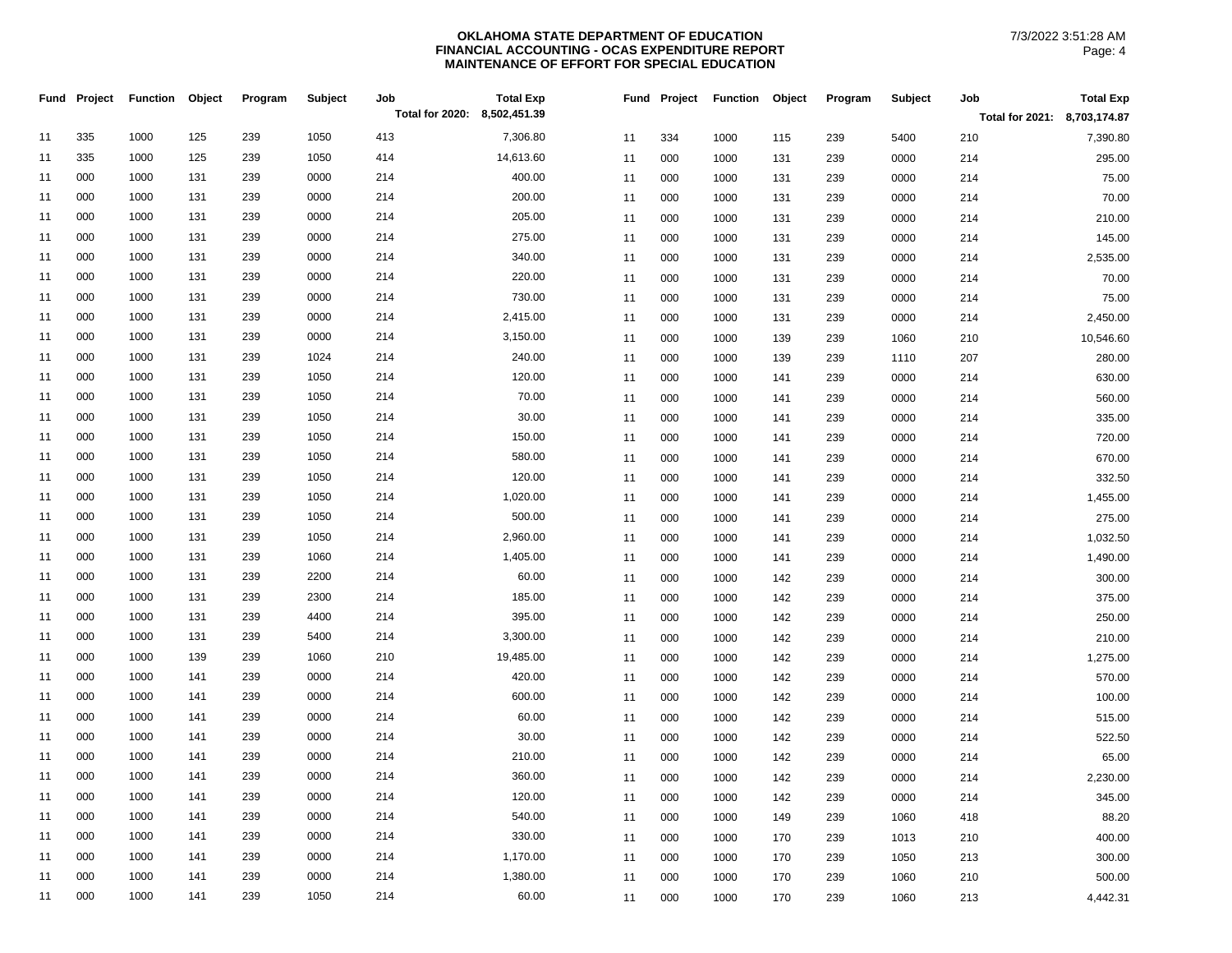|    | Fund Project | <b>Function</b> | Object | Program | Subject | Job                          | <b>Total Exp</b> | Fund | Project | <b>Function</b> | Object | Program | Subject | Job                          | <b>Total Exp</b> |
|----|--------------|-----------------|--------|---------|---------|------------------------------|------------------|------|---------|-----------------|--------|---------|---------|------------------------------|------------------|
|    |              |                 |        |         |         | Total for 2020: 8,502,451.39 |                  |      |         |                 |        |         |         | Total for 2021: 8,703,174.87 |                  |
| 11 | 000          | 1000            | 141    | 239     | 1060    | 214                          | 180.00           | 11   | 000     | 1000            | 170    | 239     | 4400    | 210                          | 4,000.00         |
| 11 | 000          | 1000            | 142    | 239     | 0000    | 214                          | 540.00           | 11   | 000     | 1000            | 192    | 239     | 1050    | 415                          | 1,674.80         |
| 11 | 000          | 1000            | 142    | 239     | 0000    | 214                          | 1,680.00         | 11   | 000     | 1000            | 214    | 239     | 1013    | 210                          | 30.00            |
| 11 | 000          | 1000            | 142    | 239     | 0000    | 214                          | 240.00           | 11   | 000     | 1000            | 214    | 239     | 1013    | 213                          | 30.00            |
| 11 | 000          | 1000            | 142    | 239     | 0000    | 214                          | 480.00           | 11   | 000     | 1000            | 214    | 239     | 1013    | 213                          | 16.56            |
| 11 | 000          | 1000            | 142    | 239     | 0000    | 214                          | 1,030.00         | 11   | 000     | 1000            | 214    | 239     | 1024    | 210                          | 30.00            |
| 11 | 000          | 1000            | 142    | 239     | 0000    | 214                          | 455.00           | 11   | 000     | 1000            | 214    | 239     | 1050    | 210                          | 30.00            |
| 11 | 000          | 1000            | 142    | 239     | 0000    | 214                          | 240.00           | 11   | 000     | 1000            | 214    | 239     | 1050    | 210                          | 30.00            |
| 11 | 000          | 1000            | 142    | 239     | 0000    | 214                          | 930.00           | 11   | 000     | 1000            | 214    | 239     | 1050    | 210                          | 10.27            |
| 11 | 000          | 1000            | 142    | 239     | 0000    | 214                          | 1,430.00         | 11   | 000     | 1000            | 214    | 239     | 1050    | 210                          | 30.00            |
| 11 | 000          | 1000            | 142    | 239     | 0000    | 214                          | 925.00           | 11   | 000     | 1000            | 214    | 239     | 1050    | 210                          | 9.92             |
| 11 | 000          | 1000            | 142    | 239     | 1013    | 214                          | 90.00            | 11   | 000     | 1000            | 214    | 239     | 1050    | 210                          | 30.00            |
| 11 | 000          | 1000            | 142    | 239     | 1013    | 214                          | 30.00            | 11   | 000     | 1000            | 214    | 239     | 1050    | 210                          | 129.81           |
| 11 | 000          | 1000            | 142    | 239     | 1013    | 214                          | 30.00            | 11   | 000     | 1000            | 214    | 239     | 1050    | 213                          | 30.00            |
| 11 | 000          | 1000            | 142    | 239     | 1013    | 414                          | 30.00            | 11   | 000     | 1000            | 214    | 239     | 1050    | 213                          | 30.00            |
| 11 | 000          | 1000            | 142    | 239     | 1050    | 214                          | 210.00           | 11   | 000     | 1000            | 214    | 239     | 1050    | 213                          | 25.68            |
| 11 | 000          | 1000            | 142    | 239     | 1050    | 214                          | 560.00           | 11   | 000     | 1000            | 214    | 239     | 1050    | 213                          | 60.00            |
| 11 | 000          | 1000            | 142    | 239     | 1050    | 214                          | 35.00            | 11   | 000     | 1000            | 214    | 239     | 1050    | 213                          | 60.00            |
| 11 | 000          | 1000            | 142    | 239     | 1050    | 214                          | 120.00           | 11   | 000     | 1000            | 214    | 239     | 1050    | 213                          | 30.00            |
| 11 | 000          | 1000            | 142    | 239     | 1050    | 214                          | 2,000.00         | 11   | 000     | 1000            | 214    | 239     | 1050    | 213                          | 90.00            |
| 11 | 000          | 1000            | 142    | 239     | 1050    | 214                          | 700.00           | 11   | 000     | 1000            | 214    | 239     | 1050    | 213                          | 120.00           |
| 11 | 000          | 1000            | 142    | 239     | 1050    | 214                          | 520.00           | 11   | 000     | 1000            | 214    | 239     | 1050    | 213                          | 90.00            |
| 11 | 000          | 1000            | 142    | 239     | 1050    | 214                          | 585.00           | 11   | 000     | 1000            | 214    | 239     | 1050    | 213                          | 120.00           |
| 11 | 000          | 1000            | 142    | 239     | 1050    | 214                          | 930.00           | 11   | 000     | 1000            | 214    | 239     | 1060    | 210                          | 30.00            |
| 11 | 000          | 1000            | 142    | 239     | 1050    | 214                          | 1,545.00         | 11   | 000     | 1000            | 214    | 239     | 1060    | 213                          | 385.00           |
| 11 | 000          | 1000            | 142    | 239     | 1060    | 214                          | 1,085.00         | 11   | 000     | 1000            | 214    | 239     | 1110    | 213                          | 30.00            |
| 11 | 000          | 1000            | 149    | 239     | 1050    | 415                          | 2,705.85         | 11   | 312     | 1000            | 171    | 239     | 1050    | 213                          | 4,644.68         |
| 11 | 000          | 1000            | 149    | 239     | 1060    | 413                          | 9,222.54         | 11   | 332     | 1000            | 125    | 239     | 1050    | 413                          | 189.69           |
| 11 | 000          | 1000            | 149    | 239     | 3100    | 328                          | 1,999.04         | 11   | 332     | 1000            | 125    | 239     | 1050    | 413                          | 189.69           |
| 11 | 000          | 1000            | 170    | 239     | 1013    | 210                          | 400.00           | 11   | 332     | 1000            | 125    | 239     | 1050    | 413                          | 569.07           |
| 11 | 000          | 1000            | 170    | 239     | 1024    | 210                          | 1,142.50         | 11   | 332     | 1000            | 125    | 239     | 1050    | 414                          | 189.69           |
| 11 | 000          | 1000            | 170    | 239     | 1050    | 210                          | 320.00           | 11   | 332     | 1000            | 125    | 239     | 1050    | 414                          | 379.38           |
| 11 | 000          | 1000            | 170    | 239     | 1050    | 210                          | 120.00           | 11   | 332     | 1000            | 125    | 239     | 1050    | 414                          | 379.38           |
| 11 | 000          | 1000            | 170    | 239     | 1050    | 210                          | 120.00           | 11   | 332     | 1000            | 125    | 239     | 1050    | 414                          | 189.69           |
| 11 | 000          | 1000            | 170    | 239     | 1050    | 210                          | 120.00           | 11   | 332     | 1000            | 125    | 239     | 1050    | 414                          | 2,465.97         |
| 11 | 000          | 1000            | 170    | 239     | 1050    | 210                          | 578.00           | 11   | 332     | 1000            | 125    | 239     | 1050    | 414                          | 379.38           |
| 11 | 000          | 1000            | 170    | 239     | 1050    | 213                          | 412.50           | 11   | 332     | 1000            | 125    | 239     | 1050    | 414                          | 379.38           |
| 11 | 000          | 1000            | 170    | 239     | 1050    | 213                          | 888.00           | 11   | 332     | 1000            | 125    | 239     | 1050    | 414                          | 1,327.83         |
| 11 | 000          | 1000            | 170    | 239     | 1050    | 213                          | 300.00           | 11   | 332     | 1000            | 125    | 239     | 1050    | 414                          | 948.45           |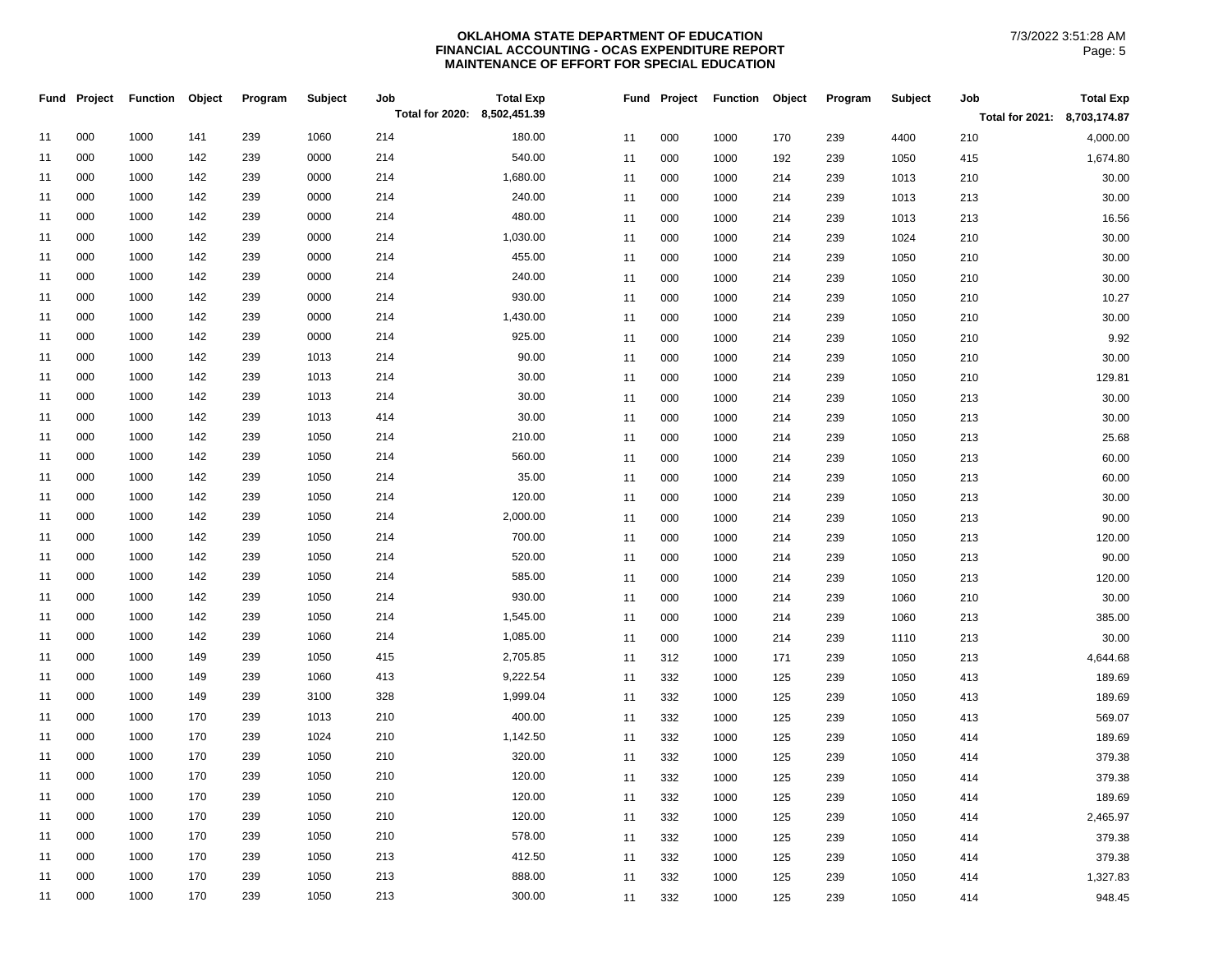|    | Fund Project | <b>Function</b> | Object | Program | <b>Subject</b> | Job<br>Total for 2020: 8,502,451.39 | <b>Total Exp</b> | Fund | Project | <b>Function</b> | Object | Program | Subject | Job                          | <b>Total Exp</b> |
|----|--------------|-----------------|--------|---------|----------------|-------------------------------------|------------------|------|---------|-----------------|--------|---------|---------|------------------------------|------------------|
|    |              |                 |        |         |                |                                     |                  |      |         |                 |        |         |         | Total for 2021: 8,703,174.87 |                  |
| 11 | 000          | 1000            | 170    | 239     | 1050           | 213                                 | 338.00           | 11   | 332     | 1000            | 125    | 239     | 1050    | 418                          | 2,086.59         |
| 11 | 000          | 1000            | 170    | 239     | 1050           | 213                                 | 962.50           | 11   | 332     | 1000            | 125    | 239     | 1050    | 418                          | 2,086.59         |
| 11 | 000          | 1000            | 170    | 239     | 1060           | 210                                 | 2,382.50         | 11   | 332     | 1000            | 125    | 239     | 1050    | 418                          | 4,173.18         |
| 11 | 000          | 1000            | 170    | 239     | 1060           | 213                                 | 6,562.50         | 11   | 332     | 1000            | 125    | 239     | 1050    | 418                          | 2,655.66         |
| 11 | 000          | 1000            | 170    | 239     | 1110           | 207                                 | 270.00           | 11   | 332     | 1000            | 125    | 239     | 1050    | 418                          | 2,086.59         |
| 11 | 000          | 1000            | 170    | 239     | 1110           | 207                                 | 270.00           | 11   | 332     | 1000            | 125    | 239     | 1050    | 418                          | 1,610.54         |
| 11 | 000          | 1000            | 170    | 239     | 2300           | 210                                 | 75.00            | 11   | 332     | 1000            | 125    | 239     | 1050    | 418                          | 3,035.04         |
| 11 | 000          | 1000            | 170    | 239     | 4400           | 210                                 | 4,000.00         | 11   | 332     | 1000            | 125    | 239     | 1050    | 418                          | 6,259.77         |
| 11 | 000          | 1000            | 180    | 239     | 0000           | 414                                 | 150.00           | 11   | 332     | 1000            | 125    | 239     | 1050    | 418                          | 2,086.59         |
| 11 | 000          | 1000            | 180    | 239     | 1013           | 414                                 | 100.00           | 11   | 332     | 1000            | 125    | 239     | 1060    | 414                          | 5,501.01         |
| 11 | 000          | 1000            | 180    | 239     | 1050           | 414                                 | 788.00           | 11   | 332     | 1000            | 125    | 239     | 1060    | 418                          | 14,985.51        |
| 11 | 000          | 1000            | 180    | 239     | 1050           | 414                                 | 513.00           | 11   | 332     | 1000            | 125    | 239     | 3100    | 328                          | 2,276.28         |
| 11 | 000          | 1000            | 180    | 239     | 1050           | 414                                 | 75.00            | 11   | 335     | 1000            | 125    | 239     | 0000    | 414                          | 2,320.74         |
| 11 | 000          | 1000            | 180    | 239     | 1050           | 414                                 | 75.00            | 11   | 335     | 1000            | 125    | 239     | 0000    | 414                          | 615.90           |
| 11 | 000          | 1000            | 180    | 239     | 1050           | 414                                 | 450.00           | 11   | 335     | 1000            | 125    | 239     | 1013    | 414                          | 923.85           |
| 11 | 000          | 1000            | 180    | 239     | 1050           | 414                                 | 500.00           | 11   | 335     | 1000            | 125    | 239     | 1013    | 414                          | 307.95           |
| 11 | 000          | 1000            | 180    | 239     | 1060           | 328                                 | 962.50           | 11   | 335     | 1000            | 125    | 239     | 1013    | 414                          | 615.90           |
| 11 | 000          | 1000            | 192    | 239     | 1050           | 415                                 | 150.00           | 11   | 335     | 1000            | 125    | 239     | 1013    | 418                          | 6,774.90         |
| 11 | 000          | 1000            | 192    | 239     | 1050           | 415                                 | 4,692.00         | 11   | 335     | 1000            | 125    | 239     | 1013    | 418                          | 11,086.20        |
| 11 | 000          | 1000            | 214    | 239     | 1013           | 213                                 | 15.00            | 11   | 335     | 1000            | 125    | 239     | 1013    | 418                          | 6,774.90         |
| 11 | 000          | 1000            | 214    | 239     | 1013           | 213                                 | 15.00            | 11   | 335     | 1000            | 125    | 239     | 1050    | 328                          | 5,543.10         |
| 11 | 000          | 1000            | 214    | 239     | 1013           | 414                                 | 8.14             | 11   | 335     | 1000            | 125    | 239     | 1050    | 413                          | 615.90           |
| 11 | 000          | 1000            | 214    | 239     | 1024           | 210                                 | 60.00            | 11   | 335     | 1000            | 125    | 239     | 1050    | 413                          | 615.90           |
| 11 | 000          | 1000            | 214    | 239     | 1024           | 210                                 | 30.00            | 11   | 335     | 1000            | 125    | 239     | 1050    | 413                          | 615.90           |
| 11 | 000          | 1000            | 214    | 239     | 1050           | 210                                 | 30.00            | 11   | 335     | 1000            | 125    | 239     | 1050    | 413                          | 1,231.80         |
| 11 | 000          | 1000            | 214    | 239     | 1050           | 210                                 | 10.00            | 11   | 335     | 1000            | 125    | 239     | 1050    | 413                          | 615.90           |
| 11 | 000          | 1000            | 214    | 239     | 1050           | 210                                 | 30.00            | 11   | 335     | 1000            | 125    | 239     | 1050    | 414                          | 3,695.40         |
| 11 | 000          | 1000            | 214    | 239     | 1050           | 210                                 | 10.11            | 11   | 335     | 1000            | 125    | 239     | 1050    | 414                          | 1,231.80         |
| 11 | 000          | 1000            | 214    | 239     | 1050           | 210                                 | 30.00            | 11   | 335     | 1000            | 125    | 239     | 1050    | 414                          | 615.90           |
| 11 | 000          | 1000            | 214    | 239     | 1050           | 210                                 | 159.89           | 11   | 335     | 1000            | 125    | 239     | 1050    | 414                          | 615.90           |
| 11 | 000          | 1000            | 214    | 239     | 1050           | 213                                 | 49.36            | 11   | 335     | 1000            | 125    | 239     | 1050    | 414                          | 1,421.49         |
| 11 | 000          | 1000            | 214    | 239     | 1050           | 213                                 | 30.00            | 11   | 335     | 1000            | 125    | 239     | 1050    | 414                          | 1,231.80         |
| 11 | 000          | 1000            | 214    | 239     | 1050           | 213                                 | 30.00            | 11   | 335     | 1000            | 125    | 239     | 1050    | 414                          | 1,231.80         |
| 11 | 000          | 1000            | 214    | 239     | 1050           | 213                                 | 60.00            | 11   | 335     | 1000            | 125    | 239     | 1050    | 414                          | 3,079.50         |
| 11 | 312          | 1000            | 171    | 239     | 1050           | 213                                 | 4,644.68         | 11   | 335     | 1000            | 125    | 239     | 1050    | 414                          | 1,231.80         |
| 11 | 335          | 1000            | 125    | 239     | 1050           | 414                                 | 14,613.60        | 11   | 335     | 1000            | 125    | 239     | 1050    | 414                          | 13,549.80        |
| 11 | 335          | 1000            | 125    | 239     | 1050           | 414                                 | 5,522.10         | 11   | 335     | 1000            | 125    | 239     | 1050    | 414                          | 1,231.80         |
| 11 | 335          | 1000            | 125    | 239     | 1050           | 414                                 | 7,306.80         | 11   | 335     | 1000            | 125    | 239     | 1050    | 418                          | 9,238.50         |
| 11 | 335          | 1000            | 125    | 239     | 1050           | 414                                 | 25,032.93        | 11   | 335     | 1000            | 125    | 239     | 1050    | 418                          | 27,099.60        |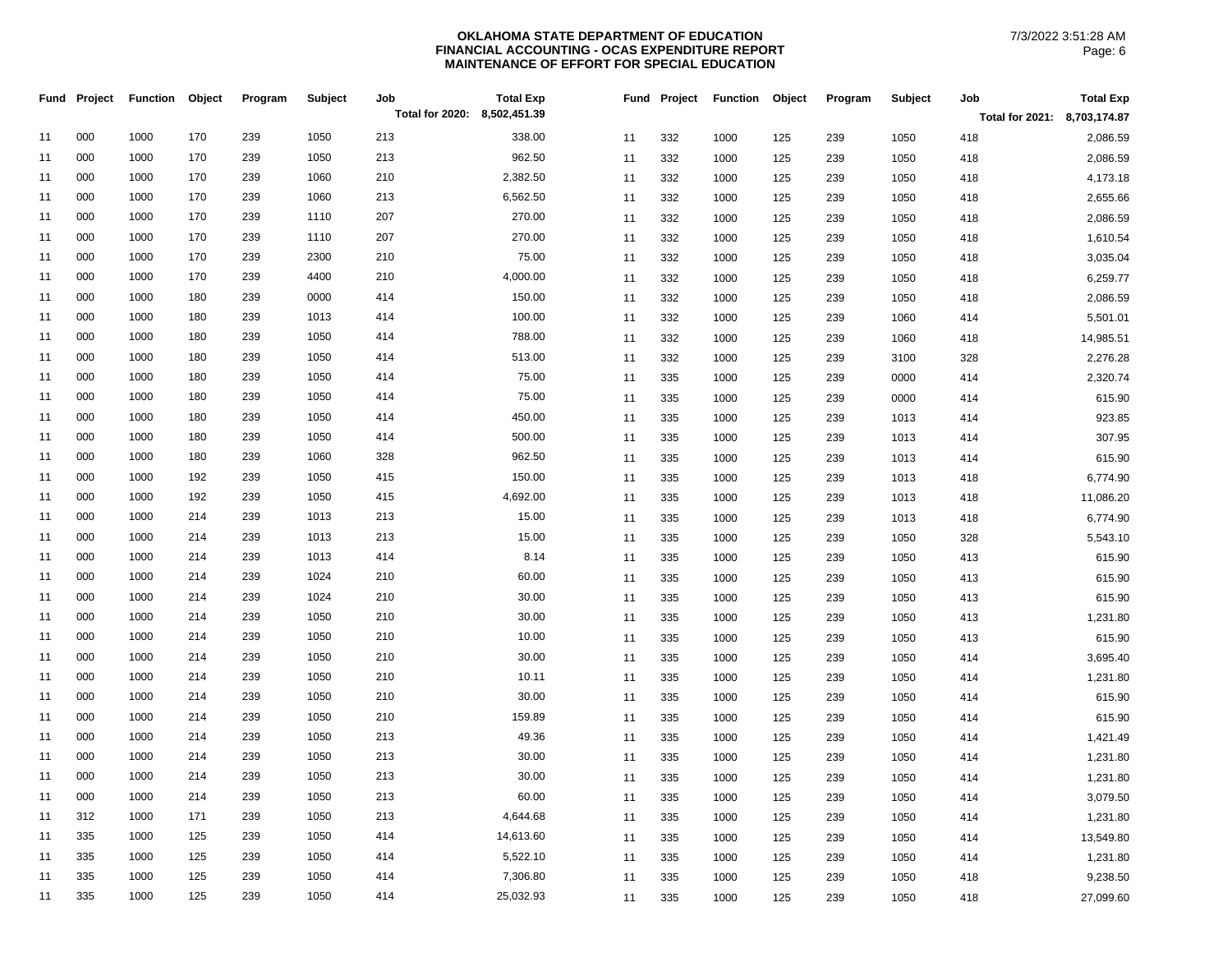|    | Fund Project | <b>Function</b> | Object | Program | Subject | Job                          | <b>Total Exp</b> | Fund | Project | <b>Function</b> | Object | Program | Subject | Job                          | <b>Total Exp</b> |
|----|--------------|-----------------|--------|---------|---------|------------------------------|------------------|------|---------|-----------------|--------|---------|---------|------------------------------|------------------|
|    |              |                 |        |         |         | Total for 2020: 8,502,451.39 |                  |      |         |                 |        |         |         | Total for 2021: 8,703,174.87 |                  |
| 11 | 335          | 1000            | 125    | 239     | 1050    | 414                          | 14,613.60        | 11   | 335     | 1000            | 125    | 239     | 1050    | 418                          | 6,774.90         |
| 11 | 335          | 1000            | 125    | 239     | 1050    | 414                          | 14,613.60        | 11   | 335     | 1000            | 125    | 239     | 1050    | 418                          | 6,774.90         |
| 11 | 335          | 1000            | 125    | 239     | 1050    | 414                          | 21,920.40        | 11   | 335     | 1000            | 125    | 239     | 1050    | 418                          | 26,722.59        |
| 11 | 335          | 1000            | 125    | 239     | 1050    | 414                          | 14,018.70        | 11   | 335     | 1000            | 125    | 239     | 1050    | 418                          | 20,324.70        |
| 11 | 335          | 1000            | 125    | 239     | 1050    | 414                          | 36,618.00        | 11   | 335     | 1000            | 125    | 239     | 1050    | 418                          | 12,933.90        |
| 11 | 335          | 1000            | 125    | 239     | 1060    | 328                          | 14,613.60        | 11   | 335     | 1000            | 125    | 239     | 1050    | 418                          | 5,209.10         |
| 11 | 335          | 1000            | 125    | 239     | 1060    | 413                          | 5,448.77         | 11   | 335     | 1000            | 125    | 239     | 1050    | 418                          | 27,099.60        |
| 11 | 000          | 1000            | 214    | 239     | 1050    | 213                          | 55.00            | 11   | 335     | 1000            | 125    | 239     | 1050    | 418                          | 20,324.70        |
| 11 | 000          | 1000            | 214    | 239     | 1050    | 213                          | 60.00            | 11   | 335     | 1000            | 125    | 239     | 1060    | 328                          | 14,781.60        |
| 11 | 000          | 1000            | 214    | 239     | 1050    | 213                          | 60.00            | 11   | 335     | 1000            | 125    | 239     | 1060    | 413                          | 1,231.80         |
| 11 | 000          | 1000            | 214    | 239     | 1050    | 213                          | 90.00            | 11   | 335     | 1000            | 125    | 239     | 1060    | 414                          | 4,259.98         |
| 11 | 000          | 1000            | 214    | 239     | 1050    | 213                          | 210.00           | 11   | 335     | 1000            | 125    | 239     | 1060    | 418                          | 53,583.30        |
| 11 | 000          | 1000            | 214    | 239     | 1060    | 210                          | 30.00            | 11   | 000     | 1000            | 214    | 239     | 1383    | 213                          | 60.00            |
| 11 | 000          | 1000            | 214    | 239     | 1060    | 213                          | 330.00           | 11   | 000     | 1000            | 214    | 239     | 2300    | 210                          | 60.00            |
| 11 | 000          | 1000            | 214    | 239     | 1110    | 213                          | 30.00            | 11   | 000     | 1000            | 214    | 239     | 4400    | 213                          | 30.00            |
| 11 | 000          | 1000            | 214    | 239     | 2200    | 213                          | 30.00            | 11   | 000     | 1000            | 214    | 239     | 5400    | 210                          | 30.00            |
| 11 | 000          | 1000            | 214    | 239     | 2300    | 210                          | 60.00            | 11   | 000     | 1000            | 218    | 239     | 1013    | 210                          | 108.00           |
| 11 | 000          | 1000            | 214    | 239     | 4400    | 210                          | 30.00            | 11   | 000     | 1000            | 218    | 239     | 1013    | 213                          | 108.00           |
| 11 | 000          | 1000            | 214    | 239     | 4400    | 213                          | 30.00            | 11   | 000     | 1000            | 218    | 239     | 1013    | 213                          | 59.76            |
| 11 | 000          | 1000            | 214    | 239     | 5400    | 210                          | 30.00            | 11   | 000     | 1000            | 218    | 239     | 1024    | 210                          | 108.00           |
| 11 | 000          | 1000            | 218    | 239     | 1013    | 213                          | 54.00            | 11   | 000     | 1000            | 218    | 239     | 1050    | 210                          | 108.00           |
| 11 | 000          | 1000            | 218    | 239     | 1013    | 213                          | 54.00            | 11   | 000     | 1000            | 218    | 239     | 1050    | 210                          | 108.00           |
| 11 | 000          | 1000            | 218    | 239     | 1013    | 414                          | 29.37            | 11   | 000     | 1000            | 218    | 239     | 1050    | 210                          | 37.08            |
| 11 | 000          | 1000            | 218    | 239     | 1024    | 210                          | 216.00           | 11   | 000     | 1000            | 218    | 239     | 1050    | 210                          | 108.00           |
| 11 | 000          | 1000            | 218    | 239     | 1024    | 210                          | 108.00           | 11   | 000     | 1000            | 218    | 239     | 1050    | 210                          | 35.50            |
| 11 | 000          | 1000            | 218    | 239     | 1050    | 210                          | 108.00           | 11   | 000     | 1000            | 218    | 239     | 1050    | 210                          | 108.00           |
| 11 | 000          | 1000            | 218    | 239     | 1050    | 210                          | 35.97            | 11   | 000     | 1000            | 218    | 239     | 1050    | 210                          | 467.42           |
| 11 | 000          | 1000            | 218    | 239     | 1050    | 210                          | 108.00           | 11   | 000     | 1000            | 218    | 239     | 1050    | 213                          | 108.00           |
| 11 | 000          | 1000            | 218    | 239     | 1050    | 210                          | 35.97            | 11   | 000     | 1000            | 218    | 239     | 1050    | 213                          | 108.00           |
| 11 | 000          | 1000            | 218    | 239     | 1050    | 210                          | 108.00           | 11   | 000     | 1000            | 218    | 239     | 1050    | 213                          | 92.39            |
| 11 | 000          | 1000            | 218    | 239     | 1050    | 210                          | 576.06           | 11   | 000     | 1000            | 218    | 239     | 1050    | 213                          | 216.00           |
| 11 | 000          | 1000            | 218    | 239     | 1050    | 213                          | 177.63           | 11   | 000     | 1000            | 218    | 239     | 1050    | 213                          | 216.00           |
| 11 | 000          | 1000            | 218    | 239     | 1050    | 213                          | 108.00           | 11   | 000     | 1000            | 218    | 239     | 1050    | 213                          | 108.00           |
| 11 | 000          | 1000            | 218    | 239     | 1050    | 213                          | 108.00           | 11   | 000     | 1000            | 218    | 239     | 1050    | 213                          | 324.00           |
| 11 | 000          | 1000            | 218    | 239     | 1050    | 213                          | 216.00           | 11   | 000     | 1000            | 218    | 239     | 1050    | 213                          | 432.00           |
| 11 | 000          | 1000            | 218    | 239     | 1050    | 213                          | 215.58           | 11   | 000     | 1000            | 218    | 239     | 1050    | 213                          | 324.00           |
| 11 | 000          | 1000            | 218    | 239     | 1050    | 213                          | 216.00           | 11   | 000     | 1000            | 218    | 239     | 1050    | 213                          | 432.00           |
| 11 | 000          | 1000            | 218    | 239     | 1050    | 213                          | 216.00           | 11   | 000     | 1000            | 218    | 239     | 1060    | 210                          | 108.00           |
| 11 | 000          | 1000            | 218    | 239     | 1050    | 213                          | 324.00           | 11   | 000     | 1000            | 218    | 239     | 1060    | 213                          | 1,386.00         |
|    |              |                 |        |         |         |                              |                  |      |         |                 |        |         |         |                              |                  |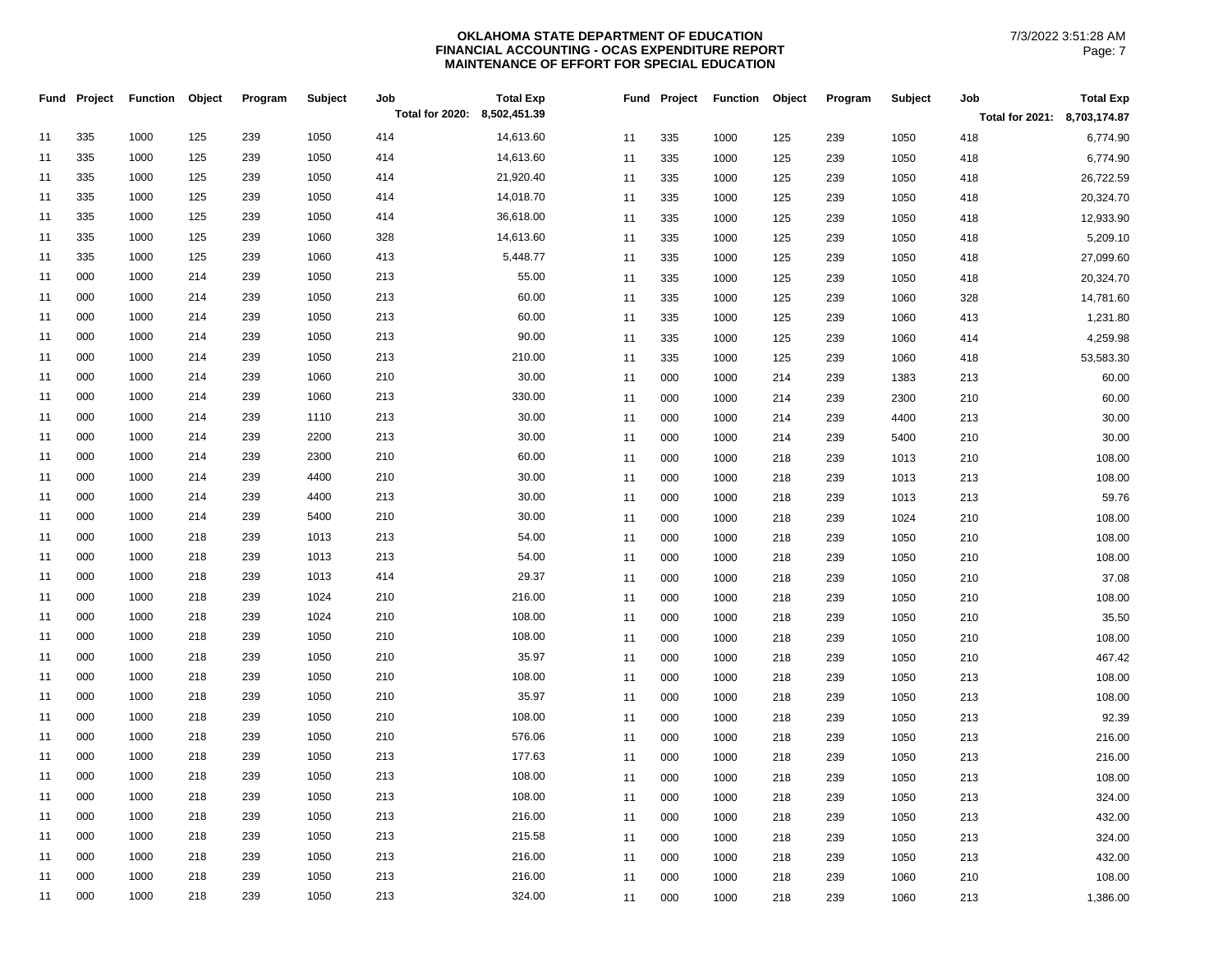|    | Fund Project | <b>Function</b> | Object | Program | Subject | Job                          | <b>Total Exp</b> |    | Fund | Project | <b>Function</b> | Object | Program | Subject | Job                          | <b>Total Exp</b> |
|----|--------------|-----------------|--------|---------|---------|------------------------------|------------------|----|------|---------|-----------------|--------|---------|---------|------------------------------|------------------|
|    |              |                 |        |         |         | Total for 2020: 8,502,451.39 |                  |    |      |         |                 |        |         |         | Total for 2021: 8,703,174.87 |                  |
| 11 | 000          | 1000            | 218    | 239     | 1050    | 213                          | 756.42           | 11 |      | 000     | 1000            | 218    | 239     | 1110    | 213                          | 108.00           |
| 11 | 000          | 1000            | 218    | 239     | 1060    | 210                          | 108.00           | 11 |      | 000     | 1000            | 218    | 239     | 1383    | 213                          | 216.00           |
| 11 | 000          | 1000            | 218    | 239     | 1060    | 213                          | 1,296.00         | 11 |      | 000     | 1000            | 218    | 239     | 2300    | 210                          | 216.00           |
| 11 | 000          | 1000            | 218    | 239     | 1110    | 213                          | 108.00           | 11 |      | 000     | 1000            | 218    | 239     | 4400    | 213                          | 108.00           |
| 11 | 000          | 1000            | 218    | 239     | 2200    | 213                          | 108.00           | 11 |      | 000     | 1000            | 218    | 239     | 5400    | 210                          | 108.00           |
| 11 | 000          | 1000            | 218    | 239     | 2300    | 210                          | 216.00           | 11 |      | 000     | 1000            | 224    | 239     | 0000    | 414                          | 5.00             |
| 11 | 000          | 1000            | 218    | 239     | 4400    | 210                          | 108.00           | 11 |      | 000     | 1000            | 224    | 239     | 0000    | 414                          | 2.50             |
| 11 | 000          | 1000            | 218    | 239     | 4400    | 213                          | 108.00           | 11 |      | 000     | 1000            | 224    | 239     | 0000    | 414                          | 2.50             |
| 11 | 000          | 1000            | 218    | 239     | 5400    | 210                          | 108.00           | 11 |      | 000     | 1000            | 224    | 239     | 1013    | 414                          | 5.00             |
| 11 | 000          | 1000            | 224    | 239     | 0000    | 414                          | 57.50            | 11 |      | 000     | 1000            | 224    | 239     | 1013    | 414                          | 2.50             |
| 11 | 000          | 1000            | 224    | 239     | 0000    | 414                          | 30.00            | 11 |      | 000     | 1000            | 224    | 239     | 1013    | 414                          | 2.50             |
| 11 | 000          | 1000            | 224    | 239     | 0000    | 414                          | 30.00            | 11 |      | 000     | 1000            | 224    | 239     | 1013    | 418                          | 27.50            |
| 11 | 000          | 1000            | 224    | 239     | 1013    | 414                          | 58.79            | 11 |      | 000     | 1000            | 224    | 239     | 1013    | 418                          | 52.50            |
| 11 | 000          | 1000            | 224    | 239     | 1013    | 414                          | 61.21            | 11 |      | 000     | 1000            | 224    | 239     | 1013    | 418                          | 27.50            |
| 11 | 000          | 1000            | 224    | 239     | 1013    | 414                          | 30.00            | 11 |      | 000     | 1000            | 224    | 239     | 1050    | 328                          | 22.50            |
| 11 | 000          | 1000            | 224    | 239     | 1050    | 328                          | 5.00             | 11 |      | 000     | 1000            | 224    | 239     | 1050    | 414                          | 22.26            |
| 11 | 000          | 1000            | 224    | 239     | 1050    | 328                          | 25.00            | 11 |      | 000     | 1000            | 224    | 239     | 1050    | 414                          | 7.50             |
| 11 | 000          | 1000            | 224    | 239     | 1050    | 414                          | 120.00           | 11 |      | 000     | 1000            | 224    | 239     | 1050    | 414                          | 5.00             |
| 11 | 000          | 1000            | 224    | 239     | 1050    | 414                          | 90.00            | 11 |      | 000     | 1000            | 224    | 239     | 1050    | 414                          | 7.50             |
| 11 | 000          | 1000            | 224    | 239     | 1050    | 414                          | 52.50            | 11 |      | 000     | 1000            | 224    | 239     | 1050    | 414                          | 12.50            |
| 11 | 000          | 1000            | 224    | 239     | 1050    | 414                          | 90.00            | 11 |      | 000     | 1000            | 224    | 239     | 1050    | 414                          | 10.00            |
| 11 | 000          | 1000            | 224    | 239     | 1050    | 414                          | 175.00           | 11 |      | 000     | 1000            | 224    | 239     | 1050    | 414                          | 40.00            |
| 11 | 000          | 1000            | 224    | 239     | 1050    | 414                          | 142.50           | 11 |      | 000     | 1000            | 224    | 239     | 1050    | 414                          | 17.50            |
| 11 | 000          | 1000            | 224    | 239     | 1050    | 414                          | 142.50           | 11 |      | 000     | 1000            | 224    | 239     | 1050    | 414                          | 17.50            |
| 11 | 000          | 1000            | 224    | 239     | 1050    | 414                          | 197.50           | 11 |      | 000     | 1000            | 224    | 239     | 1050    | 414                          | 65.24            |
| 11 | 000          | 1000            | 224    | 239     | 1050    | 414                          | 180.00           | 11 |      | 000     | 1000            | 224    | 239     | 1050    | 414                          | 27.50            |
| 11 | 000          | 1000            | 224    | 239     | 1050    | 414                          | 467.50           | 11 |      | 000     | 1000            | 224    | 239     | 1050    | 418                          | 41.73            |
| 11 | 000          | 1000            | 224    | 239     | 1060    | 328                          | 60.00            | 11 |      | 000     | 1000            | 224    | 239     | 1050    | 418                          | 137.50           |
| 11 | 000          | 1000            | 224    | 239     | 1060    | 414                          | 475.00           | 11 |      | 000     | 1000            | 224    | 239     | 1050    | 418                          | 55.00            |
| 11 | 000          | 1000            | 224    | 239     | 3100    | 328                          | 30.00            | 11 |      | 000     | 1000            | 224    | 239     | 1050    | 418                          | 82.50            |
| 11 | 000          | 1000            | 228    | 239     | 0000    | 414                          | 207.00           | 11 |      | 000     | 1000            | 224    | 239     | 1050    | 418                          | 162.50           |
| 11 | 000          | 1000            | 228    | 239     | 0000    | 414                          | 108.00           | 11 |      | 000     | 1000            | 224    | 239     | 1050    | 418                          | 110.00           |
| 11 | 000          | 1000            | 228    | 239     | 0000    | 414                          | 108.00           | 11 |      | 000     | 1000            | 224    | 239     | 1050    | 418                          | 122.13           |
| 11 | 000          | 1000            | 228    | 239     | 1013    | 414                          | 211.66           | 11 |      | 000     | 1000            | 224    | 239     | 1050    | 418                          | 205.00           |
| 11 | 000          | 1000            | 228    | 239     | 1013    | 414                          | 220.34           | 11 |      | 000     | 1000            | 224    | 239     | 1050    | 418                          | 192.50           |
| 11 | 000          | 1000            | 228    | 239     | 1013    | 414                          | 108.00           | 11 |      | 000     | 1000            | 224    | 239     | 1050    | 418                          | 137.50           |
| 11 | 000          | 1000            | 228    | 239     | 1050    | 328                          | 18.00            | 11 |      | 000     | 1000            | 224    | 239     | 1050    | 418                          | 302.50           |
| 11 | 000          | 1000            | 228    | 239     | 1050    | 328                          | 90.00            | 11 |      | 000     | 1000            | 224    | 239     | 1060    | 328                          | 60.00            |
| 11 | 000          | 1000            | 228    | 239     | 1050    | 414                          | 432.00           | 11 |      | 000     | 1000            | 224    | 239     | 1060    | 414                          | 92.50            |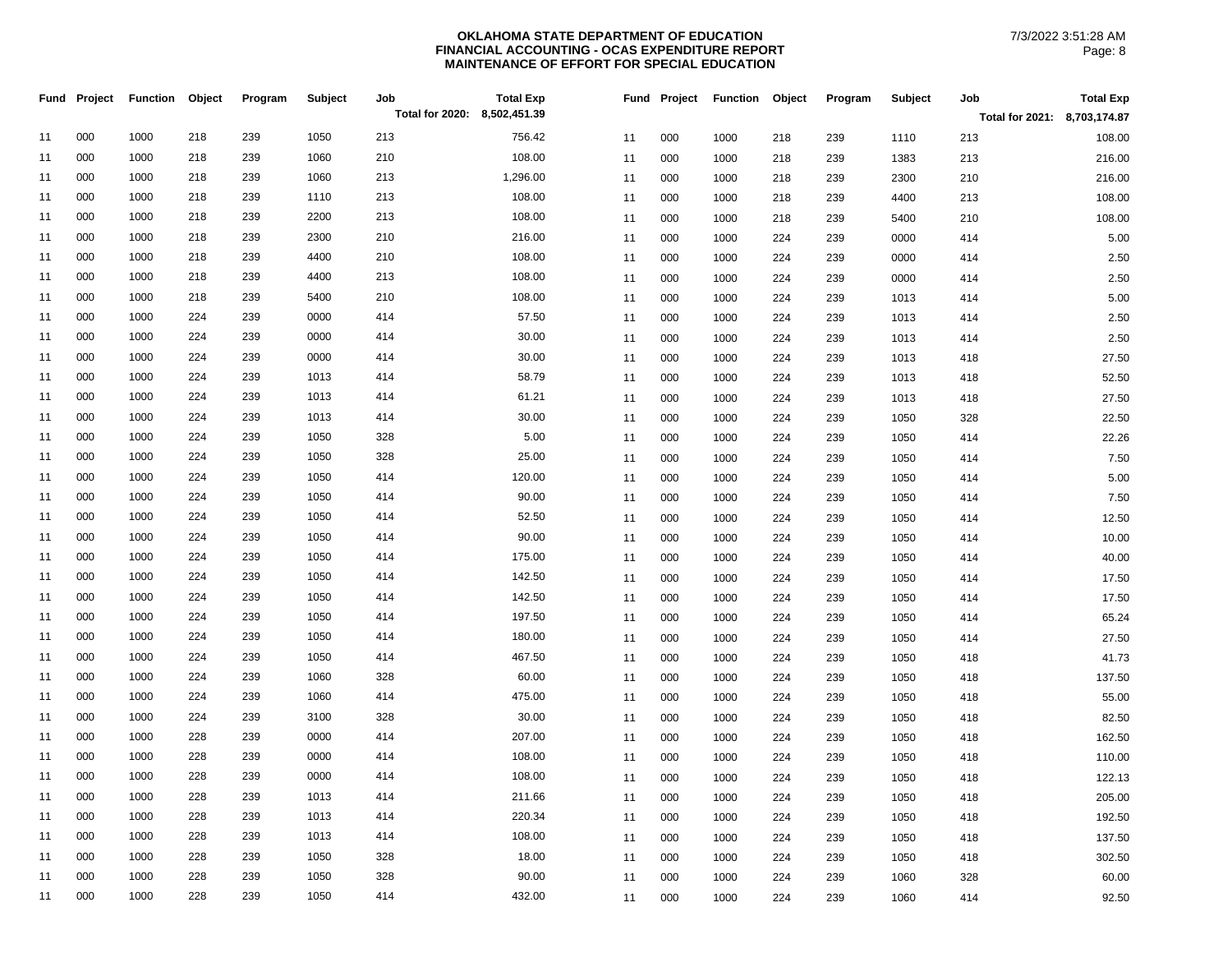| <b>Total Exp</b><br>Fund Project<br><b>Function</b><br>Object<br>Subject<br>Job<br>Fund Project Function<br>Object<br>Program<br>Program<br>Total for 2020: 8,502,451.39 | <b>Total Exp</b><br>Subject<br>Job |
|--------------------------------------------------------------------------------------------------------------------------------------------------------------------------|------------------------------------|
|                                                                                                                                                                          | Total for 2021: 8,703,174.87       |
| 000<br>1000<br>228<br>239<br>1050<br>414<br>324.00<br>11<br>000<br>1060<br>11<br>1000<br>224<br>239                                                                      | 418<br>410.14                      |
| 000<br>1000<br>228<br>239<br>1050<br>414<br>189.00<br>11<br>11<br>000<br>1000<br>224<br>239<br>3100                                                                      | 30.00<br>328                       |
| 000<br>1000<br>228<br>239<br>1050<br>414<br>324.00<br>11<br>11<br>000<br>1000<br>228<br>239<br>0000                                                                      | 414<br>18.00                       |
| 000<br>1000<br>1050<br>414<br>630.00<br>228<br>239<br>11<br>000<br>1000<br>228<br>239<br>0000<br>11                                                                      | 9.00<br>414                        |
| 000<br>1000<br>228<br>239<br>1050<br>414<br>531.00<br>11<br>000<br>0000<br>11<br>1000<br>228<br>239                                                                      | 9.00<br>414                        |
| 513.00<br>000<br>1000<br>228<br>239<br>1050<br>414<br>11<br>11<br>000<br>1013<br>1000<br>228<br>239                                                                      | 18.00<br>414                       |
| 000<br>1000<br>228<br>239<br>1050<br>414<br>711.00<br>11<br>000<br>1013<br>11<br>1000<br>228<br>239                                                                      | 9.00<br>414                        |
| 648.00<br>000<br>1000<br>228<br>239<br>1050<br>414<br>11<br>11<br>000<br>1000<br>228<br>239<br>1013                                                                      | 9.00<br>414                        |
| 000<br>1000<br>228<br>239<br>1050<br>414<br>1,683.00<br>11<br>000<br>1000<br>1013<br>11<br>228<br>239                                                                    | 99.00<br>418                       |
| 000<br>1000<br>228<br>239<br>1060<br>328<br>216.00<br>11<br>000<br>11<br>1000<br>228<br>239<br>1013                                                                      | 189.00<br>418                      |
| 000<br>1000<br>228<br>239<br>1060<br>414<br>1,710.00<br>11<br>11<br>000<br>1000<br>239<br>1013<br>228                                                                    | 99.00<br>418                       |
| 228<br>3100<br>108.00<br>000<br>1000<br>239<br>328<br>11<br>000<br>1000<br>239<br>1050<br>11<br>228                                                                      | 328<br>81.00                       |
| 000<br>231<br>0000<br>214<br>24.80<br>11<br>1000<br>239<br>000<br>1000<br>228<br>239<br>1050<br>11                                                                       | 80.08<br>414                       |
| 000<br>231<br>239<br>0000<br>214<br>12.40<br>1000<br>11<br>1050<br>11<br>000<br>1000<br>228<br>239                                                                       | 27.00<br>414                       |
| 000<br>1000<br>231<br>239<br>0000<br>214<br>12.71<br>11<br>000<br>1000<br>239<br>1050<br>11<br>228                                                                       | 18.00<br>414                       |
| 000<br>1000<br>231<br>239<br>0000<br>214<br>17.05<br>11<br>000<br>1050<br>11<br>1000<br>228<br>239                                                                       | 27.00<br>414                       |
| 000<br>1000<br>231<br>239<br>0000<br>214<br>21.08<br>11<br>000<br>1000<br>239<br>1050<br>11<br>228                                                                       | 36.00<br>414                       |
| 000<br>0000<br>214<br>13.64<br>11<br>1000<br>231<br>239<br>11<br>000<br>1000<br>228<br>239<br>1050                                                                       | 36.00<br>414                       |
| 000<br>231<br>0000<br>214<br>45.26<br>11<br>1000<br>239<br>000<br>1000<br>1050<br>11<br>228<br>239                                                                       | 144.00<br>414                      |
| 000<br>1000<br>231<br>239<br>0000<br>214<br>149.73<br>11<br>000<br>1050<br>11<br>1000<br>228<br>239                                                                      | 63.00<br>414                       |
| 000<br>0000<br>214<br>195.29<br>1000<br>231<br>239<br>000<br>1000<br>239<br>1050<br>11<br>11<br>228                                                                      | 63.00<br>414                       |
| 000<br>21.77<br>1000<br>231<br>239<br>1013<br>210<br>11<br>000<br>239<br>1050<br>11<br>1000<br>228                                                                       | 234.92<br>414                      |
| 000<br>1000<br>231<br>239<br>1013<br>213<br>1,194.06<br>11<br>11<br>000<br>1000<br>228<br>239<br>1050                                                                    | 99.00<br>414                       |
| 000<br>1000<br>231<br>1013<br>213<br>1,194.06<br>11<br>239<br>000<br>1050<br>11<br>1000<br>228<br>239                                                                    | 150.27<br>418                      |
| 000<br>1000<br>231<br>239<br>1024<br>210<br>4,639.12<br>1050<br>11<br>000<br>1000<br>228<br>239<br>11                                                                    | 495.00<br>418                      |
| 2,480.51<br>000<br>231<br>239<br>1024<br>210<br>1000<br>11<br>11<br>000<br>1000<br>228<br>239<br>1050                                                                    | 418<br>198.00                      |
| 000<br>214<br>14.88<br>1000<br>231<br>239<br>1024<br>11<br>11<br>000<br>1000<br>228<br>239<br>1050                                                                       | 418<br>297.00                      |
| 000<br>6.00<br>1000<br>231<br>239<br>1050<br>210<br>11<br>000<br>228<br>239<br>1050<br>11<br>1000                                                                        | 486.00<br>418                      |
| 2,488.28<br>000<br>1000<br>231<br>239<br>1050<br>210<br>11<br>11<br>000<br>1000<br>228<br>239<br>1050                                                                    | 396.00<br>418                      |
| 17.05<br>000<br>1000<br>231<br>239<br>1050<br>210<br>11<br>000<br>1050<br>11<br>1000<br>228<br>239                                                                       | 418<br>439.64                      |
| 936.52<br>000<br>1000<br>231<br>239<br>1050<br>210<br>11<br>000<br>1050<br>11<br>1000<br>228<br>239                                                                      | 747.00<br>418                      |
| 000<br>1000<br>231<br>239<br>1050<br>210<br>2,244.78<br>11<br>11<br>000<br>1000<br>228<br>239<br>1050                                                                    | 418<br>693.00                      |
| 000<br>1000<br>231<br>239<br>1050<br>210<br>942.91<br>000<br>1050<br>11<br>11<br>1000<br>228<br>239                                                                      | 495.00<br>418                      |
| 000<br>1000<br>231<br>239<br>1050<br>210<br>2,428.67<br>000<br>11<br>1000<br>228<br>239<br>1050<br>11                                                                    | 1,089.00<br>418                    |
| 000<br>15,674.69<br>1000<br>231<br>239<br>1050<br>210<br>11<br>11<br>000<br>1000<br>239<br>1060<br>228                                                                   | 328<br>216.00                      |
| 000<br>1000<br>231<br>239<br>1050<br>213<br>3,344.23<br>11<br>11<br>000<br>1000<br>239<br>1060<br>228                                                                    | 333.00<br>414                      |
| 000<br>1000<br>231<br>239<br>1050<br>213<br>2,889.40<br>11<br>000<br>1060<br>11<br>1000<br>228<br>239                                                                    | 1,467.47<br>418                    |
| 000<br>1000<br>231<br>239<br>1050<br>213<br>3,104.76<br>11<br>000<br>1000<br>228<br>239<br>3100<br>11                                                                    | 328<br>108.00                      |
| 000<br>1000<br>231<br>239<br>1050<br>213<br>4,753.37<br>11<br>000<br>1000<br>231<br>239<br>0000<br>11                                                                    | 214<br>18.29                       |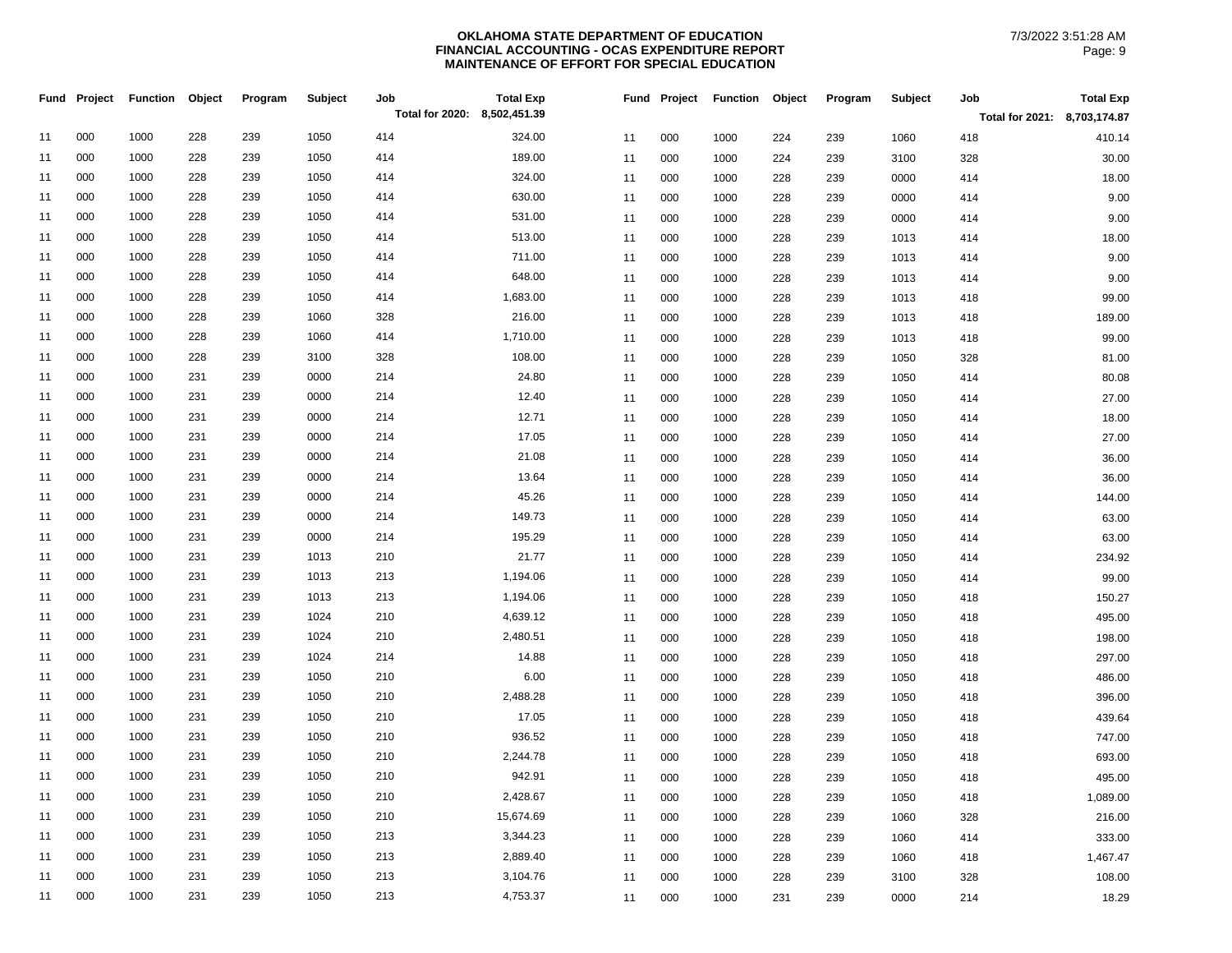|    | Fund Project | <b>Function</b> | Object | Program | <b>Subject</b> | Job<br>Total for 2020: 8,502,451.39 | <b>Total Exp</b> |    | Fund Project | <b>Function</b> | Object | Program | Subject | Job                          | <b>Total Exp</b> |
|----|--------------|-----------------|--------|---------|----------------|-------------------------------------|------------------|----|--------------|-----------------|--------|---------|---------|------------------------------|------------------|
|    |              |                 |        |         |                |                                     |                  |    |              |                 |        |         |         | Total for 2021: 8,703,174.87 |                  |
| 11 | 000          | 1000            | 231    | 239     | 1050           | 213                                 | 4,973.21         | 11 | 000          | 1000            | 231    | 239     | 0000    | 214                          | 4.65             |
| 11 | 000          | 1000            | 231    | 239     | 1050           | 213                                 | 5,984.65         | 11 | 000          | 1000            | 231    | 239     | 0000    | 214                          | 4.34             |
| 11 | 000          | 1000            | 231    | 239     | 1050           | 213                                 | 5,950.35         | 11 | 000          | 1000            | 231    | 239     | 0000    | 214                          | 13.02            |
| 11 | 000          | 1000            | 231    | 239     | 1050           | 213                                 | 9,686.29         | 11 | 000          | 1000            | 231    | 239     | 0000    | 214                          | 8.99             |
| 11 | 000          | 1000            | 231    | 239     | 1050           | 213                                 | 20,261.87        | 11 | 000          | 1000            | 231    | 239     | 0000    | 214                          | 157.17           |
| 11 | 000          | 1000            | 231    | 239     | 1050           | 214                                 | 7.44             | 11 | 000          | 1000            | 231    | 239     | 0000    | 214                          | 4.34             |
| 11 | 000          | 1000            | 231    | 239     | 1050           | 214                                 | 4.34             | 11 | 000          | 1000            | 231    | 239     | 0000    | 214                          | 4.65             |
| 11 | 000          | 1000            | 231    | 239     | 1050           | 214                                 | 1.86             | 11 | 000          | 1000            | 231    | 239     | 0000    | 214                          | 151.90           |
| 11 | 000          | 1000            | 231    | 239     | 1050           | 214                                 | 9.30             | 11 | 000          | 1000            | 231    | 239     | 1013    | 210                          | 2,858.84         |
| 11 | 000          | 1000            | 231    | 239     | 1050           | 214                                 | 35.96            | 11 | 000          | 1000            | 231    | 239     | 1013    | 213                          | 2,674.18         |
| 11 | 000          | 1000            | 231    | 239     | 1050           | 214                                 | 7.44             | 11 | 000          | 1000            | 231    | 239     | 1013    | 213                          | 1,312.00         |
| 11 | 000          | 1000            | 231    | 239     | 1050           | 214                                 | 63.24            | 11 | 000          | 1000            | 231    | 239     | 1024    | 210                          | 2,654.93         |
| 11 | 000          | 1000            | 231    | 239     | 1050           | 214                                 | 31.00            | 11 | 000          | 1000            | 231    | 239     | 1050    | 210                          | 1,793.03         |
| 11 | 000          | 1000            | 231    | 239     | 1050           | 214                                 | 183.52           | 11 | 000          | 1000            | 231    | 239     | 1050    | 210                          | 2,501.56         |
| 11 | 000          | 1000            | 231    | 239     | 1050           | 415                                 | 7.47             | 11 | 000          | 1000            | 231    | 239     | 1050    | 210                          | 947.12           |
| 11 | 000          | 1000            | 231    | 239     | 1050           | 415                                 | 251.94           | 11 | 000          | 1000            | 231    | 239     | 1050    | 210                          | 2,259.11         |
| 11 | 000          | 1000            | 231    | 239     | 1060           | 210                                 | 3,954.78         | 11 | 000          | 1000            | 231    | 239     | 1050    | 210                          | 912.87           |
| 11 | 000          | 1000            | 231    | 239     | 1060           | 213                                 | 34,290.56        | 11 | 000          | 1000            | 231    | 239     | 1050    | 210                          | 2,360.60         |
| 11 | 000          | 1000            | 231    | 239     | 1060           | 214                                 | 87.11            | 11 | 000          | 1000            | 231    | 239     | 1050    | 210                          | 12,962.39        |
| 11 | 000          | 1000            | 231    | 239     | 1110           | 207                                 | 14.88            | 11 | 000          | 1000            | 231    | 239     | 1050    | 213                          | 2,416.96         |
| 11 | 000          | 1000            | 231    | 239     | 1110           | 207                                 | 17.12            | 11 | 000          | 1000            | 231    | 239     | 1050    | 213                          | 2,898.31         |
| 11 | 000          | 1000            | 231    | 239     | 1110           | 213                                 | 3,001.14         | 11 | 000          | 1000            | 231    | 239     | 1050    | 213                          | 2,321.89         |
| 11 | 000          | 1000            | 231    | 239     | 2200           | 213                                 | 3,135.72         | 11 | 000          | 1000            | 231    | 239     | 1050    | 213                          | 4,773.30         |
| 11 | 000          | 1000            | 231    | 239     | 2200           | 214                                 | 3.72             | 11 | 000          | 1000            | 231    | 239     | 1050    | 213                          | 5,035.16         |
| 11 | 000          | 1000            | 231    | 239     | 2300           | 210                                 | 4,875.35         | 11 | 000          | 1000            | 231    | 239     | 1050    | 213                          | 3,489.20         |
| 11 | 000          | 1000            | 231    | 239     | 2300           | 214                                 | 11.47            | 11 | 000          | 1000            | 231    | 239     | 1050    | 213                          | 7,831.69         |
| 11 | 000          | 1000            | 231    | 239     | 4400           | 210                                 | 2,322.09         | 11 | 000          | 1000            | 231    | 239     | 1050    | 213                          | 12,363.96        |
| 11 | 000          | 1000            | 231    | 239     | 4400           | 213                                 | 2,812.63         | 11 | 000          | 1000            | 231    | 239     | 1050    | 213                          | 7,231.30         |
| 11 | 000          | 1000            | 231    | 239     | 4400           | 214                                 | 24.49            | 11 | 000          | 1000            | 231    | 239     | 1050    | 213                          | 12,240.37        |
| 11 | 000          | 1000            | 231    | 239     | 5400           | 210                                 | 2,145.81         | 11 | 000          | 1000            | 231    | 239     | 1050    | 415                          | 90.60            |
| 11 | 000          | 1000            | 231    | 239     | 5400           | 214                                 | 204.60           | 11 | 000          | 1000            | 231    | 239     | 1060    | 210                          | 3,339.09         |
| 11 | 000          | 1000            | 232    | 239     | 0000           | 214                                 | 5.81             | 11 | 000          | 1000            | 231    | 239     | 1060    | 213                          | 37,848.39        |
| 11 | 000          | 1000            | 232    | 239     | 0000           | 214                                 | 2.91             | 11 | 000          | 1000            | 231    | 239     | 1110    | 207                          | 15.30            |
| 11 | 000          | 1000            | 232    | 239     | 0000           | 214                                 | 2.99             | 11 | 000          | 1000            | 231    | 239     | 1110    | 213                          | 3,037.04         |
| 11 | 000          | 1000            | 232    | 239     | 0000           | 214                                 | 4.00             | 11 | 000          | 1000            | 231    | 239     | 1383    | 213                          | 4,566.52         |
| 11 | 000          | 1000            | 232    | 239     | 0000           | 214                                 | 4.88             | 11 | 000          | 1000            | 231    | 239     | 2300    | 210                          | 4,879.35         |
| 11 | 000          | 1000            | 232    | 239     | 0000           | 214                                 | 3.18             | 11 | 000          | 1000            | 231    | 239     | 4400    | 210                          | 218.41           |
| 11 | 000          | 1000            | 232    | 239     | 0000           | 214                                 | 10.57            | 11 | 000          | 1000            | 231    | 239     | 4400    | 213                          | 2,850.27         |
| 11 | 000          | 1000            | 232    | 239     | 0000           | 214                                 | 34.97            | 11 | 000          | 1000            | 231    | 239     | 5400    | 210                          | 2,238.74         |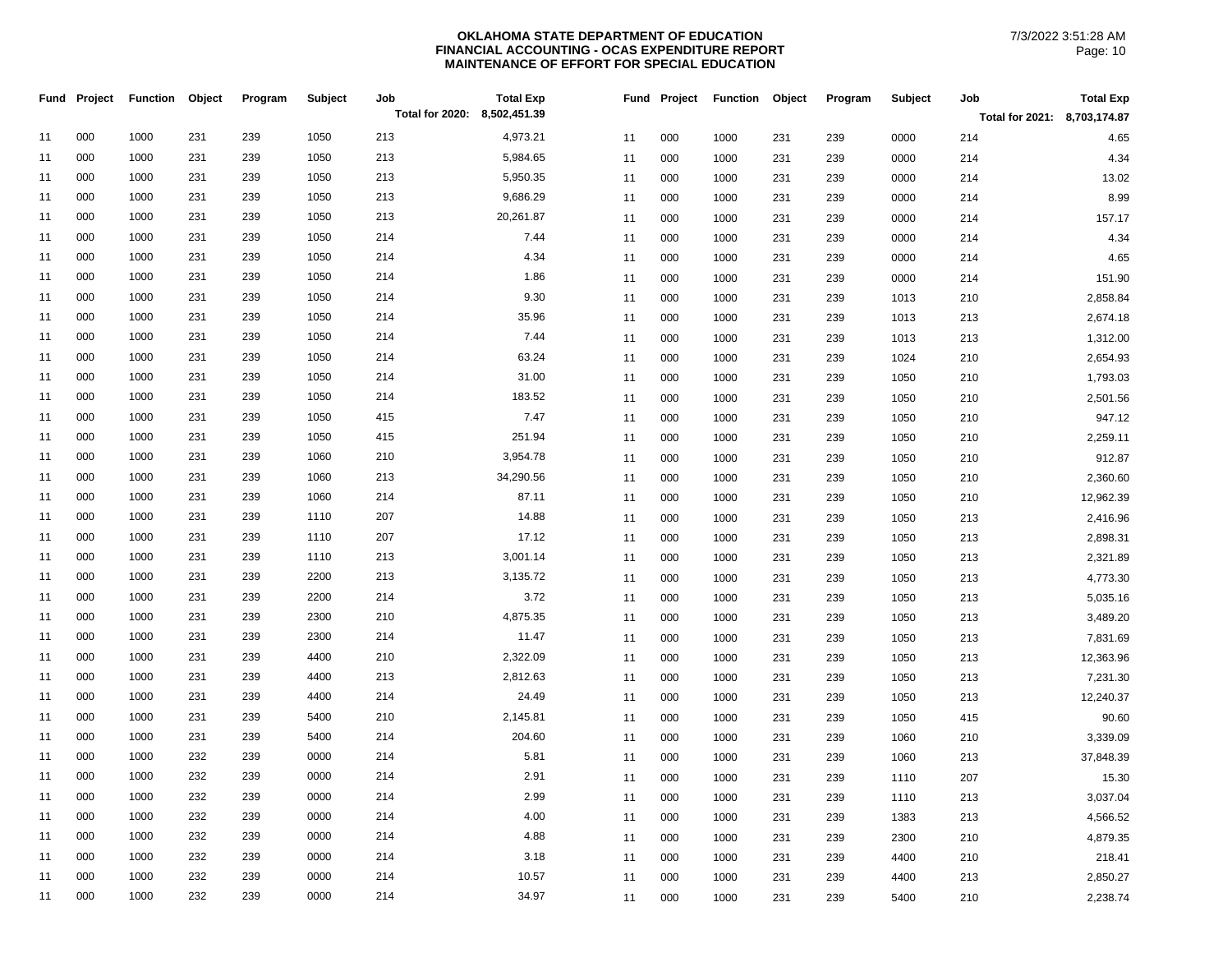|    | Fund Project | Function Object |     | Program | Subject | Job<br>Total for 2020: 8,502,451.39 | <b>Total Exp</b> |    |     | Fund Project Function Object |     | Program | Subject | Job<br>Total for 2021: 8,703,174.87 | <b>Total Exp</b> |
|----|--------------|-----------------|-----|---------|---------|-------------------------------------|------------------|----|-----|------------------------------|-----|---------|---------|-------------------------------------|------------------|
| 11 | 000          | 1000            | 232 | 239     | 0000    | 214                                 | 45.66            | 11 | 000 | 1000                         | 232 | 239     | 0000    | 214                                 | 4.28             |
| 11 | 000          | 1000            | 232 | 239     | 1013    | 210                                 | 5.13             | 11 | 000 | 1000                         | 232 | 239     | 0000    | 214                                 | 1.09             |
| 11 | 000          | 1000            | 232 | 239     | 1013    | 213                                 | 279.24           | 11 | 000 | 1000                         | 232 | 239     | 0000    | 214                                 | 1.02             |
| 11 | 000          | 1000            | 232 | 239     | 1013    | 213                                 | 279.24           | 11 | 000 | 1000                         | 232 | 239     | 0000    | 214                                 | 3.05             |
| 11 | 000          | 1000            | 232 | 239     | 1024    | 210                                 | 1,084.97         | 11 | 000 | 1000                         | 232 | 239     | 0000    | 214                                 | 2.11             |
| 11 | 000          | 1000            | 232 | 239     | 1024    | 210                                 | 580.13           | 11 | 000 | 1000                         | 232 | 239     | 0000    | 214                                 | 36.77            |
| 11 | 000          | 1000            | 232 | 239     | 1024    | 214                                 | 3.48             | 11 | 000 | 1000                         | 232 | 239     | 0000    | 214                                 | 1.02             |
| 11 | 000          | 1000            | 232 | 239     | 1050    | 210                                 | 1.40             | 11 | 000 | 1000                         | 232 | 239     | 0000    | 214                                 | 1.09             |
| 11 | 000          | 1000            | 232 | 239     | 1050    | 210                                 | 581.96           | 11 | 000 | 1000                         | 232 | 239     | 0000    | 214                                 | 35.55            |
| 11 | 000          | 1000            | 232 | 239     | 1050    | 210                                 | 3.99             | 11 | 000 | 1000                         | 232 | 239     | 1013    | 210                                 | 668.63           |
| 11 | 000          | 1000            | 232 | 239     | 1050    | 210                                 | 218.96           | 11 | 000 | 1000                         | 232 | 239     | 1013    | 213                                 | 625.33           |
| 11 | 000          | 1000            | 232 | 239     | 1050    | 210                                 | 525.00           | 11 | 000 | 1000                         | 232 | 239     | 1013    | 213                                 | 306.88           |
| 11 | 000          | 1000            | 232 | 239     | 1050    | 210                                 | 220.46           | 11 | 000 | 1000                         | 232 | 239     | 1024    | 210                                 | 620.89           |
| 11 | 000          | 1000            | 232 | 239     | 1050    | 210                                 | 568.05           | 11 | 000 | 1000                         | 232 | 239     | 1050    | 210                                 | 419.39           |
| 11 | 000          | 1000            | 232 | 239     | 1050    | 210                                 | 3,665.99         | 11 | 000 | 1000                         | 232 | 239     | 1050    | 210                                 | 585.04           |
| 11 | 000          | 1000            | 232 | 239     | 1050    | 213                                 | 782.00           | 11 | 000 | 1000                         | 232 | 239     | 1050    | 210                                 | 221.49           |
| 11 | 000          | 1000            | 232 | 239     | 1050    | 213                                 | 675.70           | 11 | 000 | 1000                         | 232 | 239     | 1050    | 210                                 | 528.36           |
| 11 | 000          | 1000            | 232 | 239     | 1050    | 213                                 | 726.14           | 11 | 000 | 1000                         | 232 | 239     | 1050    | 210                                 | 213.48           |
| 11 | 000          | 1000            | 232 | 239     | 1050    | 213                                 | 1,111.66         | 11 | 000 | 1000                         | 232 | 239     | 1050    | 210                                 | 552.07           |
| 11 | 000          | 1000            | 232 | 239     | 1050    | 213                                 | 1,163.10         | 11 | 000 | 1000                         | 232 | 239     | 1050    | 210                                 | 3,031.47         |
| 11 | 000          | 1000            | 232 | 239     | 1050    | 213                                 | 1,399.65         | 11 | 000 | 1000                         | 232 | 239     | 1050    | 213                                 | 565.24           |
| 11 | 000          | 1000            | 232 | 239     | 1050    | 213                                 | 1,391.66         | 11 | 000 | 1000                         | 232 | 239     | 1050    | 213                                 | 677.83           |
| 11 | 000          | 1000            | 232 | 239     | 1050    | 213                                 | 2,265.31         | 11 | 000 | 1000                         | 232 | 239     | 1050    | 213                                 | 543.04           |
| 11 | 000          | 1000            | 232 | 239     | 1050    | 213                                 | 4,738.73         | 11 | 000 | 1000                         | 232 | 239     | 1050    | 213                                 | 1,116.32         |
| 11 | 000          | 1000            | 232 | 239     | 1050    | 214                                 | 1.74             | 11 | 000 | 1000                         | 232 | 239     | 1050    | 213                                 | 1,177.64         |
| 11 | 000          | 1000            | 232 | 239     | 1050    | 214                                 | 1.01             | 11 | 000 | 1000                         | 232 | 239     | 1050    | 213                                 | 816.08           |
| 11 | 000          | 1000            | 232 | 239     | 1050    | 214                                 | 0.44             | 11 | 000 | 1000                         | 232 | 239     | 1050    | 213                                 | 1,831.62         |
| 11 | 000          | 1000            | 232 | 239     | 1050    | 214                                 | 2.18             | 11 | 000 | 1000                         | 232 | 239     | 1050    | 213                                 | 2,891.63         |
| 11 | 000          | 1000            | 232 | 239     | 1050    | 214                                 | 8.43             | 11 | 000 | 1000                         | 232 | 239     | 1050    | 213                                 | 1,691.04         |
| 11 | 000          | 1000            | 232 | 239     | 1050    | 214                                 | 1.74             | 11 | 000 | 1000                         | 232 | 239     | 1050    | 213                                 | 2,862.53         |
| 11 | 000          | 1000            | 232 | 239     | 1050    | 214                                 | 14.79            | 11 | 000 | 1000                         | 232 | 239     | 1050    | 415                                 | 21.21            |
| 11 | 000          | 1000            | 232 | 239     | 1050    | 214                                 | 7.24             | 11 | 000 | 1000                         | 232 | 239     | 1060    | 210                                 | 780.97           |
| 11 | 000          | 1000            | 232 | 239     | 1050    | 214                                 | 42.97            | 11 | 000 | 1000                         | 232 | 239     | 1060    | 213                                 | 8,851.58         |
| 11 | 312          | 1000            | 231 | 239     | 1050    | 213                                 | 287.97           | 11 | 000 | 1000                         | 232 | 239     | 1110    | 207                                 | 3.57             |
| 11 | 331          | 1000            | 231 | 239     | 1050    | 210                                 | 33.52            | 11 | 000 | 1000                         | 232 | 239     | 1110    | 213                                 | 710.25           |
| 11 | 331          | 1000            | 231 | 239     | 1050    | 210                                 | 51.96            | 11 | 000 | 1000                         | 232 | 239     | 1383    | 213                                 | 1,067.98         |
| 11 | 331          | 1000            | 231 | 239     | 1050    | 213                                 | 50.64            | 11 | 312 | 1000                         | 231 | 239     | 1050    | 213                                 | 287.97           |
| 11 | 331          | 1000            | 231 | 239     | 1050    | 213                                 | 16.44            | 11 | 331 | 1000                         | 231 | 239     | 1050    | 210                                 | 50.24            |
| 11 | 331          | 1000            | 231 | 239     | 1050    | 213                                 | 51.72            | 11 | 331 | 1000                         | 231 | 239     | 1050    | 210                                 | 52.08            |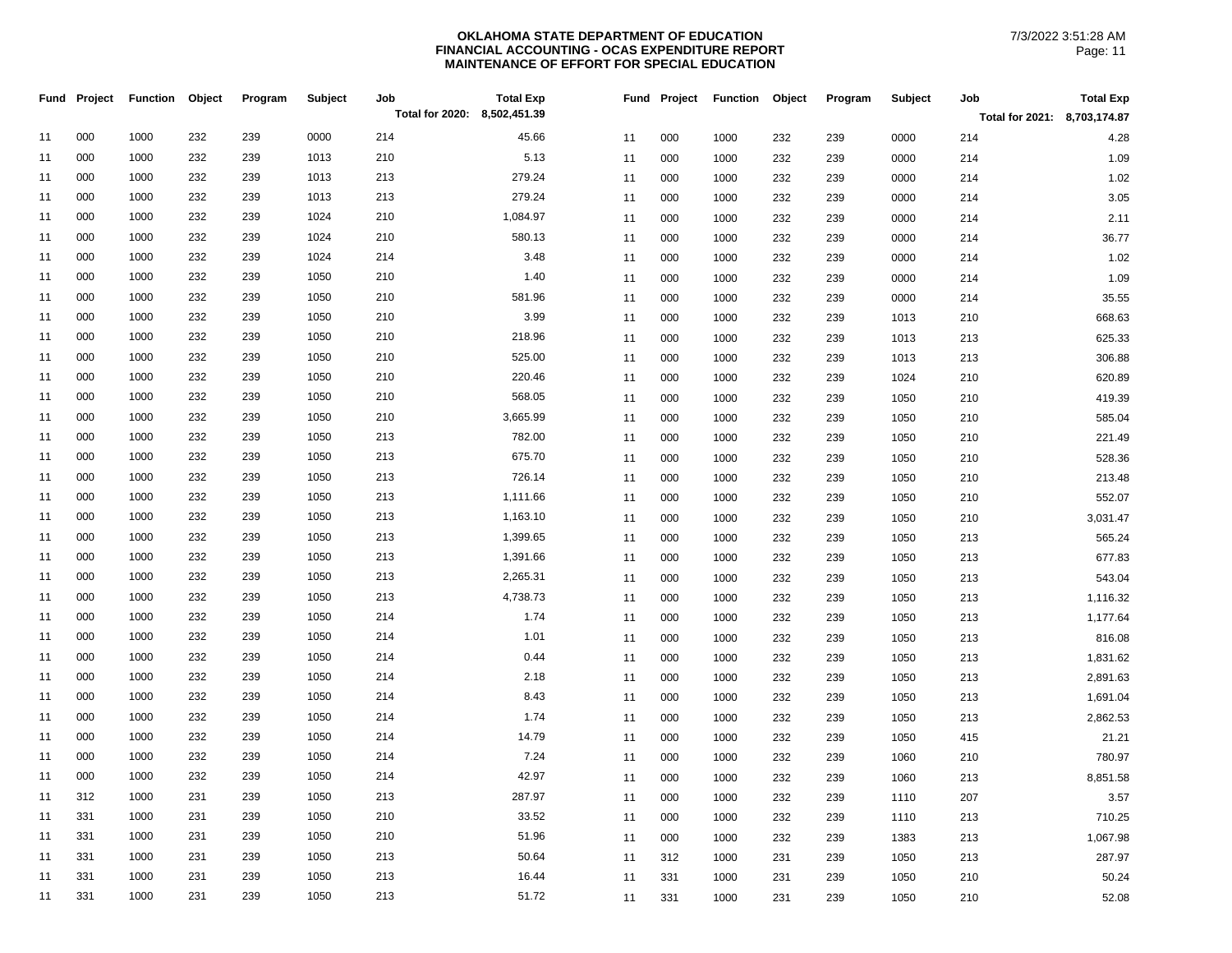|    | Fund Project | <b>Function</b> | Object | Program | Subject | Job<br>Total for 2020: 8,502,451.39 | <b>Total Exp</b> |    | Fund Project | <b>Function</b> | Object | Program | Subject | Job                          | <b>Total Exp</b> |
|----|--------------|-----------------|--------|---------|---------|-------------------------------------|------------------|----|--------------|-----------------|--------|---------|---------|------------------------------|------------------|
|    |              |                 |        |         |         |                                     |                  |    |              |                 |        |         |         | Total for 2021: 8,703,174.87 |                  |
| 11 | 331          | 1000            | 231    | 239     | 1050    | 213                                 | 103.40           | 11 | 331          | 1000            | 231    | 239     | 1050    | 213                          | 51.94            |
| 11 | 331          | 1000            | 231    | 239     | 1060    | 210                                 | 52.55            | 11 | 331          | 1000            | 231    | 239     | 1050    | 213                          | 51.84            |
| 11 | 331          | 1000            | 231    | 239     | 1060    | 213                                 | 103.80           | 11 | 331          | 1000            | 231    | 239     | 1050    | 213                          | 52.56            |
| 11 | 331          | 1000            | 231    | 239     | 1110    | 213                                 | 52.20            | 11 | 331          | 1000            | 231    | 239     | 1060    | 210                          | 52.68            |
| 11 | 331          | 1000            | 231    | 239     | 2200    | 213                                 | 51.84            | 11 | 331          | 1000            | 231    | 239     | 1060    | 213                          | 25.98            |
| 11 | 331          | 1000            | 231    | 239     | 4400    | 210                                 | 8.65             | 11 | 331          | 1000            | 231    | 239     | 1110    | 213                          | 52.20            |
| 11 | 334          | 1000            | 231    | 239     | 1013    | 210                                 | 398.11           | 11 | 334          | 1000            | 214    | 239     | 1050    | 213                          | 4.32             |
| 11 | 334          | 1000            | 231    | 239     | 1013    | 213                                 | 404.24           | 11 | 334          | 1000            | 218    | 239     | 1050    | 213                          | 15.61            |
| 11 | 334          | 1000            | 231    | 239     | 1024    | 210                                 | 332.56           | 11 | 334          | 1000            | 231    | 239     | 1013    | 210                          | 402.83           |
| 11 | 334          | 1000            | 231    | 239     | 1024    | 210                                 | 379.52           | 11 | 334          | 1000            | 231    | 239     | 1013    | 213                          | 409.37           |
| 11 | 334          | 1000            | 231    | 239     | 1050    | 210                                 | 389.48           | 11 | 334          | 1000            | 231    | 239     | 1024    | 210                          | 325.36           |
| 11 | 334          | 1000            | 231    | 239     | 1050    | 210                                 | 129.57           | 11 | 334          | 1000            | 231    | 239     | 1024    | 210                          | 383.48           |
| 11 | 334          | 1000            | 231    | 239     | 1050    | 210                                 | 721.14           | 11 | 334          | 1000            | 231    | 239     | 1050    | 210                          | 302.48           |
| 11 | 334          | 1000            | 231    | 239     | 1050    | 210                                 | 129.52           | 11 | 334          | 1000            | 231    | 239     | 1050    | 210                          | 391.64           |
| 11 | 334          | 1000            | 231    | 239     | 1050    | 210                                 | 505.96           | 11 | 334          | 1000            | 231    | 239     | 1050    | 210                          | 131.00           |
| 11 | 334          | 1000            | 231    | 239     | 1050    | 210                                 | 1,718.45         | 11 | 334          | 1000            | 231    | 239     | 1050    | 210                          | 718.20           |
| 11 | 334          | 1000            | 231    | 239     | 1050    | 213                                 | 563.62           | 11 | 334          | 1000            | 231    | 239     | 1050    | 210                          | 130.98           |
| 11 | 334          | 1000            | 231    | 239     | 1050    | 213                                 | 896.28           | 11 | 334          | 1000            | 231    | 239     | 1050    | 210                          | 369.51           |
| 11 | 334          | 1000            | 231    | 239     | 1050    | 213                                 | 400.82           | 11 | 334          | 1000            | 231    | 239     | 1050    | 210                          | 1,350.96         |
| 11 | 334          | 1000            | 231    | 239     | 1050    | 213                                 | 390.36           | 11 | 334          | 1000            | 231    | 239     | 1050    | 213                          | 396.87           |
| 11 | 334          | 1000            | 231    | 239     | 1050    | 213                                 | 1,129.03         | 11 | 334          | 1000            | 231    | 239     | 1050    | 213                          | 734.80           |
| 11 | 334          | 1000            | 231    | 239     | 1050    | 213                                 | 793.56           | 11 | 334          | 1000            | 231    | 239     | 1050    | 213                          | 405.36           |
| 11 | 334          | 1000            | 231    | 239     | 1050    | 213                                 | 776.48           | 11 | 334          | 1000            | 231    | 239     | 1050    | 213                          | 787.18           |
| 11 | 334          | 1000            | 231    | 239     | 1050    | 213                                 | 1,370.66         | 11 | 334          | 1000            | 231    | 239     | 1050    | 213                          | 1,124.89         |
| 11 | 334          | 1000            | 231    | 239     | 1050    | 213                                 | 809.76           | 11 | 334          | 1000            | 231    | 239     | 1050    | 213                          | 803.68           |
| 11 | 334          | 1000            | 231    | 239     | 1050    | 213                                 | 2,260.85         | 11 | 334          | 1000            | 231    | 239     | 1050    | 213                          | 387.60           |
| 11 | 334          | 1000            | 231    | 239     | 1060    | 210                                 | 394.32           | 11 | 334          | 1000            | 231    | 239     | 1050    | 213                          | 1,459.15         |
| 11 | 334          | 1000            | 231    | 239     | 1060    | 213                                 | 3,971.58         | 11 | 334          | 1000            | 231    | 239     | 1050    | 213                          | 1,216.36         |
| 11 | 334          | 1000            | 231    | 239     | 2300    | 210                                 | 796.87           | 11 | 334          | 1000            | 231    | 239     | 1050    | 213                          | 1,471.55         |
| 11 | 334          | 1000            | 231    | 239     | 4400    | 210                                 | 645.44           | 11 | 334          | 1000            | 231    | 239     | 1050    | 213                          | 1,542.80         |
| 11 | 334          | 1000            | 231    | 239     | 4400    | 213                                 | 403.84           | 11 | 334          | 1000            | 231    | 239     | 1060    | 210                          | 400.86           |
| 11 | 334          | 1000            | 231    | 239     | 5400    | 210                                 | 343.61           | 11 | 334          | 1000            | 231    | 239     | 1060    | 213                          | 4,948.84         |
| 11 | 000          | 1000            | 232    | 239     | 1050    | 415                                 | 1.75             | 11 | 334          | 1000            | 231    | 239     | 1383    | 213                          | 744.41           |
| 11 | 000          | 1000            | 232    | 239     | 1050    | 415                                 | 58.94            | 11 | 334          | 1000            | 231    | 239     | 2300    | 210                          | 799.49           |
| 11 | 000          | 1000            | 232    | 239     | 1060    | 210                                 | 924.97           | 11 | 334          | 1000            | 231    | 239     | 4400    | 210                          | 403.58           |
| 11 | 000          | 1000            | 232    | 239     | 1060    | 213                                 | 8,019.69         | 11 | 334          | 1000            | 231    | 239     | 4400    | 213                          | 409.01           |
| 11 | 000          | 1000            | 232    | 239     | 1060    | 214                                 | 20.39            | 11 | 334          | 1000            | 231    | 239     | 5400    | 210                          | 358.53           |
| 11 | 000          | 1000            | 232    | 239     | 1110    | 207                                 | 3.48             | 11 | 000          | 1000            | 232    | 239     | 2300    | 210                          | 1,141.13         |
| 11 | 000          | 1000            | 232    | 239     | 1110    | 207                                 | 4.01             | 11 | 000          | 1000            | 232    | 239     | 4400    | 210                          | 51.11            |
|    |              |                 |        |         |         |                                     |                  |    |              |                 |        |         |         |                              |                  |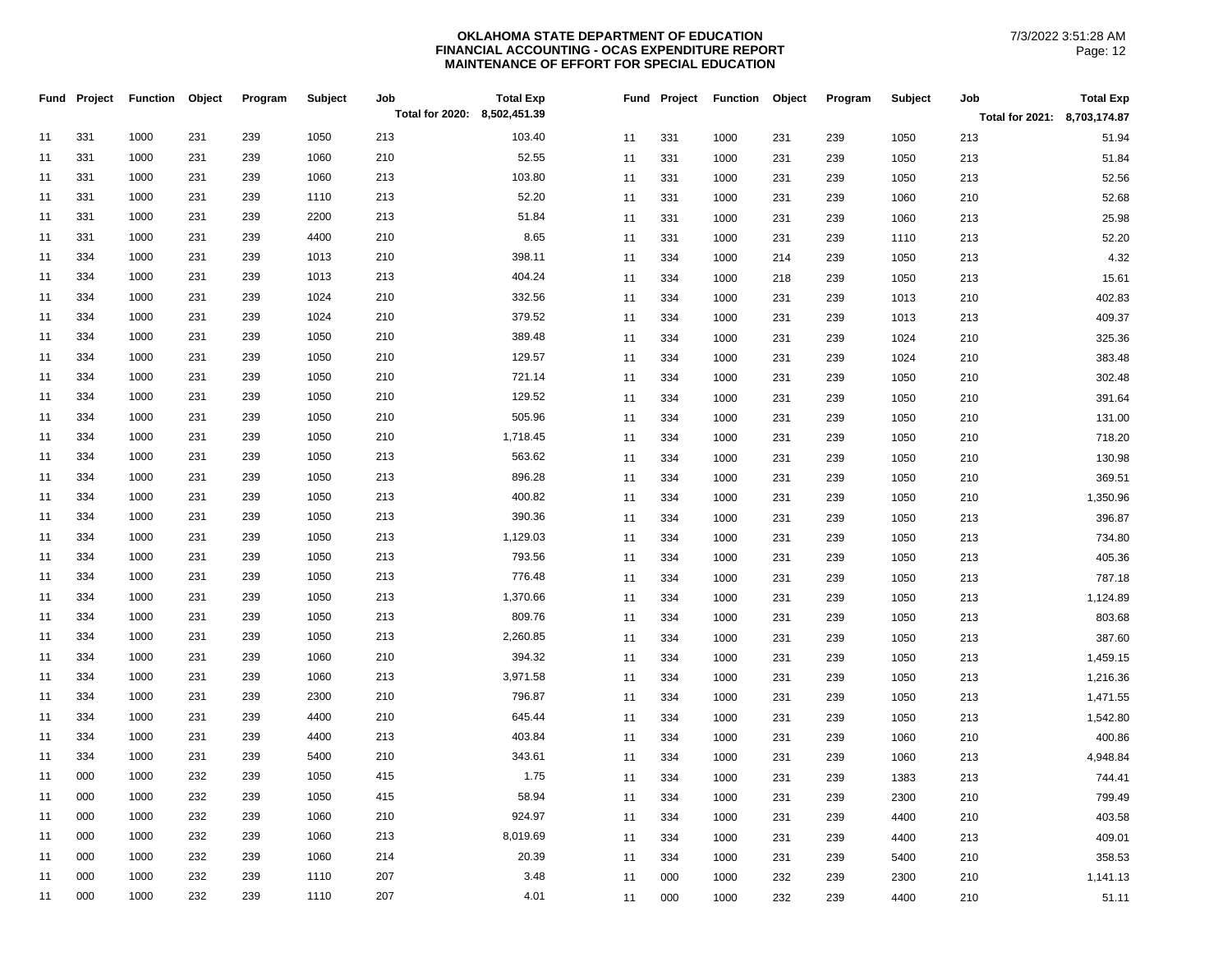|    | Fund Project | <b>Function</b> | Object | Program | Subject | Job                          | <b>Total Exp</b> |    | Fund Project | <b>Function</b> | Object | Program | <b>Subject</b> | Job                          | <b>Total Exp</b> |
|----|--------------|-----------------|--------|---------|---------|------------------------------|------------------|----|--------------|-----------------|--------|---------|----------------|------------------------------|------------------|
|    |              |                 |        |         |         | Total for 2020: 8,502,451.39 |                  |    |              |                 |        |         |                | Total for 2021: 8,703,174.87 |                  |
| 11 | 000          | 1000            | 232    | 239     | 1110    | 213                          | 701.87           | 11 | 000          | 1000            | 232    | 239     | 4400           | 213                          | 666.59           |
| 11 | 000          | 1000            | 232    | 239     | 2200    | 213                          | 733.32           | 11 | 000          | 1000            | 232    | 239     | 5400           | 210                          | 523.55           |
| 11 | 000          | 1000            | 232    | 239     | 2200    | 214                          | 0.87             | 11 | 000          | 1000            | 241    | 239     | 0000           | 214                          | 57.66            |
| 11 | 000          | 1000            | 232    | 239     | 2300    | 210                          | 1,140.19         | 11 | 000          | 1000            | 241    | 239     | 0000           | 214                          | 57.97            |
| 11 | 000          | 1000            | 232    | 239     | 2300    | 214                          | 2.69             | 11 | 000          | 1000            | 241    | 239     | 0000           | 214                          | 36.27            |
| 11 | 000          | 1000            | 232    | 239     | 4400    | 210                          | 543.07           | 11 | 000          | 1000            | 241    | 239     | 0000           | 214                          | 13.02            |
| 11 | 000          | 1000            | 232    | 239     | 4400    | 213                          | 657.79           | 11 | 000          | 1000            | 241    | 239     | 0000           | 214                          | 123.69           |
| 11 | 000          | 1000            | 232    | 239     | 4400    | 214                          | 5.72             | 11 | 000          | 1000            | 241    | 239     | 0000           | 214                          | 76.88            |
| 11 | 000          | 1000            | 232    | 239     | 5400    | 210                          | 501.89           | 11 | 000          | 1000            | 241    | 239     | 0000           | 214                          | 26.82            |
| 11 | 000          | 1000            | 232    | 239     | 5400    | 214                          | 47.85            | 11 | 000          | 1000            | 241    | 239     | 0000           | 214                          | 122.14           |
| 11 | 000          | 1000            | 241    | 239     | 0000    | 214                          | 59.52            | 11 | 000          | 1000            | 241    | 239     | 0000           | 214                          | 49.46            |
| 11 | 000          | 1000            | 241    | 239     | 0000    | 214                          | 141.36           | 11 | 000          | 1000            | 241    | 239     | 0000           | 214                          | 4.03             |
| 11 | 000          | 1000            | 241    | 239     | 0000    | 214                          | 18.60            | 11 | 000          | 1000            | 241    | 239     | 0000           | 214                          | 202.27           |
| 11 | 000          | 1000            | 241    | 239     | 0000    | 214                          | 1.86             | 11 | 000          | 1000            | 241    | 239     | 0000           | 214                          | 113.77           |
| 11 | 000          | 1000            | 241    | 239     | 0000    | 214                          | 42.78            | 11 | 000          | 1000            | 241    | 239     | 0000           | 414                          | 142.17           |
| 11 | 000          | 1000            | 241    | 239     | 0000    | 214                          | 86.18            | 11 | 000          | 1000            | 241    | 239     | 0000           | 414                          | 58.49            |
| 11 | 000          | 1000            | 241    | 239     | 0000    | 214                          | 35.65            | 11 | 000          | 1000            | 241    | 239     | 0000           | 414                          | 81.94            |
| 11 | 000          | 1000            | 241    | 239     | 0000    | 214                          | 48.36            | 11 | 000          | 1000            | 241    | 239     | 1013           | 414                          | 129.03           |
| 11 | 000          | 1000            | 241    | 239     | 0000    | 214                          | 78.12            | 11 | 000          | 1000            | 241    | 239     | 1013           | 414                          | 67.51            |
| 11 | 000          | 1000            | 241    | 239     | 0000    | 214                          | 161.20           | 11 | 000          | 1000            | 241    | 239     | 1013           | 414                          | 61.52            |
| 11 | 000          | 1000            | 241    | 239     | 0000    | 214                          | 142.91           | 11 | 000          | 1000            | 241    | 239     | 1013           | 418                          | 674.32           |
| 11 | 000          | 1000            | 241    | 239     | 0000    | 414                          | 1,847.06         | 11 | 000          | 1000            | 241    | 239     | 1013           | 418                          | 1,246.27         |
| 11 | 000          | 1000            | 241    | 239     | 0000    | 414                          | 736.95           | 11 | 000          | 1000            | 241    | 239     | 1013           | 418                          | 676.72           |
| 11 | 000          | 1000            | 241    | 239     | 0000    | 414                          | 968.37           | 11 | 000          | 1000            | 241    | 239     | 1050           | 328                          | 1,115.81         |
| 11 | 000          | 1000            | 241    | 239     | 1013    | 214                          | 5.58             | 11 | 000          | 1000            | 241    | 239     | 1050           | 414                          | 371.00           |
| 11 | 000          | 1000            | 241    | 239     | 1013    | 214                          | 1.86             | 11 | 000          | 1000            | 241    | 239     | 1050           | 414                          | 160.74           |
| 11 | 000          | 1000            | 241    | 239     | 1013    | 214                          | 1.86             | 11 | 000          | 1000            | 241    | 239     | 1050           | 414                          | 149.62           |
| 11 | 000          | 1000            | 241    | 239     | 1013    | 414                          | 1,602.57         | 11 | 000          | 1000            | 241    | 239     | 1050           | 414                          | 227.58           |
| 11 | 000          | 1000            | 241    | 239     | 1013    | 414                          | 2,092.14         | 11 | 000          | 1000            | 241    | 239     | 1050           | 414                          | 332.50           |
| 11 | 000          | 1000            | 241    | 239     | 1013    | 414                          | 737.37           | 11 | 000          | 1000            | 241    | 239     | 1050           | 414                          | 283.96           |
| 11 | 000          | 1000            | 241    | 239     | 1050    | 214                          | 13.02            | 11 | 000          | 1000            | 241    | 239     | 1050           | 414                          | 1,224.52         |
| 11 | 000          | 1000            | 241    | 239     | 1050    | 214                          | 34.72            | 11 | 000          | 1000            | 241    | 239     | 1050           | 414                          | 461.08           |
| 11 | 000          | 1000            | 241    | 239     | 1050    | 214                          | 2.17             | 11 | 000          | 1000            | 241    | 239     | 1050           | 414                          | 492.69           |
| 11 | 000          | 1000            | 241    | 239     | 1050    | 214                          | 7.44             | 11 | 000          | 1000            | 241    | 239     | 1050           | 414                          | 1,442.95         |
| 11 | 000          | 1000            | 241    | 239     | 1050    | 214                          | 124.00           | 11 | 000          | 1000            | 241    | 239     | 1050           | 414                          | 936.04           |
| 11 | 000          | 1000            | 241    | 239     | 1050    | 214                          | 43.40            | 11 | 000          | 1000            | 241    | 239     | 1050           | 418                          | 1,008.60         |
| 11 | 000          | 1000            | 241    | 239     | 1050    | 214                          | 32.24            | 11 | 000          | 1000            | 241    | 239     | 1050           | 418                          | 3,246.69         |
| 11 | 000          | 1000            | 241    | 239     | 1050    | 214                          | 36.27            | 11 | 000          | 1000            | 241    | 239     | 1050           | 418                          | 1,634.54         |
| 11 | 000          | 1000            | 241    | 239     | 1050    | 214                          | 57.66            | 11 | 000          | 1000            | 241    | 239     | 1050           | 418                          | 2,503.37         |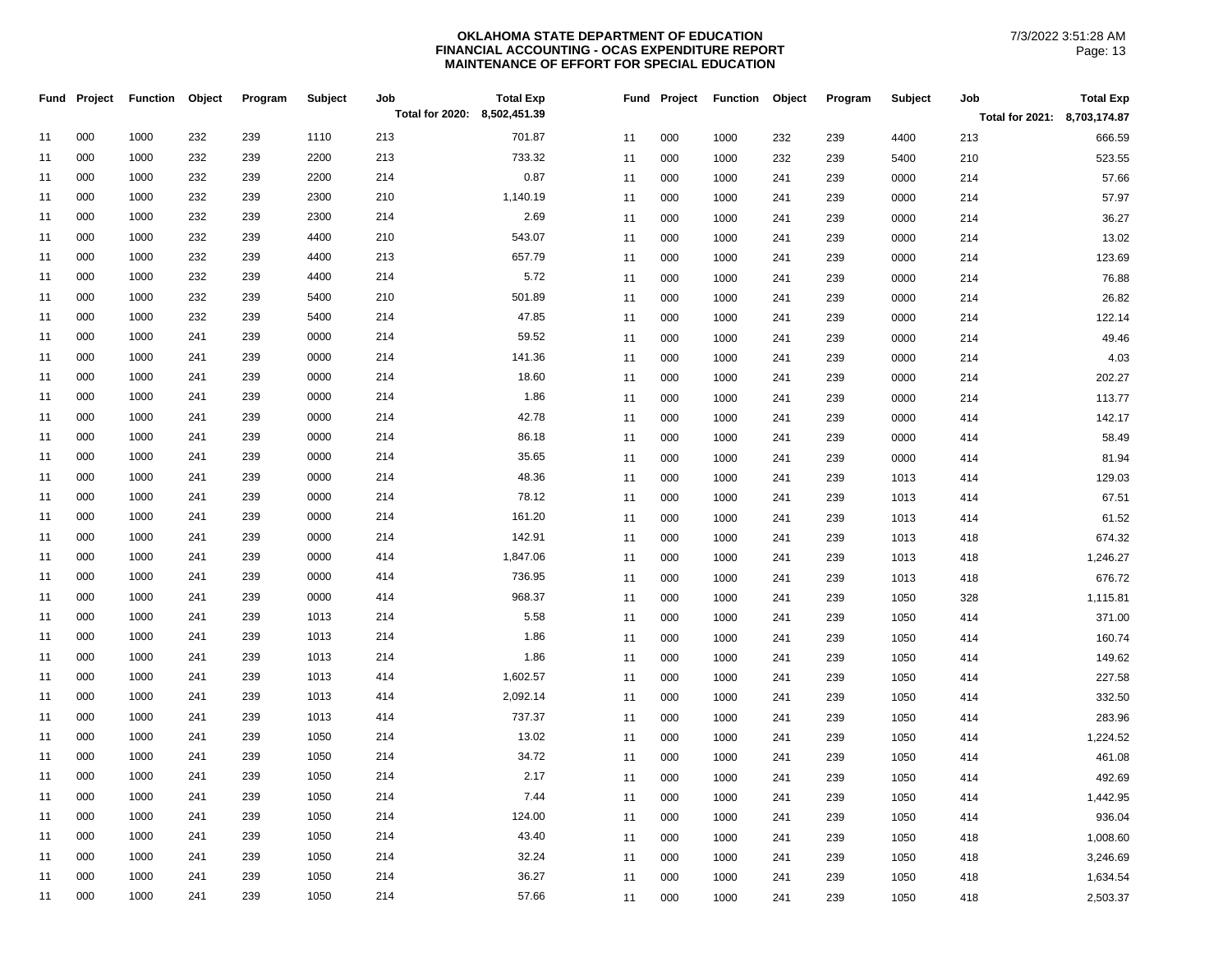|    | Fund Project | <b>Function</b> | Object | Program | Subject | Job                          | <b>Total Exp</b> | Fund | Project | <b>Function</b> | Object | Program | Subject | Job                          | <b>Total Exp</b> |
|----|--------------|-----------------|--------|---------|---------|------------------------------|------------------|------|---------|-----------------|--------|---------|---------|------------------------------|------------------|
|    |              |                 |        |         |         | Total for 2020: 8,502,451.39 |                  |      |         |                 |        |         |         | Total for 2021: 8,703,174.87 |                  |
| 11 | 000          | 1000            | 241    | 239     | 1050    | 214                          | 99.51            | 11   | 000     | 1000            | 241    | 239     | 1050    | 418                          | 3,886.46         |
| 11 | 000          | 1000            | 241    | 239     | 1050    | 328                          | 481.30           | 11   | 000     | 1000            | 241    | 239     | 1050    | 418                          | 3,042.34         |
| 11 | 000          | 1000            | 241    | 239     | 1050    | 328                          | 2,406.50         | 11   | 000     | 1000            | 241    | 239     | 1050    | 418                          | 3,847.23         |
| 11 | 000          | 1000            | 241    | 239     | 1050    | 414                          | 2,861.34         | 11   | 000     | 1000            | 241    | 239     | 1050    | 418                          | 5,644.00         |
| 11 | 000          | 1000            | 241    | 239     | 1050    | 414                          | 2,002.41         | 11   | 000     | 1000            | 241    | 239     | 1050    | 418                          | 5,372.60         |
| 11 | 000          | 1000            | 241    | 239     | 1050    | 414                          | 1,573.75         | 11   | 000     | 1000            | 241    | 239     | 1050    | 418                          | 3,407.11         |
| 11 | 000          | 1000            | 241    | 239     | 1050    | 414                          | 2,731.24         | 11   | 000     | 1000            | 241    | 239     | 1050    | 418                          | 10,291.45        |
| 11 | 000          | 1000            | 241    | 239     | 1050    | 414                          | 4,274.49         | 11   | 000     | 1000            | 241    | 239     | 1060    | 328                          | 3,952.25         |
| 11 | 000          | 1000            | 241    | 239     | 1050    | 414                          | 4,176.52         | 11   | 000     | 1000            | 241    | 239     | 1060    | 414                          | 2,683.54         |
| 11 | 000          | 1000            | 241    | 239     | 1050    | 414                          | 3,830.88         | 11   | 000     | 1000            | 241    | 239     | 1060    | 418                          | 11,765.78        |
| 11 | 000          | 1000            | 241    | 239     | 1050    | 414                          | 5,283.98         | 11   | 000     | 1000            | 241    | 239     | 3100    | 328                          | 1,773.56         |
| 11 | 000          | 1000            | 241    | 239     | 1050    | 414                          | 4,208.41         | 11   | 000     | 1000            | 242    | 239     | 0000    | 214                          | 13.50            |
| 11 | 000          | 1000            | 241    | 239     | 1050    | 414                          | 14,039.83        | 11   | 000     | 1000            | 242    | 239     | 0000    | 214                          | 13.56            |
| 11 | 000          | 1000            | 241    | 239     | 1050    | 415                          | 167.76           | 11   | 000     | 1000            | 242    | 239     | 0000    | 214                          | 8.48             |
| 11 | 000          | 1000            | 241    | 239     | 1060    | 214                          | 78.43            | 11   | 000     | 1000            | 242    | 239     | 0000    | 214                          | 3.03             |
| 11 | 000          | 1000            | 241    | 239     | 1060    | 328                          | 4,115.44         | 11   | 000     | 1000            | 242    | 239     | 0000    | 214                          | 28.92            |
| 11 | 000          | 1000            | 241    | 239     | 1060    | 413                          | 571.80           | 11   | 000     | 1000            | 242    | 239     | 0000    | 214                          | 17.97            |
| 11 | 000          | 1000            | 241    | 239     | 1060    | 414                          | 12,857.22        | 11   | 000     | 1000            | 242    | 239     | 0000    | 214                          | 6.28             |
| 11 | 000          | 1000            | 241    | 239     | 3100    | 328                          | 1,764.95         | 11   | 000     | 1000            | 242    | 239     | 0000    | 214                          | 28.55            |
| 11 | 000          | 1000            | 241    | 239     | 3100    | 328                          | 123.94           | 11   | 000     | 1000            | 242    | 239     | 0000    | 214                          | 11.56            |
| 11 | 000          | 1000            | 242    | 239     | 0000    | 214                          | 13.95            | 11   | 000     | 1000            | 242    | 239     | 0000    | 214                          | 0.94             |
| 11 | 000          | 1000            | 242    | 239     | 0000    | 214                          | 33.08            | 11   | 000     | 1000            | 242    | 239     | 0000    | 214                          | 47.34            |
| 11 | 000          | 1000            | 242    | 239     | 0000    | 214                          | 4.36             | 11   | 000     | 1000            | 242    | 239     | 0000    | 214                          | 26.63            |
| 11 | 000          | 1000            | 242    | 239     | 0000    | 214                          | 0.43             | 11   | 000     | 1000            | 242    | 239     | 0000    | 414                          | 33.25            |
| 11 | 000          | 1000            | 242    | 239     | 0000    | 214                          | 10.01            | 11   | 000     | 1000            | 242    | 239     | 0000    | 414                          | 13.68            |
| 11 | 000          | 1000            | 242    | 239     | 0000    | 214                          | 20.14            | 11   | 000     | 1000            | 242    | 239     | 0000    | 414                          | 19.16            |
| 11 | 000          | 1000            | 242    | 239     | 0000    | 214                          | 8.34             | 11   | 000     | 1000            | 242    | 239     | 1013    | 414                          | 30.18            |
| 11 | 000          | 1000            | 242    | 239     | 0000    | 214                          | 11.31            | 11   | 000     | 1000            | 242    | 239     | 1013    | 414                          | 15.79            |
| 11 | 000          | 1000            | 242    | 239     | 0000    | 214                          | 18.26            | 11   | 000     | 1000            | 242    | 239     | 1013    | 414                          | 14.39            |
| 11 | 000          | 1000            | 242    | 239     | 0000    | 214                          | 37.66            | 11   | 000     | 1000            | 242    | 239     | 1013    | 418                          | 157.73           |
| 11 | 000          | 1000            | 242    | 239     | 0000    | 214                          | 33.43            | 11   | 000     | 1000            | 242    | 239     | 1013    | 418                          | 291.49           |
| 11 | 000          | 1000            | 242    | 239     | 0000    | 414                          | 431.98           | 11   | 000     | 1000            | 242    | 239     | 1013    | 418                          | 158.29           |
| 11 | 000          | 1000            | 242    | 239     | 0000    | 414                          | 172.38           | 11   | 000     | 1000            | 242    | 239     | 1050    | 328                          | 260.95           |
| 11 | 000          | 1000            | 242    | 239     | 0000    | 414                          | 226.50           | 11   | 000     | 1000            | 242    | 239     | 1050    | 414                          | 86.75            |
| 11 | 000          | 1000            | 242    | 239     | 1013    | 214                          | 1.32             | 11   | 000     | 1000            | 242    | 239     | 1050    | 414                          | 37.60            |
| 11 | 000          | 1000            | 242    | 239     | 1013    | 214                          | 0.44             | 11   | 000     | 1000            | 242    | 239     | 1050    | 414                          | 34.99            |
| 11 | 000          | 1000            | 242    | 239     | 1013    | 214                          | 0.44             | 11   | 000     | 1000            | 242    | 239     | 1050    | 414                          | 53.22            |
| 11 | 000          | 1000            | 242    | 239     | 1013    | 414                          | 374.82           | 11   | 000     | 1000            | 242    | 239     | 1050    | 414                          | 77.76            |
| 11 | 000          | 1000            | 242    | 239     | 1013    | 414                          | 489.34           | 11   | 000     | 1000            | 242    | 239     | 1050    | 414                          | 66.40            |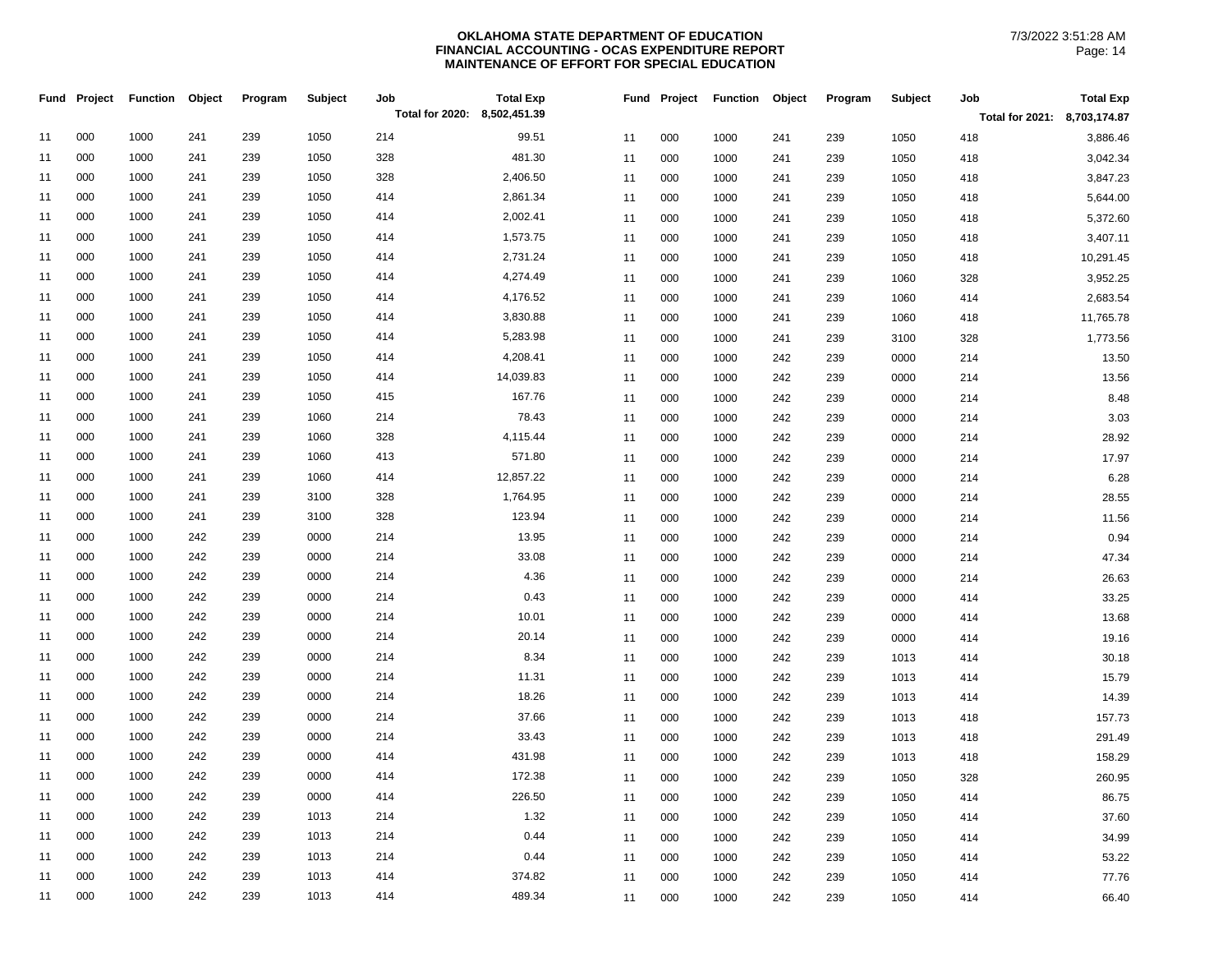|    | Fund Project | <b>Function</b> | Object | Program | Subject | Job                          | <b>Total Exp</b> |    | Fund Project | <b>Function</b> | Object | Program | Subject | Job                          | <b>Total Exp</b> |
|----|--------------|-----------------|--------|---------|---------|------------------------------|------------------|----|--------------|-----------------|--------|---------|---------|------------------------------|------------------|
|    |              |                 |        |         |         | Total for 2020: 8,502,451.39 |                  |    |              |                 |        |         |         | Total for 2021: 8,703,174.87 |                  |
| 11 | 000          | 1000            | 242    | 239     | 1013    | 414                          | 172.47           | 11 | 000          | 1000            | 242    | 239     | 1050    | 414                          | 286.43           |
| 11 | 000          | 1000            | 242    | 239     | 1050    | 214                          | 3.06             | 11 | 000          | 1000            | 242    | 239     | 1050    | 414                          | 107.83           |
| 11 | 000          | 1000            | 242    | 239     | 1050    | 214                          | 8.13             | 11 | 000          | 1000            | 242    | 239     | 1050    | 414                          | 115.23           |
| 11 | 000          | 1000            | 242    | 239     | 1050    | 214                          | 0.51             | 11 | 000          | 1000            | 242    | 239     | 1050    | 414                          | 337.47           |
| 11 | 000          | 1000            | 242    | 239     | 1050    | 214                          | 1.74             | 11 | 000          | 1000            | 242    | 239     | 1050    | 414                          | 218.92           |
| 11 | 000          | 1000            | 242    | 239     | 1050    | 214                          | 29.00            | 11 | 000          | 1000            | 242    | 239     | 1050    | 418                          | 235.87           |
| 11 | 000          | 1000            | 242    | 239     | 1050    | 214                          | 10.17            | 11 | 000          | 1000            | 242    | 239     | 1050    | 418                          | 759.31           |
| 11 | 000          | 1000            | 242    | 239     | 1050    | 214                          | 7.56             | 11 | 000          | 1000            | 242    | 239     | 1050    | 418                          | 382.25           |
| 11 | 000          | 1000            | 242    | 239     | 1050    | 214                          | 8.49             | 11 | 000          | 1000            | 242    | 239     | 1050    | 418                          | 585.42           |
| 11 | 000          | 1000            | 242    | 239     | 1050    | 214                          | 13.50            | 11 | 000          | 1000            | 242    | 239     | 1050    | 418                          | 908.99           |
| 11 | 000          | 1000            | 242    | 239     | 1050    | 214                          | 23.31            | 11 | 000          | 1000            | 242    | 239     | 1050    | 418                          | 711.45           |
| 11 | 000          | 1000            | 242    | 239     | 1050    | 328                          | 112.56           | 11 | 000          | 1000            | 242    | 239     | 1050    | 418                          | 899.80           |
| 11 | 000          | 1000            | 242    | 239     | 1050    | 328                          | 562.80           | 11 | 000          | 1000            | 242    | 239     | 1050    | 418                          | 1,320.02         |
| 11 | 000          | 1000            | 242    | 239     | 1050    | 414                          | 669.12           | 11 | 000          | 1000            | 242    | 239     | 1050    | 418                          | 1,256.52         |
| 11 | 000          | 1000            | 242    | 239     | 1050    | 414                          | 468.30           | 11 | 000          | 1000            | 242    | 239     | 1050    | 418                          | 796.75           |
| 11 | 000          | 1000            | 242    | 239     | 1050    | 414                          | 368.04           | 11 | 000          | 1000            | 242    | 239     | 1050    | 418                          | 2,406.96         |
| 11 | 000          | 1000            | 242    | 239     | 1050    | 414                          | 638.81           | 11 | 000          | 1000            | 242    | 239     | 1060    | 328                          | 924.34           |
| 11 | 000          | 1000            | 242    | 239     | 1050    | 414                          | 999.59           | 11 | 000          | 1000            | 242    | 239     | 1060    | 414                          | 627.57           |
| 11 | 000          | 1000            | 242    | 239     | 1050    | 414                          | 976.64           | 11 | 000          | 1000            | 242    | 239     | 1060    | 418                          | 2,751.53         |
| 11 | 000          | 1000            | 242    | 239     | 1050    | 414                          | 896.02           | 11 | 000          | 1000            | 242    | 239     | 3100    | 328                          | 414.73           |
| 11 | 000          | 1000            | 242    | 239     | 1050    | 414                          | 1,235.83         | 11 | 000          | 1000            | 251    | 239     | 1013    | 210                          | 3,958.80         |
| 11 | 000          | 1000            | 242    | 239     | 1050    | 414                          | 984.18           | 11 | 000          | 1000            | 251    | 239     | 1013    | 213                          | 3,644.08         |
| 11 | 000          | 1000            | 242    | 239     | 1050    | 414                          | 3,283.60         | 11 | 000          | 1000            | 251    | 239     | 1013    | 213                          | 2,160.72         |
| 11 | 000          | 1000            | 242    | 239     | 1050    | 415                          | 39.24            | 11 | 000          | 1000            | 251    | 239     | 1024    | 210                          | 3,731.85         |
| 11 | 000          | 1000            | 242    | 239     | 1060    | 214                          | 18.39            | 11 | 000          | 1000            | 251    | 239     | 1050    | 210                          | 3,307.48         |
| 11 | 000          | 1000            | 242    | 239     | 1060    | 328                          | 962.52           | 11 | 000          | 1000            | 251    | 239     | 1050    | 210                          | 3,564.11         |
| 11 | 000          | 1000            | 242    | 239     | 1060    | 413                          | 133.74           | 11 | 000          | 1000            | 251    | 239     | 1050    | 210                          | 1,344.09         |
| 11 | 000          | 1000            | 242    | 239     | 1060    | 414                          | 3,006.96         | 11 | 000          | 1000            | 251    | 239     | 1050    | 210                          | 3,523.92         |
| 11 | 000          | 1000            | 242    | 239     | 3100    | 328                          | 412.77           | 11 | 000          | 1000            | 251    | 239     | 1050    | 210                          | 1,294.39         |
| 11 | 000          | 1000            | 242    | 239     | 3100    | 328                          | 28.99            | 11 | 000          | 1000            | 251    | 239     | 1050    | 210                          | 3,563.94         |
| 11 | 000          | 1000            | 251    | 239     | 1013    | 210                          | 30.24            | 11 | 000          | 1000            | 251    | 239     | 1050    | 210                          | 17,344.92        |
| 11 | 000          | 1000            | 251    | 239     | 1013    | 213                          | 1,929.26         | 11 | 000          | 1000            | 251    | 239     | 1050    | 213                          | 3,405.23         |
| 11 | 000          | 1000            | 251    | 239     | 1013    | 213                          | 1,929.28         | 11 | 000          | 1000            | 251    | 239     | 1050    | 213                          | 3,987.92         |
| 11 | 000          | 1000            | 251    | 239     | 1024    | 210                          | 7,020.32         | 11 | 000          | 1000            | 251    | 239     | 1050    | 213                          | 3,304.86         |
| 11 | 000          | 1000            | 251    | 239     | 1024    | 210                          | 3,532.31         | 11 | 000          | 1000            | 251    | 239     | 1050    | 213                          | 7,136.85         |
| 11 | 000          | 1000            | 251    | 239     | 1050    | 210                          | 3,523.92         | 11 | 000          | 1000            | 251    | 239     | 1050    | 213                          | 6,996.35         |
| 11 | 000          | 1000            | 251    | 239     | 1050    | 210                          | 24.15            | 11 | 000          | 1000            | 251    | 239     | 1050    | 213                          | 5,018.40         |
| 11 | 000          | 1000            | 251    | 239     | 1050    | 210                          | 1,329.25         | 11 | 000          | 1000            | 251    | 239     | 1050    | 213                          | 11,674.45        |
| 11 | 000          | 1000            | 251    | 239     | 1050    | 210                          | 3,493.00         | 11 | 000          | 1000            | 251    | 239     | 1050    | 213                          | 16,487.72        |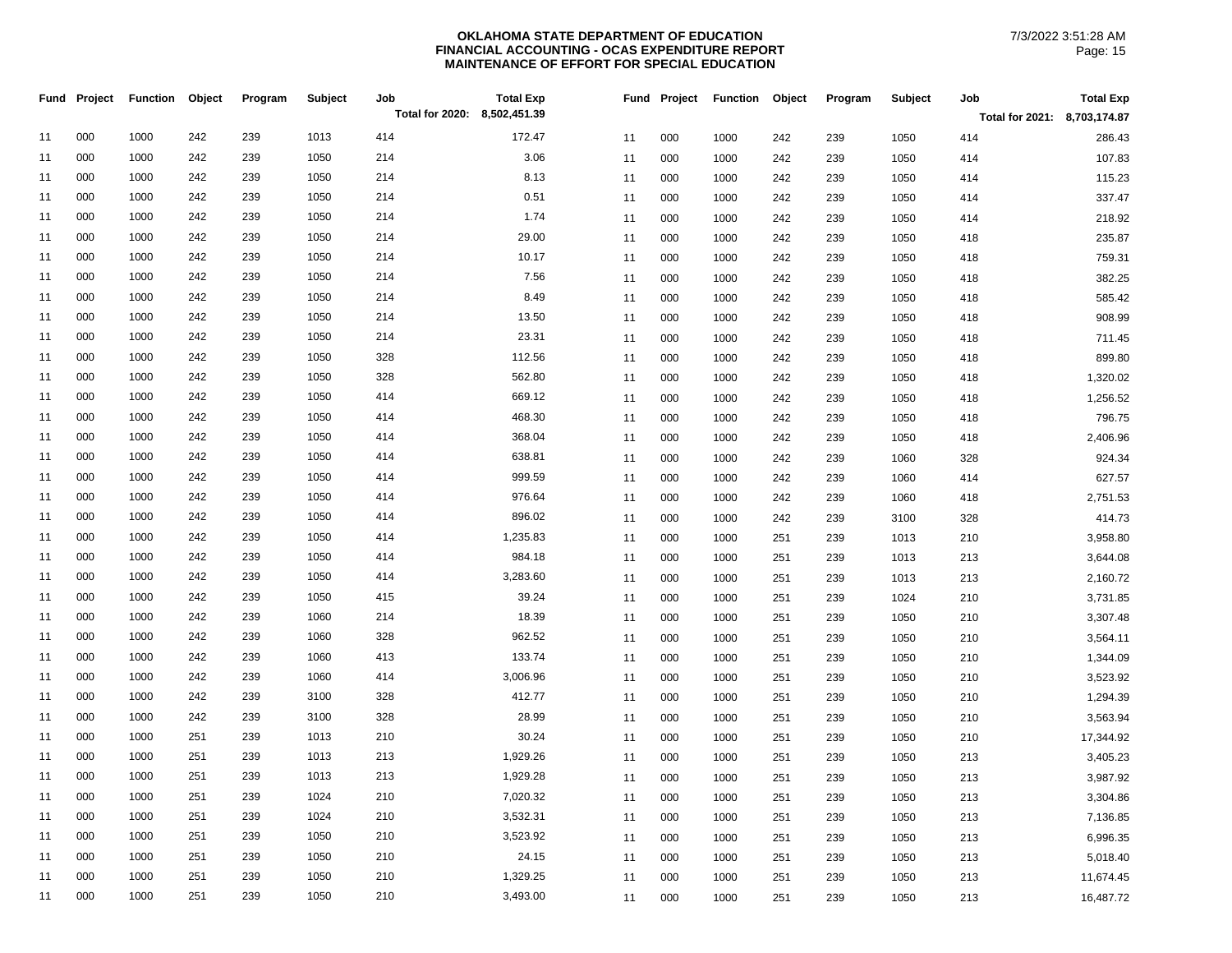|    | Fund Project | <b>Function</b> | Object | Program | Subject | Job                          | <b>Total Exp</b> | Fund | Project | <b>Function</b> | Object | Program | Subject | Job                          | <b>Total Exp</b> |
|----|--------------|-----------------|--------|---------|---------|------------------------------|------------------|------|---------|-----------------|--------|---------|---------|------------------------------|------------------|
|    |              |                 |        |         |         | Total for 2020: 8,502,451.39 |                  |      |         |                 |        |         |         | Total for 2021: 8,703,174.87 |                  |
| 11 | 000          | 1000            | 251    | 239     | 1050    | 210                          | 1,338.19         | 11   | 000     | 1000            | 251    | 239     | 1050    | 213                          | 11,178.09        |
| 11 | 000          | 1000            | 251    | 239     | 1050    | 210                          | 3,532.17         | 11   | 000     | 1000            | 251    | 239     | 1050    | 213                          | 16,220.15        |
| 11 | 000          | 1000            | 251    | 239     | 1050    | 210                          | 21,219.72        | 11   | 000     | 1000            | 251    | 239     | 1050    | 415                          | 126.39           |
| 11 | 000          | 1000            | 251    | 239     | 1050    | 213                          | 4,794.71         | 11   | 000     | 1000            | 251    | 239     | 1060    | 210                          | 4,400.89         |
| 11 | 000          | 1000            | 251    | 239     | 1050    | 213                          | 3,943.69         | 11   | 000     | 1000            | 251    | 239     | 1060    | 213                          | 52,032.65        |
| 11 | 000          | 1000            | 251    | 239     | 1050    | 213                          | 3,804.14         | 11   | 000     | 1000            | 251    | 239     | 1110    | 207                          | 21.13            |
| 11 | 000          | 1000            | 251    | 239     | 1050    | 213                          | 7,049.20         | 11   | 000     | 1000            | 251    | 239     | 1110    | 213                          | 3,669.89         |
| 11 | 000          | 1000            | 251    | 239     | 1050    | 213                          | 6,902.83         | 11   | 000     | 1000            | 251    | 239     | 1383    | 213                          | 6,818.47         |
| 11 | 000          | 1000            | 251    | 239     | 1050    | 213                          | 8,512.69         | 11   | 000     | 1000            | 251    | 239     | 2300    | 210                          | 6,810.69         |
| 11 | 000          | 1000            | 251    | 239     | 1050    | 213                          | 8,963.14         | 11   | 000     | 1000            | 251    | 239     | 4400    | 210                          | 301.82           |
| 11 | 000          | 1000            | 251    | 239     | 1050    | 213                          | 12,740.52        | 11   | 000     | 1000            | 251    | 239     | 4400    | 213                          | 3,886.17         |
| 11 | 000          | 1000            | 251    | 239     | 1050    | 213                          | 27,657.74        | 11   | 000     | 1000            | 251    | 239     | 5400    | 210                          | 3,483.94         |
| 11 | 000          | 1000            | 251    | 239     | 1050    | 415                          | 11.32            | 11   | 000     | 1000            | 253    | 239     | 0000    | 214                          | 11.55            |
| 11 | 000          | 1000            | 251    | 239     | 1050    | 415                          | 354.15           | 11   | 000     | 1000            | 253    | 239     | 0000    | 214                          | 420.76           |
| 11 | 000          | 1000            | 251    | 239     | 1060    | 210                          | 5,006.64         | 11   | 000     | 1000            | 253    | 239     | 1013    | 210                          | 5,372.64         |
| 11 | 000          | 1000            | 251    | 239     | 1060    | 213                          | 46,412.86        | 11   | 000     | 1000            | 253    | 239     | 1013    | 213                          | 4,945.55         |
| 11 | 000          | 1000            | 251    | 239     | 1110    | 207                          | 20.37            | 11   | 000     | 1000            | 253    | 239     | 1013    | 213                          | 2,932.32         |
| 11 | 000          | 1000            | 251    | 239     | 1110    | 207                          | 20.37            | 11   | 000     | 1000            | 253    | 239     | 1024    | 210                          | 5,064.61         |
| 11 | 000          | 1000            | 251    | 239     | 1110    | 213                          | 3,629.81         | 11   | 000     | 1000            | 253    | 239     | 1050    | 210                          | 4,488.82         |
| 11 | 000          | 1000            | 251    | 239     | 2300    | 210                          | 6,732.89         | 11   | 000     | 1000            | 253    | 239     | 1050    | 210                          | 4,836.96         |
| 11 | 000          | 1000            | 251    | 239     | 4400    | 210                          | 3,891.81         | 11   | 000     | 1000            | 253    | 239     | 1050    | 210                          | 1,824.03         |
| 11 | 000          | 1000            | 251    | 239     | 4400    | 213                          | 3,839.54         | 11   | 000     | 1000            | 253    | 239     | 1050    | 210                          | 4,782.48         |
| 11 | 000          | 1000            | 251    | 239     | 5400    | 210                          | 3,444.21         | 11   | 000     | 1000            | 253    | 239     | 1050    | 210                          | 1,756.80         |
| 11 | 000          | 1000            | 253    | 239     | 0000    | 214                          | 23.10            | 11   | 000     | 1000            | 253    | 239     | 1050    | 210                          | 4,836.76         |
| 11 | 000          | 1000            | 253    | 239     | 0000    | 214                          | 196.35           | 11   | 000     | 1000            | 253    | 239     | 1050    | 210                          | 23,539.47        |
| 11 | 000          | 1000            | 253    | 239     | 0000    | 214                          | 213.68           | 11   | 000     | 1000            | 253    | 239     | 1050    | 213                          | 4,621.38         |
| 11 | 000          | 1000            | 253    | 239     | 1013    | 210                          | 40.93            | 11   | 000     | 1000            | 253    | 239     | 1050    | 213                          | 5,412.17         |
| 11 | 000          | 1000            | 253    | 239     | 1013    | 213                          | 2,618.30         | 11   | 000     | 1000            | 253    | 239     | 1050    | 213                          | 4,485.25         |
| 11 | 000          | 1000            | 253    | 239     | 1013    | 213                          | 2,618.33         | 11   | 000     | 1000            | 253    | 239     | 1050    | 213                          | 9,685.65         |
| 11 | 000          | 1000            | 253    | 239     | 1024    | 210                          | 9,527.58         | 11   | 000     | 1000            | 253    | 239     | 1050    | 213                          | 9,494.99         |
| 11 | 000          | 1000            | 253    | 239     | 1024    | 210                          | 4,793.86         | 11   | 000     | 1000            | 253    | 239     | 1050    | 213                          | 6,810.71         |
| 11 | 000          | 1000            | 253    | 239     | 1050    | 210                          | 4,782.48         | 11   | 000     | 1000            | 253    | 239     | 1050    | 213                          | 15,844.07        |
| 11 | 000          | 1000            | 253    | 239     | 1050    | 210                          | 32.77            | 11   | 000     | 1000            | 253    | 239     | 1050    | 213                          | 22,376.13        |
| 11 | 000          | 1000            | 253    | 239     | 1050    | 210                          | 1,803.89         | 11   | 000     | 1000            | 253    | 239     | 1050    | 213                          | 15,170.14        |
| 11 | 000          | 1000            | 253    | 239     | 1050    | 210                          | 4,740.61         | 11   | 000     | 1000            | 253    | 239     | 1050    | 213                          | 22,012.99        |
| 11 | 000          | 1000            | 253    | 239     | 1050    | 210                          | 1,816.28         | 11   | 000     | 1000            | 253    | 239     | 1050    | 415                          | 171.53           |
| 11 | 000          | 1000            | 253    | 239     | 1050    | 210                          | 4,793.67         | 11   | 000     | 1000            | 253    | 239     | 1060    | 210                          | 5,972.74         |
| 11 | 000          | 1000            | 253    | 239     | 1050    | 210                          | 28,798.02        | 11   | 000     | 1000            | 253    | 239     | 1060    | 213                          | 70,615.28        |
| 11 | 000          | 1000            | 253    | 239     | 1050    | 213                          | 6,507.08         | 11   | 000     | 1000            | 253    | 239     | 1110    | 207                          | 28.68            |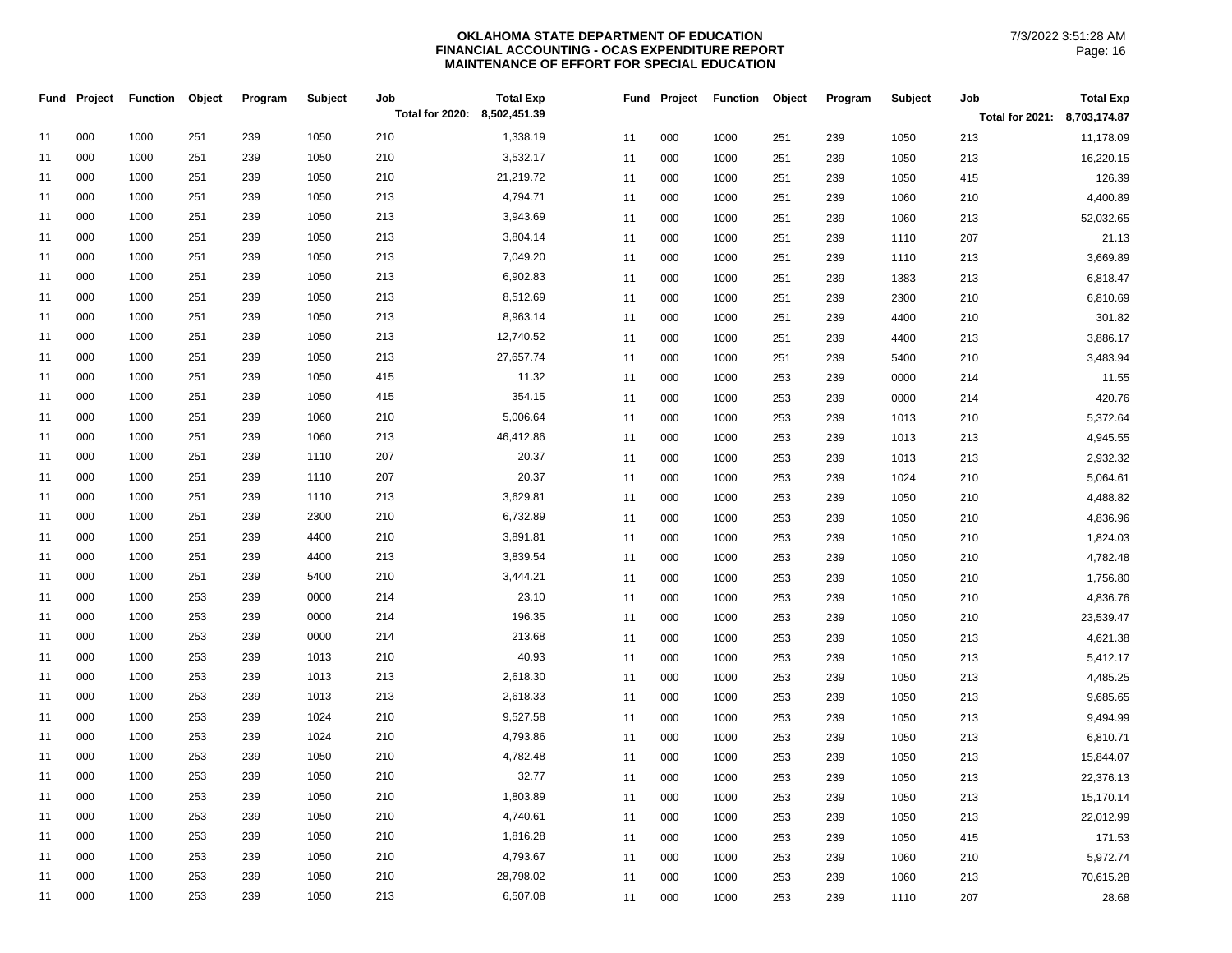|    | Fund Project | <b>Function</b> | Object | Program | Subject | Job                          | <b>Total Exp</b> |    | Fund Project | <b>Function</b> | Object | Program | Subject | Job                          | <b>Total Exp</b> |
|----|--------------|-----------------|--------|---------|---------|------------------------------|------------------|----|--------------|-----------------|--------|---------|---------|------------------------------|------------------|
|    |              |                 |        |         |         | Total for 2020: 8,502,451.39 |                  |    |              |                 |        |         |         | Total for 2021: 8,703,174.87 |                  |
| 11 | 000          | 1000            | 253    | 239     | 1050    | 213                          | 5,352.13         | 11 | 000          | 1000            | 253    | 239     | 1110    | 213                          | 4,980.61         |
| 11 | 000          | 1000            | 253    | 239     | 1050    | 213                          | 5,162.78         | 11 | 000          | 1000            | 253    | 239     | 1383    | 213                          | 9,253.75         |
| 11 | 000          | 1000            | 253    | 239     | 1050    | 213                          | 9,566.74         | 11 | 000          | 1000            | 253    | 239     | 2300    | 210                          | 9,242.97         |
| 11 | 000          | 1000            | 253    | 239     | 1050    | 213                          | 9,368.18         | 11 | 000          | 1000            | 253    | 239     | 4400    | 210                          | 409.68           |
| 11 | 000          | 1000            | 253    | 239     | 1050    | 213                          | 11,552.79        | 11 | 000          | 1000            | 253    | 239     | 4400    | 213                          | 5,274.08         |
| 11 | 000          | 1000            | 253    | 239     | 1050    | 213                          | 12,164.24        | 11 | 000          | 1000            | 253    | 239     | 5400    | 210                          | 4,728.28         |
| 11 | 000          | 1000            | 253    | 239     | 1050    | 213                          | 17,290.61        | 11 | 000          | 1000            | 261    | 239     | 0000    | 414                          | 101.63           |
| 11 | 000          | 1000            | 253    | 239     | 1050    | 213                          | 37,535.41        | 11 | 000          | 1000            | 261    | 239     | 0000    | 414                          | 100.34           |
| 11 | 000          | 1000            | 253    | 239     | 1050    | 214                          | 11.55            | 11 | 000          | 1000            | 261    | 239     | 1013    | 414                          | 152.48           |
| 11 | 000          | 1000            | 253    | 239     | 1050    | 214                          | 34.65            | 11 | 000          | 1000            | 261    | 239     | 1013    | 414                          | 49.56            |
| 11 | 000          | 1000            | 253    | 239     | 1050    | 214                          | 11.55            | 11 | 000          | 1000            | 261    | 239     | 1013    | 414                          | 102.93           |
| 11 | 000          | 1000            | 253    | 239     | 1050    | 214                          | 17.33            | 11 | 000          | 1000            | 261    | 239     | 1013    | 418                          | 1,132.23         |
| 11 | 000          | 1000            | 253    | 239     | 1050    | 214                          | 23.10            | 11 | 000          | 1000            | 261    | 239     | 1013    | 418                          | 971.65           |
| 11 | 000          | 1000            | 253    | 239     | 1050    | 214                          | 17.33            | 11 | 000          | 1000            | 261    | 239     | 1013    | 418                          | 1,132.23         |
| 11 | 000          | 1000            | 253    | 239     | 1050    | 415                          | 15.36            | 11 | 000          | 1000            | 261    | 239     | 1050    | 414                          | 899.12           |
| 11 | 000          | 1000            | 253    | 239     | 1050    | 415                          | 480.66           | 11 | 000          | 1000            | 261    | 239     | 1050    | 414                          | 209.68           |
| 11 | 000          | 1000            | 253    | 239     | 1060    | 210                          | 6,794.79         | 11 | 000          | 1000            | 261    | 239     | 1050    | 414                          | 115.08           |
| 11 | 000          | 1000            | 253    | 239     | 1060    | 213                          | 62,988.71        | 11 | 000          | 1000            | 261    | 239     | 1050    | 414                          | 304.90           |
| 11 | 000          | 1000            | 253    | 239     | 1060    | 214                          | 23.10            | 11 | 000          | 1000            | 261    | 239     | 1050    | 414                          | 213.35           |
| 11 | 000          | 1000            | 253    | 239     | 1110    | 207                          | 27.66            | 11 | 000          | 1000            | 261    | 239     | 1050    | 414                          | 255.29           |
| 11 | 000          | 1000            | 253    | 239     | 1110    | 207                          | 27.64            | 11 | 000          | 1000            | 261    | 239     | 1050    | 414                          | 452.57           |
| 11 | 000          | 1000            | 253    | 239     | 1110    | 213                          | 4,926.17         | 11 | 000          | 1000            | 261    | 239     | 1050    | 414                          | 661.00           |
| 11 | 000          | 1000            | 253    | 239     | 2200    | 213                          | 8,367.84         | 11 | 000          | 1000            | 261    | 239     | 1050    | 414                          | 564.52           |
| 11 | 000          | 1000            | 253    | 239     | 2300    | 210                          | 9,137.48         | 11 | 000          | 1000            | 261    | 239     | 1050    | 414                          | 660.38           |
| 11 | 000          | 1000            | 253    | 239     | 4400    | 210                          | 5,281.69         | 11 | 000          | 1000            | 261    | 239     | 1050    | 414                          | 1,073.18         |
| 11 | 000          | 1000            | 253    | 239     | 4400    | 213                          | 5,210.78         | 11 | 000          | 1000            | 261    | 239     | 1050    | 418                          | 1,745.02         |
| 11 | 000          | 1000            | 253    | 239     | 5400    | 210                          | 4,674.21         | 11 | 000          | 1000            | 261    | 239     | 1050    | 418                          | 3,408.35         |
| 11 | 000          | 1000            | 253    | 239     | 5400    | 214                          | 523.05           | 11 | 000          | 1000            | 261    | 239     | 1050    | 418                          | 1,265.88         |
| 11 | 000          | 1000            | 261    | 239     | 0000    | 414                          | 1,197.22         | 11 | 000          | 1000            | 261    | 239     | 1050    | 418                          | 3,353.90         |
| 11 | 000          | 1000            | 261    | 239     | 0000    | 414                          | 1,185.94         | 11 | 000          | 1000            | 261    | 239     | 1050    | 418                          | 2,343.57         |
| 11 | 000          | 1000            | 261    | 239     | 1013    | 414                          | 1,758.26         | 11 | 000          | 1000            | 261    | 239     | 1050    | 418                          | 2,769.49         |
| 11 | 000          | 1000            | 261    | 239     | 1013    | 414                          | 2,429.39         | 11 | 000          | 1000            | 261    | 239     | 1050    | 418                          | 5,417.65         |
| 11 | 000          | 1000            | 261    | 239     | 1013    | 414                          | 1,219.50         | 11 | 000          | 1000            | 261    | 239     | 1050    | 418                          | 6,678.23         |
| 11 | 000          | 1000            | 261    | 239     | 1050    | 328                          | 586.02           | 11 | 000          | 1000            | 261    | 239     | 1050    | 418                          | 6,205.11         |
| 11 | 000          | 1000            | 261    | 239     | 1050    | 328                          | 2,930.10         | 11 | 000          | 1000            | 261    | 239     | 1050    | 418                          | 1,089.97         |
| 11 | 000          | 1000            | 261    | 239     | 1050    | 414                          | 3,644.04         | 11 | 000          | 1000            | 261    | 239     | 1050    | 418                          | 11,797.06        |
| 11 | 000          | 1000            | 261    | 239     | 1050    | 414                          | 2,474.15         | 11 | 000          | 1000            | 261    | 239     | 1060    | 328                          | 6,540.92         |
| 11 | 000          | 1000            | 261    | 239     | 1050    | 414                          | 1,363.56         | 11 | 000          | 1000            | 261    | 239     | 1060    | 414                          | 2,132.63         |
| 11 | 000          | 1000            | 261    | 239     | 1050    | 414                          | 3,612.56         | 11 | 000          | 1000            | 261    | 239     | 1060    | 418                          | 10,728.08        |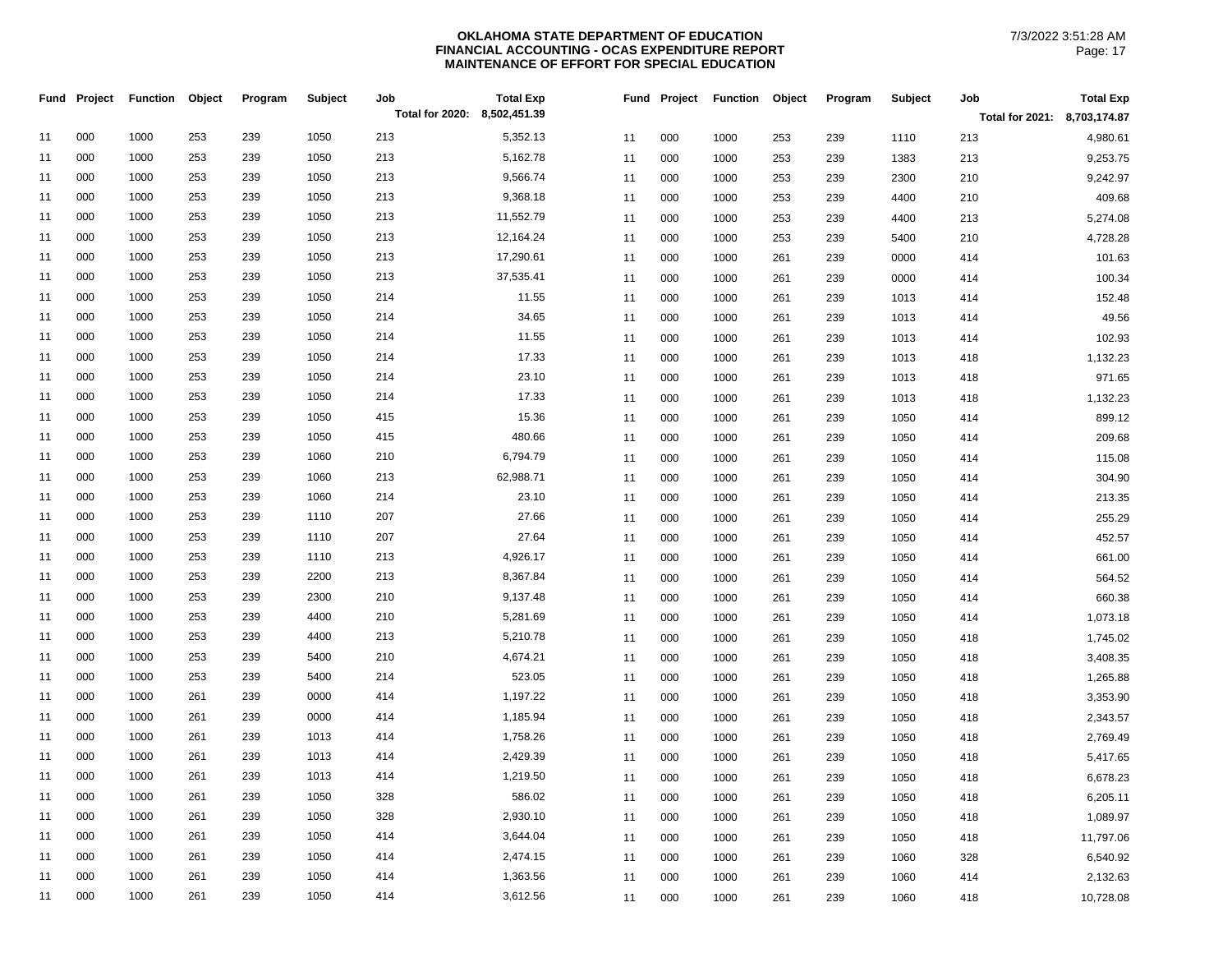|    | Fund Project | <b>Function</b> | Object | Program | Subject | Job<br>Total for 2020: 8,502,451.39 | <b>Total Exp</b> |    | Fund Project | <b>Function</b> | Object | Program | <b>Subject</b> | Job                          | <b>Total Exp</b> |
|----|--------------|-----------------|--------|---------|---------|-------------------------------------|------------------|----|--------------|-----------------|--------|---------|----------------|------------------------------|------------------|
|    |              |                 |        |         |         |                                     |                  |    |              |                 |        |         |                | Total for 2021: 8,703,174.87 |                  |
| 11 | 000          | 1000            | 261    | 239     | 1050    | 414                                 | 4,847.83         | 11 | 000          | 1000            | 263    | 239     | 0000           | 214                          | 9.90             |
| 11 | 000          | 1000            | 261    | 239     | 1050    | 414                                 | 3,025.20         | 11 | 000          | 1000            | 263    | 239     | 0000           | 214                          | 19.80            |
| 11 | 000          | 1000            | 261    | 239     | 1050    | 414                                 | 5,360.91         | 11 | 000          | 1000            | 263    | 239     | 0000           | 414                          | 137.93           |
| 11 | 000          | 1000            | 261    | 239     | 1050    | 414                                 | 8,764.63         | 11 | 000          | 1000            | 263    | 239     | 0000           | 414                          | 136.17           |
| 11 | 000          | 1000            | 261    | 239     | 1050    | 414                                 | 7,955.68         | 11 | 000          | 1000            | 263    | 239     | 1013           | 414                          | 206.94           |
| 11 | 000          | 1000            | 261    | 239     | 1050    | 414                                 | 16,231.64        | 11 | 000          | 1000            | 263    | 239     | 1013           | 414                          | 67.26            |
| 11 | 000          | 1000            | 261    | 239     | 1060    | 328                                 | 6,450.36         | 11 | 000          | 1000            | 263    | 239     | 1013           | 414                          | 139.69           |
| 11 | 000          | 1000            | 261    | 239     | 1060    | 413                                 | 340.05           | 11 | 000          | 1000            | 263    | 239     | 1013           | 418                          | 1,536.59         |
| 11 | 000          | 1000            | 261    | 239     | 1060    | 414                                 | 13,779.94        | 11 | 000          | 1000            | 263    | 239     | 1013           | 418                          | 1,318.69         |
| 11 | 000          | 1000            | 261    | 239     | 3100    | 328                                 | 1.07             | 11 | 000          | 1000            | 263    | 239     | 1013           | 418                          | 1,536.59         |
| 11 | 000          | 1000            | 263    | 239     | 0000    | 214                                 | 4.95             | 11 | 000          | 1000            | 263    | 239     | 1050           | 414                          | 1,220.13         |
| 11 | 000          | 1000            | 263    | 239     | 0000    | 214                                 | 9.90             | 11 | 000          | 1000            | 263    | 239     | 1050           | 414                          | 284.57           |
| 11 | 000          | 1000            | 263    | 239     | 0000    | 414                                 | 1,624.73         | 11 | 000          | 1000            | 263    | 239     | 1050           | 414                          | 156.18           |
| 11 | 000          | 1000            | 263    | 239     | 0000    | 414                                 | 1,609.52         | 11 | 000          | 1000            | 263    | 239     | 1050           | 414                          | 413.79           |
| 11 | 000          | 1000            | 263    | 239     | 1013    | 414                                 | 2,386.27         | 11 | 000          | 1000            | 263    | 239     | 1050           | 414                          | 289.54           |
| 11 | 000          | 1000            | 263    | 239     | 1013    | 414                                 | 3,296.99         | 11 | 000          | 1000            | 263    | 239     | 1050           | 414                          | 346.46           |
| 11 | 000          | 1000            | 263    | 239     | 1013    | 414                                 | 1,655.07         | 11 | 000          | 1000            | 263    | 239     | 1050           | 414                          | 614.20           |
| 11 | 000          | 1000            | 263    | 239     | 1050    | 328                                 | 795.32           | 11 | 000          | 1000            | 263    | 239     | 1050           | 414                          | 897.06           |
| 11 | 000          | 1000            | 263    | 239     | 1050    | 328                                 | 3,976.60         | 11 | 000          | 1000            | 263    | 239     | 1050           | 414                          | 766.14           |
| 11 | 000          | 1000            | 263    | 239     | 1050    | 414                                 | 4,945.67         | 11 | 000          | 1000            | 263    | 239     | 1050           | 414                          | 896.27           |
| 11 | 000          | 1000            | 263    | 239     | 1050    | 414                                 | 3,357.90         | 11 | 000          | 1000            | 263    | 239     | 1050           | 414                          | 1,456.45         |
| 11 | 000          | 1000            | 263    | 239     | 1050    | 414                                 | 1,850.52         | 11 | 000          | 1000            | 263    | 239     | 1050           | 418                          | 2,368.22         |
| 11 | 000          | 1000            | 263    | 239     | 1050    | 414                                 | 4,902.82         | 11 | 000          | 1000            | 263    | 239     | 1050           | 418                          | 4,625.69         |
| 11 | 000          | 1000            | 263    | 239     | 1050    | 414                                 | 6,579.31         | 11 | 000          | 1000            | 263    | 239     | 1050           | 418                          | 1,717.98         |
| 11 | 000          | 1000            | 263    | 239     | 1050    | 414                                 | 4,105.56         | 11 | 000          | 1000            | 263    | 239     | 1050           | 418                          | 4,551.69         |
| 11 | 000          | 1000            | 263    | 239     | 1050    | 414                                 | 7,275.33         | 11 | 000          | 1000            | 263    | 239     | 1050           | 418                          | 3,180.60         |
| 11 | 000          | 1000            | 263    | 239     | 1050    | 414                                 | 11,894.83        | 11 | 000          | 1000            | 263    | 239     | 1050           | 418                          | 3,758.54         |
| 11 | 000          | 1000            | 263    | 239     | 1050    | 414                                 | 10,796.95        | 11 | 000          | 1000            | 263    | 239     | 1050           | 418                          | 7,352.32         |
| 11 | 000          | 1000            | 263    | 239     | 1050    | 414                                 | 22,028.57        | 11 | 000          | 1000            | 263    | 239     | 1050           | 418                          | 9,063.32         |
| 11 | 000          | 1000            | 263    | 239     | 1060    | 328                                 | 8,754.00         | 11 | 000          | 1000            | 263    | 239     | 1050           | 418                          | 8,421.28         |
| 11 | 000          | 1000            | 263    | 239     | 1060    | 413                                 | 461.45           | 11 | 000          | 1000            | 263    | 239     | 1050           | 418                          | 1,479.28         |
| 11 | 000          | 1000            | 263    | 239     | 1060    | 414                                 | 18,701.65        | 11 | 000          | 1000            | 263    | 239     | 1050           | 418                          | 16,010.03        |
| 11 | 000          | 1000            | 263    | 239     | 3100    | 328                                 | 329.00           | 11 | 000          | 1000            | 263    | 239     | 1060           | 328                          | 8,876.96         |
| 11 | 000          | 1000            | 263    | 239     | 4400    | 214                                 | 9.90             | 11 | 000          | 1000            | 263    | 239     | 1060           | 414                          | 2,894.30         |
| 11 | 000          | 1000            | 320    | 239     | 0000    | 000                                 | 85,063.41        | 11 | 000          | 1000            | 263    | 239     | 1060           | 418                          | 14,559.56        |
| 11 | 000          | 1000            | 530    | 239     | 0000    | 000                                 | 2,500.00         | 11 | 000          | 1000            | 320    | 239     | 0000           | 000                          | 84,647.56        |
| 11 | 000          | 1000            | 530    | 239     | 0000    | 000                                 | 99.00            | 11 | 000          | 1000            | 530    | 239     | 0000           | 000                          | 118.00           |
| 11 | 000          | 1000            | 530    | 239     | 0000    | 000                                 | 14,450.21        | 11 | 000          | 1000            | 530    | 239     | 0000           | 000                          | 9,820.14         |
| 11 | 000          | 1000            | 561    | 239     | 0000    | 000                                 | 1,000.00         | 11 | 000          | 1000            | 561    | 239     | 0000           | 000                          | 31,336.34        |
|    |              |                 |        |         |         |                                     |                  |    |              |                 |        |         |                |                              |                  |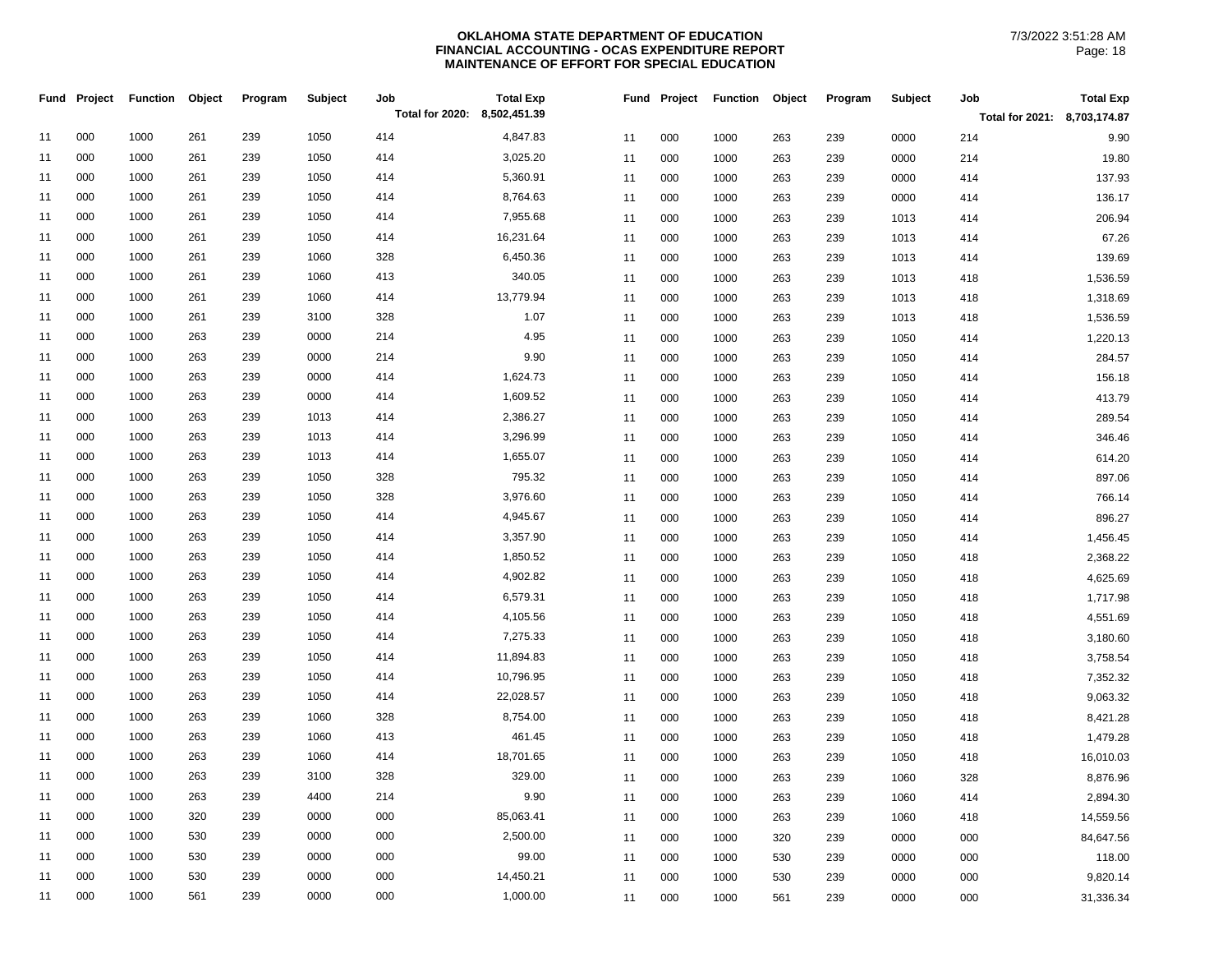|    | Fund Project | <b>Function</b> | Object | Program | <b>Subject</b> | Job                          | <b>Total Exp</b> |    | Fund Project | <b>Function</b> | Object | Program | Subject | Job                          | <b>Total Exp</b> |
|----|--------------|-----------------|--------|---------|----------------|------------------------------|------------------|----|--------------|-----------------|--------|---------|---------|------------------------------|------------------|
|    |              |                 |        |         |                | Total for 2020: 8,502,451.39 |                  |    |              |                 |        |         |         | Total for 2021: 8,703,174.87 |                  |
| 11 | 000          | 1000            | 563    | 239     | 0000           | 000                          | 50,286.56        | 11 | 000          | 1000            | 580    | 239     | 0000    | 000                          | 669.06           |
| 11 | 000          | 1000            | 580    | 239     | 0000           | 000                          | 25.30            | 11 | 000          | 1000            | 611    | 239     | 0000    | 000                          | 400.00           |
| 11 | 000          | 1000            | 580    | 239     | 0000           | 000                          | 5.52             | 11 | 000          | 1000            | 619    | 239     | 0000    | 000                          | 163.89           |
| 11 | 000          | 1000            | 580    | 239     | 0000           | 000                          | 82.75            | 11 | 000          | 1000            | 619    | 239     | 0000    | 000                          | 393.18           |
| 11 | 000          | 1000            | 580    | 239     | 0000           | 000                          | 175.13           | 11 | 000          | 1000            | 619    | 239     | 0000    | 000                          | 1,146.94         |
| 11 | 000          | 1000            | 580    | 239     | 0000           | 000                          | 397.47           | 11 | 000          | 1000            | 619    | 239     | 0000    | 000                          | 537.23           |
| 11 | 000          | 1000            | 611    | 239     | 0000           | 000                          | 185.00           | 11 | 000          | 1000            | 619    | 239     | 0000    | 000                          | 923.41           |
| 11 | 000          | 1000            | 611    | 239     | 0000           | 000                          | 90.00            | 11 | 000          | 1000            | 619    | 239     | 0000    | 000                          | 211.17           |
| 11 | 000          | 1000            | 611    | 239     | 0000           | 000                          | 25.00            | 11 | 000          | 1000            | 619    | 239     | 0000    | 000                          | 97.23            |
| 11 | 000          | 1000            | 619    | 239     | 0000           | 000                          | 2,260.65         | 11 | 000          | 1000            | 619    | 239     | 0000    | 000                          | 559.92           |
| 11 | 000          | 1000            | 619    | 239     | 0000           | 000                          | 264.42           | 11 | 000          | 1000            | 619    | 239     | 0000    | 000                          | 607.54           |
| 11 | 000          | 1000            | 619    | 239     | 0000           | 000                          | 231.97           | 11 | 000          | 1000            | 619    | 239     | 0000    | 000                          | 29,590.69        |
| 11 | 000          | 1000            | 619    | 239     | 0000           | 000                          | 354.62           | 11 | 000          | 1000            | 653    | 239     | 0000    | 000                          | 463.99           |
| 11 | 000          | 1000            | 619    | 239     | 0000           | 000                          | 18,393.49        | 11 | 000          | 1000            | 653    | 239     | 0000    | 000                          | 29.50            |
| 11 | 000          | 1000            | 653    | 239     | 0000           | 000                          | 135.45           | 11 | 000          | 1000            | 653    | 239     | 0000    | 000                          | 22,071.39        |
| 11 | 000          | 1000            | 653    | 239     | 0000           | 000                          | 6,769.69         | 11 | 000          | 2120            | 110    | 239     | 1050    | 202                          | 11,763.37        |
| 11 | 000          | 2120            | 110    | 239     | 1050           | 202                          | 11,639.04        | 11 | 000          | 2120            | 110    | 239     | 1050    | 202                          | 11,763.37        |
| 11 | 000          | 2120            | 110    | 239     | 1050           | 202                          | 11,639.04        | 11 | 000          | 2120            | 110    | 239     | 1050    | 202                          | 11,763.52        |
| 11 | 000          | 2120            | 110    | 239     | 1050           | 202                          | 11,638.86        | 11 | 000          | 2120            | 110    | 239     | 1050    | 202                          | 11,763.37        |
| 11 | 000          | 2120            | 110    | 239     | 1050           | 202                          | 11,639.04        | 11 | 000          | 2120            | 110    | 239     | 1050    | 202                          | 11,763.37        |
| 11 | 000          | 2120            | 110    | 239     | 1050           | 202                          | 11,639.02        | 11 | 000          | 2120            | 214    | 239     | 1050    | 202                          | 6.00             |
| 11 | 000          | 2120            | 214    | 239     | 1050           | 202                          | 5.99             | 11 | 000          | 2120            | 214    | 239     | 1050    | 202                          | 6.00             |
| 11 | 000          | 2120            | 214    | 239     | 1050           | 202                          | 5.99             | 11 | 000          | 2120            | 214    | 239     | 1050    | 202                          | 6.00             |
| 11 | 000          | 2120            | 214    | 239     | 1050           | 202                          | 5.99             | 11 | 000          | 2120            | 214    | 239     | 1050    | 202                          | 6.00             |
| 11 | 000          | 2120            | 214    | 239     | 1050           | 202                          | 5.99             | 11 | 000          | 2120            | 214    | 239     | 1050    | 202                          | 6.00             |
| 11 | 000          | 2120            | 214    | 239     | 1050           | 202                          | 6.04             | 11 | 000          | 2120            | 218    | 239     | 1050    | 202                          | 21.60            |
| 11 | 000          | 2120            | 218    | 239     | 1050           | 202                          | 21.61            | 11 | 000          | 2120            | 218    | 239     | 1050    | 202                          | 21.60            |
| 11 | 000          | 2120            | 218    | 239     | 1050           | 202                          | 21.61            | 11 | 000          | 2120            | 218    | 239     | 1050    | 202                          | 21.60            |
| 11 | 000          | 2120            | 218    | 239     | 1050           | 202                          | 21.61            | 11 | 000          | 2120            | 218    | 239     | 1050    | 202                          | 21.60            |
| 11 | 000          | 2120            | 218    | 239     | 1050           | 202                          | 21.61            | 11 | 000          | 2120            | 218    | 239     | 1050    | 202                          | 21.60            |
| 11 | 000          | 2120            | 218    | 239     | 1050           | 202                          | 21.56            | 11 | 000          | 2120            | 231    | 239     | 1050    | 202                          | 578.60           |
| 11 | 000          | 2120            | 231    | 239     | 1050           | 202                          | 596.02           | 11 | 000          | 2120            | 231    | 239     | 1050    | 202                          | 578.60           |
| 11 | 000          | 2120            | 231    | 239     | 1050           | 202                          | 596.02           | 11 | 000          | 2120            | 231    | 239     | 1050    | 202                          | 578.64           |
| 11 | 000          | 2120            | 231    | 239     | 1050           | 202                          | 595.95           | 11 | 000          | 2120            | 231    | 239     | 1050    | 202                          | 578.60           |
| 11 | 000          | 2120            | 231    | 239     | 1050           | 202                          | 596.02           | 11 | 000          | 2120            | 231    | 239     | 1050    | 202                          | 578.60           |
| 11 | 000          | 2120            | 231    | 239     | 1050           | 202                          | 595.95           | 11 | 000          | 2120            | 232    | 239     | 1050    | 202                          | 135.33           |
| 11 | 000          | 2120            | 232    | 239     | 1050           | 202                          | 139.37           | 11 | 000          | 2120            | 232    | 239     | 1050    | 202                          | 135.33           |
| 11 | 000          | 2120            | 232    | 239     | 1050           | 202                          | 139.37           | 11 | 312          | 1000            | 232    | 239     | 1050    | 213                          | 67.35            |
| 11 | 000          | 2120            | 232    | 239     | 1050           | 202                          | 139.37           | 11 | 331          | 1000            | 232    | 239     | 1050    | 210                          | 11.76            |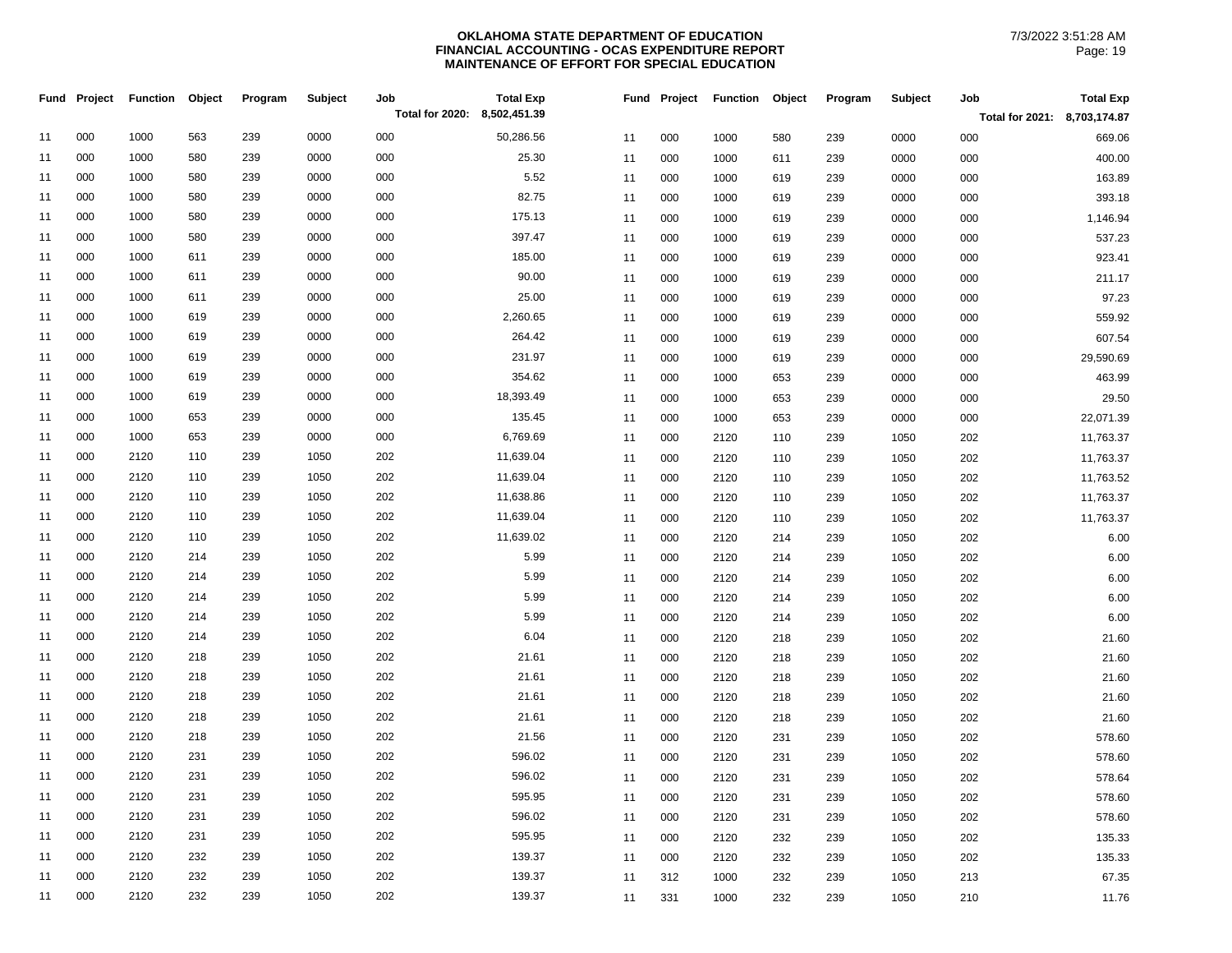| Total for 2020: 8,502,451.39<br>Total for 2021: 8,703,174.87<br>000<br>2120<br>232<br>239<br>1050<br>202<br>11<br>139.37<br>331<br>232<br>1050<br>210<br>12.12<br>11<br>1000<br>239<br>000<br>202<br>2120<br>232<br>239<br>1050<br>139.37<br>11<br>12.12<br>11<br>331<br>1000<br>232<br>239<br>1050<br>213<br>000<br>2120<br>251<br>239<br>1050<br>202<br>878.13<br>12.12<br>11<br>11<br>331<br>1000<br>232<br>239<br>1050<br>213<br>000<br>2120<br>251<br>1050<br>202<br>878.13<br>12.25<br>11<br>239<br>11<br>331<br>1000<br>232<br>239<br>1050<br>213<br>000<br>2120<br>251<br>239<br>1050<br>202<br>878.02<br>11<br>331<br>1060<br>210<br>12.36<br>11<br>1000<br>232<br>239<br>202<br>878.13<br>000<br>2120<br>251<br>239<br>1050<br>6.06<br>11<br>11<br>331<br>1000<br>1060<br>213<br>232<br>239<br>878.27<br>000<br>2120<br>251<br>239<br>1050<br>202<br>11<br>331<br>1000<br>232<br>1110<br>12.24<br>11<br>239<br>213<br>000<br>202<br>1,191.73<br>2120<br>253<br>239<br>1050<br>11<br>332<br>0000<br>11.76<br>11<br>1000<br>241<br>239<br>414<br>202<br>000<br>2120<br>253<br>239<br>1050<br>1,191.73<br>11<br>332<br>1000<br>0000<br>11.76<br>11<br>241<br>239<br>414<br>000<br>2120<br>253<br>239<br>1050<br>202<br>1,191.85<br>11<br>332<br>1013<br>5.82<br>11<br>1000<br>241<br>239<br>414<br>000<br>2120<br>253<br>239<br>1050<br>202<br>1,191.73<br>11<br>5.82<br>11<br>332<br>1000<br>239<br>1013<br>414<br>241<br>000<br>2120<br>253<br>1050<br>202<br>1,191.69<br>34.92<br>11<br>239<br>11<br>332<br>1000<br>239<br>1013<br>418<br>241<br>000<br>2132<br>580<br>239<br>0000<br>000<br>2,048.90<br>11<br>11<br>332<br>1000<br>241<br>239<br>1050<br>413<br>11.68<br>000<br>2132<br>619<br>239<br>0000<br>000<br>2,519.72<br>11<br>11<br>332<br>1050<br>11.71<br>1000<br>241<br>239<br>413<br>000<br>239<br>0000<br>17,400.24<br>2135<br>120<br>334<br>11<br>11<br>332<br>1000<br>239<br>1050<br>413<br>34.25<br>241<br>000<br>2135<br>120<br>239<br>0000<br>334<br>9,249.59<br>11<br>332<br>1000<br>239<br>1050<br>11.76<br>11<br>241<br>414<br>0000<br>9,249.59<br>000<br>2135<br>120<br>239<br>334<br>332<br>23.52<br>11<br>11<br>1000<br>239<br>1050<br>414<br>241<br>9,249.59<br>000<br>2135<br>120<br>239<br>0000<br>334<br>11<br>332<br>1050<br>23.52<br>11<br>1000<br>241<br>239<br>414<br>000<br>2135<br>120<br>239<br>0000<br>334<br>9,249.59<br>11<br>332<br>1050<br>11.70<br>11<br>1000<br>241<br>239<br>414<br>000<br>2135<br>120<br>239<br>0000<br>334<br>9,249.61<br>11<br>151.92<br>11<br>332<br>1000<br>239<br>1050<br>241<br>414<br>000<br>2135<br>120<br>239<br>1050<br>334<br>11,706.36<br>22.63<br>11<br>11<br>332<br>1000<br>239<br>1050<br>414<br>241<br>000<br>2135<br>120<br>239<br>1050<br>334<br>11,706.36<br>11<br>332<br>23.52<br>11<br>1000<br>239<br>1050<br>241<br>414<br>000<br>2135<br>120<br>239<br>1050<br>334<br>11,706.36<br>80.22<br>11<br>11<br>332<br>1050<br>1000<br>241<br>239<br>414<br>1050<br>11,706.36<br>000<br>2135<br>120<br>239<br>334<br>57.26<br>11<br>11<br>332<br>1000<br>239<br>1050<br>414<br>241<br>000<br>334<br>11<br>2135<br>120<br>239<br>1050<br>11,706.36<br>332<br>1000<br>239<br>1050<br>129.36<br>11<br>241<br>418<br>000<br>120<br>239<br>1050<br>334<br>11,706.47<br>2135<br>11<br>332<br>1050<br>129.36<br>11<br>1000<br>241<br>239<br>418<br>000<br>2135<br>180<br>239<br>0000<br>334<br>2,171.70<br>11<br>332<br>1000<br>1050<br>258.72<br>11<br>241<br>239<br>418<br>000<br>2135<br>180<br>239<br>0000<br>334<br>1,700.04<br>11<br>332<br>1050<br>11<br>1000<br>241<br>239<br>418<br>164.64<br>1,700.04<br>000<br>2135<br>180<br>239<br>0000<br>334<br>128.70<br>11<br>332<br>239<br>1050<br>418<br>11<br>1000<br>241<br>000<br>2135<br>0000<br>334<br>1,700.04<br>11<br>180<br>239<br>332<br>341.31<br>11<br>1000<br>239<br>1050<br>418<br>241<br>000<br>2135<br>180<br>239<br>0000<br>334<br>1,700.04<br>11<br>332<br>1050<br>178.50<br>11<br>1000<br>239<br>241<br>418<br>312<br>1000<br>232<br>239<br>1050<br>213<br>67.35<br>11<br>11<br>332<br>1050<br>387.53<br>1000<br>241<br>239<br>418 |    | Fund Project | <b>Function</b> | Object | Program | <b>Subject</b> | Job | <b>Total Exp</b> |    |     | Fund Project Function | Object | Program | Subject | Job | <b>Total Exp</b> |
|------------------------------------------------------------------------------------------------------------------------------------------------------------------------------------------------------------------------------------------------------------------------------------------------------------------------------------------------------------------------------------------------------------------------------------------------------------------------------------------------------------------------------------------------------------------------------------------------------------------------------------------------------------------------------------------------------------------------------------------------------------------------------------------------------------------------------------------------------------------------------------------------------------------------------------------------------------------------------------------------------------------------------------------------------------------------------------------------------------------------------------------------------------------------------------------------------------------------------------------------------------------------------------------------------------------------------------------------------------------------------------------------------------------------------------------------------------------------------------------------------------------------------------------------------------------------------------------------------------------------------------------------------------------------------------------------------------------------------------------------------------------------------------------------------------------------------------------------------------------------------------------------------------------------------------------------------------------------------------------------------------------------------------------------------------------------------------------------------------------------------------------------------------------------------------------------------------------------------------------------------------------------------------------------------------------------------------------------------------------------------------------------------------------------------------------------------------------------------------------------------------------------------------------------------------------------------------------------------------------------------------------------------------------------------------------------------------------------------------------------------------------------------------------------------------------------------------------------------------------------------------------------------------------------------------------------------------------------------------------------------------------------------------------------------------------------------------------------------------------------------------------------------------------------------------------------------------------------------------------------------------------------------------------------------------------------------------------------------------------------------------------------------------------------------------------------------------------------------------------------------------------------------------------------------------------------------------------------------------------------------------------------------------------------------------------------------------------------------------------------------------------------------------------------------------------------------------------------------------------------------------------------------------------------------------------------------------------------------------------------------------------------------------------------------------------------------------------|----|--------------|-----------------|--------|---------|----------------|-----|------------------|----|-----|-----------------------|--------|---------|---------|-----|------------------|
|                                                                                                                                                                                                                                                                                                                                                                                                                                                                                                                                                                                                                                                                                                                                                                                                                                                                                                                                                                                                                                                                                                                                                                                                                                                                                                                                                                                                                                                                                                                                                                                                                                                                                                                                                                                                                                                                                                                                                                                                                                                                                                                                                                                                                                                                                                                                                                                                                                                                                                                                                                                                                                                                                                                                                                                                                                                                                                                                                                                                                                                                                                                                                                                                                                                                                                                                                                                                                                                                                                                                                                                                                                                                                                                                                                                                                                                                                                                                                                                                                                                                                          |    |              |                 |        |         |                |     |                  |    |     |                       |        |         |         |     |                  |
|                                                                                                                                                                                                                                                                                                                                                                                                                                                                                                                                                                                                                                                                                                                                                                                                                                                                                                                                                                                                                                                                                                                                                                                                                                                                                                                                                                                                                                                                                                                                                                                                                                                                                                                                                                                                                                                                                                                                                                                                                                                                                                                                                                                                                                                                                                                                                                                                                                                                                                                                                                                                                                                                                                                                                                                                                                                                                                                                                                                                                                                                                                                                                                                                                                                                                                                                                                                                                                                                                                                                                                                                                                                                                                                                                                                                                                                                                                                                                                                                                                                                                          |    |              |                 |        |         |                |     |                  |    |     |                       |        |         |         |     |                  |
|                                                                                                                                                                                                                                                                                                                                                                                                                                                                                                                                                                                                                                                                                                                                                                                                                                                                                                                                                                                                                                                                                                                                                                                                                                                                                                                                                                                                                                                                                                                                                                                                                                                                                                                                                                                                                                                                                                                                                                                                                                                                                                                                                                                                                                                                                                                                                                                                                                                                                                                                                                                                                                                                                                                                                                                                                                                                                                                                                                                                                                                                                                                                                                                                                                                                                                                                                                                                                                                                                                                                                                                                                                                                                                                                                                                                                                                                                                                                                                                                                                                                                          |    |              |                 |        |         |                |     |                  |    |     |                       |        |         |         |     |                  |
|                                                                                                                                                                                                                                                                                                                                                                                                                                                                                                                                                                                                                                                                                                                                                                                                                                                                                                                                                                                                                                                                                                                                                                                                                                                                                                                                                                                                                                                                                                                                                                                                                                                                                                                                                                                                                                                                                                                                                                                                                                                                                                                                                                                                                                                                                                                                                                                                                                                                                                                                                                                                                                                                                                                                                                                                                                                                                                                                                                                                                                                                                                                                                                                                                                                                                                                                                                                                                                                                                                                                                                                                                                                                                                                                                                                                                                                                                                                                                                                                                                                                                          |    |              |                 |        |         |                |     |                  |    |     |                       |        |         |         |     |                  |
|                                                                                                                                                                                                                                                                                                                                                                                                                                                                                                                                                                                                                                                                                                                                                                                                                                                                                                                                                                                                                                                                                                                                                                                                                                                                                                                                                                                                                                                                                                                                                                                                                                                                                                                                                                                                                                                                                                                                                                                                                                                                                                                                                                                                                                                                                                                                                                                                                                                                                                                                                                                                                                                                                                                                                                                                                                                                                                                                                                                                                                                                                                                                                                                                                                                                                                                                                                                                                                                                                                                                                                                                                                                                                                                                                                                                                                                                                                                                                                                                                                                                                          |    |              |                 |        |         |                |     |                  |    |     |                       |        |         |         |     |                  |
|                                                                                                                                                                                                                                                                                                                                                                                                                                                                                                                                                                                                                                                                                                                                                                                                                                                                                                                                                                                                                                                                                                                                                                                                                                                                                                                                                                                                                                                                                                                                                                                                                                                                                                                                                                                                                                                                                                                                                                                                                                                                                                                                                                                                                                                                                                                                                                                                                                                                                                                                                                                                                                                                                                                                                                                                                                                                                                                                                                                                                                                                                                                                                                                                                                                                                                                                                                                                                                                                                                                                                                                                                                                                                                                                                                                                                                                                                                                                                                                                                                                                                          |    |              |                 |        |         |                |     |                  |    |     |                       |        |         |         |     |                  |
|                                                                                                                                                                                                                                                                                                                                                                                                                                                                                                                                                                                                                                                                                                                                                                                                                                                                                                                                                                                                                                                                                                                                                                                                                                                                                                                                                                                                                                                                                                                                                                                                                                                                                                                                                                                                                                                                                                                                                                                                                                                                                                                                                                                                                                                                                                                                                                                                                                                                                                                                                                                                                                                                                                                                                                                                                                                                                                                                                                                                                                                                                                                                                                                                                                                                                                                                                                                                                                                                                                                                                                                                                                                                                                                                                                                                                                                                                                                                                                                                                                                                                          |    |              |                 |        |         |                |     |                  |    |     |                       |        |         |         |     |                  |
|                                                                                                                                                                                                                                                                                                                                                                                                                                                                                                                                                                                                                                                                                                                                                                                                                                                                                                                                                                                                                                                                                                                                                                                                                                                                                                                                                                                                                                                                                                                                                                                                                                                                                                                                                                                                                                                                                                                                                                                                                                                                                                                                                                                                                                                                                                                                                                                                                                                                                                                                                                                                                                                                                                                                                                                                                                                                                                                                                                                                                                                                                                                                                                                                                                                                                                                                                                                                                                                                                                                                                                                                                                                                                                                                                                                                                                                                                                                                                                                                                                                                                          |    |              |                 |        |         |                |     |                  |    |     |                       |        |         |         |     |                  |
|                                                                                                                                                                                                                                                                                                                                                                                                                                                                                                                                                                                                                                                                                                                                                                                                                                                                                                                                                                                                                                                                                                                                                                                                                                                                                                                                                                                                                                                                                                                                                                                                                                                                                                                                                                                                                                                                                                                                                                                                                                                                                                                                                                                                                                                                                                                                                                                                                                                                                                                                                                                                                                                                                                                                                                                                                                                                                                                                                                                                                                                                                                                                                                                                                                                                                                                                                                                                                                                                                                                                                                                                                                                                                                                                                                                                                                                                                                                                                                                                                                                                                          |    |              |                 |        |         |                |     |                  |    |     |                       |        |         |         |     |                  |
|                                                                                                                                                                                                                                                                                                                                                                                                                                                                                                                                                                                                                                                                                                                                                                                                                                                                                                                                                                                                                                                                                                                                                                                                                                                                                                                                                                                                                                                                                                                                                                                                                                                                                                                                                                                                                                                                                                                                                                                                                                                                                                                                                                                                                                                                                                                                                                                                                                                                                                                                                                                                                                                                                                                                                                                                                                                                                                                                                                                                                                                                                                                                                                                                                                                                                                                                                                                                                                                                                                                                                                                                                                                                                                                                                                                                                                                                                                                                                                                                                                                                                          |    |              |                 |        |         |                |     |                  |    |     |                       |        |         |         |     |                  |
|                                                                                                                                                                                                                                                                                                                                                                                                                                                                                                                                                                                                                                                                                                                                                                                                                                                                                                                                                                                                                                                                                                                                                                                                                                                                                                                                                                                                                                                                                                                                                                                                                                                                                                                                                                                                                                                                                                                                                                                                                                                                                                                                                                                                                                                                                                                                                                                                                                                                                                                                                                                                                                                                                                                                                                                                                                                                                                                                                                                                                                                                                                                                                                                                                                                                                                                                                                                                                                                                                                                                                                                                                                                                                                                                                                                                                                                                                                                                                                                                                                                                                          |    |              |                 |        |         |                |     |                  |    |     |                       |        |         |         |     |                  |
|                                                                                                                                                                                                                                                                                                                                                                                                                                                                                                                                                                                                                                                                                                                                                                                                                                                                                                                                                                                                                                                                                                                                                                                                                                                                                                                                                                                                                                                                                                                                                                                                                                                                                                                                                                                                                                                                                                                                                                                                                                                                                                                                                                                                                                                                                                                                                                                                                                                                                                                                                                                                                                                                                                                                                                                                                                                                                                                                                                                                                                                                                                                                                                                                                                                                                                                                                                                                                                                                                                                                                                                                                                                                                                                                                                                                                                                                                                                                                                                                                                                                                          |    |              |                 |        |         |                |     |                  |    |     |                       |        |         |         |     |                  |
|                                                                                                                                                                                                                                                                                                                                                                                                                                                                                                                                                                                                                                                                                                                                                                                                                                                                                                                                                                                                                                                                                                                                                                                                                                                                                                                                                                                                                                                                                                                                                                                                                                                                                                                                                                                                                                                                                                                                                                                                                                                                                                                                                                                                                                                                                                                                                                                                                                                                                                                                                                                                                                                                                                                                                                                                                                                                                                                                                                                                                                                                                                                                                                                                                                                                                                                                                                                                                                                                                                                                                                                                                                                                                                                                                                                                                                                                                                                                                                                                                                                                                          |    |              |                 |        |         |                |     |                  |    |     |                       |        |         |         |     |                  |
|                                                                                                                                                                                                                                                                                                                                                                                                                                                                                                                                                                                                                                                                                                                                                                                                                                                                                                                                                                                                                                                                                                                                                                                                                                                                                                                                                                                                                                                                                                                                                                                                                                                                                                                                                                                                                                                                                                                                                                                                                                                                                                                                                                                                                                                                                                                                                                                                                                                                                                                                                                                                                                                                                                                                                                                                                                                                                                                                                                                                                                                                                                                                                                                                                                                                                                                                                                                                                                                                                                                                                                                                                                                                                                                                                                                                                                                                                                                                                                                                                                                                                          |    |              |                 |        |         |                |     |                  |    |     |                       |        |         |         |     |                  |
|                                                                                                                                                                                                                                                                                                                                                                                                                                                                                                                                                                                                                                                                                                                                                                                                                                                                                                                                                                                                                                                                                                                                                                                                                                                                                                                                                                                                                                                                                                                                                                                                                                                                                                                                                                                                                                                                                                                                                                                                                                                                                                                                                                                                                                                                                                                                                                                                                                                                                                                                                                                                                                                                                                                                                                                                                                                                                                                                                                                                                                                                                                                                                                                                                                                                                                                                                                                                                                                                                                                                                                                                                                                                                                                                                                                                                                                                                                                                                                                                                                                                                          |    |              |                 |        |         |                |     |                  |    |     |                       |        |         |         |     |                  |
|                                                                                                                                                                                                                                                                                                                                                                                                                                                                                                                                                                                                                                                                                                                                                                                                                                                                                                                                                                                                                                                                                                                                                                                                                                                                                                                                                                                                                                                                                                                                                                                                                                                                                                                                                                                                                                                                                                                                                                                                                                                                                                                                                                                                                                                                                                                                                                                                                                                                                                                                                                                                                                                                                                                                                                                                                                                                                                                                                                                                                                                                                                                                                                                                                                                                                                                                                                                                                                                                                                                                                                                                                                                                                                                                                                                                                                                                                                                                                                                                                                                                                          |    |              |                 |        |         |                |     |                  |    |     |                       |        |         |         |     |                  |
|                                                                                                                                                                                                                                                                                                                                                                                                                                                                                                                                                                                                                                                                                                                                                                                                                                                                                                                                                                                                                                                                                                                                                                                                                                                                                                                                                                                                                                                                                                                                                                                                                                                                                                                                                                                                                                                                                                                                                                                                                                                                                                                                                                                                                                                                                                                                                                                                                                                                                                                                                                                                                                                                                                                                                                                                                                                                                                                                                                                                                                                                                                                                                                                                                                                                                                                                                                                                                                                                                                                                                                                                                                                                                                                                                                                                                                                                                                                                                                                                                                                                                          |    |              |                 |        |         |                |     |                  |    |     |                       |        |         |         |     |                  |
|                                                                                                                                                                                                                                                                                                                                                                                                                                                                                                                                                                                                                                                                                                                                                                                                                                                                                                                                                                                                                                                                                                                                                                                                                                                                                                                                                                                                                                                                                                                                                                                                                                                                                                                                                                                                                                                                                                                                                                                                                                                                                                                                                                                                                                                                                                                                                                                                                                                                                                                                                                                                                                                                                                                                                                                                                                                                                                                                                                                                                                                                                                                                                                                                                                                                                                                                                                                                                                                                                                                                                                                                                                                                                                                                                                                                                                                                                                                                                                                                                                                                                          |    |              |                 |        |         |                |     |                  |    |     |                       |        |         |         |     |                  |
|                                                                                                                                                                                                                                                                                                                                                                                                                                                                                                                                                                                                                                                                                                                                                                                                                                                                                                                                                                                                                                                                                                                                                                                                                                                                                                                                                                                                                                                                                                                                                                                                                                                                                                                                                                                                                                                                                                                                                                                                                                                                                                                                                                                                                                                                                                                                                                                                                                                                                                                                                                                                                                                                                                                                                                                                                                                                                                                                                                                                                                                                                                                                                                                                                                                                                                                                                                                                                                                                                                                                                                                                                                                                                                                                                                                                                                                                                                                                                                                                                                                                                          |    |              |                 |        |         |                |     |                  |    |     |                       |        |         |         |     |                  |
|                                                                                                                                                                                                                                                                                                                                                                                                                                                                                                                                                                                                                                                                                                                                                                                                                                                                                                                                                                                                                                                                                                                                                                                                                                                                                                                                                                                                                                                                                                                                                                                                                                                                                                                                                                                                                                                                                                                                                                                                                                                                                                                                                                                                                                                                                                                                                                                                                                                                                                                                                                                                                                                                                                                                                                                                                                                                                                                                                                                                                                                                                                                                                                                                                                                                                                                                                                                                                                                                                                                                                                                                                                                                                                                                                                                                                                                                                                                                                                                                                                                                                          |    |              |                 |        |         |                |     |                  |    |     |                       |        |         |         |     |                  |
|                                                                                                                                                                                                                                                                                                                                                                                                                                                                                                                                                                                                                                                                                                                                                                                                                                                                                                                                                                                                                                                                                                                                                                                                                                                                                                                                                                                                                                                                                                                                                                                                                                                                                                                                                                                                                                                                                                                                                                                                                                                                                                                                                                                                                                                                                                                                                                                                                                                                                                                                                                                                                                                                                                                                                                                                                                                                                                                                                                                                                                                                                                                                                                                                                                                                                                                                                                                                                                                                                                                                                                                                                                                                                                                                                                                                                                                                                                                                                                                                                                                                                          |    |              |                 |        |         |                |     |                  |    |     |                       |        |         |         |     |                  |
|                                                                                                                                                                                                                                                                                                                                                                                                                                                                                                                                                                                                                                                                                                                                                                                                                                                                                                                                                                                                                                                                                                                                                                                                                                                                                                                                                                                                                                                                                                                                                                                                                                                                                                                                                                                                                                                                                                                                                                                                                                                                                                                                                                                                                                                                                                                                                                                                                                                                                                                                                                                                                                                                                                                                                                                                                                                                                                                                                                                                                                                                                                                                                                                                                                                                                                                                                                                                                                                                                                                                                                                                                                                                                                                                                                                                                                                                                                                                                                                                                                                                                          |    |              |                 |        |         |                |     |                  |    |     |                       |        |         |         |     |                  |
|                                                                                                                                                                                                                                                                                                                                                                                                                                                                                                                                                                                                                                                                                                                                                                                                                                                                                                                                                                                                                                                                                                                                                                                                                                                                                                                                                                                                                                                                                                                                                                                                                                                                                                                                                                                                                                                                                                                                                                                                                                                                                                                                                                                                                                                                                                                                                                                                                                                                                                                                                                                                                                                                                                                                                                                                                                                                                                                                                                                                                                                                                                                                                                                                                                                                                                                                                                                                                                                                                                                                                                                                                                                                                                                                                                                                                                                                                                                                                                                                                                                                                          |    |              |                 |        |         |                |     |                  |    |     |                       |        |         |         |     |                  |
|                                                                                                                                                                                                                                                                                                                                                                                                                                                                                                                                                                                                                                                                                                                                                                                                                                                                                                                                                                                                                                                                                                                                                                                                                                                                                                                                                                                                                                                                                                                                                                                                                                                                                                                                                                                                                                                                                                                                                                                                                                                                                                                                                                                                                                                                                                                                                                                                                                                                                                                                                                                                                                                                                                                                                                                                                                                                                                                                                                                                                                                                                                                                                                                                                                                                                                                                                                                                                                                                                                                                                                                                                                                                                                                                                                                                                                                                                                                                                                                                                                                                                          |    |              |                 |        |         |                |     |                  |    |     |                       |        |         |         |     |                  |
|                                                                                                                                                                                                                                                                                                                                                                                                                                                                                                                                                                                                                                                                                                                                                                                                                                                                                                                                                                                                                                                                                                                                                                                                                                                                                                                                                                                                                                                                                                                                                                                                                                                                                                                                                                                                                                                                                                                                                                                                                                                                                                                                                                                                                                                                                                                                                                                                                                                                                                                                                                                                                                                                                                                                                                                                                                                                                                                                                                                                                                                                                                                                                                                                                                                                                                                                                                                                                                                                                                                                                                                                                                                                                                                                                                                                                                                                                                                                                                                                                                                                                          |    |              |                 |        |         |                |     |                  |    |     |                       |        |         |         |     |                  |
|                                                                                                                                                                                                                                                                                                                                                                                                                                                                                                                                                                                                                                                                                                                                                                                                                                                                                                                                                                                                                                                                                                                                                                                                                                                                                                                                                                                                                                                                                                                                                                                                                                                                                                                                                                                                                                                                                                                                                                                                                                                                                                                                                                                                                                                                                                                                                                                                                                                                                                                                                                                                                                                                                                                                                                                                                                                                                                                                                                                                                                                                                                                                                                                                                                                                                                                                                                                                                                                                                                                                                                                                                                                                                                                                                                                                                                                                                                                                                                                                                                                                                          |    |              |                 |        |         |                |     |                  |    |     |                       |        |         |         |     |                  |
|                                                                                                                                                                                                                                                                                                                                                                                                                                                                                                                                                                                                                                                                                                                                                                                                                                                                                                                                                                                                                                                                                                                                                                                                                                                                                                                                                                                                                                                                                                                                                                                                                                                                                                                                                                                                                                                                                                                                                                                                                                                                                                                                                                                                                                                                                                                                                                                                                                                                                                                                                                                                                                                                                                                                                                                                                                                                                                                                                                                                                                                                                                                                                                                                                                                                                                                                                                                                                                                                                                                                                                                                                                                                                                                                                                                                                                                                                                                                                                                                                                                                                          |    |              |                 |        |         |                |     |                  |    |     |                       |        |         |         |     |                  |
|                                                                                                                                                                                                                                                                                                                                                                                                                                                                                                                                                                                                                                                                                                                                                                                                                                                                                                                                                                                                                                                                                                                                                                                                                                                                                                                                                                                                                                                                                                                                                                                                                                                                                                                                                                                                                                                                                                                                                                                                                                                                                                                                                                                                                                                                                                                                                                                                                                                                                                                                                                                                                                                                                                                                                                                                                                                                                                                                                                                                                                                                                                                                                                                                                                                                                                                                                                                                                                                                                                                                                                                                                                                                                                                                                                                                                                                                                                                                                                                                                                                                                          |    |              |                 |        |         |                |     |                  |    |     |                       |        |         |         |     |                  |
|                                                                                                                                                                                                                                                                                                                                                                                                                                                                                                                                                                                                                                                                                                                                                                                                                                                                                                                                                                                                                                                                                                                                                                                                                                                                                                                                                                                                                                                                                                                                                                                                                                                                                                                                                                                                                                                                                                                                                                                                                                                                                                                                                                                                                                                                                                                                                                                                                                                                                                                                                                                                                                                                                                                                                                                                                                                                                                                                                                                                                                                                                                                                                                                                                                                                                                                                                                                                                                                                                                                                                                                                                                                                                                                                                                                                                                                                                                                                                                                                                                                                                          |    |              |                 |        |         |                |     |                  |    |     |                       |        |         |         |     |                  |
|                                                                                                                                                                                                                                                                                                                                                                                                                                                                                                                                                                                                                                                                                                                                                                                                                                                                                                                                                                                                                                                                                                                                                                                                                                                                                                                                                                                                                                                                                                                                                                                                                                                                                                                                                                                                                                                                                                                                                                                                                                                                                                                                                                                                                                                                                                                                                                                                                                                                                                                                                                                                                                                                                                                                                                                                                                                                                                                                                                                                                                                                                                                                                                                                                                                                                                                                                                                                                                                                                                                                                                                                                                                                                                                                                                                                                                                                                                                                                                                                                                                                                          |    |              |                 |        |         |                |     |                  |    |     |                       |        |         |         |     |                  |
|                                                                                                                                                                                                                                                                                                                                                                                                                                                                                                                                                                                                                                                                                                                                                                                                                                                                                                                                                                                                                                                                                                                                                                                                                                                                                                                                                                                                                                                                                                                                                                                                                                                                                                                                                                                                                                                                                                                                                                                                                                                                                                                                                                                                                                                                                                                                                                                                                                                                                                                                                                                                                                                                                                                                                                                                                                                                                                                                                                                                                                                                                                                                                                                                                                                                                                                                                                                                                                                                                                                                                                                                                                                                                                                                                                                                                                                                                                                                                                                                                                                                                          |    |              |                 |        |         |                |     |                  |    |     |                       |        |         |         |     |                  |
|                                                                                                                                                                                                                                                                                                                                                                                                                                                                                                                                                                                                                                                                                                                                                                                                                                                                                                                                                                                                                                                                                                                                                                                                                                                                                                                                                                                                                                                                                                                                                                                                                                                                                                                                                                                                                                                                                                                                                                                                                                                                                                                                                                                                                                                                                                                                                                                                                                                                                                                                                                                                                                                                                                                                                                                                                                                                                                                                                                                                                                                                                                                                                                                                                                                                                                                                                                                                                                                                                                                                                                                                                                                                                                                                                                                                                                                                                                                                                                                                                                                                                          |    |              |                 |        |         |                |     |                  |    |     |                       |        |         |         |     |                  |
|                                                                                                                                                                                                                                                                                                                                                                                                                                                                                                                                                                                                                                                                                                                                                                                                                                                                                                                                                                                                                                                                                                                                                                                                                                                                                                                                                                                                                                                                                                                                                                                                                                                                                                                                                                                                                                                                                                                                                                                                                                                                                                                                                                                                                                                                                                                                                                                                                                                                                                                                                                                                                                                                                                                                                                                                                                                                                                                                                                                                                                                                                                                                                                                                                                                                                                                                                                                                                                                                                                                                                                                                                                                                                                                                                                                                                                                                                                                                                                                                                                                                                          |    |              |                 |        |         |                |     |                  |    |     |                       |        |         |         |     |                  |
|                                                                                                                                                                                                                                                                                                                                                                                                                                                                                                                                                                                                                                                                                                                                                                                                                                                                                                                                                                                                                                                                                                                                                                                                                                                                                                                                                                                                                                                                                                                                                                                                                                                                                                                                                                                                                                                                                                                                                                                                                                                                                                                                                                                                                                                                                                                                                                                                                                                                                                                                                                                                                                                                                                                                                                                                                                                                                                                                                                                                                                                                                                                                                                                                                                                                                                                                                                                                                                                                                                                                                                                                                                                                                                                                                                                                                                                                                                                                                                                                                                                                                          | 11 | 331          | 1000            | 232    | 239     | 1050           | 210 | 7.84             | 11 | 332 | 1000                  | 241    | 239     | 1050    | 418 | 129.36           |
| 331<br>232<br>210<br>12.12<br>1000<br>239<br>1050<br>332<br>1000<br>239<br>1050<br>1,006.61<br>11<br>11<br>241<br>418                                                                                                                                                                                                                                                                                                                                                                                                                                                                                                                                                                                                                                                                                                                                                                                                                                                                                                                                                                                                                                                                                                                                                                                                                                                                                                                                                                                                                                                                                                                                                                                                                                                                                                                                                                                                                                                                                                                                                                                                                                                                                                                                                                                                                                                                                                                                                                                                                                                                                                                                                                                                                                                                                                                                                                                                                                                                                                                                                                                                                                                                                                                                                                                                                                                                                                                                                                                                                                                                                                                                                                                                                                                                                                                                                                                                                                                                                                                                                                    |    |              |                 |        |         |                |     |                  |    |     |                       |        |         |         |     |                  |
| 331<br>232<br>239<br>1050<br>213<br>11.80<br>1000<br>333.93<br>11<br>332<br>1060<br>11<br>1000<br>241<br>239<br>414                                                                                                                                                                                                                                                                                                                                                                                                                                                                                                                                                                                                                                                                                                                                                                                                                                                                                                                                                                                                                                                                                                                                                                                                                                                                                                                                                                                                                                                                                                                                                                                                                                                                                                                                                                                                                                                                                                                                                                                                                                                                                                                                                                                                                                                                                                                                                                                                                                                                                                                                                                                                                                                                                                                                                                                                                                                                                                                                                                                                                                                                                                                                                                                                                                                                                                                                                                                                                                                                                                                                                                                                                                                                                                                                                                                                                                                                                                                                                                      |    |              |                 |        |         |                |     |                  |    |     |                       |        |         |         |     |                  |
| 331<br>1000<br>232<br>239<br>1050<br>213<br>3.84<br>11<br>332<br>1060<br>926.73<br>11<br>1000<br>241<br>239<br>418                                                                                                                                                                                                                                                                                                                                                                                                                                                                                                                                                                                                                                                                                                                                                                                                                                                                                                                                                                                                                                                                                                                                                                                                                                                                                                                                                                                                                                                                                                                                                                                                                                                                                                                                                                                                                                                                                                                                                                                                                                                                                                                                                                                                                                                                                                                                                                                                                                                                                                                                                                                                                                                                                                                                                                                                                                                                                                                                                                                                                                                                                                                                                                                                                                                                                                                                                                                                                                                                                                                                                                                                                                                                                                                                                                                                                                                                                                                                                                       |    |              |                 |        |         |                |     |                  |    |     |                       |        |         |         |     |                  |
| 331<br>1000<br>232<br>239<br>1050<br>213<br>12.12<br>11<br>332<br>3100<br>141.12<br>11<br>1000<br>241<br>239<br>328                                                                                                                                                                                                                                                                                                                                                                                                                                                                                                                                                                                                                                                                                                                                                                                                                                                                                                                                                                                                                                                                                                                                                                                                                                                                                                                                                                                                                                                                                                                                                                                                                                                                                                                                                                                                                                                                                                                                                                                                                                                                                                                                                                                                                                                                                                                                                                                                                                                                                                                                                                                                                                                                                                                                                                                                                                                                                                                                                                                                                                                                                                                                                                                                                                                                                                                                                                                                                                                                                                                                                                                                                                                                                                                                                                                                                                                                                                                                                                      |    |              |                 |        |         |                |     |                  |    |     |                       |        |         |         |     |                  |
| 331<br>232<br>239<br>213<br>24.12<br>1000<br>1050<br>2.75<br>11<br>332<br>11<br>1000<br>242<br>239<br>0000<br>414                                                                                                                                                                                                                                                                                                                                                                                                                                                                                                                                                                                                                                                                                                                                                                                                                                                                                                                                                                                                                                                                                                                                                                                                                                                                                                                                                                                                                                                                                                                                                                                                                                                                                                                                                                                                                                                                                                                                                                                                                                                                                                                                                                                                                                                                                                                                                                                                                                                                                                                                                                                                                                                                                                                                                                                                                                                                                                                                                                                                                                                                                                                                                                                                                                                                                                                                                                                                                                                                                                                                                                                                                                                                                                                                                                                                                                                                                                                                                                        |    |              |                 |        |         |                |     |                  |    |     |                       |        |         |         |     |                  |
| 331<br>1000<br>232<br>239<br>1060<br>210<br>12.31<br>11<br>332<br>1000<br>242<br>239<br>0000<br>2.75<br>11<br>414                                                                                                                                                                                                                                                                                                                                                                                                                                                                                                                                                                                                                                                                                                                                                                                                                                                                                                                                                                                                                                                                                                                                                                                                                                                                                                                                                                                                                                                                                                                                                                                                                                                                                                                                                                                                                                                                                                                                                                                                                                                                                                                                                                                                                                                                                                                                                                                                                                                                                                                                                                                                                                                                                                                                                                                                                                                                                                                                                                                                                                                                                                                                                                                                                                                                                                                                                                                                                                                                                                                                                                                                                                                                                                                                                                                                                                                                                                                                                                        |    |              |                 |        |         |                |     |                  |    |     |                       |        |         |         |     |                  |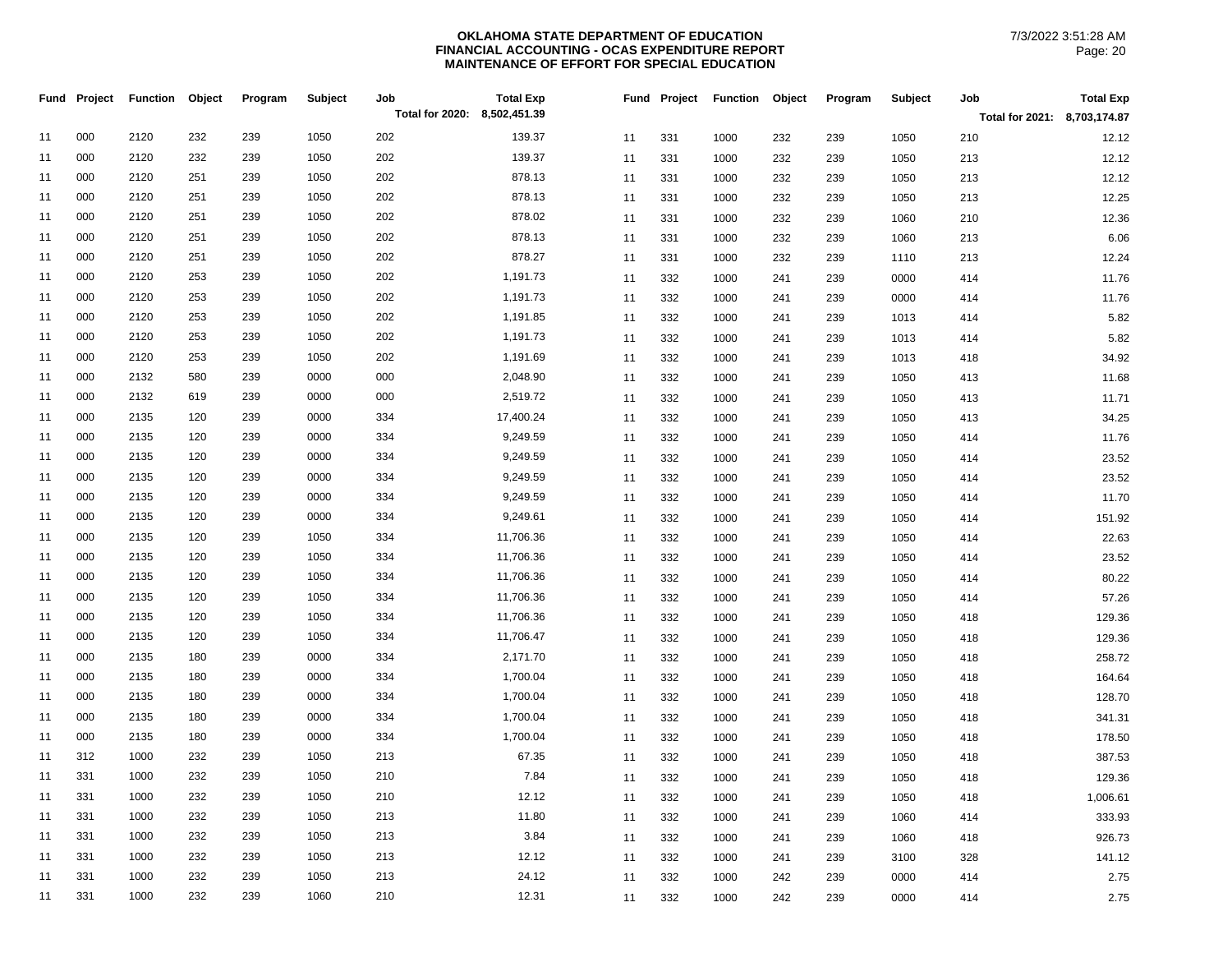|    |     | Fund Project Function Object |     | Program | Subject | Job<br>Total for 2020: 8,502,451.39 | <b>Total Exp</b> |    |     | Fund Project Function Object |     | Program | <b>Subject</b> | Job<br>Total for 2021: 8,703,174.87 | <b>Total Exp</b> |
|----|-----|------------------------------|-----|---------|---------|-------------------------------------|------------------|----|-----|------------------------------|-----|---------|----------------|-------------------------------------|------------------|
| 11 | 331 | 1000                         | 232 | 239     | 1060    | 213                                 | 24.24            | 11 | 332 | 1000                         | 242 | 239     | 1013           | 414                                 | 1.36             |
| 11 | 331 | 1000                         | 232 | 239     | 1110    | 213                                 | 12.24            | 11 | 332 | 1000                         | 242 | 239     | 1013           | 414                                 | 1.36             |
| 11 | 331 | 1000                         | 232 | 239     | 2200    | 213                                 | 12.12            | 11 | 332 | 1000                         | 242 | 239     | 1013           | 418                                 | 8.16             |
| 11 | 331 | 1000                         | 232 | 239     | 4400    | 210                                 | 2.02             | 11 | 332 | 1000                         | 242 | 239     | 1050           | 413                                 | 2.73             |
| 11 | 332 | 1000                         | 241 | 239     | 0000    | 414                                 | 270.48           | 11 | 332 | 1000                         | 242 | 239     | 1050           | 413                                 | 2.74             |
| 11 | 332 | 1000                         | 241 | 239     | 0000    | 414                                 | 141.12           | 11 | 332 | 1000                         | 242 | 239     | 1050           | 413                                 | 8.00             |
| 11 | 332 | 1000                         | 241 | 239     | 1013    | 414                                 | 122.29           | 11 | 332 | 1000                         | 242 | 239     | 1050           | 414                                 | 2.75             |
| 11 | 332 | 1000                         | 241 | 239     | 1013    | 414                                 | 122.42           | 11 | 332 | 1000                         | 242 | 239     | 1050           | 414                                 | 5.50             |
| 11 | 332 | 1000                         | 241 | 239     | 1050    | 328                                 | 23.52            | 11 | 332 | 1000                         | 242 | 239     | 1050           | 414                                 | 5.50             |
| 11 | 332 | 1000                         | 241 | 239     | 1050    | 328                                 | 117.60           | 11 | 332 | 1000                         | 242 | 239     | 1050           | 414                                 | 2.74             |
| 11 | 332 | 1000                         | 241 | 239     | 1050    | 413                                 | 140.16           | 11 | 332 | 1000                         | 242 | 239     | 1050           | 414                                 | 35.53            |
| 11 | 332 | 1000                         | 241 | 239     | 1050    | 413                                 | 140.52           | 11 | 332 | 1000                         | 242 | 239     | 1050           | 414                                 | 5.29             |
| 11 | 332 | 1000                         | 241 | 239     | 1050    | 413                                 | 675.56           | 11 | 332 | 1000                         | 242 | 239     | 1050           | 414                                 | 5.50             |
| 11 | 332 | 1000                         | 241 | 239     | 1050    | 414                                 | 141.12           | 11 | 332 | 1000                         | 242 | 239     | 1050           | 414                                 | 18.76            |
| 11 | 332 | 1000                         | 241 | 239     | 1050    | 414                                 | 141.12           | 11 | 332 | 1000                         | 242 | 239     | 1050           | 414                                 | 13.39            |
| 11 | 332 | 1000                         | 241 | 239     | 1050    | 414                                 | 282.24           | 11 | 332 | 1000                         | 242 | 239     | 1050           | 418                                 | 30.25            |
| 11 | 332 | 1000                         | 241 | 239     | 1050    | 414                                 | 282.24           | 11 | 332 | 1000                         | 242 | 239     | 1050           | 418                                 | 30.25            |
| 11 | 332 | 1000                         | 241 | 239     | 1050    | 414                                 | 269.82           | 11 | 332 | 1000                         | 242 | 239     | 1050           | 418                                 | 60.50            |
| 11 | 332 | 1000                         | 241 | 239     | 1050    | 414                                 | 236.68           | 11 | 332 | 1000                         | 242 | 239     | 1050           | 418                                 | 38.50            |
| 11 | 332 | 1000                         | 241 | 239     | 1050    | 414                                 | 273.03           | 11 | 332 | 1000                         | 242 | 239     | 1050           | 418                                 | 30.14            |
| 11 | 332 | 1000                         | 241 | 239     | 1050    | 414                                 | 11.76            | 11 | 332 | 1000                         | 242 | 239     | 1050           | 418                                 | 79.85            |
| 11 | 332 | 1000                         | 241 | 239     | 1050    | 414                                 | 635.32           | 11 | 332 | 1000                         | 242 | 239     | 1050           | 418                                 | 41.77            |
| 11 | 332 | 1000                         | 241 | 239     | 1060    | 414                                 | 937.84           | 11 | 332 | 1000                         | 242 | 239     | 1050           | 418                                 | 90.64            |
| 11 | 332 | 1000                         | 241 | 239     | 3100    | 328                                 | 141.12           | 11 | 332 | 1000                         | 242 | 239     | 1050           | 418                                 | 30.25            |
| 11 | 332 | 1000                         | 242 | 239     | 0000    | 414                                 | 63.25            | 11 | 332 | 1000                         | 242 | 239     | 1050           | 418                                 | 235.29           |
| 11 | 332 | 1000                         | 242 | 239     | 0000    | 414                                 | 33.00            | 11 | 332 | 1000                         | 242 | 239     | 1060           | 414                                 | 78.12            |
| 11 | 332 | 1000                         | 242 | 239     | 1013    | 414                                 | 28.57            | 11 | 332 | 1000                         | 242 | 239     | 1060           | 418                                 | 216.79           |
| 11 | 332 | 1000                         | 242 | 239     | 1013    | 414                                 | 28.65            | 11 | 332 | 1000                         | 242 | 239     | 3100           | 328                                 | 33.00            |
| 11 | 332 | 1000                         | 242 | 239     | 1050    | 328                                 | 5.50             | 11 | 334 | 1000                         | 232 | 239     | 1013           | 210                                 | 94.20            |
| 11 | 332 | 1000                         | 242 | 239     | 1050    | 328                                 | 27.50            | 11 | 334 | 1000                         | 232 | 239     | 1013           | 213                                 | 95.77            |
| 11 | 332 | 1000                         | 242 | 239     | 1050    | 413                                 | 32.76            | 11 | 334 | 1000                         | 232 | 239     | 1024           | 210                                 | 76.07            |
| 11 | 332 | 1000                         | 242 | 239     | 1050    | 413                                 | 32.88            | 11 | 334 | 1000                         | 232 | 239     | 1024           | 210                                 | 89.69            |
| 11 | 332 | 1000                         | 242 | 239     | 1050    | 413                                 | 157.89           | 11 | 334 | 1000                         | 232 | 239     | 1050           | 210                                 | 70.71            |
| 11 | 332 | 1000                         | 242 | 239     | 1050    | 414                                 | 33.00            | 11 | 334 | 1000                         | 232 | 239     | 1050           | 210                                 | 91.64            |
| 11 | 332 | 1000                         | 242 | 239     | 1050    | 414                                 | 33.00            | 11 | 334 | 1000                         | 232 | 239     | 1050           | 210                                 | 30.76            |
| 11 | 332 | 1000                         | 242 | 239     | 1050    | 414                                 | 66.00            | 11 | 334 | 1000                         | 232 | 239     | 1050           | 210                                 | 167.96           |
| 11 | 332 | 1000                         | 242 | 239     | 1050    | 414                                 | 66.00            | 11 | 334 | 1000                         | 232 | 239     | 1050           | 210                                 | 30.60            |
| 11 | 332 | 1000                         | 242 | 239     | 1050    | 414                                 | 63.14            | 11 | 334 | 1000                         | 232 | 239     | 1050           | 210                                 | 86.44            |
| 11 | 332 | 1000                         | 242 | 239     | 1050    | 414                                 | 55.31            | 11 | 334 | 1000                         | 232 | 239     | 1050           | 210                                 | 315.98           |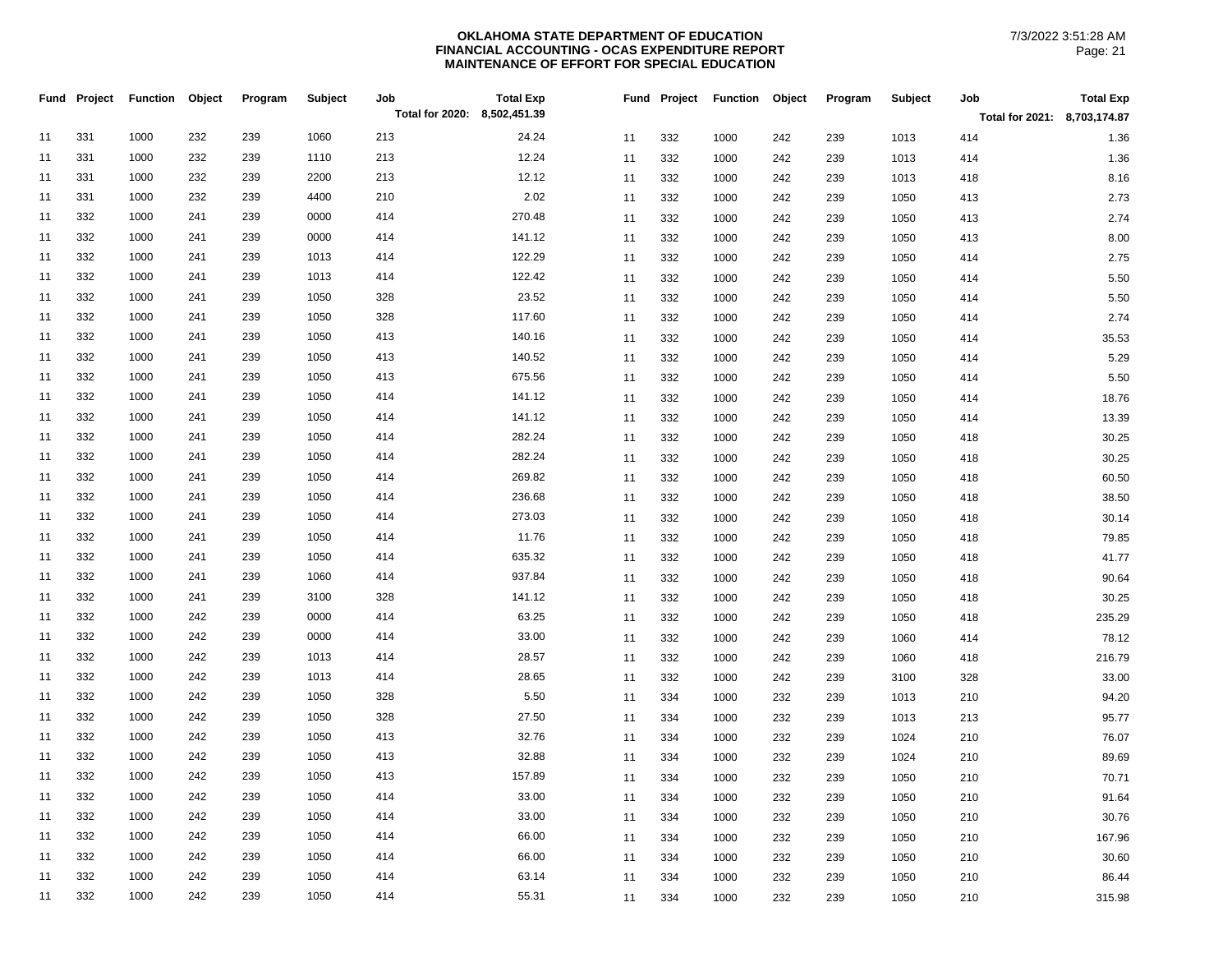| Total for 2020: 8,502,451.39<br>Total for 2021: 8,703,174.87<br>332<br>242<br>239<br>1000<br>1050<br>414<br>63.85<br>11<br>11<br>334<br>1000<br>232<br>239<br>1050<br>213<br>332<br>242<br>414<br>2.75<br>1000<br>239<br>1050<br>334<br>11<br>11<br>1000<br>232<br>239<br>1050<br>213<br>332<br>242<br>148.56<br>1000<br>239<br>1050<br>414<br>11<br>11<br>334<br>1050<br>213<br>1000<br>232<br>239 | 92.81<br>171.86<br>94.81<br>184.07 |
|-----------------------------------------------------------------------------------------------------------------------------------------------------------------------------------------------------------------------------------------------------------------------------------------------------------------------------------------------------------------------------------------------------|------------------------------------|
|                                                                                                                                                                                                                                                                                                                                                                                                     |                                    |
|                                                                                                                                                                                                                                                                                                                                                                                                     |                                    |
|                                                                                                                                                                                                                                                                                                                                                                                                     |                                    |
|                                                                                                                                                                                                                                                                                                                                                                                                     |                                    |
| 332<br>1000<br>242<br>239<br>1060<br>414<br>219.35<br>213<br>11<br>11<br>334<br>1000<br>232<br>239<br>1050                                                                                                                                                                                                                                                                                          |                                    |
| 33.00<br>332<br>1000<br>242<br>239<br>3100<br>328<br>11<br>11<br>334<br>1050<br>213<br>1000<br>232<br>239                                                                                                                                                                                                                                                                                           | 263.19                             |
| 93.11<br>334<br>1000<br>232<br>239<br>1013<br>210<br>11<br>1050<br>11<br>334<br>232<br>213<br>1000<br>239                                                                                                                                                                                                                                                                                           | 187.92                             |
| 94.54<br>334<br>232<br>239<br>213<br>1000<br>1013<br>11<br>11<br>334<br>1000<br>232<br>239<br>1050<br>213                                                                                                                                                                                                                                                                                           | 90.60                              |
| 334<br>77.78<br>1000<br>232<br>239<br>1024<br>210<br>11<br>11<br>334<br>1000<br>232<br>239<br>1050<br>213                                                                                                                                                                                                                                                                                           | 341.31                             |
| 334<br>232<br>239<br>1024<br>210<br>88.78<br>1000<br>11<br>11<br>334<br>1050<br>213<br>1000<br>232<br>239                                                                                                                                                                                                                                                                                           | 284.48                             |
| 334<br>232<br>1000<br>239<br>1050<br>210<br>91.11<br>11<br>11<br>334<br>1050<br>213<br>1000<br>232<br>239                                                                                                                                                                                                                                                                                           | 344.23                             |
| 334<br>1000<br>232<br>239<br>1050<br>210<br>30.26<br>11<br>11<br>334<br>232<br>239<br>1050<br>213<br>1000                                                                                                                                                                                                                                                                                           | 360.90                             |
| 232<br>334<br>1000<br>239<br>1050<br>210<br>168.62<br>11<br>11<br>334<br>232<br>239<br>1060<br>210<br>1000                                                                                                                                                                                                                                                                                          | 93.74                              |
| 30.29<br>334<br>232<br>210<br>11<br>1000<br>239<br>1050<br>11<br>334<br>1000<br>232<br>239<br>1060<br>213                                                                                                                                                                                                                                                                                           | 1,157.50                           |
| 334<br>1000<br>232<br>239<br>1050<br>210<br>118.32<br>334<br>1383<br>11<br>11<br>1000<br>232<br>239<br>213                                                                                                                                                                                                                                                                                          | 174.07                             |
| 334<br>232<br>239<br>1050<br>210<br>401.97<br>1000<br>11<br>11<br>334<br>2300<br>210<br>1000<br>232<br>239                                                                                                                                                                                                                                                                                          | 187.00                             |
| 334<br>1000<br>232<br>239<br>1050<br>213<br>131.80<br>11<br>11<br>334<br>4400<br>210<br>1000<br>232<br>239                                                                                                                                                                                                                                                                                          | 94.39                              |
| 334<br>232<br>1050<br>213<br>209.67<br>1000<br>239<br>11<br>334<br>4400<br>213<br>11<br>1000<br>232<br>239                                                                                                                                                                                                                                                                                          | 95.65                              |
| 232<br>93.76<br>334<br>1000<br>239<br>1050<br>213<br>11<br>5400<br>11<br>334<br>1000<br>232<br>239<br>210                                                                                                                                                                                                                                                                                           | 83.86                              |
| 91.31<br>334<br>232<br>1050<br>213<br>11<br>1000<br>239<br>11<br>334<br>2120<br>115<br>239<br>1050<br>202                                                                                                                                                                                                                                                                                           | 1,478.16                           |
| 334<br>1000<br>232<br>239<br>1050<br>213<br>264.05<br>1050<br>11<br>11<br>334<br>2120<br>239<br>202<br>115                                                                                                                                                                                                                                                                                          | 1,478.16                           |
| 334<br>232<br>239<br>1050<br>213<br>185.56<br>1000<br>11<br>334<br>2120<br>1050<br>202<br>11<br>115<br>239                                                                                                                                                                                                                                                                                          | 1,478.16                           |
| 181.51<br>334<br>1000<br>232<br>239<br>1050<br>213<br>11<br>11<br>334<br>2120<br>239<br>1050<br>202<br>115                                                                                                                                                                                                                                                                                          | 1,478.16                           |
| 334<br>232<br>320.58<br>1000<br>239<br>1050<br>213<br>11<br>11<br>334<br>1050<br>202<br>2120<br>239<br>115                                                                                                                                                                                                                                                                                          | 1,478.16                           |
| 232<br>334<br>1000<br>239<br>1050<br>213<br>189.43<br>11<br>1050<br>11<br>334<br>2120<br>231<br>239<br>202                                                                                                                                                                                                                                                                                          | 72.73                              |
| 334<br>1000<br>232<br>239<br>1050<br>213<br>528.76<br>1050<br>202<br>11<br>11<br>334<br>2120<br>231<br>239                                                                                                                                                                                                                                                                                          | 72.73                              |
| 334<br>92.18<br>1000<br>232<br>239<br>1060<br>210<br>11<br>11<br>334<br>2120<br>231<br>239<br>1050<br>202                                                                                                                                                                                                                                                                                           | 72.82                              |
| 334<br>232<br>239<br>1060<br>213<br>928.79<br>1000<br>11<br>11<br>334<br>2120<br>231<br>239<br>1050<br>202                                                                                                                                                                                                                                                                                          | 72.73                              |
| 334<br>186.36<br>1000<br>232<br>239<br>2300<br>210<br>11<br>11<br>334<br>2120<br>231<br>239<br>1050<br>202                                                                                                                                                                                                                                                                                          | 72.73                              |
| 334<br>1000<br>232<br>4400<br>210<br>150.92<br>239<br>11<br>335<br>0000<br>414<br>11<br>1000<br>241<br>239                                                                                                                                                                                                                                                                                          | 107.79                             |
| 94.43<br>334<br>1000<br>232<br>239<br>4400<br>213<br>11<br>11<br>335<br>0000<br>1000<br>241<br>239<br>414                                                                                                                                                                                                                                                                                           | 24.43                              |
| 80.34<br>334<br>1000<br>232<br>239<br>5400<br>210<br>11<br>335<br>1013<br>11<br>1000<br>241<br>239<br>414                                                                                                                                                                                                                                                                                           | 41.11                              |
| 334<br>2120<br>115<br>239<br>1050<br>202<br>1,461.36<br>11<br>11<br>335<br>1000<br>239<br>1013<br>414<br>241                                                                                                                                                                                                                                                                                        | 13.18                              |
| 334<br>2120<br>115<br>239<br>1050<br>202<br>1,461.36<br>11<br>11<br>335<br>1000<br>239<br>1013<br>414<br>241                                                                                                                                                                                                                                                                                        | 27.94                              |
| 334<br>2120<br>115<br>1050<br>202<br>1,461.36<br>335<br>11<br>239<br>11<br>1000<br>239<br>1013<br>418<br>241                                                                                                                                                                                                                                                                                        | 306.22                             |
| 334<br>2120<br>115<br>239<br>1050<br>202<br>1,461.36<br>11<br>11<br>335<br>1013<br>418<br>1000<br>241<br>239                                                                                                                                                                                                                                                                                        | 452.77                             |
| 334<br>2120<br>115<br>239<br>1050<br>202<br>1,461.36<br>11<br>11<br>335<br>1013<br>418<br>1000<br>241<br>239                                                                                                                                                                                                                                                                                        | 307.34                             |
| 74.86<br>334<br>2120<br>231<br>239<br>1050<br>202<br>11<br>335<br>1050<br>328<br>11<br>1000<br>241<br>239                                                                                                                                                                                                                                                                                           | 273.33                             |
| 334<br>231<br>239<br>202<br>74.86<br>2120<br>1050<br>11<br>11<br>335<br>1000<br>241<br>239<br>1050<br>413                                                                                                                                                                                                                                                                                           | 26.56                              |
| 334<br>2120<br>231<br>239<br>1050<br>202<br>74.69<br>11<br>335<br>1000<br>239<br>1050<br>11<br>241<br>413                                                                                                                                                                                                                                                                                           | 22.82                              |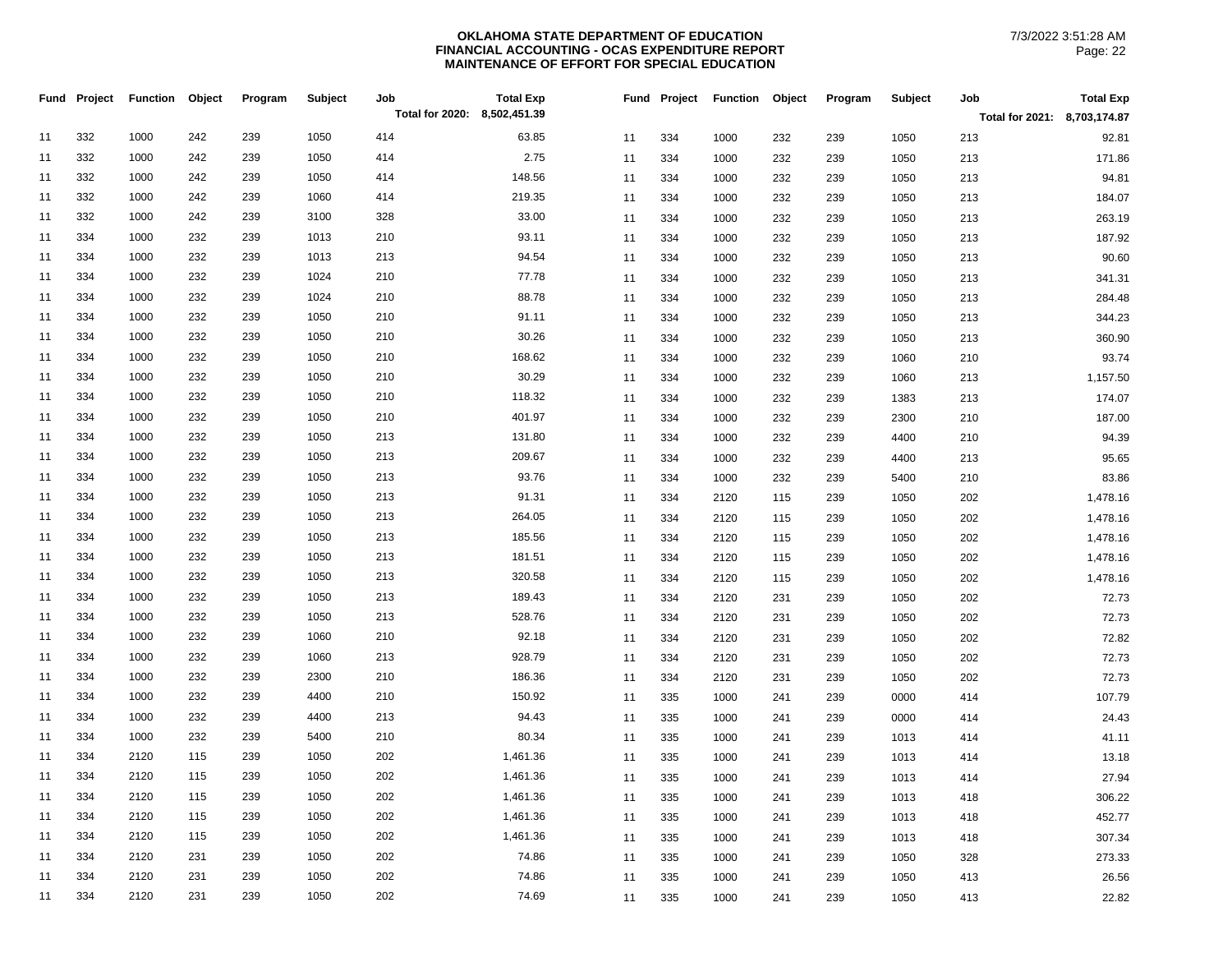|    | Fund Project | Function | Object | Program | Subject | Job                          | <b>Total Exp</b> |    |     | Fund Project Function | Object | Program | <b>Subject</b> | Job                          | <b>Total Exp</b> |
|----|--------------|----------|--------|---------|---------|------------------------------|------------------|----|-----|-----------------------|--------|---------|----------------|------------------------------|------------------|
|    |              |          |        |         |         | Total for 2020: 8,502,451.39 |                  |    |     |                       |        |         |                | Total for 2021: 8,703,174.87 |                  |
| 11 | 334          | 2120     | 231    | 239     | 1050    | 202                          | 74.86            | 11 | 335 | 1000                  | 241    | 239     | 1050           | 413                          | 25.13            |
| 11 | 334          | 2120     | 231    | 239     | 1050    | 202                          | 74.73            | 11 | 335 | 1000                  | 241    | 239     | 1050           | 413                          | 54.81            |
| 11 | 334          | 2120     | 232    | 239     | 1050    | 202                          | 17.45            | 11 | 335 | 1000                  | 241    | 239     | 1050           | 413                          | 25.78            |
| 11 | 334          | 2120     | 232    | 239     | 1050    | 202                          | 17.45            | 11 | 335 | 1000                  | 241    | 239     | 1050           | 414                          | 112.84           |
| 11 | 334          | 2120     | 232    | 239     | 1050    | 202                          | 17.57            | 11 | 335 | 1000                  | 241    | 239     | 1050           | 414                          | 50.56            |
| 11 | 334          | 2120     | 232    | 239     | 1050    | 202                          | 17.45            | 11 | 335 | 1000                  | 241    | 239     | 1050           | 414                          | 26.51            |
| 11 | 334          | 2120     | 232    | 239     | 1050    | 202                          | 17.59            | 11 | 335 | 1000                  | 241    | 239     | 1050           | 414                          | 28.44            |
| 11 | 335          | 1000     | 241    | 239     | 0000    | 414                          | 300.85           | 11 | 335 | 1000                  | 241    | 239     | 1050           | 414                          | 52.05            |
| 11 | 335          | 1000     | 241    | 239     | 1013    | 414                          | 372.26           | 11 | 335 | 1000                  | 241    | 239     | 1050           | 414                          | 53.49            |
| 11 | 335          | 1000     | 241    | 239     | 1013    | 414                          | 378.71           | 11 | 335 | 1000                  | 241    | 239     | 1050           | 414                          | 32.79            |
| 11 | 335          | 1000     | 241    | 239     | 1013    | 414                          | 335.28           | 11 | 335 | 1000                  | 241    | 239     | 1050           | 414                          | 123.19           |
| 11 | 335          | 1000     | 241    | 239     | 1050    | 413                          | 308.92           | 11 | 335 | 1000                  | 241    | 239     | 1050           | 414                          | 39.75            |
| 11 | 335          | 1000     | 241    | 239     | 1050    | 413                          | 306.95           | 11 | 335 | 1000                  | 241    | 239     | 1050           | 414                          | 500.70           |
| 11 | 335          | 1000     | 241    | 239     | 1050    | 413                          | 297.80           | 11 | 335 | 1000                  | 241    | 239     | 1050           | 414                          | 50.12            |
| 11 | 335          | 1000     | 241    | 239     | 1050    | 413                          | 116.88           | 11 | 335 | 1000                  | 241    | 239     | 1050           | 418                          | 403.17           |
| 11 | 335          | 1000     | 241    | 239     | 1050    | 413                          | 940.37           | 11 | 335 | 1000                  | 241    | 239     | 1050           | 418                          | 1,084.59         |
| 11 | 335          | 1000     | 241    | 239     | 1050    | 413                          | 304.89           | 11 | 335 | 1000                  | 241    | 239     | 1050           | 418                          | 286.25           |
| 11 | 335          | 1000     | 241    | 239     | 1050    | 414                          | 539.24           | 11 | 335 | 1000                  | 241    | 239     | 1050           | 418                          | 312.84           |
| 11 | 335          | 1000     | 241    | 239     | 1050    | 414                          | 608.34           | 11 | 335 | 1000                  | 241    | 239     | 1050           | 418                          | 1,041.42         |
| 11 | 335          | 1000     | 241    | 239     | 1050    | 414                          | 226.00           | 11 | 335 | 1000                  | 241    | 239     | 1050           | 418                          | 841.40           |
| 11 | 335          | 1000     | 241    | 239     | 1050    | 414                          | 338.84           | 11 | 335 | 1000                  | 241    | 239     | 1050           | 418                          | 542.02           |
| 11 | 335          | 1000     | 241    | 239     | 1050    | 414                          | 966.23           | 11 | 335 | 1000                  | 241    | 239     | 1050           | 418                          | 1,649.48         |
| 11 | 335          | 1000     | 241    | 239     | 1050    | 414                          | 633.68           | 11 | 335 | 1000                  | 241    | 239     | 1050           | 418                          | 1,043.89         |
| 11 | 335          | 1000     | 241    | 239     | 1050    | 414                          | 400.32           | 11 | 335 | 1000                  | 241    | 239     | 1050           | 418                          | 1,178.79         |
| 11 | 335          | 1000     | 241    | 239     | 1050    | 414                          | 851.28           | 11 | 335 | 1000                  | 241    | 239     | 1050           | 418                          | 840.03           |
| 11 | 335          | 1000     | 241    | 239     | 1050    | 414                          | 461.69           | 11 | 335 | 1000                  | 241    | 239     | 1060           | 328                          | 672.96           |
| 11 | 335          | 1000     | 241    | 239     | 1050    | 414                          | 1,314.76         | 11 | 335 | 1000                  | 241    | 239     | 1060           | 413                          | 57.96            |
| 11 | 335          | 1000     | 241    | 239     | 1060    | 328                          | 684.30           | 11 | 335 | 1000                  | 241    | 239     | 1060           | 414                          | 168.97           |
| 11 | 335          | 1000     | 241    | 239     | 1060    | 413                          | 685.55           | 11 | 335 | 1000                  | 241    | 239     | 1060           | 418                          | 2,213.70         |
| 11 | 335          | 1000     | 241    | 239     | 1060    | 414                          | 2,154.44         | 11 | 335 | 1000                  | 242    | 239     | 0000           | 414                          | 25.21            |
| 11 | 335          | 1000     | 242    | 239     | 0000    | 414                          | 70.35            | 11 | 335 | 1000                  | 242    | 239     | 0000           | 414                          | 5.71             |
| 11 | 335          | 1000     | 242    | 239     | 1013    | 414                          | 87.04            | 11 | 335 | 1000                  | 242    | 239     | 1013           | 414                          | 9.61             |
| 11 | 335          | 1000     | 242    | 239     | 1013    | 414                          | 88.53            | 11 | 335 | 1000                  | 242    | 239     | 1013           | 414                          | 3.08             |
| 11 | 335          | 1000     | 242    | 239     | 1013    | 414                          | 78.41            | 11 | 335 | 1000                  | 242    | 239     | 1013           | 414                          | 6.53             |
| 11 | 335          | 1000     | 242    | 239     | 1050    | 413                          | 72.28            | 11 | 335 | 1000                  | 242    | 239     | 1013           | 418                          | 71.59            |
| 11 | 335          | 1000     | 242    | 239     | 1050    | 413                          | 71.79            | 11 | 335 | 1000                  | 242    | 239     | 1013           | 418                          | 105.89           |
| 11 | 335          | 1000     | 242    | 239     | 1050    | 413                          | 69.64            | 11 | 335 | 1000                  | 242    | 239     | 1013           | 418                          | 71.83            |
| 11 | 335          | 1000     | 242    | 239     | 1050    | 413                          | 27.35            | 11 | 335 | 1000                  | 242    | 239     | 1050           | 328                          | 63.90            |
| 11 | 335          | 1000     | 242    | 239     | 1050    | 413                          | 219.92           | 11 | 335 | 1000                  | 242    | 239     | 1050           | 413                          | 6.21             |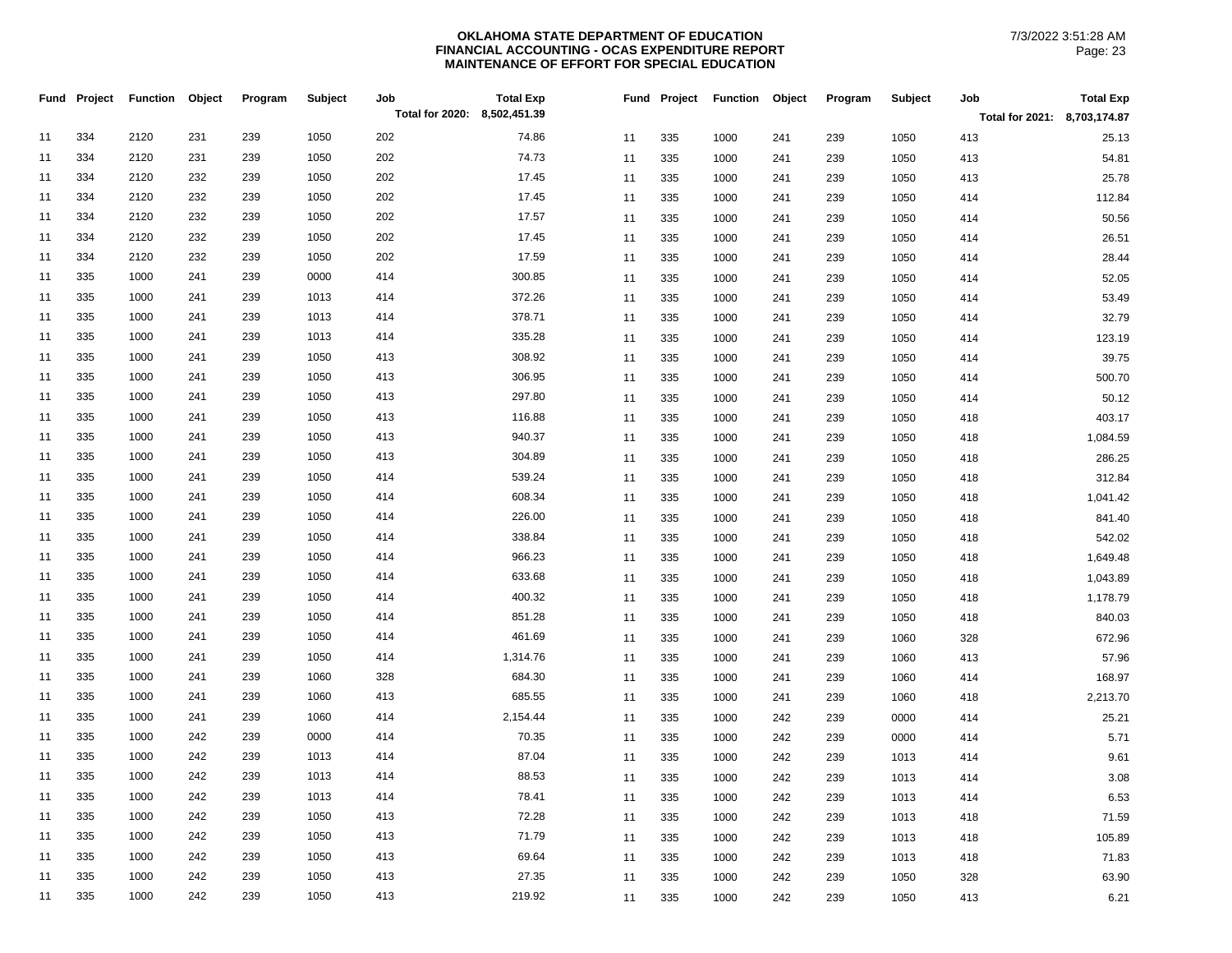| Total for 2021: 8,703,174.87<br>335<br>1000<br>242<br>239<br>1050<br>413<br>11<br>71.28<br>335<br>242<br>1050<br>5.33<br>11<br>1000<br>239<br>413<br>335<br>1000<br>242<br>239<br>1050<br>414<br>126.04<br>11<br>1050<br>5.88<br>11<br>335<br>1000<br>242<br>239<br>413<br>335<br>1000<br>242<br>239<br>1050<br>414<br>142.28<br>11<br>11<br>335<br>1000<br>242<br>239<br>1050<br>413<br>12.81<br>335<br>1000<br>242<br>1050<br>414<br>52.83<br>6.03<br>11<br>239<br>11<br>335<br>1000<br>242<br>239<br>1050<br>413<br>335<br>1000<br>242<br>239<br>1050<br>414<br>79.24<br>11<br>11<br>335<br>1050<br>414<br>26.41<br>1000<br>242<br>239<br>335<br>225.97<br>1000<br>242<br>239<br>1050<br>414<br>11<br>11<br>335<br>1000<br>1050<br>414<br>11.82<br>242<br>239<br>148.18<br>11<br>335<br>1000<br>242<br>239<br>1050<br>414<br>6.20<br>335<br>242<br>1050<br>11<br>1000<br>239<br>414<br>335<br>93.68<br>1000<br>242<br>239<br>1050<br>414<br>11<br>1050<br>6.65<br>11<br>335<br>1000<br>242<br>239<br>414<br>335<br>199.04<br>1000<br>242<br>239<br>1050<br>414<br>11<br>335<br>1000<br>239<br>1050<br>12.18<br>11<br>242<br>414<br>335<br>1000<br>242<br>239<br>1050<br>414<br>107.96<br>11<br>335<br>1050<br>12.51<br>11<br>1000<br>242<br>239<br>414<br>335<br>1000<br>242<br>239<br>1050<br>414<br>307.47<br>11<br>7.67<br>11<br>335<br>1000<br>242<br>239<br>1050<br>414<br>335<br>1000<br>242<br>1060<br>328<br>159.97<br>28.81<br>11<br>239<br>11<br>335<br>1000<br>242<br>239<br>1050<br>414<br>335<br>1000<br>242<br>239<br>1060<br>413<br>160.27<br>9.30<br>11<br>11<br>335<br>1000<br>242<br>239<br>1050<br>414<br>335<br>1000<br>242<br>239<br>1060<br>414<br>504.00<br>11<br>117.08<br>11<br>335<br>1000<br>242<br>239<br>1050<br>414<br>335<br>125<br>239<br>0000<br>2135<br>334<br>4,311.30<br>11.73<br>11<br>11<br>335<br>1000<br>242<br>239<br>1050<br>414<br>335<br>2135<br>125<br>239<br>0000<br>334<br>1,461.36<br>94.32<br>11<br>335<br>1000<br>242<br>239<br>1050<br>11<br>418<br>125<br>0000<br>1,461.36<br>335<br>2135<br>239<br>334<br>253.66<br>11<br>11<br>335<br>1000<br>242<br>239<br>1050<br>418<br>335<br>2135<br>125<br>239<br>0000<br>334<br>1,461.36<br>11<br>335<br>1050<br>66.92<br>11<br>1000<br>242<br>239<br>418<br>335<br>2135<br>125<br>239<br>0000<br>334<br>1,461.36<br>11<br>335<br>242<br>1050<br>73.15<br>11<br>1000<br>239<br>418<br>335<br>2135<br>125<br>239<br>0000<br>334<br>1,461.36<br>11<br>11<br>335<br>1000<br>242<br>239<br>1050<br>243.51<br>418<br>335<br>2135<br>125<br>239<br>1050<br>334<br>1,217.80<br>196.80<br>11<br>11<br>335<br>1000<br>242<br>239<br>1050<br>418<br>335<br>2135<br>125<br>239<br>1050<br>334<br>1,217.80<br>11<br>335<br>1050<br>126.83<br>11<br>1000<br>242<br>239<br>418<br>335<br>2135<br>125<br>239<br>1050<br>334<br>1,217.80<br>11<br>11<br>335<br>1050<br>385.76<br>1000<br>242<br>239<br>418<br>335<br>1050<br>1,217.80<br>2135<br>125<br>239<br>334<br>11<br>11<br>335<br>1000<br>242<br>239<br>1050<br>418<br>244.04<br>335<br>125<br>334<br>1,217.80<br>11<br>2135<br>239<br>1050<br>335<br>1000<br>242<br>239<br>1050<br>275.73<br>11<br>418<br>335<br>125<br>239<br>1050<br>334<br>1,217.80<br>2135<br>11<br>335<br>1050<br>196.47<br>11<br>1000<br>242<br>239<br>418<br>000<br>2135<br>180<br>239<br>0000<br>334<br>1,699.84<br>11<br>335<br>1000<br>1060<br>157.32<br>11<br>242<br>239<br>328<br>000<br>2135<br>180<br>239<br>1050<br>334<br>1,416.61<br>11<br>335<br>1060<br>13.56<br>11<br>1000<br>242<br>239<br>413<br>1,416.61<br>000<br>2135<br>180<br>239<br>1050<br>334<br>39.53<br>11<br>335<br>239<br>1060<br>414<br>11<br>1000<br>242<br>000<br>2135<br>1050<br>334<br>1,416.61<br>11<br>180<br>239<br>517.80<br>11<br>335<br>1000<br>242<br>239<br>1060<br>418<br>000<br>2135<br>180<br>239<br>1050<br>334<br>1,416.61<br>11<br>1050<br>11<br>000<br>2120<br>232<br>239<br>202<br>000<br>2135<br>180<br>239<br>1050<br>334<br>1,416.61<br>11<br>11<br>000<br>2120<br>1050<br>202<br>135.33<br>232<br>239<br>000<br>334<br>1,416.95<br>2135<br>180<br>239<br>1050<br>11<br>000<br>2120<br>232<br>239<br>1050<br>202<br>135.33<br>11<br>000<br>0000<br>334<br>17.50<br>2135<br>224<br>239<br>000<br>2120<br>251<br>239<br>1050<br>202<br>887.52<br>11<br>11 |    | Fund Project | <b>Function</b> | Object | Program | <b>Subject</b> | Job<br>Total for 2020: 8,502,451.39 | <b>Total Exp</b> |    |     | Fund Project Function | Object | Program | Subject | Job | <b>Total Exp</b> |
|---------------------------------------------------------------------------------------------------------------------------------------------------------------------------------------------------------------------------------------------------------------------------------------------------------------------------------------------------------------------------------------------------------------------------------------------------------------------------------------------------------------------------------------------------------------------------------------------------------------------------------------------------------------------------------------------------------------------------------------------------------------------------------------------------------------------------------------------------------------------------------------------------------------------------------------------------------------------------------------------------------------------------------------------------------------------------------------------------------------------------------------------------------------------------------------------------------------------------------------------------------------------------------------------------------------------------------------------------------------------------------------------------------------------------------------------------------------------------------------------------------------------------------------------------------------------------------------------------------------------------------------------------------------------------------------------------------------------------------------------------------------------------------------------------------------------------------------------------------------------------------------------------------------------------------------------------------------------------------------------------------------------------------------------------------------------------------------------------------------------------------------------------------------------------------------------------------------------------------------------------------------------------------------------------------------------------------------------------------------------------------------------------------------------------------------------------------------------------------------------------------------------------------------------------------------------------------------------------------------------------------------------------------------------------------------------------------------------------------------------------------------------------------------------------------------------------------------------------------------------------------------------------------------------------------------------------------------------------------------------------------------------------------------------------------------------------------------------------------------------------------------------------------------------------------------------------------------------------------------------------------------------------------------------------------------------------------------------------------------------------------------------------------------------------------------------------------------------------------------------------------------------------------------------------------------------------------------------------------------------------------------------------------------------------------------------------------------------------------------------------------------------------------------------------------------------------------------------------------------------------------------------------------------------------------------------------------------------------------------------------------------------------------------------------------------------------------------------------------------------------------------------------------------------------------------------------------------------------------------------------------------------------|----|--------------|-----------------|--------|---------|----------------|-------------------------------------|------------------|----|-----|-----------------------|--------|---------|---------|-----|------------------|
|                                                                                                                                                                                                                                                                                                                                                                                                                                                                                                                                                                                                                                                                                                                                                                                                                                                                                                                                                                                                                                                                                                                                                                                                                                                                                                                                                                                                                                                                                                                                                                                                                                                                                                                                                                                                                                                                                                                                                                                                                                                                                                                                                                                                                                                                                                                                                                                                                                                                                                                                                                                                                                                                                                                                                                                                                                                                                                                                                                                                                                                                                                                                                                                                                                                                                                                                                                                                                                                                                                                                                                                                                                                                                                                                                                                                                                                                                                                                                                                                                                                                                                                                                                                                                                                                           |    |              |                 |        |         |                |                                     |                  |    |     |                       |        |         |         |     |                  |
|                                                                                                                                                                                                                                                                                                                                                                                                                                                                                                                                                                                                                                                                                                                                                                                                                                                                                                                                                                                                                                                                                                                                                                                                                                                                                                                                                                                                                                                                                                                                                                                                                                                                                                                                                                                                                                                                                                                                                                                                                                                                                                                                                                                                                                                                                                                                                                                                                                                                                                                                                                                                                                                                                                                                                                                                                                                                                                                                                                                                                                                                                                                                                                                                                                                                                                                                                                                                                                                                                                                                                                                                                                                                                                                                                                                                                                                                                                                                                                                                                                                                                                                                                                                                                                                                           |    |              |                 |        |         |                |                                     |                  |    |     |                       |        |         |         |     |                  |
|                                                                                                                                                                                                                                                                                                                                                                                                                                                                                                                                                                                                                                                                                                                                                                                                                                                                                                                                                                                                                                                                                                                                                                                                                                                                                                                                                                                                                                                                                                                                                                                                                                                                                                                                                                                                                                                                                                                                                                                                                                                                                                                                                                                                                                                                                                                                                                                                                                                                                                                                                                                                                                                                                                                                                                                                                                                                                                                                                                                                                                                                                                                                                                                                                                                                                                                                                                                                                                                                                                                                                                                                                                                                                                                                                                                                                                                                                                                                                                                                                                                                                                                                                                                                                                                                           |    |              |                 |        |         |                |                                     |                  |    |     |                       |        |         |         |     |                  |
|                                                                                                                                                                                                                                                                                                                                                                                                                                                                                                                                                                                                                                                                                                                                                                                                                                                                                                                                                                                                                                                                                                                                                                                                                                                                                                                                                                                                                                                                                                                                                                                                                                                                                                                                                                                                                                                                                                                                                                                                                                                                                                                                                                                                                                                                                                                                                                                                                                                                                                                                                                                                                                                                                                                                                                                                                                                                                                                                                                                                                                                                                                                                                                                                                                                                                                                                                                                                                                                                                                                                                                                                                                                                                                                                                                                                                                                                                                                                                                                                                                                                                                                                                                                                                                                                           |    |              |                 |        |         |                |                                     |                  |    |     |                       |        |         |         |     |                  |
|                                                                                                                                                                                                                                                                                                                                                                                                                                                                                                                                                                                                                                                                                                                                                                                                                                                                                                                                                                                                                                                                                                                                                                                                                                                                                                                                                                                                                                                                                                                                                                                                                                                                                                                                                                                                                                                                                                                                                                                                                                                                                                                                                                                                                                                                                                                                                                                                                                                                                                                                                                                                                                                                                                                                                                                                                                                                                                                                                                                                                                                                                                                                                                                                                                                                                                                                                                                                                                                                                                                                                                                                                                                                                                                                                                                                                                                                                                                                                                                                                                                                                                                                                                                                                                                                           |    |              |                 |        |         |                |                                     |                  |    |     |                       |        |         |         |     |                  |
|                                                                                                                                                                                                                                                                                                                                                                                                                                                                                                                                                                                                                                                                                                                                                                                                                                                                                                                                                                                                                                                                                                                                                                                                                                                                                                                                                                                                                                                                                                                                                                                                                                                                                                                                                                                                                                                                                                                                                                                                                                                                                                                                                                                                                                                                                                                                                                                                                                                                                                                                                                                                                                                                                                                                                                                                                                                                                                                                                                                                                                                                                                                                                                                                                                                                                                                                                                                                                                                                                                                                                                                                                                                                                                                                                                                                                                                                                                                                                                                                                                                                                                                                                                                                                                                                           |    |              |                 |        |         |                |                                     |                  |    |     |                       |        |         |         |     |                  |
|                                                                                                                                                                                                                                                                                                                                                                                                                                                                                                                                                                                                                                                                                                                                                                                                                                                                                                                                                                                                                                                                                                                                                                                                                                                                                                                                                                                                                                                                                                                                                                                                                                                                                                                                                                                                                                                                                                                                                                                                                                                                                                                                                                                                                                                                                                                                                                                                                                                                                                                                                                                                                                                                                                                                                                                                                                                                                                                                                                                                                                                                                                                                                                                                                                                                                                                                                                                                                                                                                                                                                                                                                                                                                                                                                                                                                                                                                                                                                                                                                                                                                                                                                                                                                                                                           |    |              |                 |        |         |                |                                     |                  |    |     |                       |        |         |         |     |                  |
| 135.33                                                                                                                                                                                                                                                                                                                                                                                                                                                                                                                                                                                                                                                                                                                                                                                                                                                                                                                                                                                                                                                                                                                                                                                                                                                                                                                                                                                                                                                                                                                                                                                                                                                                                                                                                                                                                                                                                                                                                                                                                                                                                                                                                                                                                                                                                                                                                                                                                                                                                                                                                                                                                                                                                                                                                                                                                                                                                                                                                                                                                                                                                                                                                                                                                                                                                                                                                                                                                                                                                                                                                                                                                                                                                                                                                                                                                                                                                                                                                                                                                                                                                                                                                                                                                                                                    |    |              |                 |        |         |                |                                     |                  |    |     |                       |        |         |         |     |                  |
|                                                                                                                                                                                                                                                                                                                                                                                                                                                                                                                                                                                                                                                                                                                                                                                                                                                                                                                                                                                                                                                                                                                                                                                                                                                                                                                                                                                                                                                                                                                                                                                                                                                                                                                                                                                                                                                                                                                                                                                                                                                                                                                                                                                                                                                                                                                                                                                                                                                                                                                                                                                                                                                                                                                                                                                                                                                                                                                                                                                                                                                                                                                                                                                                                                                                                                                                                                                                                                                                                                                                                                                                                                                                                                                                                                                                                                                                                                                                                                                                                                                                                                                                                                                                                                                                           |    |              |                 |        |         |                |                                     |                  |    |     |                       |        |         |         |     |                  |
|                                                                                                                                                                                                                                                                                                                                                                                                                                                                                                                                                                                                                                                                                                                                                                                                                                                                                                                                                                                                                                                                                                                                                                                                                                                                                                                                                                                                                                                                                                                                                                                                                                                                                                                                                                                                                                                                                                                                                                                                                                                                                                                                                                                                                                                                                                                                                                                                                                                                                                                                                                                                                                                                                                                                                                                                                                                                                                                                                                                                                                                                                                                                                                                                                                                                                                                                                                                                                                                                                                                                                                                                                                                                                                                                                                                                                                                                                                                                                                                                                                                                                                                                                                                                                                                                           |    |              |                 |        |         |                |                                     |                  |    |     |                       |        |         |         |     |                  |
|                                                                                                                                                                                                                                                                                                                                                                                                                                                                                                                                                                                                                                                                                                                                                                                                                                                                                                                                                                                                                                                                                                                                                                                                                                                                                                                                                                                                                                                                                                                                                                                                                                                                                                                                                                                                                                                                                                                                                                                                                                                                                                                                                                                                                                                                                                                                                                                                                                                                                                                                                                                                                                                                                                                                                                                                                                                                                                                                                                                                                                                                                                                                                                                                                                                                                                                                                                                                                                                                                                                                                                                                                                                                                                                                                                                                                                                                                                                                                                                                                                                                                                                                                                                                                                                                           |    |              |                 |        |         |                |                                     |                  |    |     |                       |        |         |         |     |                  |
|                                                                                                                                                                                                                                                                                                                                                                                                                                                                                                                                                                                                                                                                                                                                                                                                                                                                                                                                                                                                                                                                                                                                                                                                                                                                                                                                                                                                                                                                                                                                                                                                                                                                                                                                                                                                                                                                                                                                                                                                                                                                                                                                                                                                                                                                                                                                                                                                                                                                                                                                                                                                                                                                                                                                                                                                                                                                                                                                                                                                                                                                                                                                                                                                                                                                                                                                                                                                                                                                                                                                                                                                                                                                                                                                                                                                                                                                                                                                                                                                                                                                                                                                                                                                                                                                           |    |              |                 |        |         |                |                                     |                  |    |     |                       |        |         |         |     |                  |
|                                                                                                                                                                                                                                                                                                                                                                                                                                                                                                                                                                                                                                                                                                                                                                                                                                                                                                                                                                                                                                                                                                                                                                                                                                                                                                                                                                                                                                                                                                                                                                                                                                                                                                                                                                                                                                                                                                                                                                                                                                                                                                                                                                                                                                                                                                                                                                                                                                                                                                                                                                                                                                                                                                                                                                                                                                                                                                                                                                                                                                                                                                                                                                                                                                                                                                                                                                                                                                                                                                                                                                                                                                                                                                                                                                                                                                                                                                                                                                                                                                                                                                                                                                                                                                                                           |    |              |                 |        |         |                |                                     |                  |    |     |                       |        |         |         |     |                  |
|                                                                                                                                                                                                                                                                                                                                                                                                                                                                                                                                                                                                                                                                                                                                                                                                                                                                                                                                                                                                                                                                                                                                                                                                                                                                                                                                                                                                                                                                                                                                                                                                                                                                                                                                                                                                                                                                                                                                                                                                                                                                                                                                                                                                                                                                                                                                                                                                                                                                                                                                                                                                                                                                                                                                                                                                                                                                                                                                                                                                                                                                                                                                                                                                                                                                                                                                                                                                                                                                                                                                                                                                                                                                                                                                                                                                                                                                                                                                                                                                                                                                                                                                                                                                                                                                           |    |              |                 |        |         |                |                                     |                  |    |     |                       |        |         |         |     |                  |
|                                                                                                                                                                                                                                                                                                                                                                                                                                                                                                                                                                                                                                                                                                                                                                                                                                                                                                                                                                                                                                                                                                                                                                                                                                                                                                                                                                                                                                                                                                                                                                                                                                                                                                                                                                                                                                                                                                                                                                                                                                                                                                                                                                                                                                                                                                                                                                                                                                                                                                                                                                                                                                                                                                                                                                                                                                                                                                                                                                                                                                                                                                                                                                                                                                                                                                                                                                                                                                                                                                                                                                                                                                                                                                                                                                                                                                                                                                                                                                                                                                                                                                                                                                                                                                                                           |    |              |                 |        |         |                |                                     |                  |    |     |                       |        |         |         |     |                  |
|                                                                                                                                                                                                                                                                                                                                                                                                                                                                                                                                                                                                                                                                                                                                                                                                                                                                                                                                                                                                                                                                                                                                                                                                                                                                                                                                                                                                                                                                                                                                                                                                                                                                                                                                                                                                                                                                                                                                                                                                                                                                                                                                                                                                                                                                                                                                                                                                                                                                                                                                                                                                                                                                                                                                                                                                                                                                                                                                                                                                                                                                                                                                                                                                                                                                                                                                                                                                                                                                                                                                                                                                                                                                                                                                                                                                                                                                                                                                                                                                                                                                                                                                                                                                                                                                           |    |              |                 |        |         |                |                                     |                  |    |     |                       |        |         |         |     |                  |
|                                                                                                                                                                                                                                                                                                                                                                                                                                                                                                                                                                                                                                                                                                                                                                                                                                                                                                                                                                                                                                                                                                                                                                                                                                                                                                                                                                                                                                                                                                                                                                                                                                                                                                                                                                                                                                                                                                                                                                                                                                                                                                                                                                                                                                                                                                                                                                                                                                                                                                                                                                                                                                                                                                                                                                                                                                                                                                                                                                                                                                                                                                                                                                                                                                                                                                                                                                                                                                                                                                                                                                                                                                                                                                                                                                                                                                                                                                                                                                                                                                                                                                                                                                                                                                                                           |    |              |                 |        |         |                |                                     |                  |    |     |                       |        |         |         |     |                  |
|                                                                                                                                                                                                                                                                                                                                                                                                                                                                                                                                                                                                                                                                                                                                                                                                                                                                                                                                                                                                                                                                                                                                                                                                                                                                                                                                                                                                                                                                                                                                                                                                                                                                                                                                                                                                                                                                                                                                                                                                                                                                                                                                                                                                                                                                                                                                                                                                                                                                                                                                                                                                                                                                                                                                                                                                                                                                                                                                                                                                                                                                                                                                                                                                                                                                                                                                                                                                                                                                                                                                                                                                                                                                                                                                                                                                                                                                                                                                                                                                                                                                                                                                                                                                                                                                           |    |              |                 |        |         |                |                                     |                  |    |     |                       |        |         |         |     |                  |
|                                                                                                                                                                                                                                                                                                                                                                                                                                                                                                                                                                                                                                                                                                                                                                                                                                                                                                                                                                                                                                                                                                                                                                                                                                                                                                                                                                                                                                                                                                                                                                                                                                                                                                                                                                                                                                                                                                                                                                                                                                                                                                                                                                                                                                                                                                                                                                                                                                                                                                                                                                                                                                                                                                                                                                                                                                                                                                                                                                                                                                                                                                                                                                                                                                                                                                                                                                                                                                                                                                                                                                                                                                                                                                                                                                                                                                                                                                                                                                                                                                                                                                                                                                                                                                                                           |    |              |                 |        |         |                |                                     |                  |    |     |                       |        |         |         |     |                  |
|                                                                                                                                                                                                                                                                                                                                                                                                                                                                                                                                                                                                                                                                                                                                                                                                                                                                                                                                                                                                                                                                                                                                                                                                                                                                                                                                                                                                                                                                                                                                                                                                                                                                                                                                                                                                                                                                                                                                                                                                                                                                                                                                                                                                                                                                                                                                                                                                                                                                                                                                                                                                                                                                                                                                                                                                                                                                                                                                                                                                                                                                                                                                                                                                                                                                                                                                                                                                                                                                                                                                                                                                                                                                                                                                                                                                                                                                                                                                                                                                                                                                                                                                                                                                                                                                           |    |              |                 |        |         |                |                                     |                  |    |     |                       |        |         |         |     |                  |
|                                                                                                                                                                                                                                                                                                                                                                                                                                                                                                                                                                                                                                                                                                                                                                                                                                                                                                                                                                                                                                                                                                                                                                                                                                                                                                                                                                                                                                                                                                                                                                                                                                                                                                                                                                                                                                                                                                                                                                                                                                                                                                                                                                                                                                                                                                                                                                                                                                                                                                                                                                                                                                                                                                                                                                                                                                                                                                                                                                                                                                                                                                                                                                                                                                                                                                                                                                                                                                                                                                                                                                                                                                                                                                                                                                                                                                                                                                                                                                                                                                                                                                                                                                                                                                                                           |    |              |                 |        |         |                |                                     |                  |    |     |                       |        |         |         |     |                  |
|                                                                                                                                                                                                                                                                                                                                                                                                                                                                                                                                                                                                                                                                                                                                                                                                                                                                                                                                                                                                                                                                                                                                                                                                                                                                                                                                                                                                                                                                                                                                                                                                                                                                                                                                                                                                                                                                                                                                                                                                                                                                                                                                                                                                                                                                                                                                                                                                                                                                                                                                                                                                                                                                                                                                                                                                                                                                                                                                                                                                                                                                                                                                                                                                                                                                                                                                                                                                                                                                                                                                                                                                                                                                                                                                                                                                                                                                                                                                                                                                                                                                                                                                                                                                                                                                           |    |              |                 |        |         |                |                                     |                  |    |     |                       |        |         |         |     |                  |
|                                                                                                                                                                                                                                                                                                                                                                                                                                                                                                                                                                                                                                                                                                                                                                                                                                                                                                                                                                                                                                                                                                                                                                                                                                                                                                                                                                                                                                                                                                                                                                                                                                                                                                                                                                                                                                                                                                                                                                                                                                                                                                                                                                                                                                                                                                                                                                                                                                                                                                                                                                                                                                                                                                                                                                                                                                                                                                                                                                                                                                                                                                                                                                                                                                                                                                                                                                                                                                                                                                                                                                                                                                                                                                                                                                                                                                                                                                                                                                                                                                                                                                                                                                                                                                                                           |    |              |                 |        |         |                |                                     |                  |    |     |                       |        |         |         |     |                  |
|                                                                                                                                                                                                                                                                                                                                                                                                                                                                                                                                                                                                                                                                                                                                                                                                                                                                                                                                                                                                                                                                                                                                                                                                                                                                                                                                                                                                                                                                                                                                                                                                                                                                                                                                                                                                                                                                                                                                                                                                                                                                                                                                                                                                                                                                                                                                                                                                                                                                                                                                                                                                                                                                                                                                                                                                                                                                                                                                                                                                                                                                                                                                                                                                                                                                                                                                                                                                                                                                                                                                                                                                                                                                                                                                                                                                                                                                                                                                                                                                                                                                                                                                                                                                                                                                           |    |              |                 |        |         |                |                                     |                  |    |     |                       |        |         |         |     |                  |
|                                                                                                                                                                                                                                                                                                                                                                                                                                                                                                                                                                                                                                                                                                                                                                                                                                                                                                                                                                                                                                                                                                                                                                                                                                                                                                                                                                                                                                                                                                                                                                                                                                                                                                                                                                                                                                                                                                                                                                                                                                                                                                                                                                                                                                                                                                                                                                                                                                                                                                                                                                                                                                                                                                                                                                                                                                                                                                                                                                                                                                                                                                                                                                                                                                                                                                                                                                                                                                                                                                                                                                                                                                                                                                                                                                                                                                                                                                                                                                                                                                                                                                                                                                                                                                                                           |    |              |                 |        |         |                |                                     |                  |    |     |                       |        |         |         |     |                  |
|                                                                                                                                                                                                                                                                                                                                                                                                                                                                                                                                                                                                                                                                                                                                                                                                                                                                                                                                                                                                                                                                                                                                                                                                                                                                                                                                                                                                                                                                                                                                                                                                                                                                                                                                                                                                                                                                                                                                                                                                                                                                                                                                                                                                                                                                                                                                                                                                                                                                                                                                                                                                                                                                                                                                                                                                                                                                                                                                                                                                                                                                                                                                                                                                                                                                                                                                                                                                                                                                                                                                                                                                                                                                                                                                                                                                                                                                                                                                                                                                                                                                                                                                                                                                                                                                           |    |              |                 |        |         |                |                                     |                  |    |     |                       |        |         |         |     |                  |
|                                                                                                                                                                                                                                                                                                                                                                                                                                                                                                                                                                                                                                                                                                                                                                                                                                                                                                                                                                                                                                                                                                                                                                                                                                                                                                                                                                                                                                                                                                                                                                                                                                                                                                                                                                                                                                                                                                                                                                                                                                                                                                                                                                                                                                                                                                                                                                                                                                                                                                                                                                                                                                                                                                                                                                                                                                                                                                                                                                                                                                                                                                                                                                                                                                                                                                                                                                                                                                                                                                                                                                                                                                                                                                                                                                                                                                                                                                                                                                                                                                                                                                                                                                                                                                                                           |    |              |                 |        |         |                |                                     |                  |    |     |                       |        |         |         |     |                  |
|                                                                                                                                                                                                                                                                                                                                                                                                                                                                                                                                                                                                                                                                                                                                                                                                                                                                                                                                                                                                                                                                                                                                                                                                                                                                                                                                                                                                                                                                                                                                                                                                                                                                                                                                                                                                                                                                                                                                                                                                                                                                                                                                                                                                                                                                                                                                                                                                                                                                                                                                                                                                                                                                                                                                                                                                                                                                                                                                                                                                                                                                                                                                                                                                                                                                                                                                                                                                                                                                                                                                                                                                                                                                                                                                                                                                                                                                                                                                                                                                                                                                                                                                                                                                                                                                           |    |              |                 |        |         |                |                                     |                  |    |     |                       |        |         |         |     |                  |
|                                                                                                                                                                                                                                                                                                                                                                                                                                                                                                                                                                                                                                                                                                                                                                                                                                                                                                                                                                                                                                                                                                                                                                                                                                                                                                                                                                                                                                                                                                                                                                                                                                                                                                                                                                                                                                                                                                                                                                                                                                                                                                                                                                                                                                                                                                                                                                                                                                                                                                                                                                                                                                                                                                                                                                                                                                                                                                                                                                                                                                                                                                                                                                                                                                                                                                                                                                                                                                                                                                                                                                                                                                                                                                                                                                                                                                                                                                                                                                                                                                                                                                                                                                                                                                                                           |    |              |                 |        |         |                |                                     |                  |    |     |                       |        |         |         |     |                  |
|                                                                                                                                                                                                                                                                                                                                                                                                                                                                                                                                                                                                                                                                                                                                                                                                                                                                                                                                                                                                                                                                                                                                                                                                                                                                                                                                                                                                                                                                                                                                                                                                                                                                                                                                                                                                                                                                                                                                                                                                                                                                                                                                                                                                                                                                                                                                                                                                                                                                                                                                                                                                                                                                                                                                                                                                                                                                                                                                                                                                                                                                                                                                                                                                                                                                                                                                                                                                                                                                                                                                                                                                                                                                                                                                                                                                                                                                                                                                                                                                                                                                                                                                                                                                                                                                           |    |              |                 |        |         |                |                                     |                  |    |     |                       |        |         |         |     |                  |
|                                                                                                                                                                                                                                                                                                                                                                                                                                                                                                                                                                                                                                                                                                                                                                                                                                                                                                                                                                                                                                                                                                                                                                                                                                                                                                                                                                                                                                                                                                                                                                                                                                                                                                                                                                                                                                                                                                                                                                                                                                                                                                                                                                                                                                                                                                                                                                                                                                                                                                                                                                                                                                                                                                                                                                                                                                                                                                                                                                                                                                                                                                                                                                                                                                                                                                                                                                                                                                                                                                                                                                                                                                                                                                                                                                                                                                                                                                                                                                                                                                                                                                                                                                                                                                                                           |    |              |                 |        |         |                |                                     |                  |    |     |                       |        |         |         |     |                  |
|                                                                                                                                                                                                                                                                                                                                                                                                                                                                                                                                                                                                                                                                                                                                                                                                                                                                                                                                                                                                                                                                                                                                                                                                                                                                                                                                                                                                                                                                                                                                                                                                                                                                                                                                                                                                                                                                                                                                                                                                                                                                                                                                                                                                                                                                                                                                                                                                                                                                                                                                                                                                                                                                                                                                                                                                                                                                                                                                                                                                                                                                                                                                                                                                                                                                                                                                                                                                                                                                                                                                                                                                                                                                                                                                                                                                                                                                                                                                                                                                                                                                                                                                                                                                                                                                           |    |              |                 |        |         |                |                                     |                  |    |     |                       |        |         |         |     |                  |
|                                                                                                                                                                                                                                                                                                                                                                                                                                                                                                                                                                                                                                                                                                                                                                                                                                                                                                                                                                                                                                                                                                                                                                                                                                                                                                                                                                                                                                                                                                                                                                                                                                                                                                                                                                                                                                                                                                                                                                                                                                                                                                                                                                                                                                                                                                                                                                                                                                                                                                                                                                                                                                                                                                                                                                                                                                                                                                                                                                                                                                                                                                                                                                                                                                                                                                                                                                                                                                                                                                                                                                                                                                                                                                                                                                                                                                                                                                                                                                                                                                                                                                                                                                                                                                                                           |    |              |                 |        |         |                |                                     |                  |    |     |                       |        |         |         |     |                  |
|                                                                                                                                                                                                                                                                                                                                                                                                                                                                                                                                                                                                                                                                                                                                                                                                                                                                                                                                                                                                                                                                                                                                                                                                                                                                                                                                                                                                                                                                                                                                                                                                                                                                                                                                                                                                                                                                                                                                                                                                                                                                                                                                                                                                                                                                                                                                                                                                                                                                                                                                                                                                                                                                                                                                                                                                                                                                                                                                                                                                                                                                                                                                                                                                                                                                                                                                                                                                                                                                                                                                                                                                                                                                                                                                                                                                                                                                                                                                                                                                                                                                                                                                                                                                                                                                           |    |              |                 |        |         |                |                                     |                  |    |     |                       |        |         |         |     |                  |
|                                                                                                                                                                                                                                                                                                                                                                                                                                                                                                                                                                                                                                                                                                                                                                                                                                                                                                                                                                                                                                                                                                                                                                                                                                                                                                                                                                                                                                                                                                                                                                                                                                                                                                                                                                                                                                                                                                                                                                                                                                                                                                                                                                                                                                                                                                                                                                                                                                                                                                                                                                                                                                                                                                                                                                                                                                                                                                                                                                                                                                                                                                                                                                                                                                                                                                                                                                                                                                                                                                                                                                                                                                                                                                                                                                                                                                                                                                                                                                                                                                                                                                                                                                                                                                                                           |    |              |                 |        |         |                |                                     |                  |    |     |                       |        |         |         |     |                  |
|                                                                                                                                                                                                                                                                                                                                                                                                                                                                                                                                                                                                                                                                                                                                                                                                                                                                                                                                                                                                                                                                                                                                                                                                                                                                                                                                                                                                                                                                                                                                                                                                                                                                                                                                                                                                                                                                                                                                                                                                                                                                                                                                                                                                                                                                                                                                                                                                                                                                                                                                                                                                                                                                                                                                                                                                                                                                                                                                                                                                                                                                                                                                                                                                                                                                                                                                                                                                                                                                                                                                                                                                                                                                                                                                                                                                                                                                                                                                                                                                                                                                                                                                                                                                                                                                           | 11 | 000          | 2135            | 224    | 239     | 0000           | 334                                 | 6.00             | 11 | 000 | 2120                  | 251    | 239     | 1050    | 202 | 887.52           |
| 000<br>2135<br>224<br>239<br>0000<br>334<br>6.00<br>11<br>000<br>2120<br>1050<br>202<br>887.40<br>11<br>251<br>239                                                                                                                                                                                                                                                                                                                                                                                                                                                                                                                                                                                                                                                                                                                                                                                                                                                                                                                                                                                                                                                                                                                                                                                                                                                                                                                                                                                                                                                                                                                                                                                                                                                                                                                                                                                                                                                                                                                                                                                                                                                                                                                                                                                                                                                                                                                                                                                                                                                                                                                                                                                                                                                                                                                                                                                                                                                                                                                                                                                                                                                                                                                                                                                                                                                                                                                                                                                                                                                                                                                                                                                                                                                                                                                                                                                                                                                                                                                                                                                                                                                                                                                                                        |    |              |                 |        |         |                |                                     |                  |    |     |                       |        |         |         |     |                  |
| 000<br>2135<br>224<br>239<br>0000<br>334<br>6.00<br>11<br>1050<br>202<br>887.52<br>11<br>000<br>2120<br>251<br>239                                                                                                                                                                                                                                                                                                                                                                                                                                                                                                                                                                                                                                                                                                                                                                                                                                                                                                                                                                                                                                                                                                                                                                                                                                                                                                                                                                                                                                                                                                                                                                                                                                                                                                                                                                                                                                                                                                                                                                                                                                                                                                                                                                                                                                                                                                                                                                                                                                                                                                                                                                                                                                                                                                                                                                                                                                                                                                                                                                                                                                                                                                                                                                                                                                                                                                                                                                                                                                                                                                                                                                                                                                                                                                                                                                                                                                                                                                                                                                                                                                                                                                                                                        |    |              |                 |        |         |                |                                     |                  |    |     |                       |        |         |         |     |                  |
| 000<br>224<br>239<br>334<br>6.00<br>2135<br>0000<br>11<br>11<br>000<br>2120<br>251<br>239<br>1050<br>202<br>887.52                                                                                                                                                                                                                                                                                                                                                                                                                                                                                                                                                                                                                                                                                                                                                                                                                                                                                                                                                                                                                                                                                                                                                                                                                                                                                                                                                                                                                                                                                                                                                                                                                                                                                                                                                                                                                                                                                                                                                                                                                                                                                                                                                                                                                                                                                                                                                                                                                                                                                                                                                                                                                                                                                                                                                                                                                                                                                                                                                                                                                                                                                                                                                                                                                                                                                                                                                                                                                                                                                                                                                                                                                                                                                                                                                                                                                                                                                                                                                                                                                                                                                                                                                        |    |              |                 |        |         |                |                                     |                  |    |     |                       |        |         |         |     |                  |
| 000<br>2135<br>224<br>239<br>0000<br>334<br>6.00<br>11<br>000<br>2120<br>253<br>239<br>1050<br>202<br>11<br>1,204.44                                                                                                                                                                                                                                                                                                                                                                                                                                                                                                                                                                                                                                                                                                                                                                                                                                                                                                                                                                                                                                                                                                                                                                                                                                                                                                                                                                                                                                                                                                                                                                                                                                                                                                                                                                                                                                                                                                                                                                                                                                                                                                                                                                                                                                                                                                                                                                                                                                                                                                                                                                                                                                                                                                                                                                                                                                                                                                                                                                                                                                                                                                                                                                                                                                                                                                                                                                                                                                                                                                                                                                                                                                                                                                                                                                                                                                                                                                                                                                                                                                                                                                                                                      |    |              |                 |        |         |                |                                     |                  |    |     |                       |        |         |         |     |                  |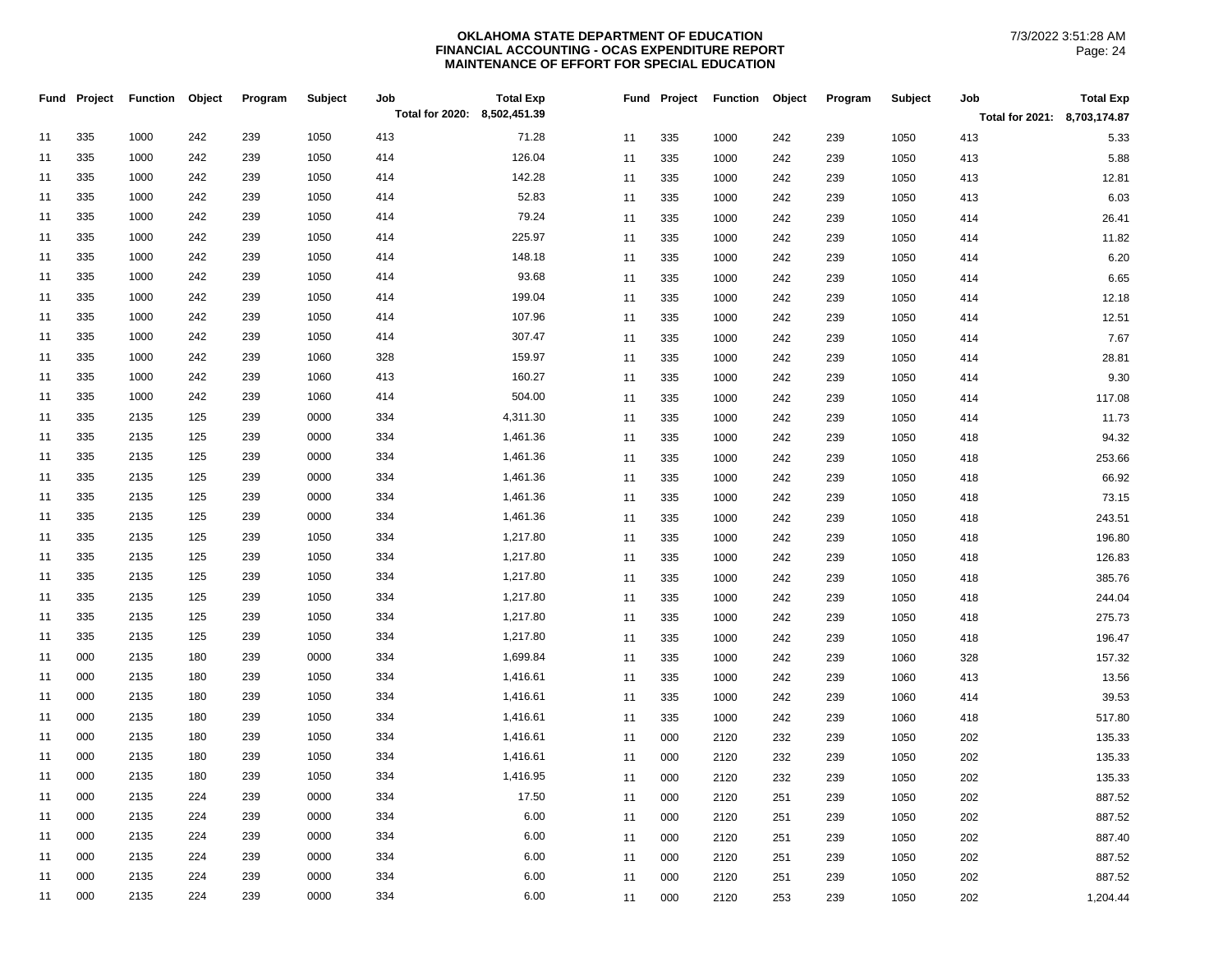|    | Fund Project | <b>Function</b> | Object | Program | Subject | Job<br>Total for 2020: 8,502,451.39 | <b>Total Exp</b> |    |     | Fund Project Function Object |     | Program | Subject | Job<br>Total for 2021: 8,703,174.87 | <b>Total Exp</b> |
|----|--------------|-----------------|--------|---------|---------|-------------------------------------|------------------|----|-----|------------------------------|-----|---------|---------|-------------------------------------|------------------|
| 11 | 000          | 2135            | 224    | 239     | 1050    | 334                                 | 5.04             | 11 | 000 | 2120                         | 253 | 239     | 1050    | 202                                 | 1,204.44         |
| 11 | 000          | 2135            | 224    | 239     | 1050    | 334                                 | 5.04             | 11 | 000 | 2120                         | 253 | 239     | 1050    | 202                                 | 1,204.56         |
| 11 | 000          | 2135            | 224    | 239     | 1050    | 334                                 | 5.04             | 11 | 000 | 2120                         | 253 | 239     | 1050    | 202                                 | 1,204.44         |
| 11 | 000          | 2135            | 224    | 239     | 1050    | 334                                 | 5.04             | 11 | 000 | 2120                         | 253 | 239     | 1050    | 202                                 | 1,204.44         |
| 11 | 000          | 2135            | 224    | 239     | 1050    | 334                                 | 5.04             | 11 | 000 | 2132                         | 120 | 239     | 0000    | 507                                 | 18,129.78        |
| 11 | 000          | 2135            | 224    | 239     | 1050    | 334                                 | 4.80             | 11 | 000 | 2132                         | 120 | 239     | 0000    | 507                                 | 6,438.25         |
| 11 | 000          | 2135            | 228    | 239     | 0000    | 334                                 | 63.00            | 11 | 000 | 2132                         | 120 | 239     | 0000    | 507                                 | 19,764.80        |
| 11 | 000          | 2135            | 228    | 239     | 0000    | 334                                 | 21.60            | 11 | 000 | 2132                         | 120 | 239     | 0000    | 507                                 | 12,876.52        |
| 11 | 000          | 2135            | 228    | 239     | 0000    | 334                                 | 21.60            | 11 | 000 | 2132                         | 120 | 239     | 0000    | 507                                 | 12,324.41        |
| 11 | 000          | 2135            | 228    | 239     | 0000    | 334                                 | 21.60            | 11 | 000 | 2132                         | 120 | 239     | 0000    | 507                                 | 14,598.67        |
| 11 | 000          | 2135            | 228    | 239     | 0000    | 334                                 | 21.60            | 11 | 000 | 2132                         | 120 | 239     | 0000    | 507                                 | 7,299.34         |
| 11 | 000          | 2135            | 228    | 239     | 0000    | 334                                 | 21.60            | 11 | 000 | 2132                         | 120 | 239     | 0000    | 507                                 | 12,324.44        |
| 11 | 000          | 2135            | 228    | 239     | 1050    | 334                                 | 18.00            | 11 | 000 | 2132                         | 224 | 239     | 0000    | 507                                 | 20.00            |
| 11 | 000          | 2135            | 228    | 239     | 1050    | 334                                 | 18.00            | 11 | 000 | 2132                         | 224 | 239     | 0000    | 507                                 | 7.47             |
| 11 | 000          | 2135            | 228    | 239     | 1050    | 334                                 | 18.00            | 11 | 000 | 2132                         | 224 | 239     | 0000    | 507                                 | 22.50            |
| 11 | 000          | 2135            | 228    | 239     | 1050    | 334                                 | 18.00            | 11 | 000 | 2132                         | 224 | 239     | 0000    | 507                                 | 15.03            |
| 11 | 000          | 2135            | 228    | 239     | 1050    | 334                                 | 18.00            | 11 | 000 | 2132                         | 224 | 239     | 0000    | 507                                 | 15.00            |
| 11 | 000          | 2135            | 228    | 239     | 1050    | 334                                 | 18.00            | 11 | 000 | 2132                         | 224 | 239     | 0000    | 507                                 | 15.03            |
| 11 | 000          | 2135            | 231    | 239     | 0000    | 334                                 | 26.14            | 11 | 000 | 2132                         | 224 | 239     | 0000    | 507                                 | 7.47             |
| 11 | 000          | 2135            | 231    | 239     | 0000    | 334                                 | 46.10            | 11 | 000 | 2132                         | 224 | 239     | 0000    | 507                                 | 15.00            |
| 11 | 000          | 2135            | 231    | 239     | 0000    | 334                                 | 46.10            | 11 | 000 | 2132                         | 228 | 239     | 0000    | 507                                 | 72.00            |
| 11 | 000          | 2135            | 231    | 239     | 0000    | 334                                 | 46.10            | 11 | 000 | 2132                         | 228 | 239     | 0000    | 507                                 | 27.00            |
| 11 | 000          | 2135            | 231    | 239     | 0000    | 334                                 | 46.10            | 11 | 000 | 2132                         | 228 | 239     | 0000    | 507                                 | 81.00            |
| 11 | 000          | 2135            | 231    | 239     | 0000    | 334                                 | 46.32            | 11 | 000 | 2132                         | 228 | 239     | 0000    | 507                                 | 54.00            |
| 11 | 000          | 2135            | 231    | 239     | 1050    | 334                                 | 41.08            | 11 | 000 | 2132                         | 228 | 239     | 0000    | 507                                 | 54.00            |
| 11 | 000          | 2135            | 231    | 239     | 1050    | 334                                 | 41.08            | 11 | 000 | 2132                         | 228 | 239     | 0000    | 507                                 | 54.00            |
| 11 | 000          | 2135            | 231    | 239     | 1050    | 334                                 | 41.08            | 11 | 000 | 2132                         | 228 | 239     | 0000    | 507                                 | 27.00            |
| 11 | 000          | 2135            | 231    | 239     | 1050    | 334                                 | 41.08            | 11 | 000 | 2132                         | 228 | 239     | 0000    | 507                                 | 54.00            |
| 11 | 000          | 2135            | 231    | 239     | 1050    | 334                                 | 41.08            | 11 | 000 | 2132                         | 241 | 239     | 0000    | 507                                 | 715.74           |
| 11 | 000          | 2135            | 231    | 239     | 1050    | 334                                 | 41.02            | 11 | 000 | 2132                         | 241 | 239     | 0000    | 507                                 | 135.79           |
| 11 | 000          | 2135            | 232    | 239     | 0000    | 334                                 | 6.12             | 11 | 000 | 2132                         | 241 | 239     | 0000    | 507                                 | 953.91           |
| 11 | 000          | 2135            | 232    | 239     | 0000    | 334                                 | 10.78            | 11 | 000 | 2132                         | 241 | 239     | 0000    | 507                                 | 271.50           |
| 11 | 000          | 2135            | 232    | 239     | 0000    | 334                                 | 10.78            | 11 | 000 | 2132                         | 241 | 239     | 0000    | 507                                 | 537.64           |
| 11 | 000          | 2135            | 232    | 239     | 0000    | 334                                 | 10.78            | 11 | 000 | 2132                         | 241 | 239     | 0000    | 507                                 | 726.12           |
| 11 | 000          | 2135            | 232    | 239     | 0000    | 334                                 | 10.78            | 11 | 000 | 2132                         | 241 | 239     | 0000    | 507                                 | 363.06           |
| 11 | 000          | 2135            | 232    | 239     | 0000    | 334                                 | 10.94            | 11 | 000 | 2132                         | 241 | 239     | 0000    | 507                                 | 537.64           |
| 11 | 000          | 2135            | 232    | 239     | 1050    | 334                                 | 9.60             | 11 | 000 | 2132                         | 242 | 239     | 0000    | 507                                 | 167.41           |
| 11 | 000          | 2135            | 232    | 239     | 1050    | 334                                 | 9.60             | 11 | 000 | 2132                         | 242 | 239     | 0000    | 507                                 | 31.78            |
| 11 | 000          | 2135            | 232    | 239     | 1050    | 334                                 | 9.60             | 11 | 000 | 2132                         | 242 | 239     | 0000    | 507                                 | 223.11           |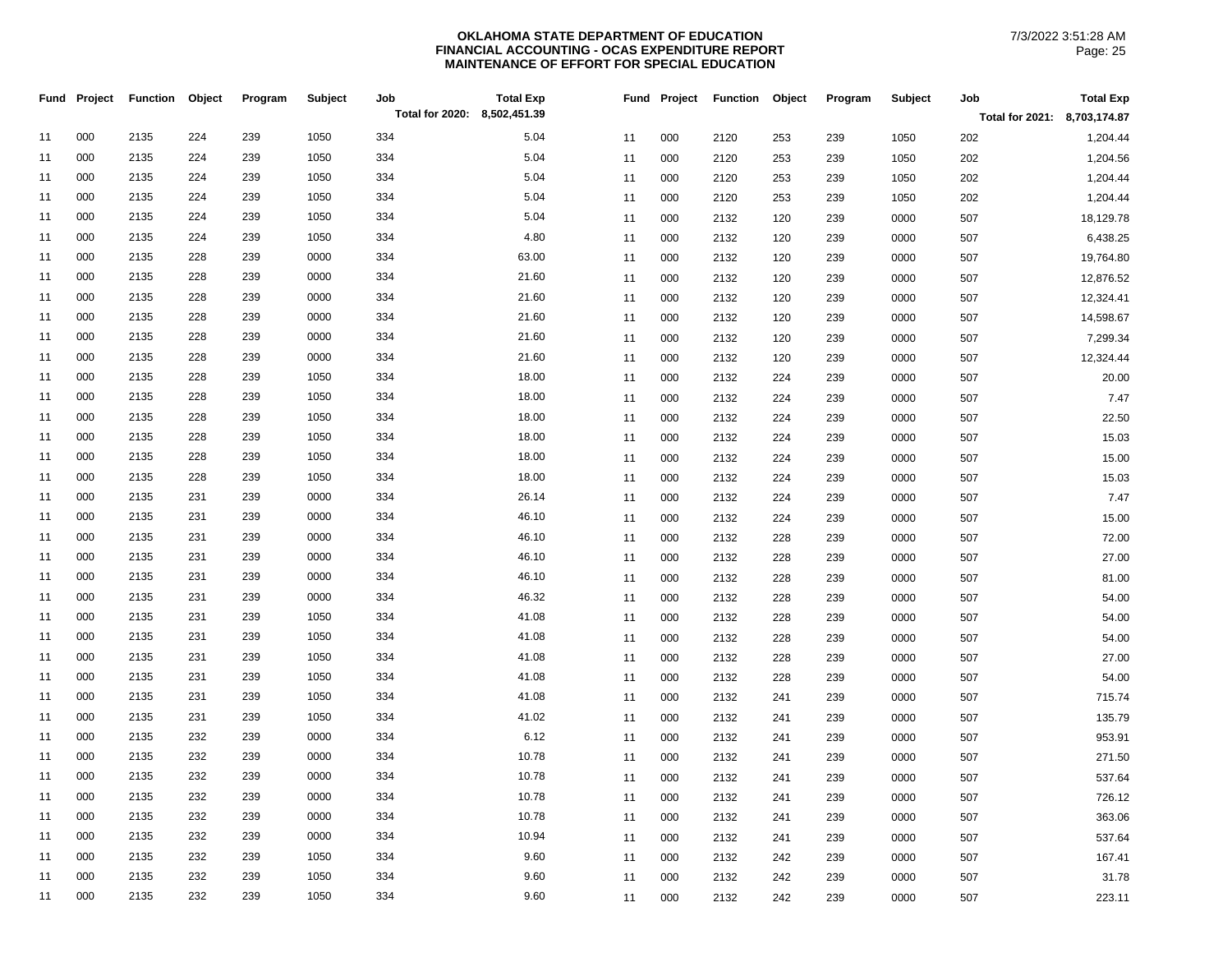|    | Fund Project | <b>Function</b> | Object | Program | Subject | Job<br>Total for 2020: 8,502,451.39 | <b>Total Exp</b> |    |     | Fund Project Function | Object | Program | Subject | Job                          | <b>Total Exp</b> |
|----|--------------|-----------------|--------|---------|---------|-------------------------------------|------------------|----|-----|-----------------------|--------|---------|---------|------------------------------|------------------|
|    |              |                 |        |         |         |                                     |                  |    |     |                       |        |         |         | Total for 2021: 8,703,174.87 |                  |
| 11 | 000          | 2135            | 232    | 239     | 1050    | 334                                 | 9.60             | 11 | 000 | 2132                  | 242    | 239     | 0000    | 507                          | 63.49            |
| 11 | 000          | 2135            | 232    | 239     | 1050    | 334                                 | 9.60             | 11 | 000 | 2132                  | 242    | 239     | 0000    | 507                          | 125.76           |
| 11 | 000          | 2135            | 232    | 239     | 1050    | 334                                 | 9.54             | 11 | 000 | 2132                  | 242    | 239     | 0000    | 507                          | 169.83           |
| 11 | 000          | 2135            | 241    | 239     | 0000    | 334                                 | 792.81           | 11 | 000 | 2132                  | 242    | 239     | 0000    | 507                          | 84.95            |
| 11 | 000          | 2135            | 241    | 239     | 0000    | 334                                 | 543.46           | 11 | 000 | 2132                  | 242    | 239     | 0000    | 507                          | 125.76           |
| 11 | 000          | 2135            | 241    | 239     | 0000    | 334                                 | 543.46           | 11 | 000 | 2132                  | 261    | 239     | 0000    | 507                          | 1,039.14         |
| 11 | 000          | 2135            | 241    | 239     | 0000    | 334                                 | 543.46           | 11 | 000 | 2132                  | 261    | 239     | 0000    | 507                          | 487.17           |
| 11 | 000          | 2135            | 241    | 239     | 0000    | 334                                 | 543.46           | 11 | 000 | 2132                  | 261    | 239     | 0000    | 507                          | 974.43           |
| 11 | 000          | 2135            | 241    | 239     | 0000    | 334                                 | 543.64           | 11 | 000 | 2132                  | 261    | 239     | 0000    | 507                          | 1,104.03         |
| 11 | 000          | 2135            | 241    | 239     | 1050    | 334                                 | 719.56           | 11 | 000 | 2132                  | 261    | 239     | 0000    | 507                          | 551.97           |
| 11 | 000          | 2135            | 241    | 239     | 1050    | 334                                 | 719.56           | 11 | 000 | 2132                  | 263    | 239     | 0000    | 507                          | 1,410.28         |
| 11 | 000          | 2135            | 241    | 239     | 1050    | 334                                 | 719.56           | 11 | 000 | 2132                  | 263    | 239     | 0000    | 507                          | 661.23           |
| 11 | 000          | 2135            | 241    | 239     | 1050    | 334                                 | 719.56           | 11 | 000 | 2132                  | 263    | 239     | 0000    | 507                          | 1,322.37         |
| 11 | 000          | 2135            | 241    | 239     | 1050    | 334                                 | 719.56           | 11 | 000 | 2132                  | 263    | 239     | 0000    | 507                          | 1,498.31         |
| 11 | 000          | 2135            | 241    | 239     | 1050    | 334                                 | 719.38           | 11 | 000 | 2132                  | 263    | 239     | 0000    | 507                          | 749.16           |
| 11 | 000          | 2135            | 242    | 239     | 0000    | 334                                 | 185.42           | 11 | 000 | 2132                  | 580    | 239     | 0000    | 000                          | 1,136.01         |
| 11 | 000          | 2135            | 242    | 239     | 0000    | 334                                 | 127.06           | 11 | 000 | 2132                  | 616    | 239     | 0000    | 000                          | 1,399.60         |
| 11 | 000          | 2135            | 242    | 239     | 0000    | 334                                 | 127.06           | 11 | 000 | 2135                  | 120    | 239     | 0000    | 334                          | 28,851.00        |
| 11 | 000          | 2135            | 242    | 239     | 0000    | 334                                 | 127.06           | 11 | 000 | 2135                  | 120    | 239     | 0000    | 334                          | 9,353.51         |
| 11 | 000          | 2135            | 242    | 239     | 0000    | 334                                 | 127.06           | 11 | 000 | 2135                  | 120    | 239     | 0000    | 334                          | 9,353.51         |
| 11 | 000          | 2135            | 242    | 239     | 0000    | 334                                 | 127.18           | 11 | 000 | 2135                  | 120    | 239     | 0000    | 334                          | 9,353.51         |
| 11 | 000          | 2135            | 242    | 239     | 1050    | 334                                 | 168.28           | 11 | 000 | 2135                  | 120    | 239     | 0000    | 334                          | 9,353.51         |
| 11 | 000          | 2135            | 242    | 239     | 1050    | 334                                 | 168.28           | 11 | 000 | 2135                  | 120    | 239     | 0000    | 334                          | 9,353.37         |
| 11 | 000          | 2135            | 242    | 239     | 1050    | 334                                 | 168.28           | 11 | 000 | 2135                  | 120    | 239     | 1050    | 334                          | 11,833.32        |
| 11 | 000          | 2135            | 242    | 239     | 1050    | 334                                 | 168.28           | 11 | 000 | 2135                  | 120    | 239     | 1050    | 334                          | 11,833.32        |
| 11 | 000          | 2135            | 242    | 239     | 1050    | 334                                 | 168.28           | 11 | 000 | 2135                  | 120    | 239     | 1050    | 334                          | 11,833.32        |
| 11 | 000          | 2135            | 242    | 239     | 1050    | 334                                 | 168.22           | 11 | 000 | 2135                  | 120    | 239     | 1050    | 334                          | 11,833.32        |
| 11 | 000          | 2135            | 261    | 239     | 0000    | 334                                 | 826.20           | 11 | 000 | 2135                  | 120    | 239     | 1050    | 334                          | 11,833.33        |
| 11 | 000          | 2135            | 261    | 239     | 0000    | 334                                 | 826.20           | 11 | 000 | 2135                  | 120    | 239     | 1050    | 334                          | 11,833.27        |
| 11 | 000          | 2135            | 261    | 239     | 0000    | 334                                 | 826.20           | 11 | 000 | 2135                  | 180    | 239     | 0000    | 334                          | 4,250.00         |
| 11 | 000          | 2135            | 261    | 239     | 0000    | 334                                 | 826.20           | 11 | 000 | 2135                  | 180    | 239     | 0000    | 334                          | 1,700.03         |
| 11 | 000          | 2135            | 261    | 239     | 0000    | 334                                 | 826.44           | 11 | 000 | 2135                  | 180    | 239     | 0000    | 334                          | 1,700.03         |
| 11 | 000          | 2135            | 261    | 239     | 1050    | 334                                 | 989.52           | 11 | 000 | 2135                  | 180    | 239     | 0000    | 334                          | 1,700.03         |
| 11 | 000          | 2135            | 261    | 239     | 1050    | 334                                 | 989.52           | 11 | 000 | 2135                  | 180    | 239     | 0000    | 334                          | 1,700.03         |
| 11 | 000          | 2135            | 261    | 239     | 1050    | 334                                 | 989.52           | 11 | 000 | 2135                  | 180    | 239     | 0000    | 334                          | 1,699.88         |
| 11 | 000          | 2135            | 261    | 239     | 1050    | 334                                 | 989.52           | 11 | 000 | 2135                  | 180    | 239     | 1050    | 334                          | 1,416.66         |
| 11 | 000          | 2135            | 261    | 239     | 1050    | 334                                 | 989.52           | 11 | 000 | 2135                  | 180    | 239     | 1050    | 334                          | 1,416.66         |
| 11 | 000          | 2135            | 261    | 239     | 1050    | 334                                 | 989.29           | 11 | 000 | 2135                  | 180    | 239     | 1050    | 334                          | 1,416.66         |
| 11 | 000          | 2135            | 263    | 239     | 0000    | 334                                 | 1,121.40         | 11 | 000 | 2135                  | 180    | 239     | 1050    | 334                          | 1,416.66         |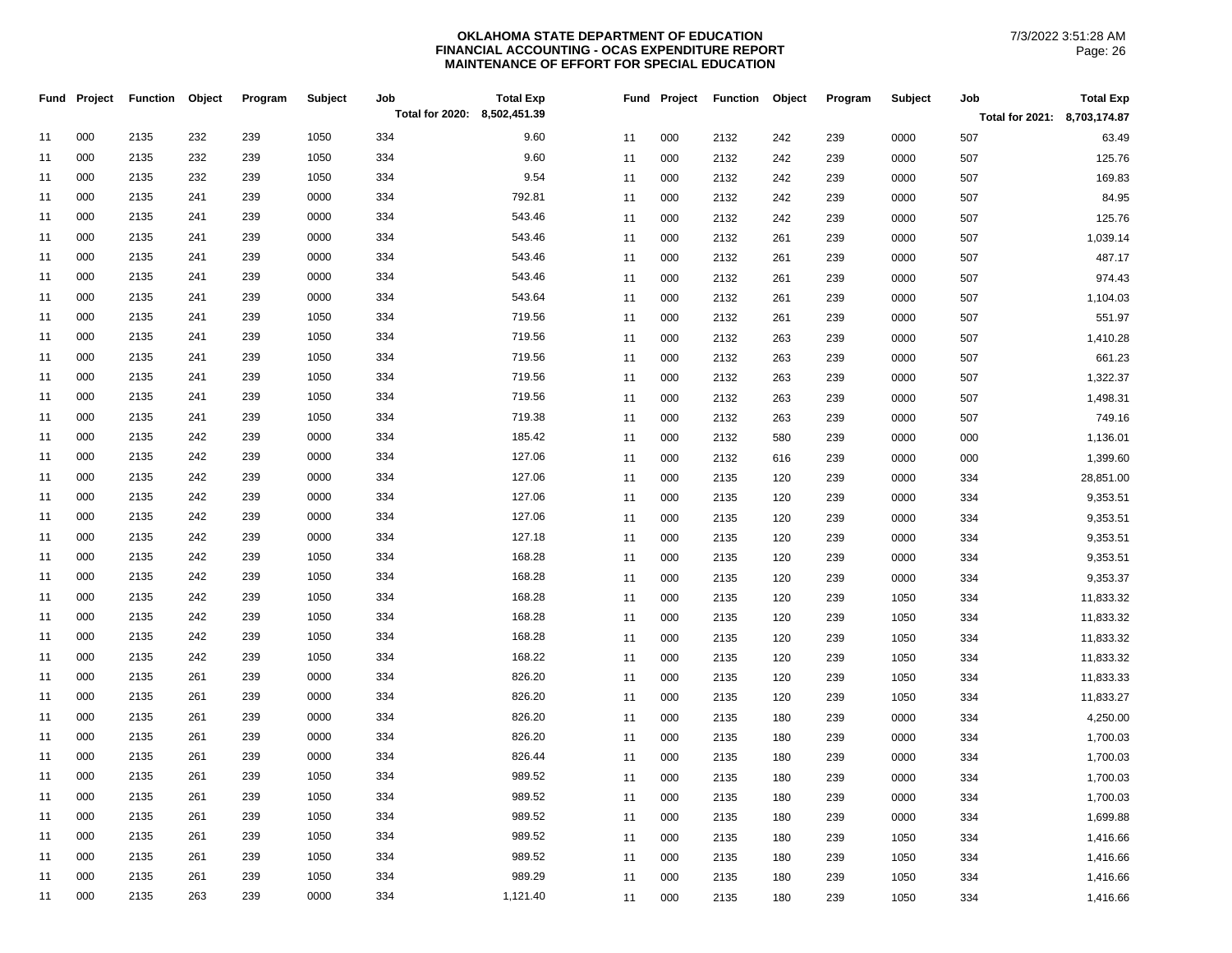|    | Fund Project | Function Object |     | Program | Subject | Job<br>Total for 2020: 8,502,451.39 | <b>Total Exp</b> |    | Fund Project | Function Object |     | Program | Subject | Job                          | <b>Total Exp</b> |
|----|--------------|-----------------|-----|---------|---------|-------------------------------------|------------------|----|--------------|-----------------|-----|---------|---------|------------------------------|------------------|
|    |              |                 |     |         |         |                                     |                  |    |              |                 |     |         |         | Total for 2021: 8,703,174.87 |                  |
| 11 | 000          | 2135            | 263 | 239     | 0000    | 334                                 | 1,121.40         | 11 | 000          | 2135            | 180 | 239     | 1050    | 334                          | 1,416.66         |
| 11 | 000          | 2135            | 263 | 239     | 0000    | 334                                 | 1,121.40         | 11 | 000          | 2135            | 180 | 239     | 1050    | 334                          | 1,416.70         |
| 11 | 000          | 2135            | 263 | 239     | 0000    | 334                                 | 1,121.40         | 11 | 000          | 2135            | 224 | 239     | 0000    | 334                          | 30.00            |
| 11 | 000          | 2135            | 263 | 239     | 0000    | 334                                 | 1,121.04         | 11 | 000          | 2135            | 224 | 239     | 0000    | 334                          | 6.00             |
| 11 | 000          | 2135            | 263 | 239     | 1050    | 334                                 | 1,342.92         | 11 | 000          | 2135            | 224 | 239     | 0000    | 334                          | 6.00             |
| 11 | 000          | 2135            | 263 | 239     | 1050    | 334                                 | 1,342.92         | 11 | 000          | 2135            | 224 | 239     | 0000    | 334                          | 6.00             |
| 11 | 000          | 2135            | 263 | 239     | 1050    | 334                                 | 1,342.92         | 11 | 000          | 2135            | 224 | 239     | 0000    | 334                          | 6.00             |
| 11 | 000          | 2135            | 263 | 239     | 1050    | 334                                 | 1,342.92         | 11 | 000          | 2135            | 224 | 239     | 0000    | 334                          | 6.00             |
| 11 | 000          | 2135            | 263 | 239     | 1050    | 334                                 | 1,342.92         | 11 | 000          | 2135            | 224 | 239     | 1050    | 334                          | 5.04             |
| 11 | 000          | 2135            | 263 | 239     | 1050    | 334                                 | 1,342.68         | 11 | 000          | 2135            | 224 | 239     | 1050    | 334                          | 5.04             |
| 11 | 000          | 2135            | 580 | 239     | 0000    | 000                                 | 29.87            | 11 | 000          | 2135            | 224 | 239     | 1050    | 334                          | 5.04             |
| 11 | 000          | 2135            | 614 | 239     | 0000    | 000                                 | 688.60           | 11 | 000          | 2135            | 224 | 239     | 1050    | 334                          | 5.04             |
| 11 | 000          | 2135            | 619 | 239     | 0000    | 000                                 | 1,604.11         | 11 | 000          | 2135            | 224 | 239     | 1050    | 334                          | 5.04             |
| 11 | 000          | 2135            | 653 | 239     | 0000    | 000                                 | 337.14           | 11 | 000          | 2135            | 224 | 239     | 1050    | 334                          | 4.80             |
| 11 | 000          | 2135            | 860 | 239     | 0000    | 000                                 | 879.96           | 11 | 000          | 2135            | 228 | 239     | 0000    | 334                          | 108.00           |
| 11 | 000          | 2140            | 110 | 239     | 0000    | 205                                 | 47,431.39        | 11 | 000          | 2135            | 228 | 239     | 0000    | 334                          | 21.60            |
| 11 | 000          | 2140            | 110 | 239     | 0000    | 205                                 | 26,208.00        | 11 | 000          | 2135            | 228 | 239     | 0000    | 334                          | 21.60            |
| 11 | 000          | 2140            | 110 | 239     | 0000    | 205                                 | 26,208.00        | 11 | 000          | 2135            | 228 | 239     | 0000    | 334                          | 21.60            |
| 11 | 000          | 2140            | 110 | 239     | 0000    | 205                                 | 52,416.00        | 11 | 000          | 2135            | 228 | 239     | 0000    | 334                          | 21.60            |
| 11 | 000          | 2140            | 110 | 239     | 0000    | 205                                 | 50,169.60        | 11 | 000          | 2135            | 228 | 239     | 0000    | 334                          | 21.60            |
| 11 | 000          | 2140            | 170 | 239     | 0000    | 205                                 | 2,600.00         | 11 | 000          | 2135            | 228 | 239     | 1050    | 334                          | 18.00            |
| 11 | 000          | 2140            | 170 | 239     | 0000    | 205                                 | 1,500.00         | 11 | 000          | 2135            | 228 | 239     | 1050    | 334                          | 18.00            |
| 11 | 000          | 2140            | 170 | 239     | 0000    | 205                                 | 962.50           | 11 | 000          | 2135            | 228 | 239     | 1050    | 334                          | 18.00            |
| 11 | 000          | 2140            | 170 | 239     | 0000    | 205                                 | 338.00           | 11 | 000          | 2135            | 228 | 239     | 1050    | 334                          | 18.00            |
| 11 | 000          | 2140            | 170 | 239     | 0000    | 205                                 | 1,500.00         | 11 | 000          | 2135            | 228 | 239     | 1050    | 334                          | 18.00            |
| 11 | 000          | 2140            | 170 | 239     | 0000    | 205                                 | 3,958.00         | 11 | 000          | 2135            | 228 | 239     | 1050    | 334                          | 18.00            |
| 11 | 000          | 2140            | 170 | 239     | 0000    | 205                                 | 2,825.00         | 11 | 000          | 2135            | 241 | 239     | 0000    | 334                          | 1,662.47         |
| 11 | 000          | 2140            | 170 | 239     | 0000    | 343                                 | 350.00           | 11 | 000          | 2135            | 241 | 239     | 0000    | 334                          | 591.48           |
| 11 | 000          | 2140            | 214 | 239     | 0000    | 205                                 | 29.93            | 11 | 000          | 2135            | 241 | 239     | 0000    | 334                          | 591.48           |
| 11 | 000          | 2140            | 214 | 239     | 0000    | 205                                 | 15.00            | 11 | 000          | 2135            | 241 | 239     | 0000    | 334                          | 591.48           |
| 11 | 000          | 2140            | 214 | 239     | 0000    | 205                                 | 15.00            | 11 | 000          | 2135            | 241 | 239     | 0000    | 334                          | 591.48           |
| 11 | 000          | 2140            | 214 | 239     | 0000    | 205                                 | 30.00            | 11 | 000          | 2135            | 241 | 239     | 0000    | 334                          | 591.60           |
| 11 | 000          | 2140            | 214 | 239     | 0000    | 205                                 | 30.00            | 11 | 000          | 2135            | 241 | 239     | 1050    | 334                          | 736.80           |
| 11 | 000          | 2140            | 218 | 239     | 0000    | 205                                 | 107.76           | 11 | 000          | 2135            | 241 | 239     | 1050    | 334                          | 736.80           |
| 11 | 000          | 2140            | 218 | 239     | 0000    | 205                                 | 54.00            | 11 | 000          | 2135            | 241 | 239     | 1050    | 334                          | 736.80           |
| 11 | 000          | 2140            | 218 | 239     | 0000    | 205                                 | 54.00            | 11 | 000          | 2135            | 241 | 239     | 1050    | 334                          | 736.80           |
| 11 | 000          | 2140            | 218 | 239     | 0000    | 205                                 | 108.00           | 11 | 000          | 2135            | 241 | 239     | 1050    | 334                          | 736.80           |
| 11 | 000          | 2140            | 218 | 239     | 0000    | 205                                 | 108.00           | 11 | 000          | 2135            | 241 | 239     | 1050    | 334                          | 736.74           |
| 11 | 000          | 2140            | 231 | 239     | 0000    | 205                                 | 2,542.92         | 11 | 000          | 2135            | 242 | 239     | 0000    | 334                          | 388.84           |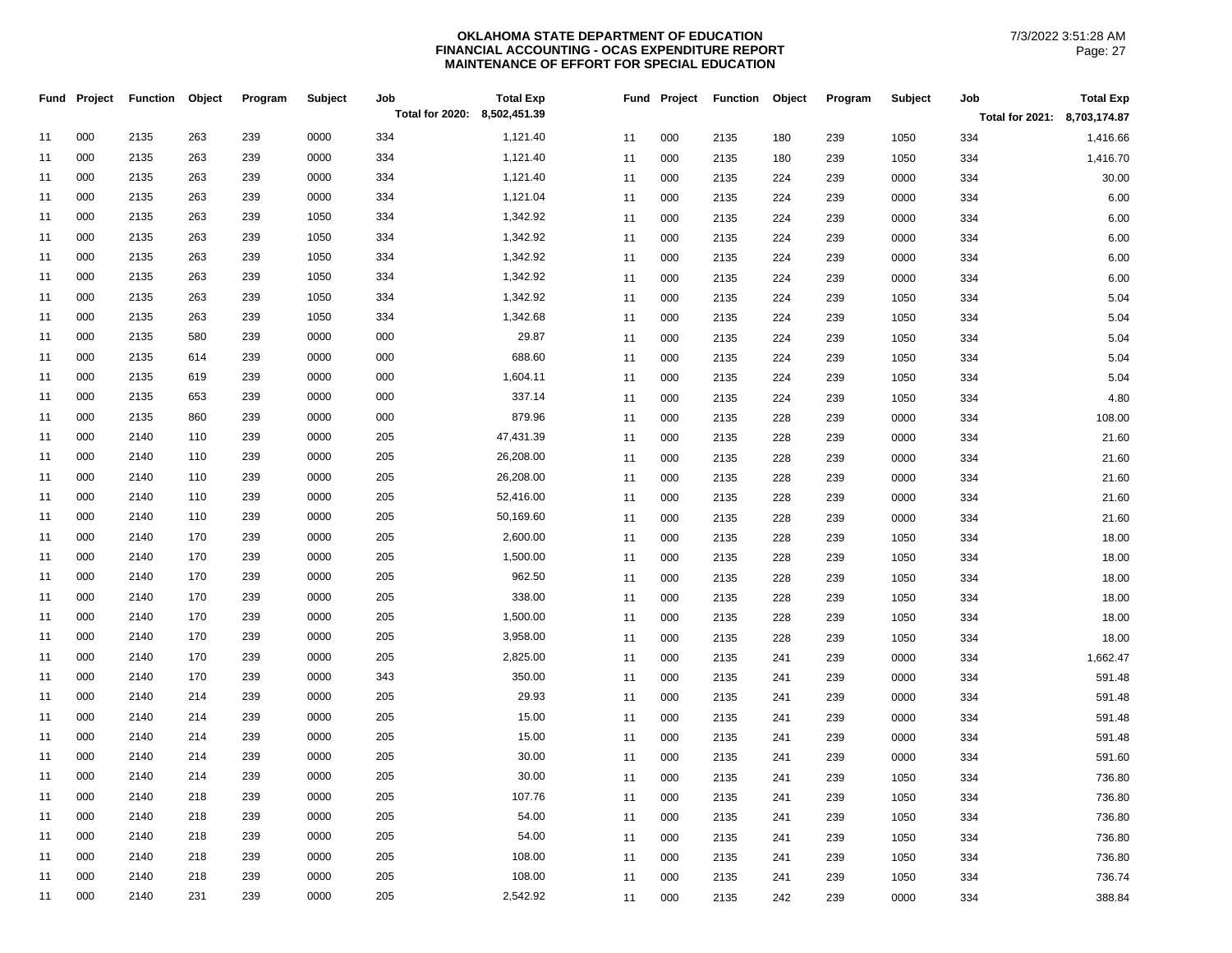|    | Fund Project | <b>Function</b> | Object | Program | Subject | Job<br>Total for 2020: 8,502,451.39 | <b>Total Exp</b> |          | Fund Project | <b>Function</b> | Object | Program    | Subject      | Job                          | <b>Total Exp</b>   |
|----|--------------|-----------------|--------|---------|---------|-------------------------------------|------------------|----------|--------------|-----------------|--------|------------|--------------|------------------------------|--------------------|
|    |              |                 |        |         |         |                                     |                  |          |              |                 |        |            |              | Total for 2021: 8,703,174.87 |                    |
| 11 | 000          | 2140            | 231    | 239     | 0000    | 205                                 | 1,286.64         | 11       | 000          | 2135            | 242    | 239        | 0000         | 334                          | 138.36             |
| 11 | 000          | 2140            | 231    | 239     | 0000    | 205                                 | 56.66            | 11       | 000          | 2135            | 242    | 239        | 0000         | 334                          | 138.36             |
| 11 | 000          | 2140            | 231    | 239     | 0000    | 205                                 | 16.93            | 11       | 000          | 2135            | 242    | 239        | 0000         | 334                          | 138.36             |
| 11 | 000          | 2140            | 231    | 239     | 0000    | 205                                 | 1,286.64         | 11       | 000          | 2135            | 242    | 239        | 0000         | 334                          | 138.36             |
| 11 | 000          | 2140            | 231    | 239     | 0000    | 205                                 | 2,453.23         | 11       | 000          | 2135            | 242    | 239        | 0000         | 334                          | 138.36             |
| 11 | 000          | 2140            | 231    | 239     | 0000    | 205                                 | 2,897.59         | 11       | 000          | 2135            | 242    | 239        | 1050         | 334                          | 172.32             |
| 11 | 000          | 2140            | 231    | 239     | 0000    | 343                                 | 20.16            | 11       | 000          | 2135            | 242    | 239        | 1050         | 334                          | 172.32             |
| 11 | 000          | 2140            | 232    | 239     | 0000    | 205                                 | 594.75           | 11       | 000          | 2135            | 242    | 239        | 1050         | 334                          | 172.32             |
| 11 | 000          | 2140            | 232    | 239     | 0000    | 205                                 | 300.92           | 11       | 000          | 2135            | 242    | 239        | 1050         | 334                          | 172.32             |
| 11 | 000          | 2140            | 232    | 239     | 0000    | 205                                 | 13.25            | 11       | 000          | 2135            | 242    | 239        | 1050         | 334                          | 172.32             |
| 11 | 000          | 2140            | 232    | 239     | 0000    | 205                                 | 3.97             | 11       | 000          | 2135            | 242    | 239        | 1050         | 334                          | 172.54             |
| 11 | 000          | 2140            | 232    | 239     | 0000    | 205                                 | 300.92           | 11       | 000          | 2135            | 261    | 239        | 0000         | 334                          | 834.06             |
| 11 | 000          | 2140            | 232    | 239     | 0000    | 205                                 | 573.73           | 11       | 000          | 2135            | 261    | 239        | 0000         | 334                          | 834.06             |
| 11 | 000          | 2140            | 232    | 239     | 0000    | 205                                 | 677.73           | 11       | 000          | 2135            | 261    | 239        | 0000         | 334                          | 834.06             |
| 11 | 000          | 2140            | 232    | 239     | 0000    | 343                                 | 4.71             | 11       | 000          | 2135            | 261    | 239        | 0000         | 334                          | 834.06             |
| 11 | 000          | 2140            | 251    | 239     | 0000    | 205                                 | 3,693.40         | 11       | 000          | 2135            | 261    | 239        | 0000         | 334                          | 834.06             |
| 11 | 000          | 2140            | 251    | 239     | 0000    | 205                                 | 2,090.76         | 11       | 000          | 2135            | 261    | 239        | 1050         | 334                          | 999.00             |
| 11 | 000          | 2140            | 251    | 239     | 0000    | 205                                 | 2,090.76         | 11       | 000          | 2135            | 261    | 239        | 1050         | 334                          | 999.00             |
| 11 | 000          | 2140            | 251    | 239     | 0000    | 205                                 | 4,228.17         | 11       | 000          | 2135            | 261    | 239        | 1050         | 334                          | 999.00             |
| 11 | 000          | 2140            | 251    | 239     | 0000    | 205                                 | 3,993.57         | 11       | 000          | 2135            | 261    | 239        | 1050         | 334                          | 999.00             |
| 11 | 000          | 2140            | 252    | 239     | 0000    | 205                                 | 330.15           | 11       | 000          | 2135            | 261    | 239        | 1050         | 334                          | 999.00             |
| 11 | 000          | 2140            | 252    | 239     | 0000    | 205                                 | 347.05           | 11       | 000          | 2135            | 261    | 239        | 1050         | 334                          | 999.24             |
| 11 | 000          | 2140            | 253    | 239     | 0000    | 205                                 | 5,012.44         | 11       | 000          | 2135            | 263    | 239        | 0000         | 334                          | 1,131.96           |
| 11 | 000          | 2140            | 253    | 239     | 0000    | 205                                 | 2,837.40         | 11       | 000          | 2135            | 263    | 239        | 0000         | 334                          | 1,131.96           |
| 11 | 000          | 2140            | 253    | 239     | 0000    | 205                                 | 2,837.52         | 11       | 000          | 2135            | 263    | 239        | 0000         | 334                          | 1,131.96           |
| 11 | 000          | 2140            | 253    | 239     | 0000    | 205                                 | 5,738.21         | 11       | 000          | 2135            | 263    | 239        | 0000         | 334                          | 1,131.96           |
| 11 | 000          | 2140            | 253    | 239     | 0000    | 205                                 | 5,419.76         | 11       | 000          | 2135            | 263    | 239        | 0000         | 334                          | 1,131.84           |
| 11 | 000          | 2140            | 320    | 239     | 0000    | 000                                 | 300.00           | 11       | 000          | 2135            | 263    | 239        | 1050         | 334                          | 1,355.88           |
| 11 | 000          | 2140            | 336    | 239     | 0000    | 000                                 | 1,320.00         | 11       | 000          | 2135            | 263    | 239        | 1050         | 334                          | 1,355.88           |
| 11 | 000          | 2140            | 580    | 239     | 0000    | 000                                 | 2,611.53         | 11       | 000          | 2135            | 263    | 239        | 1050         | 334                          | 1,355.88           |
| 11 | 000          | 2140            | 614    | 239     | 0000    | 000                                 | 18,805.23        | 11       | 000          | 2135            | 263    | 239        | 1050         | 334                          | 1,355.88           |
| 11 | 000          | 2140            | 619    | 239     | 0000    | 000                                 | 3,270.36         | 11       | 000          | 2135            | 263    | 239        | 1050         | 334                          | 1,355.88           |
| 11 | 000          | 2140            | 860    | 239     | 0000    | 000                                 | 900.00           | 11       | 000          | 2135            | 263    | 239        | 1050         | 334                          | 1,355.64           |
| 11 | 000          | 2152            | 110    | 239     | 0000    | 215                                 | 47,605.60        | 11       | 000          | 2135            | 614    | 239        | 0000         | 000                          | 479.58             |
| 11 | 000          | 2152            | 110    | 239     | 0000    | 353                                 | 107,580.90       |          | 000          |                 |        |            |              |                              |                    |
| 11 | 000          | 2152            | 110    | 239     | 0000    | 353                                 | 14,599.65        | 11<br>11 | 000          | 2135<br>2135    | 619    | 239<br>239 | 0000<br>0000 | 000<br>000                   | 1,399.38<br>669.00 |
| 11 | 000          | 2152            | 110    | 239     | 0000    | 353                                 | 14,599.66        |          |              |                 | 860    |            |              |                              |                    |
|    | 000          |                 |        |         |         |                                     |                  | 11       | 000          | 2140            | 110    | 239        | 0000         | 205                          | 31,840.28          |
| 11 |              | 2152            | 110    | 239     | 0000    | 353                                 | 60,923.45        | 11       | 000          | 2140            | 110    | 239        | 0000         | 205                          | 34,509.98          |
| 11 | 000          | 2152            | 110    | 239     | 0000    | 353                                 | 54,352.20        | 11       | 000          | 2140            | 110    | 239        | 0000         | 205                          | 7,996.41           |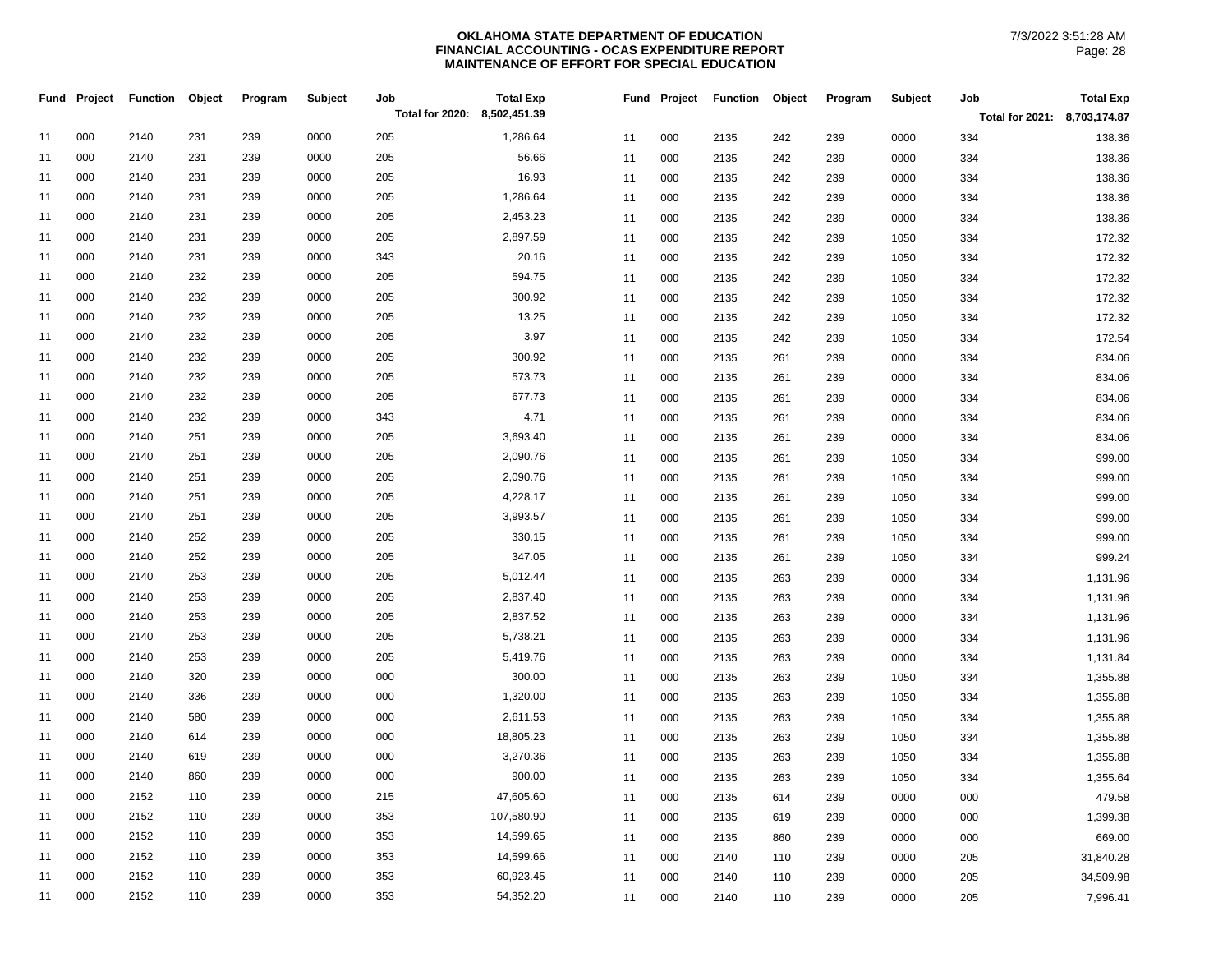|    | Fund Project | <b>Function</b> | Object | Program | Subject | Job                          | <b>Total Exp</b> | Fund | Project | <b>Function</b> | Object | Program | Subject | Job                          | <b>Total Exp</b> |
|----|--------------|-----------------|--------|---------|---------|------------------------------|------------------|------|---------|-----------------|--------|---------|---------|------------------------------|------------------|
|    |              |                 |        |         |         | Total for 2020: 8,502,451.39 |                  |      |         |                 |        |         |         | Total for 2021: 8,703,174.87 |                  |
| 11 | 000          | 2152            | 110    | 239     | 0000    | 353                          | 45,995.25        | 11   | 000     | 2140            | 110    | 239     | 0000    | 205                          | 23,771.08        |
| 11 | 000          | 2152            | 110    | 239     | 0000    | 353                          | 29,004.77        | 11   | 000     | 2140            | 110    | 239     | 0000    | 205                          | 26,586.25        |
| 11 | 000          | 2152            | 110    | 239     | 0000    | 353                          | 91,046.55        | 11   | 000     | 2140            | 110    | 239     | 0000    | 205                          | 23,989.29        |
| 11 | 000          | 2152            | 110    | 239     | 1050    | 353                          | 39,748.80        | 11   | 000     | 2140            | 170    | 239     | 0000    | 205                          | 1,500.00         |
| 11 | 000          | 2152            | 110    | 239     | 1050    | 353                          | 57,431.85        | 11   | 000     | 2140            | 170    | 239     | 0000    | 205                          | 2,000.00         |
| 11 | 000          | 2152            | 120    | 239     | 0000    | 216                          | 38,927.14        | 11   | 000     | 2140            | 170    | 239     | 0000    | 205                          | 1,000.00         |
| 11 | 000          | 2152            | 170    | 239     | 0000    | 215                          | 300.00           | 11   | 000     | 2140            | 170    | 239     | 0000    | 205                          | 500.00           |
| 11 | 000          | 2152            | 170    | 239     | 0000    | 353                          | 6,000.00         | 11   | 000     | 2140            | 170    | 239     | 0000    | 205                          | 1,500.00         |
| 11 | 000          | 2152            | 170    | 239     | 0000    | 353                          | 787.50           | 11   | 000     | 2140            | 170    | 239     | 0000    | 205                          | 1,000.00         |
| 11 | 000          | 2152            | 170    | 239     | 0000    | 353                          | 787.50           | 11   | 000     | 2140            | 214    | 239     | 0000    | 205                          | 20.00            |
| 11 | 000          | 2152            | 170    | 239     | 0000    | 353                          | 3,000.00         | 11   | 000     | 2140            | 214    | 239     | 0000    | 205                          | 20.01            |
| 11 | 000          | 2152            | 170    | 239     | 0000    | 353                          | 75.00            | 11   | 000     | 2140            | 214    | 239     | 0000    | 205                          | 4.97             |
| 11 | 000          | 2152            | 170    | 239     | 0000    | 353                          | 3,160.00         | 11   | 000     | 2140            | 214    | 239     | 0000    | 205                          | 14.99            |
| 11 | 000          | 2152            | 170    | 239     | 0000    | 353                          | 3,000.00         | 11   | 000     | 2140            | 214    | 239     | 0000    | 205                          | 15.00            |
| 11 | 000          | 2152            | 170    | 239     | 0000    | 353                          | 1,500.00         | 11   | 000     | 2140            | 214    | 239     | 0000    | 205                          | 15.03            |
| 11 | 000          | 2152            | 170    | 239     | 0000    | 353                          | 6,320.00         | 11   | 000     | 2140            | 218    | 239     | 0000    | 205                          | 72.00            |
| 11 | 000          | 2152            | 170    | 239     | 0000    | 353                          | 450.00           | 11   | 000     | 2140            | 218    | 239     | 0000    | 205                          | 72.00            |
| 11 | 000          | 2152            | 170    | 239     | 1050    | 353                          | 2,475.00         | 11   | 000     | 2140            | 218    | 239     | 0000    | 205                          | 18.00            |
| 11 | 000          | 2152            | 170    | 239     | 1050    | 353                          | 3,000.00         | 11   | 000     | 2140            | 218    | 239     | 0000    | 205                          | 54.00            |
| 11 | 000          | 2152            | 193    | 239     | 0000    | 216                          | 20.00            | 11   | 000     | 2140            | 218    | 239     | 0000    | 205                          | 54.00            |
| 11 | 000          | 2152            | 214    | 239     | 0000    | 215                          | 30.00            | 11   | 000     | 2140            | 218    | 239     | 0000    | 205                          | 54.00            |
| 11 | 000          | 2152            | 214    | 239     | 0000    | 353                          | 60.00            | 11   | 000     | 2140            | 231    | 239     | 0000    | 205                          | 1,777.68         |
| 11 | 000          | 2152            | 214    | 239     | 0000    | 353                          | 15.00            | 11   | 000     | 2140            | 231    | 239     | 0000    | 205                          | 1,899.92         |
| 11 | 000          | 2152            | 214    | 239     | 0000    | 353                          | 15.00            | 11   | 000     | 2140            | 231    | 239     | 0000    | 205                          | 466.90           |
| 11 | 000          | 2152            | 214    | 239     | 0000    | 353                          | 30.00            | 11   | 000     | 2140            | 231    | 239     | 0000    | 205                          | 1,336.64         |
| 11 | 000          | 2152            | 214    | 239     | 0000    | 353                          | 30.00            | 11   | 000     | 2140            | 231    | 239     | 0000    | 205                          | 1,436.00         |
| 11 | 000          | 2152            | 214    | 239     | 0000    | 353                          | 30.00            | 11   | 000     | 2140            | 231    | 239     | 0000    | 205                          | 1,296.99         |
| 11 | 000          | 2152            | 214    | 239     | 0000    | 353                          | 30.00            | 11   | 000     | 2140            | 232    | 239     | 0000    | 205                          | 415.76           |
| 11 | 000          | 2152            | 214    | 239     | 0000    | 353                          | 60.00            | 11   | 000     | 2140            | 232    | 239     | 0000    | 205                          | 444.32           |
| 11 | 000          | 2152            | 214    | 239     | 1050    | 353                          | 30.00            | 11   | 000     | 2140            | 232    | 239     | 0000    | 205                          | 109.21           |
| 11 | 000          | 2152            | 214    | 239     | 1050    | 353                          | 30.00            | 11   | 000     | 2140            | 232    | 239     | 0000    | 205                          | 312.56           |
| 11 | 000          | 2152            | 218    | 239     | 0000    | 215                          | 108.00           | 11   | 000     | 2140            | 232    | 239     | 0000    | 205                          | 335.84           |
| 11 | 000          | 2152            | 218    | 239     | 0000    | 353                          | 216.00           | 11   | 000     | 2140            | 232    | 239     | 0000    | 205                          | 303.32           |
| 11 | 000          | 2152            | 218    | 239     | 0000    | 353                          | 54.00            | 11   | 000     | 2140            | 251    | 239     | 0000    | 205                          | 2,516.40         |
| 11 | 000          | 2152            | 218    | 239     | 0000    | 353                          | 54.00            | 11   | 000     | 2140            | 251    | 239     | 0000    | 205                          | 2,755.04         |
| 11 | 000          | 2152            | 218    | 239     | 0000    | 353                          | 108.00           | 11   | 000     | 2140            | 251    | 239     | 0000    | 205                          | 678.96           |
| 11 | 000          | 2152            | 218    | 239     | 0000    | 353                          | 108.00           | 11   | 000     | 2140            | 251    | 239     | 0000    | 205                          | 1,832.00         |
| 11 | 000          | 2152            | 218    | 239     | 0000    | 353                          | 108.00           | 11   | 000     | 2140            | 251    | 239     | 0000    | 205                          | 2,119.20         |
| 11 | 000          | 2152            | 218    | 239     | 0000    | 353                          | 108.00           | 11   | 000     | 2140            | 251    | 239     | 0000    | 205                          | 1,886.01         |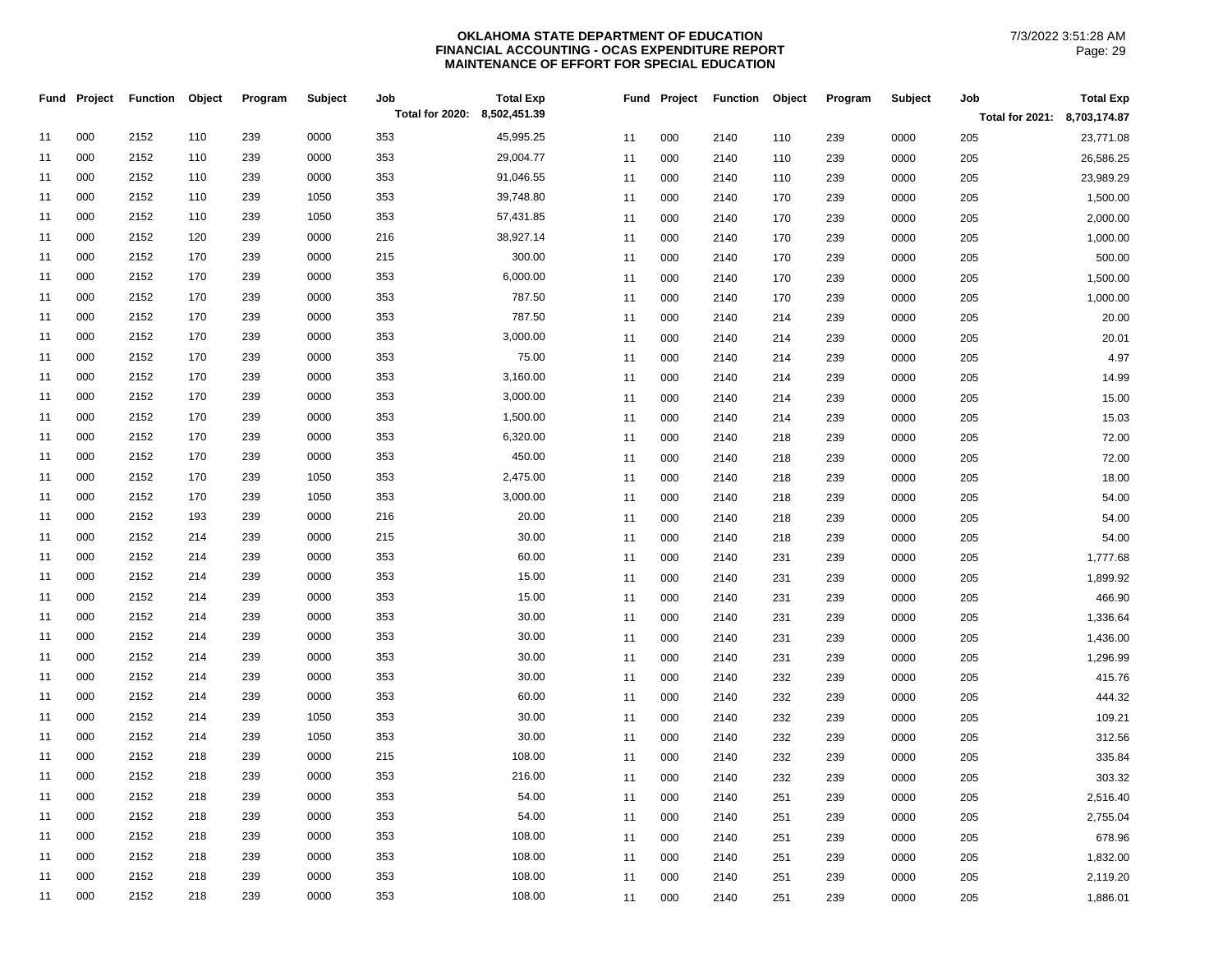| Fund | Project | <b>Function</b> | Object | Program | Subject | Job                          | <b>Total Exp</b> | Fund | Project | <b>Function</b> | Object | Program | Subject | Job                          | <b>Total Exp</b> |
|------|---------|-----------------|--------|---------|---------|------------------------------|------------------|------|---------|-----------------|--------|---------|---------|------------------------------|------------------|
|      |         |                 |        |         |         | Total for 2020: 8,502,451.39 |                  |      |         |                 |        |         |         | Total for 2021: 8,703,174.87 |                  |
| 11   | 000     | 2152            | 218    | 239     | 0000    | 353                          | 216.00           | 11   | 000     | 2140            | 253    | 239     | 0000    | 205                          | 3,415.12         |
| 11   | 000     | 2152            | 218    | 239     | 1050    | 353                          | 108.00           | 11   | 000     | 2140            | 253    | 239     | 0000    | 205                          | 3,738.97         |
| 11   | 000     | 2152            | 218    | 239     | 1050    | 353                          | 108.00           | 11   | 000     | 2140            | 253    | 239     | 0000    | 205                          | 921.44           |
| 11   | 000     | 2152            | 224    | 239     | 0000    | 216                          | 30.00            | 11   | 000     | 2140            | 253    | 239     | 0000    | 205                          | 2,486.32         |
| 11   | 000     | 2152            | 228    | 239     | 0000    | 216                          | 108.00           | 11   | 000     | 2140            | 253    | 239     | 0000    | 205                          | 2,876.11         |
| 11   | 000     | 2152            | 231    | 239     | 0000    | 215                          | 2,489.24         | 11   | 000     | 2140            | 253    | 239     | 0000    | 205                          | 2,559.60         |
| 11   | 000     | 2152            | 231    | 239     | 0000    | 353                          | 6,536.09         | 11   | 000     | 2140            | 336    | 239     | 0000    | 000                          | 2,300.00         |
| 11   | 000     | 2152            | 231    | 239     | 0000    | 353                          | 665.80           | 11   | 000     | 2140            | 580    | 239     | 0000    | 000                          | 1,307.71         |
| 11   | 000     | 2152            | 231    | 239     | 0000    | 353                          | 665.73           | 11   | 000     | 2140            | 614    | 239     | 0000    | 000                          | 3,950.24         |
| 11   | 000     | 2152            | 231    | 239     | 0000    | 353                          | 2,910.53         | 11   | 000     | 2140            | 653    | 239     | 0000    | 000                          | 648.95           |
| 11   | 000     | 2152            | 231    | 239     | 0000    | 353                          | 4.23             | 11   | 000     | 2140            | 860    | 239     | 0000    | 000                          | 745.00           |
| 11   | 000     | 2152            | 231    | 239     | 0000    | 353                          | 3,087.88         | 11   | 000     | 2152            | 110    | 239     | 0000    | 215                          | 32,128.76        |
| 11   | 000     | 2152            | 231    | 239     | 0000    | 353                          | 2,626.80         | 11   | 000     | 2152            | 110    | 239     | 0000    | 215                          | 48,207.95        |
| 11   | 000     | 2152            | 231    | 239     | 0000    | 353                          | 1,484.44         | 11   | 000     | 2152            | 110    | 239     | 0000    | 353                          | 18,956.91        |
| 11   | 000     | 2152            | 231    | 239     | 0000    | 353                          | 5,631.71         | 11   | 000     | 2152            | 110    | 239     | 0000    | 353                          | 14,763.94        |
| 11   | 000     | 2152            | 231    | 239     | 0000    | 353                          | 27.90            | 11   | 000     | 2152            | 110    | 239     | 0000    | 353                          | 49,647.83        |
| 11   | 000     | 2152            | 231    | 239     | 1050    | 353                          | 2,261.12         | 11   | 000     | 2152            | 110    | 239     | 0000    | 353                          | 61,585.65        |
| 11   | 000     | 2152            | 231    | 239     | 1050    | 353                          | 3,131.92         | 11   | 000     | 2152            | 110    | 239     | 0000    | 353                          | 89,349.73        |
| 11   | 000     | 2152            | 232    | 239     | 0000    | 215                          | 582.10           | 11   | 000     | 2152            | 110    | 239     | 0000    | 353                          | 54,940.20        |
| 11   | 000     | 2152            | 232    | 239     | 0000    | 353                          | 1,528.59         | 11   | 000     | 2152            | 110    | 239     | 0000    | 353                          | 46,511.85        |
| 11   | 000     | 2152            | 232    | 239     | 0000    | 353                          | 155.78           | 11   | 000     | 2152            | 110    | 239     | 0000    | 353                          | 48,801.45        |
| 11   | 000     | 2152            | 232    | 239     | 0000    | 353                          | 155.64           | 11   | 000     | 2152            | 110    | 239     | 0000    | 353                          | 46,467.40        |
| 11   | 000     | 2152            | 232    | 239     | 0000    | 353                          | 680.73           | 11   | 000     | 2152            | 110    | 239     | 0000    | 353                          | 35,947.76        |
| 11   | 000     | 2152            | 232    | 239     | 0000    | 353                          | 1.00             | 11   | 000     | 2152            | 110    | 239     | 1050    | 353                          | 45,066.00        |
| 11   | 000     | 2152            | 232    | 239     | 0000    | 353                          | 722.17           | 11   | 000     | 2152            | 110    | 239     | 1050    | 353                          | 58,083.90        |
| 11   | 000     | 2152            | 232    | 239     | 0000    | 353                          | 614.32           | 11   | 000     | 2152            | 114    | 239     | 0000    | 353                          | 3,000.00         |
| 11   | 000     | 2152            | 232    | 239     | 0000    | 353                          | 347.24           | 11   | 000     | 2152            | 120    | 239     | 0000    | 216                          | 10,949.82        |
| 11   | 000     | 2152            | 232    | 239     | 0000    | 353                          | 1,317.05         | 11   | 000     | 2152            | 170    | 239     | 0000    | 215                          | 300.00           |
| 11   | 000     | 2152            | 232    | 239     | 0000    | 353                          | 6.53             | 11   | 000     | 2152            | 170    | 239     | 0000    | 353                          | 1,217.54         |
| 11   | 000     | 2152            | 232    | 239     | 1050    | 353                          | 528.79           | 11   | 000     | 2152            | 170    | 239     | 0000    | 353                          | 750.00           |
| 11   | 000     | 2152            | 232    | 239     | 1050    | 353                          | 732.48           | 11   | 000     | 2152            | 170    | 239     | 0000    | 353                          | 3,000.00         |
| 11   | 000     | 2152            | 241    | 239     | 0000    | 216                          | 2,008.08         | 11   | 000     | 2152            | 170    | 239     | 0000    | 353                          | 3,000.00         |
| 11   | 000     | 2152            | 242    | 239     | 0000    | 216                          | 469.65           | 11   | 000     | 2152            | 170    | 239     | 0000    | 353                          | 3,939.52         |
| 11   | 000     | 2152            | 251    | 239     | 0000    | 215                          | 3,616.22         | 11   | 000     | 2152            | 170    | 239     | 0000    | 353                          | 3,000.00         |
| 11   | 000     | 2152            | 251    | 239     | 0000    | 353                          | 8,569.76         | 11   | 000     | 2152            | 170    | 239     | 0000    | 353                          | 3,000.00         |
| 11   | 000     | 2152            | 251    | 239     | 0000    | 353                          | 1,160.52         | 11   | 000     | 2152            | 170    | 239     | 0000    | 353                          | 2,439.60         |
| 11   | 000     | 2152            | 251    | 239     | 0000    | 353                          | 1,160.53         | 11   | 000     | 2152            | 170    | 239     | 0000    | 353                          | 3,000.00         |
| 11   | 000     | 2152            | 251    | 239     | 0000    | 353                          | 4,821.85         | 11   | 000     | 2152            | 170    | 239     | 0000    | 353                          | 2,103.89         |
| 11   | 000     | 2152            | 251    | 239     | 0000    | 353                          | 4,339.25         | 11   | 000     | 2152            | 170    | 239     | 1050    | 353                          | 3,000.00         |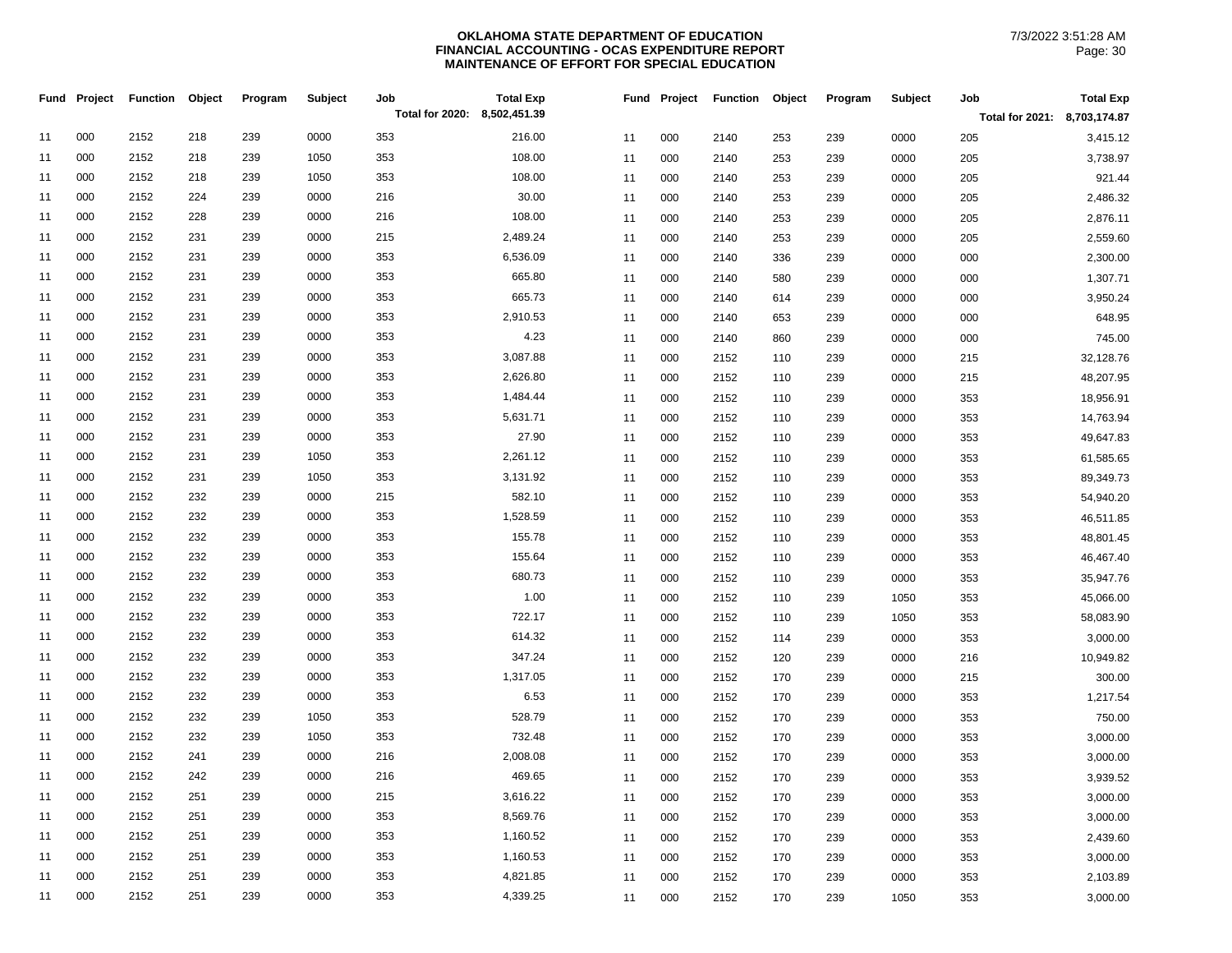| Total for 2020: 8,502,451.39<br>Total for 2021: 8,703,174.87<br>000<br>239<br>0000<br>2152<br>251<br>353<br>3,698.16<br>11<br>11<br>000<br>2152<br>170<br>239<br>1050<br>353<br>000<br>239<br>0000<br>353<br>2,306.48<br>11<br>2152<br>251<br>11<br>000<br>2152<br>0000<br>215<br>214<br>239<br>000<br>239<br>0000<br>7,349.41<br>2152<br>251<br>353<br>11<br>000<br>2152<br>239<br>0000<br>215<br>11<br>214 | 3,000.00<br>21.76<br>30.00<br>12.50<br>15.00<br>37.50 |
|--------------------------------------------------------------------------------------------------------------------------------------------------------------------------------------------------------------------------------------------------------------------------------------------------------------------------------------------------------------------------------------------------------------|-------------------------------------------------------|
|                                                                                                                                                                                                                                                                                                                                                                                                              |                                                       |
|                                                                                                                                                                                                                                                                                                                                                                                                              |                                                       |
|                                                                                                                                                                                                                                                                                                                                                                                                              |                                                       |
|                                                                                                                                                                                                                                                                                                                                                                                                              |                                                       |
| 000<br>3,182.88<br>2152<br>251<br>239<br>1050<br>353<br>11<br>11<br>000<br>2152<br>214<br>239<br>0000<br>353                                                                                                                                                                                                                                                                                                 |                                                       |
| 000<br>4,559.04<br>2152<br>251<br>239<br>1050<br>353<br>11<br>000<br>0000<br>353<br>11<br>2152<br>214<br>239                                                                                                                                                                                                                                                                                                 |                                                       |
| 000<br>4,907.72<br>2152<br>253<br>239<br>0000<br>215<br>11<br>000<br>11<br>2152<br>214<br>239<br>0000<br>353                                                                                                                                                                                                                                                                                                 |                                                       |
| 000<br>353<br>11,630.44<br>2152<br>253<br>239<br>0000<br>11<br>000<br>0000<br>11<br>2152<br>214<br>239<br>353                                                                                                                                                                                                                                                                                                | 30.00                                                 |
| 000<br>2152<br>253<br>239<br>0000<br>353<br>1,574.99<br>11<br>11<br>000<br>2152<br>214<br>239<br>0000<br>353                                                                                                                                                                                                                                                                                                 | 41.25                                                 |
| 000<br>239<br>0000<br>1,575.01<br>2152<br>253<br>353<br>11<br>000<br>2152<br>0000<br>11<br>214<br>239<br>353                                                                                                                                                                                                                                                                                                 | 30.00                                                 |
| 000<br>239<br>0000<br>6,543.89<br>2152<br>253<br>353<br>11<br>000<br>2152<br>239<br>0000<br>353<br>11<br>214                                                                                                                                                                                                                                                                                                 | 30.00                                                 |
| 000<br>239<br>0000<br>353<br>5,889.02<br>2152<br>253<br>11<br>0000<br>11<br>000<br>2152<br>214<br>239<br>353                                                                                                                                                                                                                                                                                                 | 41.25                                                 |
| 000<br>5,019.00<br>2152<br>253<br>239<br>0000<br>353<br>11<br>000<br>2152<br>239<br>0000<br>353<br>11<br>214                                                                                                                                                                                                                                                                                                 | 30.00                                                 |
| 000<br>3,130.16<br>2152<br>253<br>239<br>0000<br>353<br>000<br>0000<br>11<br>11<br>2152<br>214<br>239<br>353                                                                                                                                                                                                                                                                                                 | 22.50                                                 |
| 000<br>239<br>353<br>9,974.26<br>2152<br>253<br>0000<br>11<br>000<br>1050<br>11<br>2152<br>214<br>239<br>353                                                                                                                                                                                                                                                                                                 | 30.00                                                 |
| 000<br>4,319.64<br>2152<br>253<br>239<br>1050<br>353<br>11<br>000<br>2152<br>1050<br>11<br>214<br>239<br>353                                                                                                                                                                                                                                                                                                 | 30.00                                                 |
| 000<br>353<br>6,187.20<br>2152<br>253<br>239<br>1050<br>11<br>000<br>2152<br>0000<br>11<br>218<br>239<br>215                                                                                                                                                                                                                                                                                                 | 78.35                                                 |
| 000<br>239<br>0000<br>216<br>2,941.87<br>2152<br>261<br>000<br>2152<br>0000<br>11<br>11<br>218<br>239<br>215                                                                                                                                                                                                                                                                                                 | 108.00                                                |
| 000<br>239<br>0000<br>216<br>3,992.56<br>2152<br>263<br>11<br>000<br>11<br>2152<br>218<br>239<br>0000<br>353                                                                                                                                                                                                                                                                                                 | 45.00                                                 |
| 000<br>42,870.50<br>2152<br>320<br>239<br>0000<br>000<br>11<br>11<br>000<br>2152<br>0000<br>353<br>218<br>239                                                                                                                                                                                                                                                                                                | 54.00                                                 |
| 000<br>239<br>0000<br>000<br>8,040.00<br>2152<br>336<br>11<br>000<br>11<br>2152<br>218<br>239<br>0000<br>353                                                                                                                                                                                                                                                                                                 | 135.00                                                |
| 000<br>215.00<br>2152<br>530<br>239<br>0000<br>000<br>000<br>2152<br>0000<br>11<br>11<br>218<br>239<br>353                                                                                                                                                                                                                                                                                                   | 108.00                                                |
| 000<br>200.38<br>2152<br>580<br>239<br>0000<br>000<br>11<br>11<br>000<br>2152<br>218<br>239<br>0000<br>353                                                                                                                                                                                                                                                                                                   | 148.50                                                |
| 000<br>124.30<br>2152<br>614<br>239<br>0000<br>000<br>11<br>000<br>2152<br>0000<br>11<br>218<br>239<br>353                                                                                                                                                                                                                                                                                                   | 108.00                                                |
| 000<br>0000<br>5,822.78<br>2152<br>614<br>239<br>000<br>11<br>000<br>2152<br>0000<br>353<br>11<br>218<br>239                                                                                                                                                                                                                                                                                                 | 108.00                                                |
| 000<br>239<br>0000<br>000<br>142.78<br>2152<br>619<br>000<br>0000<br>11<br>11<br>2152<br>218<br>239<br>353                                                                                                                                                                                                                                                                                                   | 148.50                                                |
| 000<br>2,387.96<br>2152<br>619<br>239<br>0000<br>000<br>11<br>11<br>000<br>2152<br>239<br>0000<br>353<br>218                                                                                                                                                                                                                                                                                                 | 108.00                                                |
| 000<br>239<br>0000<br>2,733.00<br>2152<br>860<br>000<br>11<br>000<br>0000<br>11<br>2152<br>218<br>239<br>353                                                                                                                                                                                                                                                                                                 | 81.00                                                 |
| 000<br>1,221.04<br>2153<br>320<br>239<br>0000<br>000<br>11<br>11<br>000<br>2152<br>239<br>1050<br>218<br>353                                                                                                                                                                                                                                                                                                 | 108.00                                                |
| 000<br>2,214.99<br>2153<br>653<br>239<br>0000<br>000<br>11<br>11<br>000<br>2152<br>218<br>239<br>1050<br>353                                                                                                                                                                                                                                                                                                 | 108.00                                                |
| 000<br>5,642.40<br>2170<br>120<br>239<br>0000<br>338<br>11<br>000<br>2152<br>0000<br>11<br>224<br>239<br>216                                                                                                                                                                                                                                                                                                 | 8.24                                                  |
| 000<br>0000<br>5,642.40<br>2170<br>120<br>239<br>338<br>11<br>000<br>2152<br>239<br>0000<br>11<br>228<br>216                                                                                                                                                                                                                                                                                                 | 29.65                                                 |
| 000<br>2170<br>120<br>239<br>0000<br>338<br>5,642.40<br>11<br>000<br>0000<br>215<br>11<br>2152<br>231<br>239                                                                                                                                                                                                                                                                                                 | 1,562.81                                              |
| 000<br>2170<br>0000<br>120<br>239<br>338<br>5,642.40<br>000<br>2152<br>231<br>239<br>0000<br>11<br>11<br>215                                                                                                                                                                                                                                                                                                 | 2,510.27                                              |
| 000<br>2170<br>239<br>0000<br>5,642.40<br>120<br>338<br>11<br>11<br>000<br>2152<br>231<br>239<br>0000<br>353                                                                                                                                                                                                                                                                                                 | 1,168.08                                              |
| 000<br>2170<br>239<br>0000<br>338<br>5,642.40<br>120<br>11<br>11<br>000<br>2152<br>239<br>0000<br>353<br>231                                                                                                                                                                                                                                                                                                 | 744.51                                                |
| 000<br>2170<br>120<br>239<br>0000<br>338<br>5,642.40<br>11<br>11<br>000<br>2152<br>231<br>239<br>0000<br>353                                                                                                                                                                                                                                                                                                 | 3,000.78                                              |
| 000<br>2170<br>120<br>239<br>0000<br>338<br>5,642.40<br>11<br>11<br>2152<br>239<br>0000<br>000<br>231<br>353                                                                                                                                                                                                                                                                                                 | 2,925.87                                              |
| 000<br>239<br>0000<br>5,642.56<br>2170<br>120<br>338<br>11<br>11<br>000<br>2152<br>239<br>0000<br>231<br>353                                                                                                                                                                                                                                                                                                 | 5,320.41                                              |
| 000<br>2170<br>120<br>239<br>0000<br>338<br>5,642.40<br>11<br>11<br>000<br>2152<br>0000<br>231<br>239<br>353                                                                                                                                                                                                                                                                                                 | 3,112.67                                              |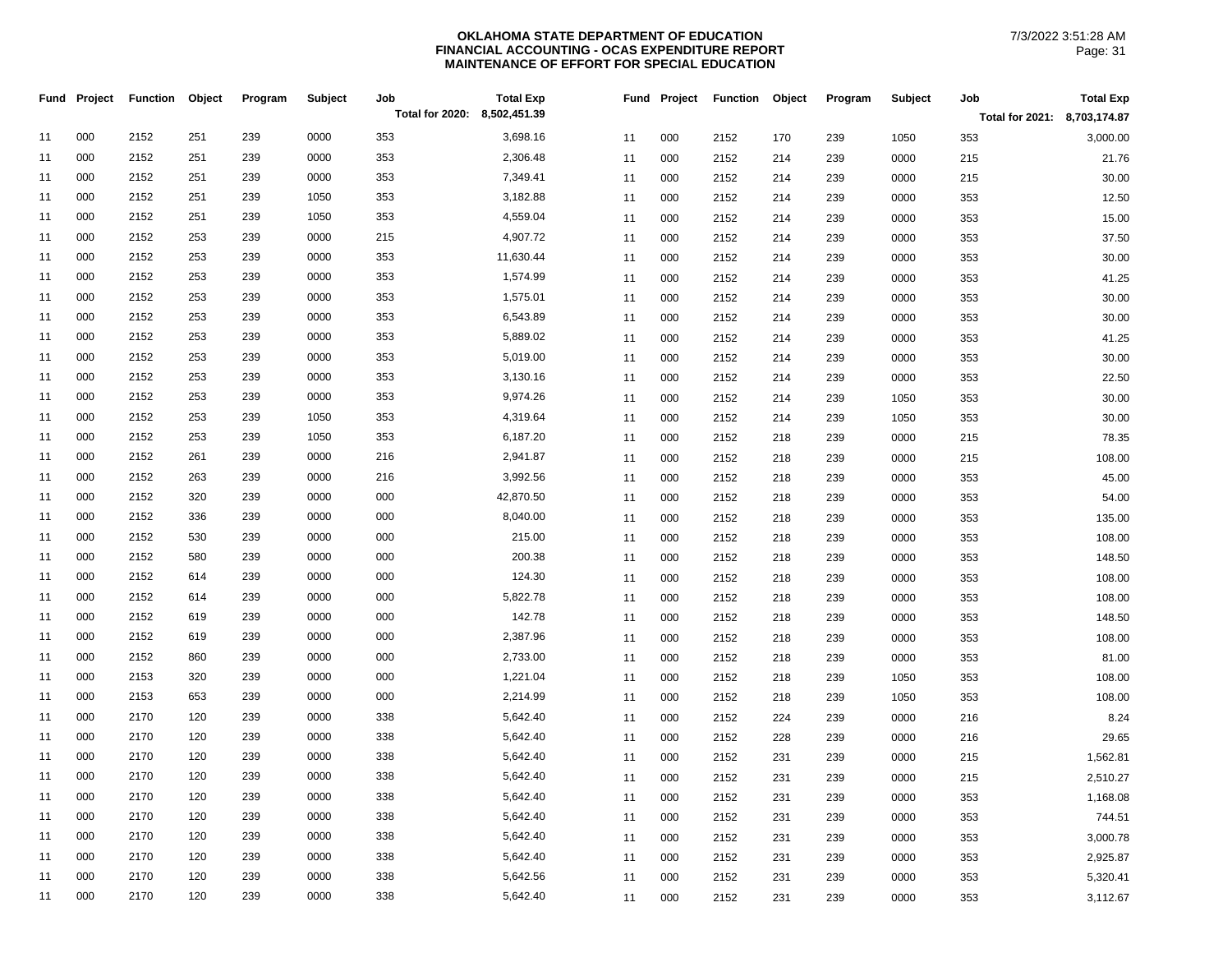|    | Fund Project | <b>Function</b> | Object | Program | Subject | Job                          | <b>Total Exp</b> | Fund | Project | <b>Function</b> | Object | Program | Subject | Job                          | <b>Total Exp</b> |
|----|--------------|-----------------|--------|---------|---------|------------------------------|------------------|------|---------|-----------------|--------|---------|---------|------------------------------|------------------|
|    |              |                 |        |         |         | Total for 2020: 8,502,451.39 |                  |      |         |                 |        |         |         | Total for 2021: 8,703,174.87 |                  |
| 11 | 000          | 2170            | 120    | 239     | 0000    | 338                          | 5,642.40         | 11   | 000     | 2152            | 231    | 239     | 0000    | 353                          | 2,666.36         |
| 11 | 000          | 2170            | 180    | 239     | 0000    | 338                          | 772.69           | 11   | 000     | 2152            | 231    | 239     | 0000    | 353                          | 2,532.65         |
| 11 | 000          | 2170            | 180    | 239     | 0000    | 338                          | 772.69           | 11   | 000     | 2152            | 231    | 239     | 0000    | 353                          | 2,453.47         |
| 11 | 000          | 2170            | 180    | 239     | 0000    | 338                          | 772.69           | 11   | 000     | 2152            | 231    | 239     | 0000    | 353                          | 2,057.34         |
| 11 | 000          | 2170            | 180    | 239     | 0000    | 338                          | 772.69           | 11   | 000     | 2152            | 231    | 239     | 1050    | 353                          | 2,406.48         |
| 11 | 000          | 2170            | 180    | 239     | 0000    | 338                          | 772.69           | 11   | 000     | 2152            | 231    | 239     | 1050    | 353                          | 3,168.21         |
| 11 | 000          | 2170            | 180    | 239     | 0000    | 338                          | 847.69           | 11   | 000     | 2152            | 232    | 239     | 0000    | 215                          | 365.49           |
| 11 | 000          | 2170            | 180    | 239     | 0000    | 338                          | 772.69           | 11   | 000     | 2152            | 232    | 239     | 0000    | 215                          | 587.05           |
| 11 | 000          | 2170            | 180    | 239     | 0000    | 338                          | 772.69           | 11   | 000     | 2152            | 232    | 239     | 0000    | 353                          | 273.19           |
| 11 | 000          | 2170            | 180    | 239     | 0000    | 338                          | 772.69           | 11   | 000     | 2152            | 232    | 239     | 0000    | 353                          | 174.15           |
| 11 | 000          | 2170            | 180    | 239     | 0000    | 338                          | 772.69           | 11   | 000     | 2152            | 232    | 239     | 0000    | 353                          | 701.81           |
| 11 | 000          | 2170            | 180    | 239     | 0000    | 338                          | 773.10           | 11   | 000     | 2152            | 232    | 239     | 0000    | 353                          | 684.24           |
| 11 | 000          | 2170            | 224    | 239     | 0000    | 338                          | 2.76             | 11   | 000     | 2152            | 232    | 239     | 0000    | 353                          | 1,244.23         |
| 11 | 000          | 2170            | 224    | 239     | 0000    | 338                          | 2.76             | 11   | 000     | 2152            | 232    | 239     | 0000    | 353                          | 727.92           |
| 11 | 000          | 2170            | 224    | 239     | 0000    | 338                          | 2.76             | 11   | 000     | 2152            | 232    | 239     | 0000    | 353                          | 623.52           |
| 11 | 000          | 2170            | 224    | 239     | 0000    | 338                          | 2.76             | 11   | 000     | 2152            | 232    | 239     | 0000    | 353                          | 592.36           |
| 11 | 000          | 2170            | 224    | 239     | 0000    | 338                          | 2.76             | 11   | 000     | 2152            | 232    | 239     | 0000    | 353                          | 573.75           |
| 11 | 000          | 2170            | 224    | 239     | 0000    | 338                          | 2.76             | 11   | 000     | 2152            | 232    | 239     | 0000    | 353                          | 481.17           |
| 11 | 000          | 2170            | 224    | 239     | 0000    | 338                          | 2.76             | 11   | 000     | 2152            | 232    | 239     | 1050    | 353                          | 562.82           |
| 11 | 000          | 2170            | 224    | 239     | 0000    | 338                          | 2.76             | 11   | 000     | 2152            | 232    | 239     | 1050    | 353                          | 740.95           |
| 11 | 000          | 2170            | 224    | 239     | 0000    | 338                          | 2.40             | 11   | 000     | 2152            | 241    | 239     | 0000    | 216                          | 566.73           |
| 11 | 000          | 2170            | 224    | 239     | 0000    | 338                          | 2.76             | 11   | 000     | 2152            | 242    | 239     | 0000    | 216                          | 132.54           |
| 11 | 000          | 2170            | 224    | 239     | 0000    | 338                          | 2.76             | 11   | 000     | 2152            | 251    | 239     | 0000    | 215                          | 2,425.76         |
| 11 | 000          | 2170            | 228    | 239     | 0000    | 338                          | 9.84             | 11   | 000     | 2152            | 251    | 239     | 0000    | 215                          | 3,661.57         |
| 11 | 000          | 2170            | 228    | 239     | 0000    | 338                          | 9.84             | 11   | 000     | 2152            | 251    | 239     | 0000    | 353                          | 1,522.82         |
| 11 | 000          | 2170            | 228    | 239     | 0000    | 338                          | 9.84             | 11   | 000     | 2152            | 251    | 239     | 0000    | 353                          | 1,172.81         |
| 11 | 000          | 2170            | 228    | 239     | 0000    | 338                          | 9.84             | 11   | 000     | 2152            | 251    | 239     | 0000    | 353                          | 3,975.71         |
| 11 | 000          | 2170            | 228    | 239     | 0000    | 338                          | 9.84             | 11   | 000     | 2152            | 251    | 239     | 0000    | 353                          | 4,871.64         |
| 11 | 000          | 2170            | 228    | 239     | 0000    | 338                          | 9.84             | 11   | 000     | 2152            | 251    | 239     | 0000    | 353                          | 7,036.03         |
| 11 | 000          | 2170            | 228    | 239     | 0000    | 338                          | 9.84             | 11   | 000     | 2152            | 251    | 239     | 0000    | 353                          | 4,371.48         |
| 11 | 000          | 2170            | 228    | 239     | 0000    | 338                          | 9.84             | 11   | 000     | 2152            | 251    | 239     | 0000    | 353                          | 3,737.04         |
| 11 | 000          | 2170            | 228    | 239     | 0000    | 338                          | 9.60             | 11   | 000     | 2152            | 251    | 239     | 0000    | 353                          | 3,871.10         |
| 11 | 000          | 2170            | 228    | 239     | 0000    | 338                          | 9.84             | 11   | 000     | 2152            | 251    | 239     | 0000    | 353                          | 3,733.76         |
| 11 | 000          | 2170            | 228    | 239     | 0000    | 338                          | 9.84             | 11   | 000     | 2152            | 251    | 239     | 0000    | 353                          | 2,690.68         |
| 11 | 000          | 2170            | 231    | 239     | 0000    | 338                          | 21.58            | 11   | 000     | 2152            | 251    | 239     | 1050    | 353                          | 3,628.32         |
| 11 | 000          | 2170            | 231    | 239     | 0000    | 338                          | 21.58            | 11   | 000     | 2152            | 251    | 239     | 1050    | 353                          | 4,608.12         |
| 11 | 000          | 2170            | 231    | 239     | 0000    | 338                          | 21.58            | 11   | 000     | 2152            | 253    | 239     | 0000    | 215                          | 3,292.10         |
| 11 | 000          | 2170            | 231    | 239     | 0000    | 338                          | 21.58            | 11   | 000     | 2152            | 253    | 239     | 0000    | 215                          | 4,969.25         |
| 11 | 000          | 2170            | 231    | 239     | 0000    | 338                          | 21.58            | 11   | 000     | 2152            | 253    | 239     | 0000    | 353                          | 2,066.71         |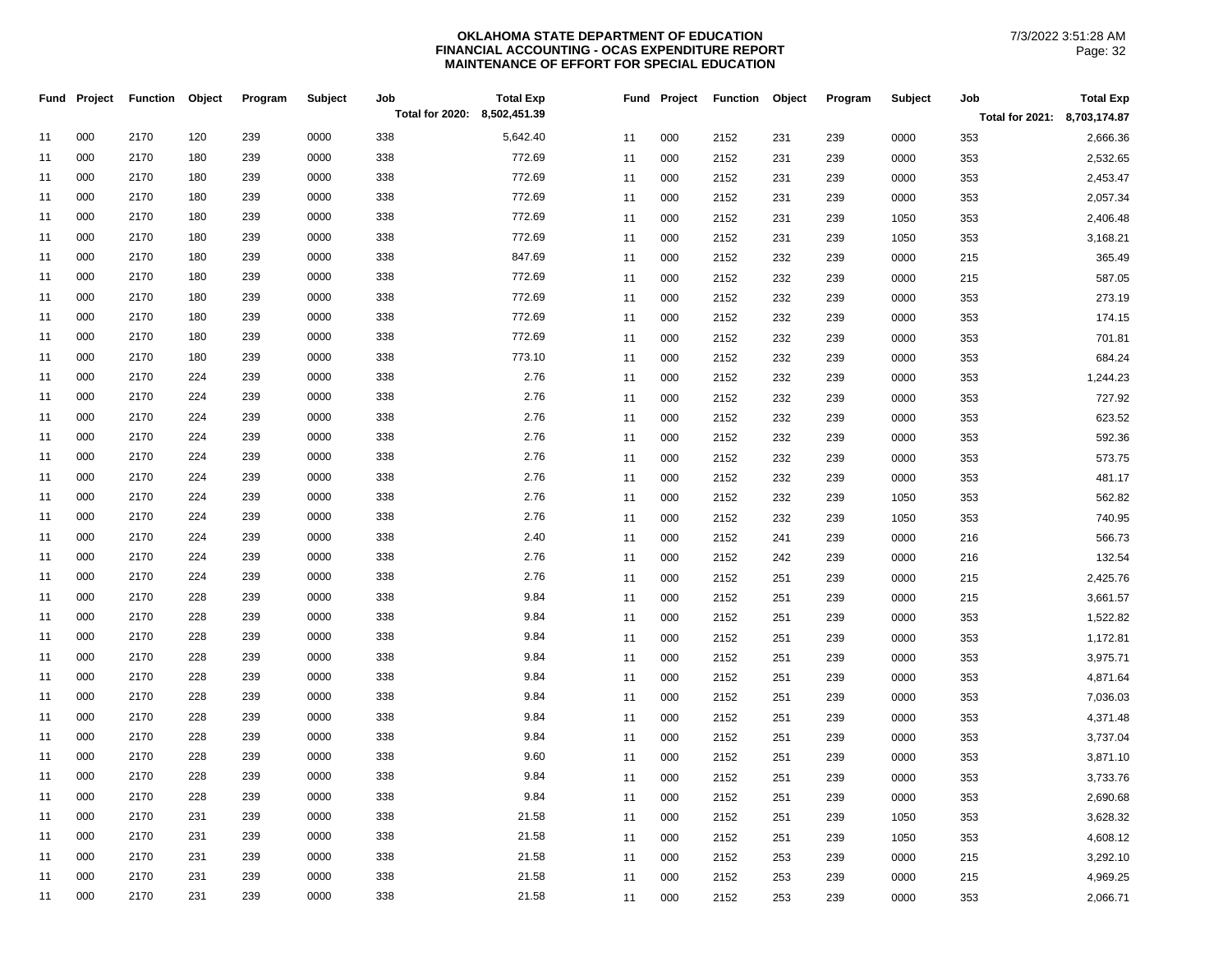|    | Fund Project | <b>Function</b> | Object | Program | <b>Subject</b> | Job<br>Total for 2020: 8,502,451.39 | <b>Total Exp</b> |    | Fund Project | <b>Function</b> | Object | Program | <b>Subject</b> | Job                          | <b>Total Exp</b> |
|----|--------------|-----------------|--------|---------|----------------|-------------------------------------|------------------|----|--------------|-----------------|--------|---------|----------------|------------------------------|------------------|
|    |              |                 |        |         |                |                                     |                  |    |              |                 |        |         |                | Total for 2021: 8,703,174.87 |                  |
| 11 | 000          | 2170            | 231    | 239     | 0000           | 338                                 | 21.58            | 11 | 000          | 2152            | 253    | 239     | 0000           | 353                          | 1,591.72         |
| 11 | 000          | 2170            | 231    | 239     | 0000           | 338                                 | 21.58            | 11 | 000          | 2152            | 253    | 239     | 0000           | 353                          | 5,395.56         |
| 11 | 000          | 2170            | 231    | 239     | 0000           | 338                                 | 21.58            | 11 | 000          | 2152            | 253    | 239     | 0000           | 353                          | 6,611.52         |
| 11 | 000          | 2170            | 231    | 239     | 0000           | 338                                 | 21.58            | 11 | 000          | 2152            | 253    | 239     | 0000           | 353                          | 9,548.90         |
| 11 | 000          | 2170            | 231    | 239     | 0000           | 338                                 | 21.58            | 11 | 000          | 2152            | 253    | 239     | 0000           | 353                          | 5,932.68         |
| 11 | 000          | 2170            | 231    | 239     | 0000           | 338                                 | 21.84            | 11 | 000          | 2152            | 253    | 239     | 0000           | 353                          | 5,071.79         |
| 11 | 000          | 2170            | 232    | 239     | 0000           | 338                                 | 5.04             | 11 | 000          | 2152            | 253    | 239     | 0000           | 353                          | 5,253.62         |
| 11 | 000          | 2170            | 232    | 239     | 0000           | 338                                 | 5.04             | 11 | 000          | 2152            | 253    | 239     | 0000           | 353                          | 5,067.26         |
| 11 | 000          | 2170            | 232    | 239     | 0000           | 338                                 | 5.04             | 11 | 000          | 2152            | 253    | 239     | 0000           | 353                          | 3,651.63         |
| 11 | 000          | 2170            | 232    | 239     | 0000           | 338                                 | 5.04             | 11 | 000          | 2152            | 253    | 239     | 1050           | 353                          | 4,924.08         |
| 11 | 000          | 2170            | 232    | 239     | 0000           | 338                                 | 5.04             | 11 | 000          | 2152            | 253    | 239     | 1050           | 353                          | 6,253.81         |
| 11 | 000          | 2170            | 232    | 239     | 0000           | 338                                 | 5.04             | 11 | 000          | 2152            | 261    | 239     | 0000           | 216                          | 827.01           |
| 11 | 000          | 2170            | 232    | 239     | 0000           | 338                                 | 5.04             | 11 | 000          | 2152            | 263    | 239     | 0000           | 216                          | 1,122.36         |
| 11 | 000          | 2170            | 232    | 239     | 0000           | 338                                 | 5.04             | 11 | 000          | 2152            | 320    | 239     | 0000           | 000                          | 30,826.25        |
| 11 | 000          | 2170            | 232    | 239     | 0000           | 338                                 | 5.04             | 11 | 000          | 2152            | 336    | 239     | 0000           | 000                          | 4,567.50         |
| 11 | 000          | 2170            | 232    | 239     | 0000           | 338                                 | 5.04             | 11 | 000          | 2152            | 580    | 239     | 0000           | 000                          | 133.47           |
| 11 | 000          | 2170            | 232    | 239     | 0000           | 338                                 | 5.30             | 11 | 000          | 2152            | 614    | 239     | 0000           | 000                          | 151.07           |
| 11 | 000          | 2170            | 241    | 239     | 0000           | 338                                 | 336.59           | 11 | 000          | 2152            | 614    | 239     | 0000           | 000                          | 855.89           |
| 11 | 000          | 2170            | 241    | 239     | 0000           | 338                                 | 336.59           | 11 | 000          | 2152            | 614    | 239     | 0000           | 000                          | 2,761.71         |
| 11 | 000          | 2170            | 241    | 239     | 0000           | 338                                 | 336.59           | 11 | 000          | 2152            | 614    | 239     | 0000           | 000                          | 1,419.44         |
| 11 | 000          | 2170            | 241    | 239     | 0000           | 338                                 | 336.59           | 11 | 000          | 2152            | 619    | 239     | 0000           | 000                          | 12.99            |
| 11 | 000          | 2170            | 241    | 239     | 0000           | 338                                 | 336.59           | 11 | 000          | 2152            | 619    | 239     | 0000           | 000                          | 296.88           |
| 11 | 000          | 2170            | 241    | 239     | 0000           | 338                                 | 340.65           | 11 | 000          | 2152            | 619    | 239     | 0000           | 000                          | 838.22           |
| 11 | 000          | 2170            | 241    | 239     | 0000           | 338                                 | 336.59           | 11 | 000          | 2152            | 653    | 239     | 0000           | 000                          | 0.06             |
| 11 | 000          | 2170            | 241    | 239     | 0000           | 338                                 | 336.59           | 11 | 000          | 2152            | 860    | 239     | 0000           | 000                          | 2,825.00         |
| 11 | 000          | 2170            | 241    | 239     | 0000           | 338                                 | 336.60           | 11 | 000          | 2153            | 320    | 239     | 0000           | 000                          | 4,265.06         |
| 11 | 000          | 2170            | 241    | 239     | 0000           | 338                                 | 336.59           | 11 | 000          | 2153            | 619    | 239     | 0000           | 000                          | 403.10           |
| 11 | 000          | 2170            | 241    | 239     | 0000           | 338                                 | 336.94           | 11 | 000          | 2170            | 120    | 239     | 0000           | 338                          | 5,695.44         |
| 11 | 000          | 2170            | 242    | 239     | 0000           | 338                                 | 78.69            | 11 | 000          | 2170            | 120    | 239     | 0000           | 338                          | 5,695.44         |
| 11 | 000          | 2170            | 242    | 239     | 0000           | 338                                 | 78.69            | 11 | 000          | 2170            | 120    | 239     | 0000           | 338                          | 5,695.44         |
| 11 | 000          | 2170            | 242    | 239     | 0000           | 338                                 | 78.69            | 11 | 000          | 2170            | 120    | 239     | 0000           | 338                          | 5,695.44         |
| 11 | 000          | 2170            | 242    | 239     | 0000           | 338                                 | 78.69            | 11 | 000          | 2170            | 120    | 239     | 0000           | 338                          | 5,695.44         |
| 11 | 000          | 2170            | 242    | 239     | 0000           | 338                                 | 78.69            | 11 | 000          | 2170            | 120    | 239     | 0000           | 338                          | 5,695.44         |
| 11 | 000          | 2170            | 242    | 239     | 0000           | 338                                 | 79.70            | 11 | 000          | 2170            | 120    | 239     | 0000           | 338                          | 5,695.44         |
| 11 | 000          | 2170            | 242    | 239     | 0000           | 338                                 | 78.69            | 11 | 000          | 2170            | 120    | 239     | 0000           | 338                          | 5,695.44         |
| 11 | 000          | 2170            | 242    | 239     | 0000           | 338                                 | 78.69            | 11 | 000          | 2170            | 120    | 239     | 0000           | 338                          | 5,694.95         |
| 11 | 000          | 2170            | 242    | 239     | 0000           | 338                                 | 78.69            | 11 | 000          | 2170            | 120    | 239     | 0000           | 338                          | 5,695.44         |
| 11 | 000          | 2170            | 242    | 239     | 0000           | 338                                 | 78.69            | 11 | 000          | 2170            | 120    | 239     | 0000           | 338                          | 5,695.44         |
| 11 | 000          | 2170            | 242    | 239     | 0000           | 338                                 | 78.84            | 11 | 000          | 2170            | 180    | 239     | 0000           | 338                          | 772.68           |
|    |              |                 |        |         |                |                                     |                  |    |              |                 |        |         |                |                              |                  |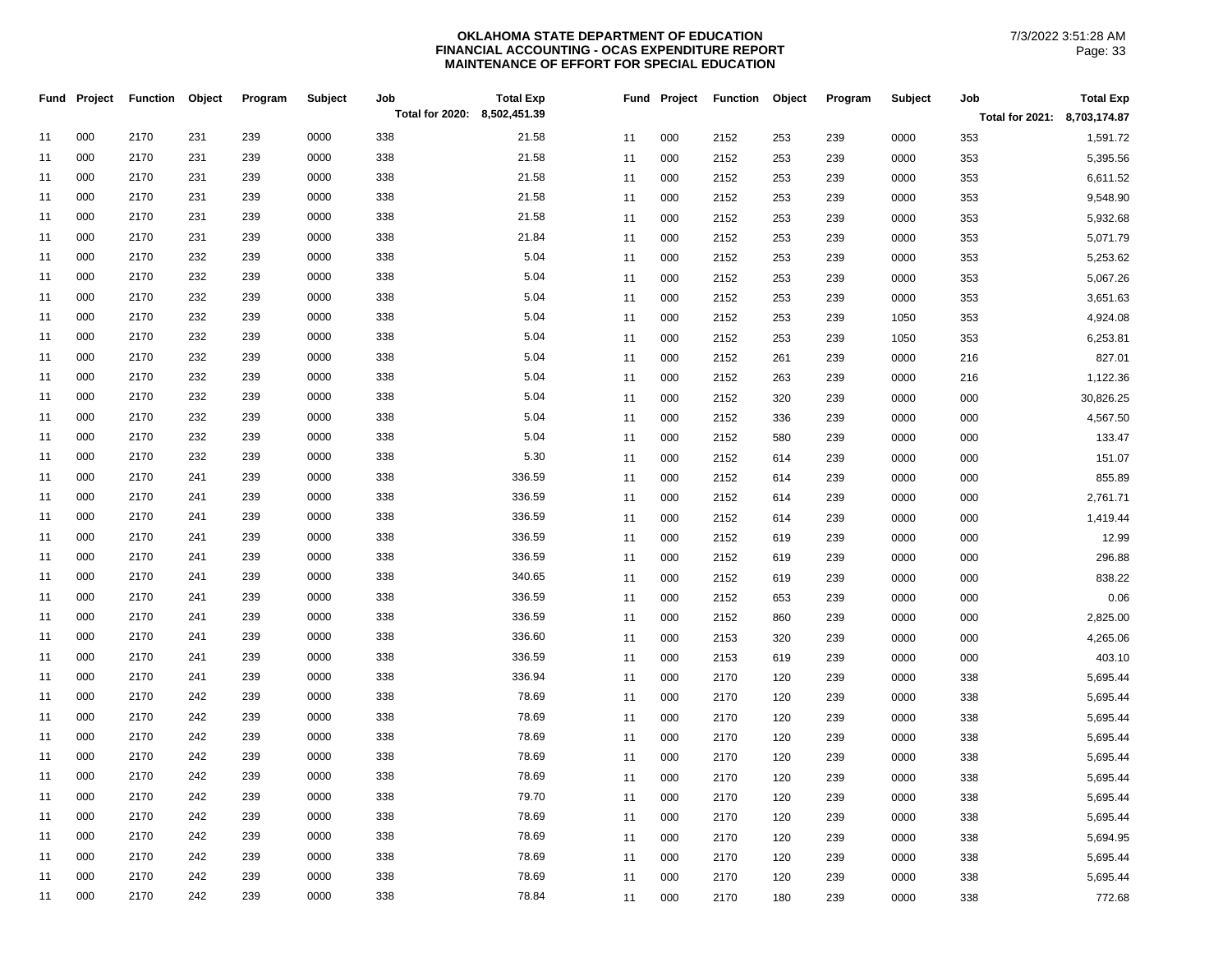|    | Fund Project | <b>Function</b> | Object | Program | Subject | Job                          | <b>Total Exp</b> | Fund | Project | <b>Function</b> | Object | Program | Subject | Job                          | <b>Total Exp</b> |
|----|--------------|-----------------|--------|---------|---------|------------------------------|------------------|------|---------|-----------------|--------|---------|---------|------------------------------|------------------|
|    |              |                 |        |         |         | Total for 2020: 8,502,451.39 |                  |      |         |                 |        |         |         | Total for 2021: 8,703,174.87 |                  |
| 11 | 000          | 2170            | 261    | 239     | 0000    | 338                          | 483.84           | 11   | 000     | 2170            | 180    | 239     | 0000    | 338                          | 772.68           |
| 11 | 000          | 2170            | 261    | 239     | 0000    | 338                          | 483.84           | 11   | 000     | 2170            | 180    | 239     | 0000    | 338                          | 772.68           |
| 11 | 000          | 2170            | 261    | 239     | 0000    | 338                          | 483.84           | 11   | 000     | 2170            | 180    | 239     | 0000    | 338                          | 772.68           |
| 11 | 000          | 2170            | 261    | 239     | 0000    | 338                          | 483.84           | 11   | 000     | 2170            | 180    | 239     | 0000    | 338                          | 772.68           |
| 11 | 000          | 2170            | 261    | 239     | 0000    | 338                          | 483.84           | 11   | 000     | 2170            | 180    | 239     | 0000    | 338                          | 772.68           |
| 11 | 000          | 2170            | 261    | 239     | 0000    | 338                          | 483.84           | 11   | 000     | 2170            | 180    | 239     | 0000    | 338                          | 772.68           |
| 11 | 000          | 2170            | 261    | 239     | 0000    | 338                          | 483.84           | 11   | 000     | 2170            | 180    | 239     | 0000    | 338                          | 772.68           |
| 11 | 000          | 2170            | 261    | 239     | 0000    | 338                          | 483.84           | 11   | 000     | 2170            | 180    | 239     | 0000    | 338                          | 772.68           |
| 11 | 000          | 2170            | 261    | 239     | 0000    | 338                          | 483.84           | 11   | 000     | 2170            | 180    | 239     | 0000    | 338                          | 772.68           |
| 11 | 000          | 2170            | 261    | 239     | 0000    | 338                          | 483.84           | 11   | 000     | 2170            | 180    | 239     | 0000    | 338                          | 773.20           |
| 11 | 000          | 2170            | 261    | 239     | 0000    | 338                          | 483.48           | 11   | 000     | 2170            | 224    | 239     | 0000    | 338                          | 2.76             |
| 11 | 000          | 2170            | 263    | 239     | 0000    | 338                          | 656.63           | 11   | 000     | 2170            | 224    | 239     | 0000    | 338                          | 2.76             |
| 11 | 000          | 2170            | 263    | 239     | 0000    | 338                          | 656.63           | 11   | 000     | 2170            | 224    | 239     | 0000    | 338                          | 2.76             |
| 11 | 000          | 2170            | 263    | 239     | 0000    | 338                          | 656.63           | 11   | 000     | 2170            | 224    | 239     | 0000    | 338                          | 2.76             |
| 11 | 000          | 2170            | 263    | 239     | 0000    | 338                          | 656.63           | 11   | 000     | 2170            | 224    | 239     | 0000    | 338                          | 2.76             |
| 11 | 000          | 2170            | 263    | 239     | 0000    | 338                          | 656.63           | 11   | 000     | 2170            | 224    | 239     | 0000    | 338                          | 2.76             |
| 11 | 000          | 2170            | 263    | 239     | 0000    | 338                          | 656.63           | 11   | 000     | 2170            | 224    | 239     | 0000    | 338                          | 2.76             |
| 11 | 000          | 2170            | 263    | 239     | 0000    | 338                          | 656.63           | 11   | 000     | 2170            | 224    | 239     | 0000    | 338                          | 2.76             |
| 11 | 000          | 2170            | 263    | 239     | 0000    | 338                          | 656.63           | 11   | 000     | 2170            | 224    | 239     | 0000    | 338                          | 2.40             |
| 11 | 000          | 2170            | 263    | 239     | 0000    | 338                          | 656.64           | 11   | 000     | 2170            | 224    | 239     | 0000    | 338                          | 2.76             |
| 11 | 000          | 2170            | 263    | 239     | 0000    | 338                          | 656.63           | 11   | 000     | 2170            | 224    | 239     | 0000    | 338                          | 2.76             |
| 11 | 000          | 2170            | 263    | 239     | 0000    | 338                          | 656.25           | 11   | 000     | 2170            | 228    | 239     | 0000    | 338                          | 9.84             |
| 11 | 000          | 2170            | 619    | 239     | 0000    | 000                          | 822.36           | 11   | 000     | 2170            | 228    | 239     | 0000    | 338                          | 9.84             |
| 11 | 000          | 2180            | 432    | 239     | 0000    | 000                          | 183.00           | 11   | 000     | 2170            | 228    | 239     | 0000    | 338                          | 9.84             |
| 11 | 000          | 2213            | 359    | 239     | 0000    | 000                          | 3,685.34         | 11   | 000     | 2170            | 228    | 239     | 0000    | 338                          | 9.84             |
| 11 | 000          | 2213            | 810    | 239     | 0000    | 000                          | 450.00           | 11   | 000     | 2170            | 228    | 239     | 0000    | 338                          | 9.84             |
| 11 | 000          | 2213            | 860    | 239     | 0000    | 000                          | 97.00            | 11   | 000     | 2170            | 228    | 239     | 0000    | 338                          | 9.84             |
| 11 | 000          | 2213            | 860    | 239     | 0000    | 000                          | 1,120.00         | 11   | 000     | 2170            | 228    | 239     | 0000    | 338                          | 9.84             |
| 11 | 000          | 2317            | 355    | 239     | 0000    | 000                          | 12,500.00        | 11   | 000     | 2170            | 228    | 239     | 0000    | 338                          | 9.84             |
| 11 | 000          | 2330            | 170    | 239     | 0000    | 109                          | 75.00            | 11   | 000     | 2170            | 228    | 239     | 0000    | 338                          | 9.60             |
| 11 | 000          | 2330            | 231    | 239     | 0000    | 109                          | 3.96             | 11   | 000     | 2170            | 228    | 239     | 0000    | 338                          | 9.84             |
| 11 | 000          | 2330            | 232    | 239     | 0000    | 109                          | 0.93             | 11   | 000     | 2170            | 228    | 239     | 0000    | 338                          | 9.84             |
| 11 | 000          | 2340            | 110    | 239     | 0000    | 109                          | 96,848.60        | 11   | 000     | 2170            | 241    | 239     | 0000    | 338                          | 360.96           |
| 11 | 000          | 2340            | 120    | 239     | 0000    | 615                          | 69,692.68        | 11   | 000     | 2170            | 241    | 239     | 0000    | 338                          | 360.96           |
| 11 | 000          | 2340            | 180    | 239     | 0000    | 615                          | 962.50           | 11   | 000     | 2170            | 241    | 239     | 0000    | 338                          | 360.96           |
| 11 | 000          | 2340            | 214    | 239     | 0000    | 109                          | 30.00            | 11   | 000     | 2170            | 241    | 239     | 0000    | 338                          | 360.96           |
| 11 | 000          | 2340            | 218    | 239     | 0000    | 109                          | 108.00           | 11   | 000     | 2170            | 241    | 239     | 0000    | 338                          | 360.96           |
| 11 | 000          | 2340            | 224    | 239     | 0000    | 615                          | 60.00            | 11   | 000     | 2170            | 241    | 239     | 0000    | 338                          | 360.96           |
| 11 | 000          | 2340            | 228    | 239     | 0000    | 615                          | 216.00           | 11   | 000     | 2170            | 241    | 239     | 0000    | 338                          | 360.96           |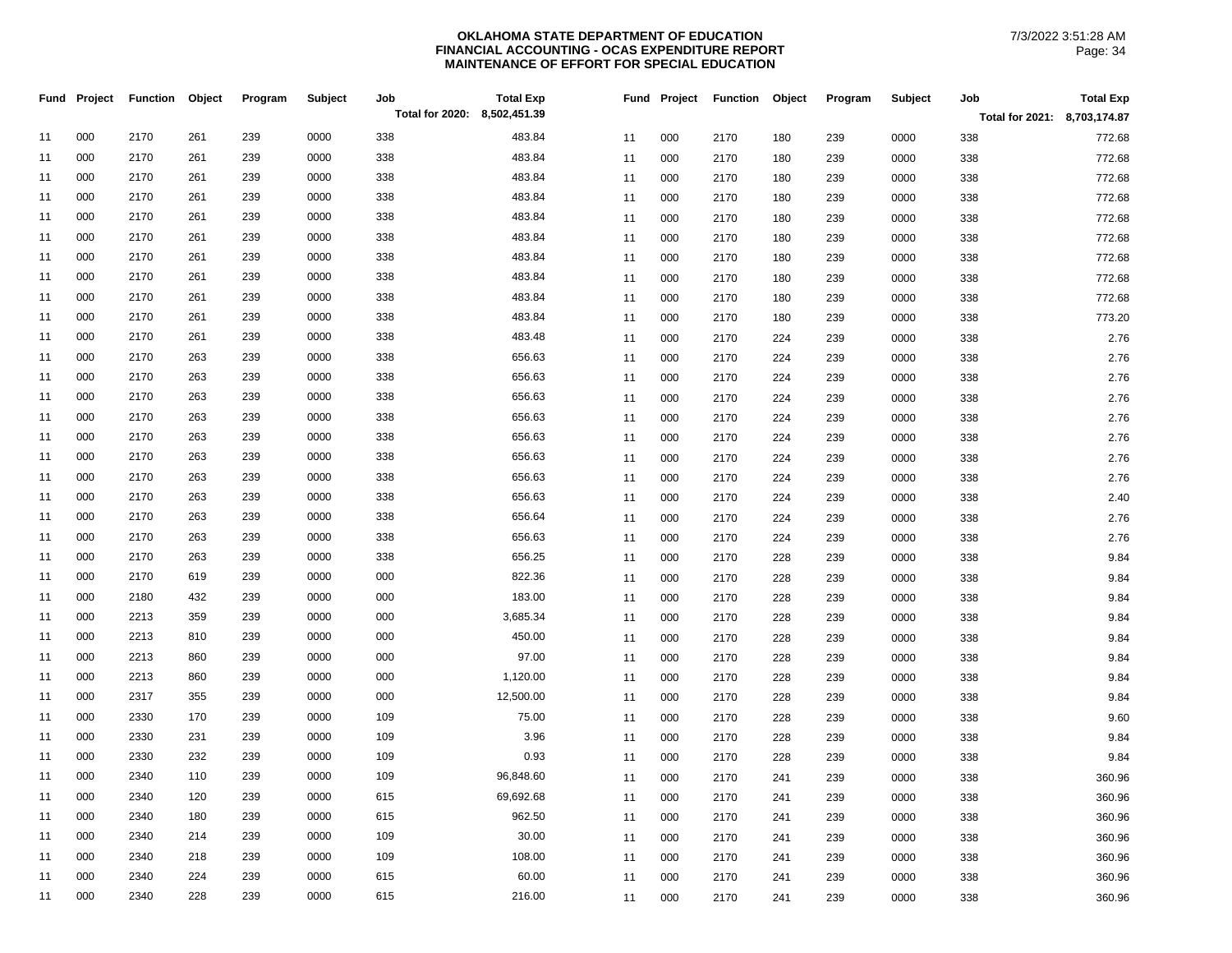|    | Fund Project | <b>Function</b> | Object | Program | Subject | Job                          | <b>Total Exp</b> | Fund | Project | <b>Function</b> | Object | Program | Subject | Job                          | <b>Total Exp</b> |
|----|--------------|-----------------|--------|---------|---------|------------------------------|------------------|------|---------|-----------------|--------|---------|---------|------------------------------|------------------|
|    |              |                 |        |         |         | Total for 2020: 8,502,451.39 |                  |      |         |                 |        |         |         | Total for 2021: 8,703,174.87 |                  |
| 11 | 000          | 2340            | 231    | 239     | 0000    | 109                          | 5,500.02         | 11   | 000     | 2170            | 241    | 239     | 0000    | 338                          | 360.96           |
| 11 | 000          | 2340            | 232    | 239     | 0000    | 109                          | 1,286.28         | 11   | 000     | 2170            | 241    | 239     | 0000    | 338                          | 360.88           |
| 11 | 000          | 2340            | 241    | 239     | 0000    | 615                          | 3,466.29         | 11   | 000     | 2170            | 241    | 239     | 0000    | 338                          | 360.96           |
| 11 | 000          | 2340            | 242    | 239     | 0000    | 615                          | 810.62           | 11   | 000     | 2170            | 241    | 239     | 0000    | 338                          | 361.39           |
| 11 | 000          | 2340            | 251    | 239     | 0000    | 109                          | 7,300.08         | 11   | 000     | 2170            | 242    | 239     | 0000    | 338                          | 84.40            |
| 11 | 000          | 2340            | 253    | 239     | 0000    | 109                          | 9,907.20         | 11   | 000     | 2170            | 242    | 239     | 0000    | 338                          | 84.40            |
| 11 | 000          | 2340            | 261    | 239     | 0000    | 615                          | 5,266.46         | 11   | 000     | 2170            | 242    | 239     | 0000    | 338                          | 84.40            |
| 11 | 000          | 2340            | 263    | 239     | 0000    | 615                          | 7,147.42         | 11   | 000     | 2170            | 242    | 239     | 0000    | 338                          | 84.40            |
| 11 | 000          | 2620            | 530    | 239     | 0000    | 000                          | 2,500.00         | 11   | 000     | 2170            | 242    | 239     | 0000    | 338                          | 84.40            |
| 11 | 000          | 2720            | 120    | 239     | 0000    | 801                          | 44,102.50        | 11   | 000     | 2170            | 242    | 239     | 0000    | 338                          | 84.40            |
| 11 | 000          | 2720            | 180    | 239     | 0000    | 801                          | 150.00           | 11   | 000     | 2170            | 242    | 239     | 0000    | 338                          | 84.40            |
| 11 | 000          | 2720            | 224    | 239     | 0000    | 801                          | 60.00            | 11   | 000     | 2170            | 242    | 239     | 0000    | 338                          | 84.40            |
| 11 | 000          | 2720            | 228    | 239     | 0000    | 801                          | 216.00           | 11   | 000     | 2170            | 242    | 239     | 0000    | 338                          | 84.40            |
| 11 | 000          | 2720            | 241    | 239     | 0000    | 801                          | 2,342.25         | 11   | 000     | 2170            | 242    | 239     | 0000    | 338                          | 84.40            |
| 11 | 000          | 2720            | 242    | 239     | 0000    | 801                          | 547.76           | 11   | 000     | 2170            | 242    | 239     | 0000    | 338                          | 84.76            |
| 11 | 312          | 2140            | 171    | 239     | 0000    | 205                          | 4,644.68         | 11   | 000     | 2170            | 261    | 239     | 0000    | 338                          | 487.80           |
| 11 | 312          | 2140            | 171    | 239     | 0000    | 205                          | 4,644.68         | 11   | 000     | 2170            | 261    | 239     | 0000    | 338                          | 487.80           |
| 11 | 312          | 2140            | 171    | 239     | 0000    | 205                          | 4,644.68         | 11   | 000     | 2170            | 261    | 239     | 0000    | 338                          | 487.80           |
| 11 | 312          | 2140            | 231    | 239     | 0000    | 205                          | 287.97           | 11   | 000     | 2170            | 261    | 239     | 0000    | 338                          | 487.80           |
| 11 | 312          | 2140            | 231    | 239     | 0000    | 205                          | 287.97           | 11   | 000     | 2170            | 261    | 239     | 0000    | 338                          | 487.80           |
| 11 | 312          | 2140            | 231    | 239     | 0000    | 205                          | 287.97           | 11   | 000     | 2170            | 261    | 239     | 0000    | 338                          | 487.80           |
| 11 | 312          | 2140            | 232    | 239     | 0000    | 205                          | 67.35            | 11   | 000     | 2170            | 261    | 239     | 0000    | 338                          | 487.80           |
| 11 | 312          | 2140            | 232    | 239     | 0000    | 205                          | 67.35            | 11   | 000     | 2170            | 261    | 239     | 0000    | 338                          | 487.80           |
| 11 | 312          | 2140            | 232    | 239     | 0000    | 205                          | 67.35            | 11   | 000     | 2170            | 261    | 239     | 0000    | 338                          | 487.80           |
| 11 | 312          | 2152            | 171    | 239     | 0000    | 353                          | 4,644.68         | 11   | 000     | 2170            | 261    | 239     | 0000    | 338                          | 487.80           |
| 11 | 312          | 2152            | 171    | 239     | 0000    | 353                          | 2,879.70         | 11   | 000     | 2170            | 261    | 239     | 0000    | 338                          | 487.68           |
| 11 | 312          | 2152            | 171    | 239     | 0000    | 353                          | 4,644.68         | 11   | 000     | 2170            | 263    | 239     | 0000    | 338                          | 662.04           |
| 11 | 312          | 2152            | 171    | 239     | 0000    | 353                          | 4,644.68         | 11   | 000     | 2170            | 263    | 239     | 0000    | 338                          | 662.04           |
| 11 | 312          | 2152            | 171    | 239     | 0000    | 353                          | 4,644.68         | 11   | 000     | 2170            | 263    | 239     | 0000    | 338                          | 662.04           |
| 11 | 312          | 2152            | 171    | 239     | 0000    | 353                          | 4,644.68         | 11   | 000     | 2170            | 263    | 239     | 0000    | 338                          | 662.04           |
| 11 | 312          | 2152            | 171    | 239     | 0000    | 353                          | 2,833.26         | 11   | 000     | 2170            | 263    | 239     | 0000    | 338                          | 662.04           |
| 11 | 312          | 2152            | 171    | 239     | 0000    | 353                          | 9,289.36         | 11   | 000     | 2170            | 263    | 239     | 0000    | 338                          | 662.04           |
| 11 | 312          | 2152            | 171    | 239     | 1050    | 353                          | 3,715.74         | 11   | 000     | 2170            | 263    | 239     | 0000    | 338                          | 662.04           |
| 11 | 312          | 2152            | 171    | 239     | 1050    | 353                          | 4,644.68         | 11   | 000     | 2170            | 263    | 239     | 0000    | 338                          | 662.04           |
| 11 | 312          | 2152            | 231    | 239     | 0000    | 353                          | 287.97           | 11   | 000     | 2170            | 263    | 239     | 0000    | 338                          | 661.92           |
| 11 | 312          | 2152            | 231    | 239     | 0000    | 353                          | 178.54           | 11   | 000     | 2170            | 263    | 239     | 0000    | 338                          | 662.04           |
| 11 | 312          | 2152            | 231    | 239     | 0000    | 353                          | 287.97           | 11   | 000     | 2170            | 263    | 239     | 0000    | 338                          | 661.79           |
| 11 | 312          | 2152            | 231    | 239     | 0000    | 353                          | 287.97           | 11   | 000     | 2170            | 614    | 239     | 0000    | 000                          | 680.90           |
| 11 | 312          | 2152            | 231    | 239     | 0000    | 353                          | 287.97           | 11   | 000     | 2170            | 619    | 239     | 0000    | 000                          | 400.13           |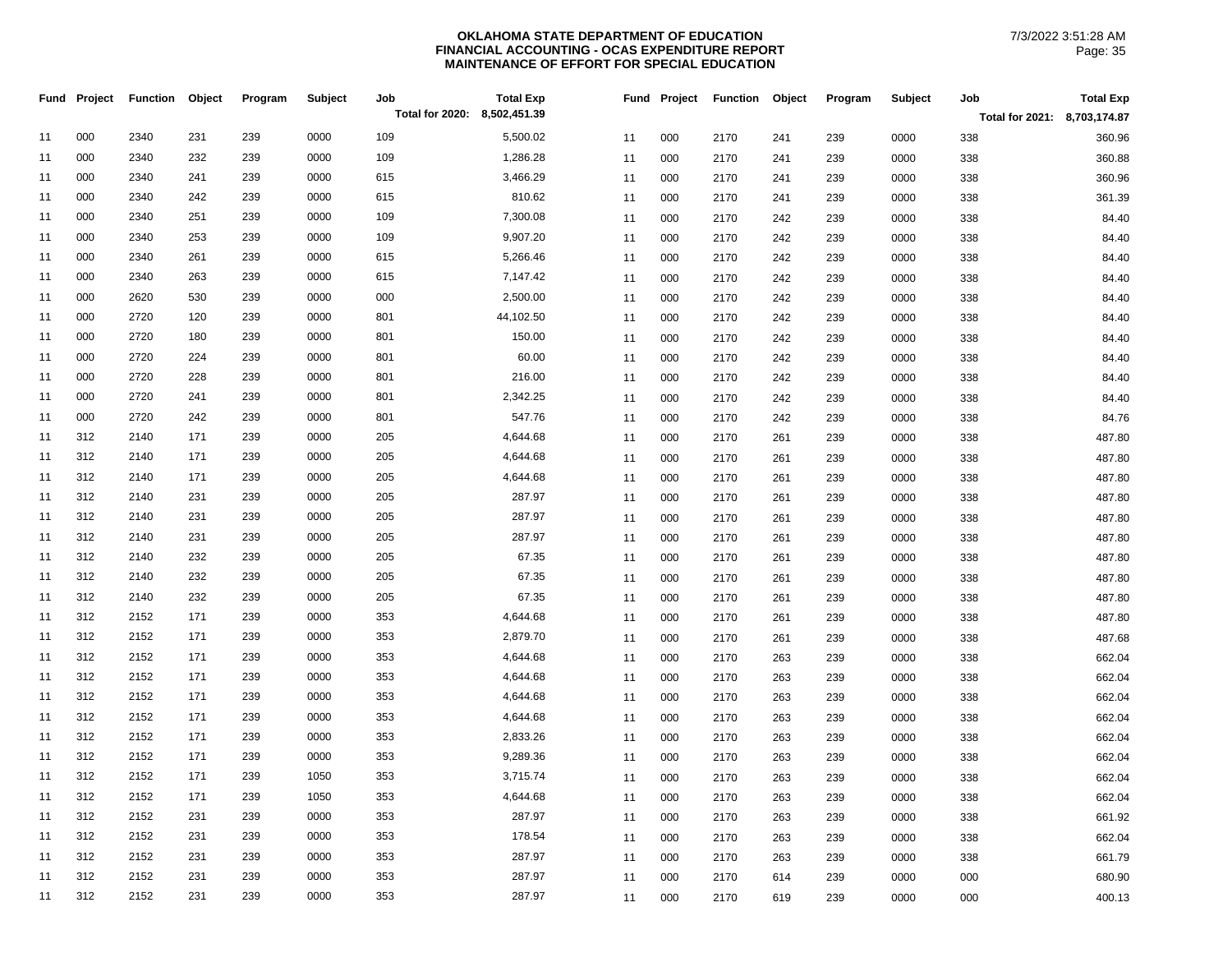| Total for 2021: 8,703,174.87<br>312<br>2152<br>231<br>239<br>0000<br>287.97<br>353<br>301.27<br>11<br>000<br>239<br>0000<br>000<br>11<br>2180<br>653<br>312<br>239<br>0000<br>353<br>175.66<br>2152<br>231<br>8,488.00<br>11<br>000<br>2213<br>0000<br>000<br>11<br>810<br>239<br>312<br>0000<br>353<br>575.94<br>2152<br>231<br>239<br>450.00<br>11<br>000<br>2213<br>0000<br>000<br>11<br>860<br>239<br>312<br>230.38<br>4,484.00<br>2152<br>231<br>239<br>1050<br>353<br>000<br>0000<br>000<br>11<br>11<br>2213<br>860<br>239<br>312<br>1050<br>287.97<br>2152<br>231<br>239<br>353<br>3,195.00<br>11<br>000<br>000<br>11<br>2317<br>355<br>239<br>0000<br>312<br>67.35<br>2152<br>232<br>239<br>0000<br>353<br>11<br>000<br>239<br>0000<br>109<br>97,899.68<br>11<br>2340<br>110<br>312<br>232<br>0000<br>353<br>41.76<br>2152<br>239<br>70,579.87<br>11<br>000<br>11<br>2340<br>120<br>239<br>0000<br>615<br>312<br>67.35<br>2152<br>232<br>239<br>0000<br>353<br>30.00<br>11<br>000<br>239<br>0000<br>109<br>11<br>2340<br>214<br>312<br>232<br>239<br>0000<br>67.35<br>2152<br>353<br>108.00<br>11<br>000<br>0000<br>11<br>2340<br>218<br>239<br>109<br>312<br>232<br>239<br>0000<br>353<br>67.35<br>60.00<br>2152<br>11<br>000<br>0000<br>615<br>11<br>2340<br>224<br>239<br>312<br>0000<br>67.35<br>2152<br>232<br>239<br>353<br>216.00<br>11<br>0000<br>11<br>000<br>2340<br>228<br>239<br>615<br>312<br>232<br>239<br>0000<br>41.08<br>5,526.17<br>2152<br>353<br>000<br>0000<br>109<br>11<br>11<br>2340<br>231<br>239<br>312<br>134.70<br>2152<br>232<br>239<br>0000<br>353<br>000<br>1,292.46<br>11<br>11<br>2340<br>232<br>239<br>0000<br>109<br>312<br>232<br>239<br>1050<br>353<br>53.88<br>2152<br>11<br>000<br>3,501.54<br>11<br>2340<br>241<br>239<br>0000<br>615<br>312<br>67.35<br>2152<br>232<br>239<br>1050<br>353<br>818.86<br>11<br>000<br>242<br>239<br>0000<br>615<br>11<br>2340<br>331<br>115<br>239<br>0000<br>205<br>418.32<br>2140<br>7,379.16<br>11<br>000<br>0000<br>109<br>11<br>2340<br>251<br>239<br>331<br>0000<br>418.20<br>10,014.60<br>11<br>2140<br>115<br>239<br>205<br>000<br>239<br>0000<br>109<br>11<br>2340<br>253<br>331<br>0000<br>26.04<br>2140<br>231<br>239<br>205<br>11<br>000<br>0000<br>5,333.18<br>11<br>2340<br>261<br>239<br>615<br>331<br>0000<br>26.15<br>2140<br>231<br>239<br>205<br>7,238.02<br>11<br>000<br>0000<br>615<br>11<br>2340<br>263<br>239<br>331<br>6.12<br>2140<br>232<br>239<br>0000<br>205<br>2,988.77<br>11<br>000<br>11<br>2620<br>530<br>239<br>0000<br>000<br>331<br>232<br>239<br>0000<br>205<br>6.01<br>32,033.23<br>2140<br>000<br>0000<br>11<br>11<br>2720<br>120<br>239<br>801<br>331<br>836.52<br>2152<br>115<br>239<br>0000<br>353<br>40.00<br>11<br>000<br>2720<br>239<br>0000<br>801<br>11<br>224<br>331<br>239<br>0000<br>836.52<br>144.00<br>2152<br>115<br>353<br>11<br>000<br>0000<br>11<br>2720<br>228<br>239<br>801<br>331<br>239<br>0000<br>50.76<br>2152<br>231<br>353<br>1,618.88<br>11<br>000<br>2720<br>239<br>0000<br>801<br>11<br>241<br>331<br>0000<br>51.96<br>378.64<br>2152<br>231<br>239<br>353<br>000<br>0000<br>801<br>11<br>11<br>2720<br>242<br>239<br>331<br>0000<br>11.88<br>2152<br>232<br>239<br>353<br>4,644.68<br>11<br>312<br>0000<br>205<br>11<br>2140<br>171<br>239<br>331<br>12.24<br>2152<br>232<br>239<br>0000<br>353<br>11<br>312<br>4,644.68<br>11<br>2140<br>171<br>239<br>0000<br>205 |  | <b>Fund Project Function</b> | Object | Program | <b>Subject</b> | Job<br>Total for 2020: | <b>Total Exp</b><br>8,502,451.39 |  | Fund Project | Function | Object | Program | Subject | Job | <b>Total Exp</b> |
|----------------------------------------------------------------------------------------------------------------------------------------------------------------------------------------------------------------------------------------------------------------------------------------------------------------------------------------------------------------------------------------------------------------------------------------------------------------------------------------------------------------------------------------------------------------------------------------------------------------------------------------------------------------------------------------------------------------------------------------------------------------------------------------------------------------------------------------------------------------------------------------------------------------------------------------------------------------------------------------------------------------------------------------------------------------------------------------------------------------------------------------------------------------------------------------------------------------------------------------------------------------------------------------------------------------------------------------------------------------------------------------------------------------------------------------------------------------------------------------------------------------------------------------------------------------------------------------------------------------------------------------------------------------------------------------------------------------------------------------------------------------------------------------------------------------------------------------------------------------------------------------------------------------------------------------------------------------------------------------------------------------------------------------------------------------------------------------------------------------------------------------------------------------------------------------------------------------------------------------------------------------------------------------------------------------------------------------------------------------------------------------------------------------------------------------------------------------------------------------------------------------------------------------------------------------------------------------------------------------------------------------------------------------------------------------------------------------------------------------------------------------------------------------------------------------------------------------------------------------------------------------------------------------------------------------------------------------------------------------------------------------------------------------------------------------------------------------------------------------------------------------------------------------------------------------------------------------------------------------------------------------------------------------------------------------------------------------------------------------------------------------------------------------------|--|------------------------------|--------|---------|----------------|------------------------|----------------------------------|--|--------------|----------|--------|---------|---------|-----|------------------|
|                                                                                                                                                                                                                                                                                                                                                                                                                                                                                                                                                                                                                                                                                                                                                                                                                                                                                                                                                                                                                                                                                                                                                                                                                                                                                                                                                                                                                                                                                                                                                                                                                                                                                                                                                                                                                                                                                                                                                                                                                                                                                                                                                                                                                                                                                                                                                                                                                                                                                                                                                                                                                                                                                                                                                                                                                                                                                                                                                                                                                                                                                                                                                                                                                                                                                                                                                                                                                      |  |                              |        |         |                |                        |                                  |  |              |          |        |         |         |     |                  |
|                                                                                                                                                                                                                                                                                                                                                                                                                                                                                                                                                                                                                                                                                                                                                                                                                                                                                                                                                                                                                                                                                                                                                                                                                                                                                                                                                                                                                                                                                                                                                                                                                                                                                                                                                                                                                                                                                                                                                                                                                                                                                                                                                                                                                                                                                                                                                                                                                                                                                                                                                                                                                                                                                                                                                                                                                                                                                                                                                                                                                                                                                                                                                                                                                                                                                                                                                                                                                      |  |                              |        |         |                |                        |                                  |  |              |          |        |         |         |     |                  |
|                                                                                                                                                                                                                                                                                                                                                                                                                                                                                                                                                                                                                                                                                                                                                                                                                                                                                                                                                                                                                                                                                                                                                                                                                                                                                                                                                                                                                                                                                                                                                                                                                                                                                                                                                                                                                                                                                                                                                                                                                                                                                                                                                                                                                                                                                                                                                                                                                                                                                                                                                                                                                                                                                                                                                                                                                                                                                                                                                                                                                                                                                                                                                                                                                                                                                                                                                                                                                      |  |                              |        |         |                |                        |                                  |  |              |          |        |         |         |     |                  |
|                                                                                                                                                                                                                                                                                                                                                                                                                                                                                                                                                                                                                                                                                                                                                                                                                                                                                                                                                                                                                                                                                                                                                                                                                                                                                                                                                                                                                                                                                                                                                                                                                                                                                                                                                                                                                                                                                                                                                                                                                                                                                                                                                                                                                                                                                                                                                                                                                                                                                                                                                                                                                                                                                                                                                                                                                                                                                                                                                                                                                                                                                                                                                                                                                                                                                                                                                                                                                      |  |                              |        |         |                |                        |                                  |  |              |          |        |         |         |     |                  |
|                                                                                                                                                                                                                                                                                                                                                                                                                                                                                                                                                                                                                                                                                                                                                                                                                                                                                                                                                                                                                                                                                                                                                                                                                                                                                                                                                                                                                                                                                                                                                                                                                                                                                                                                                                                                                                                                                                                                                                                                                                                                                                                                                                                                                                                                                                                                                                                                                                                                                                                                                                                                                                                                                                                                                                                                                                                                                                                                                                                                                                                                                                                                                                                                                                                                                                                                                                                                                      |  |                              |        |         |                |                        |                                  |  |              |          |        |         |         |     |                  |
|                                                                                                                                                                                                                                                                                                                                                                                                                                                                                                                                                                                                                                                                                                                                                                                                                                                                                                                                                                                                                                                                                                                                                                                                                                                                                                                                                                                                                                                                                                                                                                                                                                                                                                                                                                                                                                                                                                                                                                                                                                                                                                                                                                                                                                                                                                                                                                                                                                                                                                                                                                                                                                                                                                                                                                                                                                                                                                                                                                                                                                                                                                                                                                                                                                                                                                                                                                                                                      |  |                              |        |         |                |                        |                                  |  |              |          |        |         |         |     |                  |
|                                                                                                                                                                                                                                                                                                                                                                                                                                                                                                                                                                                                                                                                                                                                                                                                                                                                                                                                                                                                                                                                                                                                                                                                                                                                                                                                                                                                                                                                                                                                                                                                                                                                                                                                                                                                                                                                                                                                                                                                                                                                                                                                                                                                                                                                                                                                                                                                                                                                                                                                                                                                                                                                                                                                                                                                                                                                                                                                                                                                                                                                                                                                                                                                                                                                                                                                                                                                                      |  |                              |        |         |                |                        |                                  |  |              |          |        |         |         |     |                  |
|                                                                                                                                                                                                                                                                                                                                                                                                                                                                                                                                                                                                                                                                                                                                                                                                                                                                                                                                                                                                                                                                                                                                                                                                                                                                                                                                                                                                                                                                                                                                                                                                                                                                                                                                                                                                                                                                                                                                                                                                                                                                                                                                                                                                                                                                                                                                                                                                                                                                                                                                                                                                                                                                                                                                                                                                                                                                                                                                                                                                                                                                                                                                                                                                                                                                                                                                                                                                                      |  |                              |        |         |                |                        |                                  |  |              |          |        |         |         |     |                  |
|                                                                                                                                                                                                                                                                                                                                                                                                                                                                                                                                                                                                                                                                                                                                                                                                                                                                                                                                                                                                                                                                                                                                                                                                                                                                                                                                                                                                                                                                                                                                                                                                                                                                                                                                                                                                                                                                                                                                                                                                                                                                                                                                                                                                                                                                                                                                                                                                                                                                                                                                                                                                                                                                                                                                                                                                                                                                                                                                                                                                                                                                                                                                                                                                                                                                                                                                                                                                                      |  |                              |        |         |                |                        |                                  |  |              |          |        |         |         |     |                  |
|                                                                                                                                                                                                                                                                                                                                                                                                                                                                                                                                                                                                                                                                                                                                                                                                                                                                                                                                                                                                                                                                                                                                                                                                                                                                                                                                                                                                                                                                                                                                                                                                                                                                                                                                                                                                                                                                                                                                                                                                                                                                                                                                                                                                                                                                                                                                                                                                                                                                                                                                                                                                                                                                                                                                                                                                                                                                                                                                                                                                                                                                                                                                                                                                                                                                                                                                                                                                                      |  |                              |        |         |                |                        |                                  |  |              |          |        |         |         |     |                  |
|                                                                                                                                                                                                                                                                                                                                                                                                                                                                                                                                                                                                                                                                                                                                                                                                                                                                                                                                                                                                                                                                                                                                                                                                                                                                                                                                                                                                                                                                                                                                                                                                                                                                                                                                                                                                                                                                                                                                                                                                                                                                                                                                                                                                                                                                                                                                                                                                                                                                                                                                                                                                                                                                                                                                                                                                                                                                                                                                                                                                                                                                                                                                                                                                                                                                                                                                                                                                                      |  |                              |        |         |                |                        |                                  |  |              |          |        |         |         |     |                  |
|                                                                                                                                                                                                                                                                                                                                                                                                                                                                                                                                                                                                                                                                                                                                                                                                                                                                                                                                                                                                                                                                                                                                                                                                                                                                                                                                                                                                                                                                                                                                                                                                                                                                                                                                                                                                                                                                                                                                                                                                                                                                                                                                                                                                                                                                                                                                                                                                                                                                                                                                                                                                                                                                                                                                                                                                                                                                                                                                                                                                                                                                                                                                                                                                                                                                                                                                                                                                                      |  |                              |        |         |                |                        |                                  |  |              |          |        |         |         |     |                  |
|                                                                                                                                                                                                                                                                                                                                                                                                                                                                                                                                                                                                                                                                                                                                                                                                                                                                                                                                                                                                                                                                                                                                                                                                                                                                                                                                                                                                                                                                                                                                                                                                                                                                                                                                                                                                                                                                                                                                                                                                                                                                                                                                                                                                                                                                                                                                                                                                                                                                                                                                                                                                                                                                                                                                                                                                                                                                                                                                                                                                                                                                                                                                                                                                                                                                                                                                                                                                                      |  |                              |        |         |                |                        |                                  |  |              |          |        |         |         |     |                  |
|                                                                                                                                                                                                                                                                                                                                                                                                                                                                                                                                                                                                                                                                                                                                                                                                                                                                                                                                                                                                                                                                                                                                                                                                                                                                                                                                                                                                                                                                                                                                                                                                                                                                                                                                                                                                                                                                                                                                                                                                                                                                                                                                                                                                                                                                                                                                                                                                                                                                                                                                                                                                                                                                                                                                                                                                                                                                                                                                                                                                                                                                                                                                                                                                                                                                                                                                                                                                                      |  |                              |        |         |                |                        |                                  |  |              |          |        |         |         |     |                  |
|                                                                                                                                                                                                                                                                                                                                                                                                                                                                                                                                                                                                                                                                                                                                                                                                                                                                                                                                                                                                                                                                                                                                                                                                                                                                                                                                                                                                                                                                                                                                                                                                                                                                                                                                                                                                                                                                                                                                                                                                                                                                                                                                                                                                                                                                                                                                                                                                                                                                                                                                                                                                                                                                                                                                                                                                                                                                                                                                                                                                                                                                                                                                                                                                                                                                                                                                                                                                                      |  |                              |        |         |                |                        |                                  |  |              |          |        |         |         |     |                  |
|                                                                                                                                                                                                                                                                                                                                                                                                                                                                                                                                                                                                                                                                                                                                                                                                                                                                                                                                                                                                                                                                                                                                                                                                                                                                                                                                                                                                                                                                                                                                                                                                                                                                                                                                                                                                                                                                                                                                                                                                                                                                                                                                                                                                                                                                                                                                                                                                                                                                                                                                                                                                                                                                                                                                                                                                                                                                                                                                                                                                                                                                                                                                                                                                                                                                                                                                                                                                                      |  |                              |        |         |                |                        |                                  |  |              |          |        |         |         |     |                  |
|                                                                                                                                                                                                                                                                                                                                                                                                                                                                                                                                                                                                                                                                                                                                                                                                                                                                                                                                                                                                                                                                                                                                                                                                                                                                                                                                                                                                                                                                                                                                                                                                                                                                                                                                                                                                                                                                                                                                                                                                                                                                                                                                                                                                                                                                                                                                                                                                                                                                                                                                                                                                                                                                                                                                                                                                                                                                                                                                                                                                                                                                                                                                                                                                                                                                                                                                                                                                                      |  |                              |        |         |                |                        |                                  |  |              |          |        |         |         |     |                  |
|                                                                                                                                                                                                                                                                                                                                                                                                                                                                                                                                                                                                                                                                                                                                                                                                                                                                                                                                                                                                                                                                                                                                                                                                                                                                                                                                                                                                                                                                                                                                                                                                                                                                                                                                                                                                                                                                                                                                                                                                                                                                                                                                                                                                                                                                                                                                                                                                                                                                                                                                                                                                                                                                                                                                                                                                                                                                                                                                                                                                                                                                                                                                                                                                                                                                                                                                                                                                                      |  |                              |        |         |                |                        |                                  |  |              |          |        |         |         |     |                  |
|                                                                                                                                                                                                                                                                                                                                                                                                                                                                                                                                                                                                                                                                                                                                                                                                                                                                                                                                                                                                                                                                                                                                                                                                                                                                                                                                                                                                                                                                                                                                                                                                                                                                                                                                                                                                                                                                                                                                                                                                                                                                                                                                                                                                                                                                                                                                                                                                                                                                                                                                                                                                                                                                                                                                                                                                                                                                                                                                                                                                                                                                                                                                                                                                                                                                                                                                                                                                                      |  |                              |        |         |                |                        |                                  |  |              |          |        |         |         |     |                  |
|                                                                                                                                                                                                                                                                                                                                                                                                                                                                                                                                                                                                                                                                                                                                                                                                                                                                                                                                                                                                                                                                                                                                                                                                                                                                                                                                                                                                                                                                                                                                                                                                                                                                                                                                                                                                                                                                                                                                                                                                                                                                                                                                                                                                                                                                                                                                                                                                                                                                                                                                                                                                                                                                                                                                                                                                                                                                                                                                                                                                                                                                                                                                                                                                                                                                                                                                                                                                                      |  |                              |        |         |                |                        |                                  |  |              |          |        |         |         |     |                  |
|                                                                                                                                                                                                                                                                                                                                                                                                                                                                                                                                                                                                                                                                                                                                                                                                                                                                                                                                                                                                                                                                                                                                                                                                                                                                                                                                                                                                                                                                                                                                                                                                                                                                                                                                                                                                                                                                                                                                                                                                                                                                                                                                                                                                                                                                                                                                                                                                                                                                                                                                                                                                                                                                                                                                                                                                                                                                                                                                                                                                                                                                                                                                                                                                                                                                                                                                                                                                                      |  |                              |        |         |                |                        |                                  |  |              |          |        |         |         |     |                  |
|                                                                                                                                                                                                                                                                                                                                                                                                                                                                                                                                                                                                                                                                                                                                                                                                                                                                                                                                                                                                                                                                                                                                                                                                                                                                                                                                                                                                                                                                                                                                                                                                                                                                                                                                                                                                                                                                                                                                                                                                                                                                                                                                                                                                                                                                                                                                                                                                                                                                                                                                                                                                                                                                                                                                                                                                                                                                                                                                                                                                                                                                                                                                                                                                                                                                                                                                                                                                                      |  |                              |        |         |                |                        |                                  |  |              |          |        |         |         |     |                  |
|                                                                                                                                                                                                                                                                                                                                                                                                                                                                                                                                                                                                                                                                                                                                                                                                                                                                                                                                                                                                                                                                                                                                                                                                                                                                                                                                                                                                                                                                                                                                                                                                                                                                                                                                                                                                                                                                                                                                                                                                                                                                                                                                                                                                                                                                                                                                                                                                                                                                                                                                                                                                                                                                                                                                                                                                                                                                                                                                                                                                                                                                                                                                                                                                                                                                                                                                                                                                                      |  |                              |        |         |                |                        |                                  |  |              |          |        |         |         |     |                  |
|                                                                                                                                                                                                                                                                                                                                                                                                                                                                                                                                                                                                                                                                                                                                                                                                                                                                                                                                                                                                                                                                                                                                                                                                                                                                                                                                                                                                                                                                                                                                                                                                                                                                                                                                                                                                                                                                                                                                                                                                                                                                                                                                                                                                                                                                                                                                                                                                                                                                                                                                                                                                                                                                                                                                                                                                                                                                                                                                                                                                                                                                                                                                                                                                                                                                                                                                                                                                                      |  |                              |        |         |                |                        |                                  |  |              |          |        |         |         |     |                  |
|                                                                                                                                                                                                                                                                                                                                                                                                                                                                                                                                                                                                                                                                                                                                                                                                                                                                                                                                                                                                                                                                                                                                                                                                                                                                                                                                                                                                                                                                                                                                                                                                                                                                                                                                                                                                                                                                                                                                                                                                                                                                                                                                                                                                                                                                                                                                                                                                                                                                                                                                                                                                                                                                                                                                                                                                                                                                                                                                                                                                                                                                                                                                                                                                                                                                                                                                                                                                                      |  |                              |        |         |                |                        |                                  |  |              |          |        |         |         |     |                  |
|                                                                                                                                                                                                                                                                                                                                                                                                                                                                                                                                                                                                                                                                                                                                                                                                                                                                                                                                                                                                                                                                                                                                                                                                                                                                                                                                                                                                                                                                                                                                                                                                                                                                                                                                                                                                                                                                                                                                                                                                                                                                                                                                                                                                                                                                                                                                                                                                                                                                                                                                                                                                                                                                                                                                                                                                                                                                                                                                                                                                                                                                                                                                                                                                                                                                                                                                                                                                                      |  |                              |        |         |                |                        |                                  |  |              |          |        |         |         |     |                  |
|                                                                                                                                                                                                                                                                                                                                                                                                                                                                                                                                                                                                                                                                                                                                                                                                                                                                                                                                                                                                                                                                                                                                                                                                                                                                                                                                                                                                                                                                                                                                                                                                                                                                                                                                                                                                                                                                                                                                                                                                                                                                                                                                                                                                                                                                                                                                                                                                                                                                                                                                                                                                                                                                                                                                                                                                                                                                                                                                                                                                                                                                                                                                                                                                                                                                                                                                                                                                                      |  |                              |        |         |                |                        |                                  |  |              |          |        |         |         |     |                  |
|                                                                                                                                                                                                                                                                                                                                                                                                                                                                                                                                                                                                                                                                                                                                                                                                                                                                                                                                                                                                                                                                                                                                                                                                                                                                                                                                                                                                                                                                                                                                                                                                                                                                                                                                                                                                                                                                                                                                                                                                                                                                                                                                                                                                                                                                                                                                                                                                                                                                                                                                                                                                                                                                                                                                                                                                                                                                                                                                                                                                                                                                                                                                                                                                                                                                                                                                                                                                                      |  |                              |        |         |                |                        |                                  |  |              |          |        |         |         |     |                  |
| 332<br>0000<br>2,276.28<br>11<br>2720<br>125<br>239<br>801<br>4,644.68<br>312<br>0000<br>11<br>2140<br>171<br>239<br>205                                                                                                                                                                                                                                                                                                                                                                                                                                                                                                                                                                                                                                                                                                                                                                                                                                                                                                                                                                                                                                                                                                                                                                                                                                                                                                                                                                                                                                                                                                                                                                                                                                                                                                                                                                                                                                                                                                                                                                                                                                                                                                                                                                                                                                                                                                                                                                                                                                                                                                                                                                                                                                                                                                                                                                                                                                                                                                                                                                                                                                                                                                                                                                                                                                                                                             |  |                              |        |         |                |                        |                                  |  |              |          |        |         |         |     |                  |
| 332<br>0000<br>2720<br>241<br>239<br>801<br>141.12<br>312<br>0000<br>4,644.68<br>11<br>11<br>2140<br>171<br>239<br>205                                                                                                                                                                                                                                                                                                                                                                                                                                                                                                                                                                                                                                                                                                                                                                                                                                                                                                                                                                                                                                                                                                                                                                                                                                                                                                                                                                                                                                                                                                                                                                                                                                                                                                                                                                                                                                                                                                                                                                                                                                                                                                                                                                                                                                                                                                                                                                                                                                                                                                                                                                                                                                                                                                                                                                                                                                                                                                                                                                                                                                                                                                                                                                                                                                                                                               |  |                              |        |         |                |                        |                                  |  |              |          |        |         |         |     |                  |
| 332<br>242<br>239<br>0000<br>801<br>33.00<br>2720<br>287.97<br>11<br>312<br>0000<br>205<br>11<br>2140<br>231<br>239                                                                                                                                                                                                                                                                                                                                                                                                                                                                                                                                                                                                                                                                                                                                                                                                                                                                                                                                                                                                                                                                                                                                                                                                                                                                                                                                                                                                                                                                                                                                                                                                                                                                                                                                                                                                                                                                                                                                                                                                                                                                                                                                                                                                                                                                                                                                                                                                                                                                                                                                                                                                                                                                                                                                                                                                                                                                                                                                                                                                                                                                                                                                                                                                                                                                                                  |  |                              |        |         |                |                        |                                  |  |              |          |        |         |         |     |                  |
| 334<br>0000<br>7,285.80<br>2140<br>115<br>239<br>205<br>287.97<br>11<br>312<br>239<br>0000<br>205<br>11<br>2140<br>231                                                                                                                                                                                                                                                                                                                                                                                                                                                                                                                                                                                                                                                                                                                                                                                                                                                                                                                                                                                                                                                                                                                                                                                                                                                                                                                                                                                                                                                                                                                                                                                                                                                                                                                                                                                                                                                                                                                                                                                                                                                                                                                                                                                                                                                                                                                                                                                                                                                                                                                                                                                                                                                                                                                                                                                                                                                                                                                                                                                                                                                                                                                                                                                                                                                                                               |  |                              |        |         |                |                        |                                  |  |              |          |        |         |         |     |                  |
| 334<br>0000<br>205<br>3,653.40<br>2140<br>115<br>239<br>287.97<br>11<br>312<br>0000<br>205<br>11<br>2140<br>231<br>239                                                                                                                                                                                                                                                                                                                                                                                                                                                                                                                                                                                                                                                                                                                                                                                                                                                                                                                                                                                                                                                                                                                                                                                                                                                                                                                                                                                                                                                                                                                                                                                                                                                                                                                                                                                                                                                                                                                                                                                                                                                                                                                                                                                                                                                                                                                                                                                                                                                                                                                                                                                                                                                                                                                                                                                                                                                                                                                                                                                                                                                                                                                                                                                                                                                                                               |  |                              |        |         |                |                        |                                  |  |              |          |        |         |         |     |                  |
| 334<br>2140<br>115<br>0000<br>7,306.80<br>239<br>205<br>312<br>2140<br>239<br>0000<br>205<br>287.97<br>11<br>11<br>231                                                                                                                                                                                                                                                                                                                                                                                                                                                                                                                                                                                                                                                                                                                                                                                                                                                                                                                                                                                                                                                                                                                                                                                                                                                                                                                                                                                                                                                                                                                                                                                                                                                                                                                                                                                                                                                                                                                                                                                                                                                                                                                                                                                                                                                                                                                                                                                                                                                                                                                                                                                                                                                                                                                                                                                                                                                                                                                                                                                                                                                                                                                                                                                                                                                                                               |  |                              |        |         |                |                        |                                  |  |              |          |        |         |         |     |                  |
| 334<br>2140<br>115<br>239<br>0000<br>205<br>3,653.40<br>11<br>312<br>67.35<br>11<br>2140<br>232<br>239<br>0000<br>205                                                                                                                                                                                                                                                                                                                                                                                                                                                                                                                                                                                                                                                                                                                                                                                                                                                                                                                                                                                                                                                                                                                                                                                                                                                                                                                                                                                                                                                                                                                                                                                                                                                                                                                                                                                                                                                                                                                                                                                                                                                                                                                                                                                                                                                                                                                                                                                                                                                                                                                                                                                                                                                                                                                                                                                                                                                                                                                                                                                                                                                                                                                                                                                                                                                                                                |  |                              |        |         |                |                        |                                  |  |              |          |        |         |         |     |                  |
| 334<br>0000<br>205<br>3,653.40<br>2140<br>115<br>239<br>67.35<br>11<br>11<br>312<br>0000<br>2140<br>232<br>239<br>205                                                                                                                                                                                                                                                                                                                                                                                                                                                                                                                                                                                                                                                                                                                                                                                                                                                                                                                                                                                                                                                                                                                                                                                                                                                                                                                                                                                                                                                                                                                                                                                                                                                                                                                                                                                                                                                                                                                                                                                                                                                                                                                                                                                                                                                                                                                                                                                                                                                                                                                                                                                                                                                                                                                                                                                                                                                                                                                                                                                                                                                                                                                                                                                                                                                                                                |  |                              |        |         |                |                        |                                  |  |              |          |        |         |         |     |                  |
| 334<br>2140<br>115<br>239<br>0000<br>205<br>3,653.40<br>67.35<br>11<br>11<br>312<br>2140<br>232<br>239<br>0000<br>205                                                                                                                                                                                                                                                                                                                                                                                                                                                                                                                                                                                                                                                                                                                                                                                                                                                                                                                                                                                                                                                                                                                                                                                                                                                                                                                                                                                                                                                                                                                                                                                                                                                                                                                                                                                                                                                                                                                                                                                                                                                                                                                                                                                                                                                                                                                                                                                                                                                                                                                                                                                                                                                                                                                                                                                                                                                                                                                                                                                                                                                                                                                                                                                                                                                                                                |  |                              |        |         |                |                        |                                  |  |              |          |        |         |         |     |                  |
| 334<br>2140<br>115<br>239<br>0000<br>205<br>7,306.80<br>67.35<br>11<br>0000<br>11<br>312<br>2140<br>232<br>239<br>205                                                                                                                                                                                                                                                                                                                                                                                                                                                                                                                                                                                                                                                                                                                                                                                                                                                                                                                                                                                                                                                                                                                                                                                                                                                                                                                                                                                                                                                                                                                                                                                                                                                                                                                                                                                                                                                                                                                                                                                                                                                                                                                                                                                                                                                                                                                                                                                                                                                                                                                                                                                                                                                                                                                                                                                                                                                                                                                                                                                                                                                                                                                                                                                                                                                                                                |  |                              |        |         |                |                        |                                  |  |              |          |        |         |         |     |                  |
| 0000<br>7,285.80<br>334<br>2140<br>115<br>239<br>205<br>11<br>11<br>312<br>239<br>0000<br>4,644.68<br>2152<br>171<br>353                                                                                                                                                                                                                                                                                                                                                                                                                                                                                                                                                                                                                                                                                                                                                                                                                                                                                                                                                                                                                                                                                                                                                                                                                                                                                                                                                                                                                                                                                                                                                                                                                                                                                                                                                                                                                                                                                                                                                                                                                                                                                                                                                                                                                                                                                                                                                                                                                                                                                                                                                                                                                                                                                                                                                                                                                                                                                                                                                                                                                                                                                                                                                                                                                                                                                             |  |                              |        |         |                |                        |                                  |  |              |          |        |         |         |     |                  |
| 334<br>2140<br>239<br>0000<br>343<br>3,653.40<br>115<br>11<br>11<br>312<br>0000<br>7,524.38<br>2152<br>171<br>239<br>353                                                                                                                                                                                                                                                                                                                                                                                                                                                                                                                                                                                                                                                                                                                                                                                                                                                                                                                                                                                                                                                                                                                                                                                                                                                                                                                                                                                                                                                                                                                                                                                                                                                                                                                                                                                                                                                                                                                                                                                                                                                                                                                                                                                                                                                                                                                                                                                                                                                                                                                                                                                                                                                                                                                                                                                                                                                                                                                                                                                                                                                                                                                                                                                                                                                                                             |  |                              |        |         |                |                        |                                  |  |              |          |        |         |         |     |                  |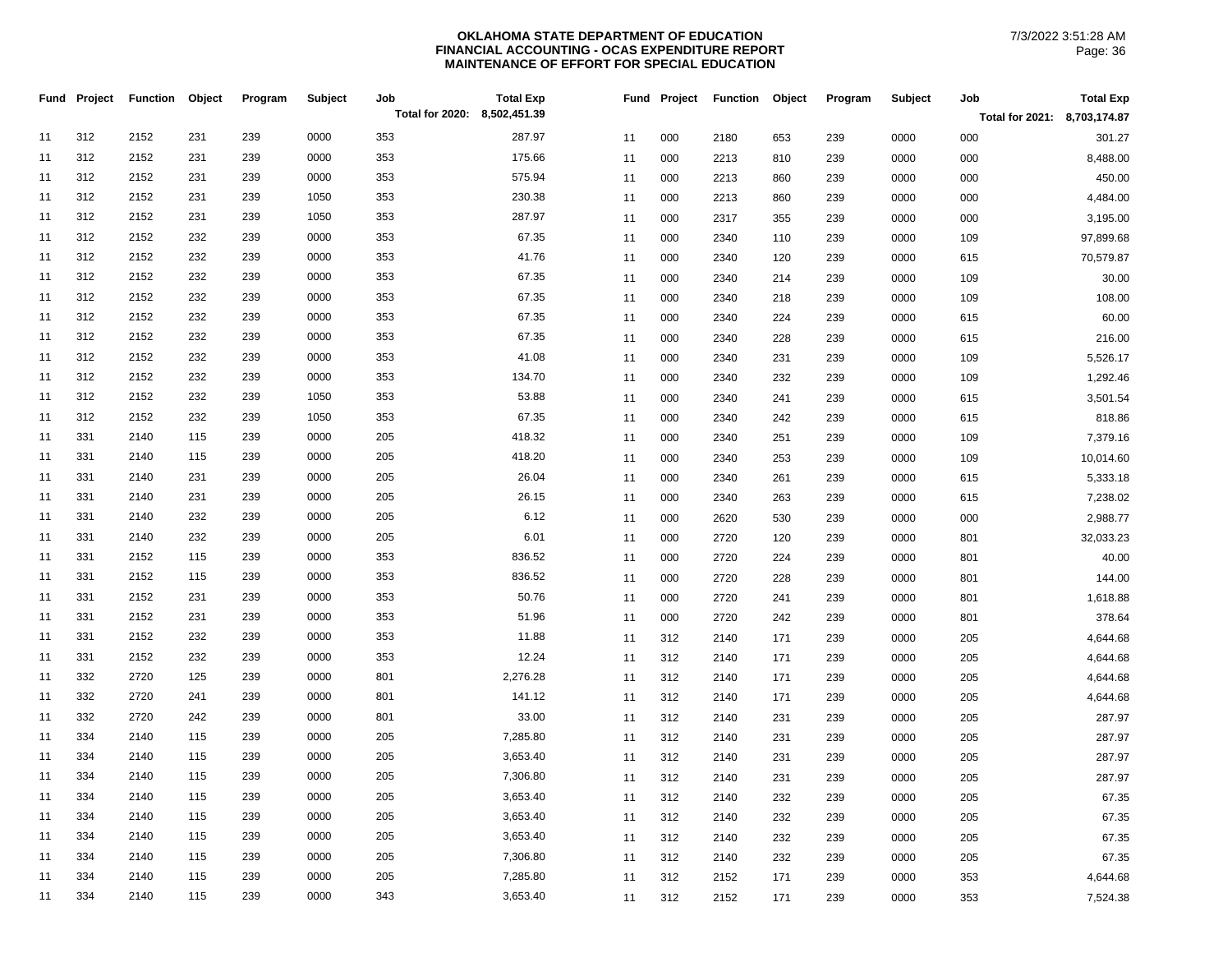|    | Fund Project | Function | Object | Program | Subject | Job<br>Total for 2020: 8,502,451.39 | <b>Total Exp</b> |    | Fund Project | <b>Function</b> | Object | Program | Subject | Job                          | <b>Total Exp</b> |
|----|--------------|----------|--------|---------|---------|-------------------------------------|------------------|----|--------------|-----------------|--------|---------|---------|------------------------------|------------------|
|    |              |          |        |         |         |                                     |                  |    |              |                 |        |         |         | Total for 2021: 8,703,174.87 |                  |
| 11 | 334          | 2140     | 115    | 239     | 0000    | 343                                 | 3,653.40         | 11 | 312          | 2152            | 171    | 239     | 0000    | 353                          | 4,644.68         |
| 11 | 334          | 2140     | 231    | 239     | 0000    | 205                                 | 368.61           | 11 | 312          | 2152            | 171    | 239     | 0000    | 353                          | 4,644.68         |
| 11 | 334          | 2140     | 231    | 239     | 0000    | 205                                 | 169.60           | 11 | 312          | 2152            | 171    | 239     | 0000    | 353                          | 4,644.68         |
| 11 | 334          | 2140     | 231    | 239     | 0000    | 205                                 | 396.50           | 11 | 312          | 2152            | 171    | 239     | 0000    | 353                          | 4,644.68         |
| 11 | 334          | 2140     | 231    | 239     | 0000    | 205                                 | 181.22           | 11 | 312          | 2152            | 171    | 239     | 0000    | 353                          | 5,759.41         |
| 11 | 334          | 2140     | 231    | 239     | 0000    | 205                                 | 169.64           | 11 | 312          | 2152            | 171    | 239     | 0000    | 353                          | 4,644.68         |
| 11 | 334          | 2140     | 231    | 239     | 0000    | 205                                 | 181.24           | 11 | 312          | 2152            | 171    | 239     | 0000    | 353                          | 3,994.43         |
| 11 | 334          | 2140     | 231    | 239     | 0000    | 205                                 | 317.94           | 11 | 312          | 2152            | 171    | 239     | 1050    | 353                          | 4,644.68         |
| 11 | 334          | 2140     | 231    | 239     | 0000    | 205                                 | 398.38           | 11 | 312          | 2152            | 231    | 239     | 0000    | 353                          | 287.97           |
| 11 | 334          | 2140     | 231    | 239     | 0000    | 343                                 | 188.49           | 11 | 312          | 2152            | 231    | 239     | 0000    | 353                          | 466.51           |
| 11 | 334          | 2140     | 231    | 239     | 0000    | 343                                 | 188.49           | 11 | 312          | 2152            | 231    | 239     | 0000    | 353                          | 287.97           |
| 11 | 334          | 2140     | 232    | 239     | 0000    | 205                                 | 86.18            | 11 | 312          | 2152            | 231    | 239     | 0000    | 353                          | 287.97           |
| 11 | 334          | 2140     | 232    | 239     | 0000    | 205                                 | 39.68            | 11 | 312          | 2152            | 231    | 239     | 0000    | 353                          | 287.97           |
| 11 | 334          | 2140     | 232    | 239     | 0000    | 205                                 | 92.76            | 11 | 312          | 2152            | 231    | 239     | 0000    | 353                          | 287.97           |
| 11 | 334          | 2140     | 232    | 239     | 0000    | 205                                 | 42.41            | 11 | 312          | 2152            | 231    | 239     | 0000    | 353                          | 357.08           |
| 11 | 334          | 2140     | 232    | 239     | 0000    | 205                                 | 39.60            | 11 | 312          | 2152            | 231    | 239     | 0000    | 353                          | 287.97           |
| 11 | 334          | 2140     | 232    | 239     | 0000    | 205                                 | 42.44            | 11 | 312          | 2152            | 231    | 239     | 0000    | 353                          | 247.65           |
| 11 | 334          | 2140     | 232    | 239     | 0000    | 205                                 | 74.35            | 11 | 312          | 2152            | 231    | 239     | 1050    | 353                          | 287.97           |
| 11 | 334          | 2140     | 232    | 239     | 0000    | 205                                 | 93.14            | 11 | 312          | 2152            | 232    | 239     | 0000    | 353                          | 67.35            |
| 11 | 334          | 2140     | 232    | 239     | 0000    | 343                                 | 44.06            | 11 | 312          | 2152            | 232    | 239     | 0000    | 353                          | 109.11           |
| 11 | 334          | 2140     | 232    | 239     | 0000    | 343                                 | 43.99            | 11 | 312          | 2152            | 232    | 239     | 0000    | 353                          | 67.35            |
| 11 | 334          | 2152     | 115    | 239     | 0000    | 215                                 | 7,306.80         | 11 | 312          | 2152            | 232    | 239     | 0000    | 353                          | 67.35            |
| 11 | 334          | 2152     | 115    | 239     | 0000    | 353                                 | 7,306.80         | 11 | 312          | 2152            | 232    | 239     | 0000    | 353                          | 67.35            |
| 11 | 334          | 2152     | 115    | 239     | 0000    | 353                                 | 3,653.40         | 11 | 312          | 2152            | 232    | 239     | 0000    | 353                          | 67.35            |
| 11 | 334          | 2152     | 115    | 239     | 0000    | 353                                 | 10,960.20        | 11 | 312          | 2152            | 232    | 239     | 0000    | 353                          | 83.51            |
| 11 | 334          | 2152     | 115    | 239     | 0000    | 353                                 | 7,306.80         | 11 | 312          | 2152            | 232    | 239     | 0000    | 353                          | 67.35            |
| 11 | 334          | 2152     | 115    | 239     | 0000    | 353                                 | 7,306.80         | 11 | 312          | 2152            | 232    | 239     | 0000    | 353                          | 57.92            |
| 11 | 334          | 2152     | 115    | 239     | 0000    | 353                                 | 7,306.80         | 11 | 312          | 2152            | 232    | 239     | 1050    | 353                          | 67.35            |
| 11 | 334          | 2152     | 115    | 239     | 0000    | 353                                 | 7,306.80         | 11 | 331          | 2152            | 115    | 239     | 0000    | 353                          | 209.13           |
| 11 | 334          | 2152     | 115    | 239     | 0000    | 353                                 | 7,306.80         | 11 | 331          | 2152            | 115    | 239     | 0000    | 353                          | 627.39           |
| 11 | 334          | 2152     | 115    | 239     | 0000    | 353                                 | 7,306.80         | 11 | 331          | 2152            | 231    | 239     | 0000    | 353                          | 12.70            |
| 11 | 334          | 2152     | 115    | 239     | 0000    | 353                                 | 7,306.80         | 11 | 331          | 2152            | 231    | 239     | 0000    | 353                          | 38.07            |
| 11 | 334          | 2152     | 115    | 239     | 0000    | 353                                 | 7,306.80         | 11 | 331          | 2152            | 232    | 239     | 0000    | 353                          | 2.97             |
| 11 | 334          | 2152     | 115    | 239     | 1050    | 353                                 | 7,306.80         | 11 | 331          | 2152            | 232    | 239     | 0000    | 353                          | 8.91             |
| 11 | 334          | 2152     | 231    | 239     | 0000    | 215                                 | 379.56           | 11 | 332          | 2720            | 125    | 239     | 0000    | 801                          | 758.76           |
| 11 | 334          | 2152     | 231    | 239     | 0000    | 353                                 | 401.64           | 11 | 332          | 2720            | 241    | 239     | 0000    | 801                          | 47.04            |
| 11 | 334          | 2152     | 231    | 239     | 0000    | 353                                 | 155.24           | 11 | 332          | 2720            | 242    | 239     | 0000    | 801                          | 11.00            |
| 11 | 334          | 2152     | 231    | 239     | 0000    | 353                                 | 546.57           | 11 | 334          | 2120            | 232    | 239     | 1050    | 202                          | 17.04            |
| 11 | 334          | 2152     | 231    | 239     | 0000    | 353                                 | 332.60           | 11 | 334          | 2120            | 232    | 239     | 1050    | 202                          | 17.04            |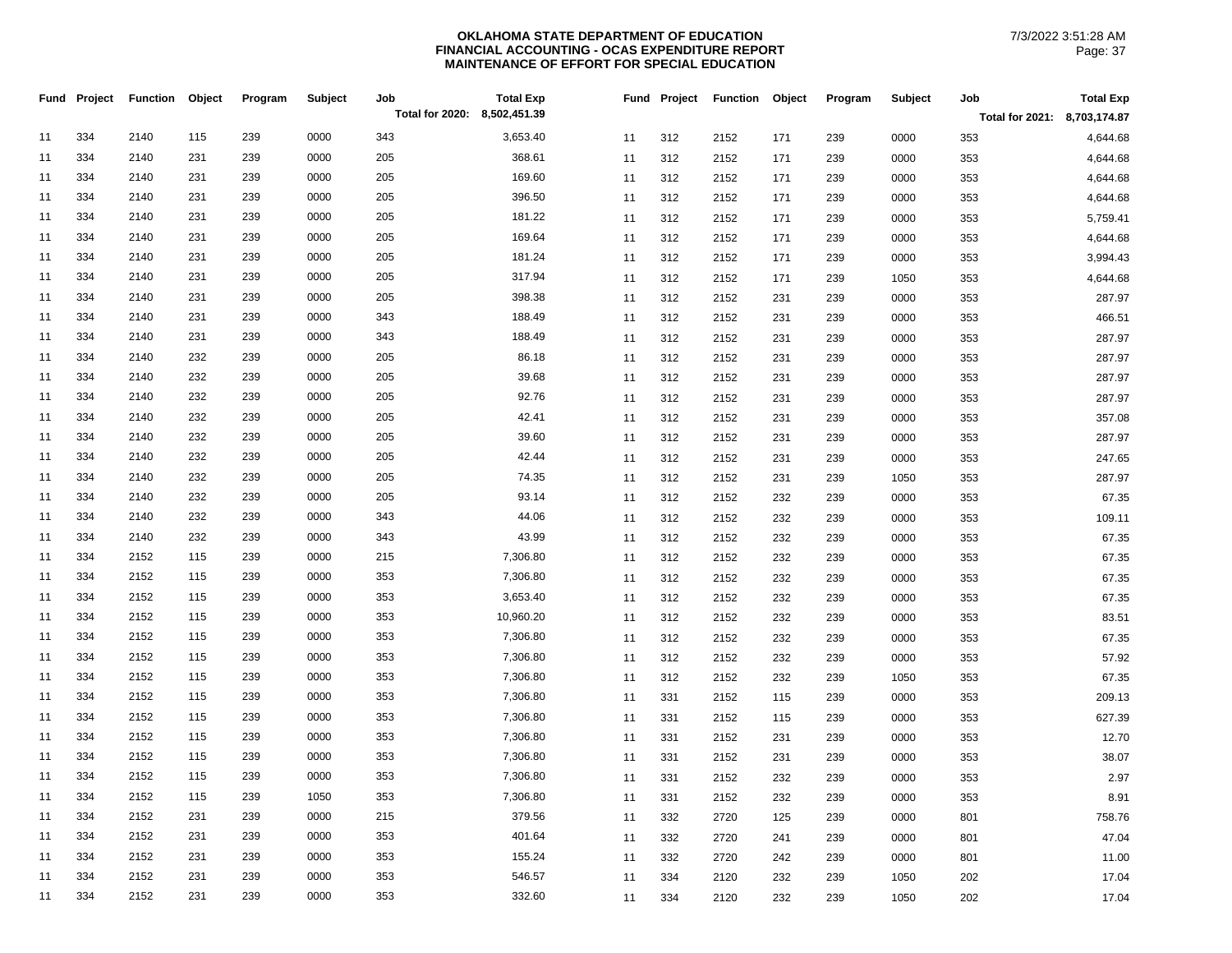|    | Fund Project | <b>Function</b> | Object | Program | Subject | Job<br>Total for 2020: 8,502,451.39 | <b>Total Exp</b> |          |            | Fund Project Function Object |            | Program    | Subject      | Job<br>Total for 2021: 8,703,174.87 | <b>Total Exp</b>     |
|----|--------------|-----------------|--------|---------|---------|-------------------------------------|------------------|----------|------------|------------------------------|------------|------------|--------------|-------------------------------------|----------------------|
| 11 | 334          | 2152            | 231    | 239     | 0000    | 353                                 | 412.97           |          |            |                              |            |            |              |                                     |                      |
| 11 | 334          | 2152            | 231    | 239     | 0000    | 353                                 | 264.84           | 11<br>11 | 334<br>334 | 2120                         | 232        | 239        | 1050         | 202                                 | 16.88<br>17.04       |
| 11 | 334          | 2152            | 231    | 239     | 0000    | 353                                 | 376.20           | 11       | 334        | 2120                         | 232        | 239        | 1050<br>1050 | 202<br>202                          | 17.04                |
| 11 | 334          | 2152            | 231    | 239     | 0000    | 353                                 | 392.24           | 11       | 334        | 2120                         | 232<br>115 | 239        | 0000         |                                     | 4,927.20             |
| 11 | 334          | 2152            | 231    | 239     | 0000    | 353                                 | 391.80           |          | 334        | 2140                         |            | 239        |              | 205                                 |                      |
| 11 | 334          | 2152            | 231    | 239     | 0000    | 353                                 | 355.60           | 11<br>11 | 334        | 2140<br>2140                 | 115<br>115 | 239<br>239 | 0000<br>0000 | 205<br>205                          | 6,159.00<br>7,390.80 |
| 11 | 334          | 2152            | 231    | 239     | 0000    | 353                                 | 392.68           |          | 334        |                              |            |            |              |                                     | 3,387.45             |
| 11 | 334          | 2152            | 231    | 239     | 1050    | 353                                 | 378.68           | 11<br>11 | 334        | 2140<br>2140                 | 115<br>115 | 239<br>239 | 0000<br>0000 | 205<br>205                          | 2,463.60             |
| 11 | 334          | 2152            | 232    | 239     | 0000    | 215                                 | 88.80            |          | 334        |                              |            |            |              |                                     |                      |
| 11 | 334          | 2152            | 232    | 239     | 0000    | 353                                 | 93.95            | 11       |            | 2140                         | 115        | 239        | 0000         | 205                                 | 2,463.60             |
| 11 | 334          | 2152            | 232    | 239     | 0000    | 353                                 | 36.28            | 11       | 334<br>334 | 2140                         | 115        | 239        | 0000         | 205                                 | 3,695.40             |
| 11 | 334          | 2152            | 232    | 239     | 0000    | 353                                 | 127.82           | 11       |            | 2140                         | 115        | 239        | 0000<br>0000 | 205                                 | 3,387.45             |
|    | 334          |                 | 232    | 239     | 0000    |                                     | 77.77            | 11       | 334        | 2140                         | 115        | 239        |              | 205                                 | 2,463.60             |
| 11 |              | 2152            |        |         |         | 353                                 |                  | 11       | 334        | 2140                         | 115        | 239        | 0000         | 205                                 | 7,390.80             |
| 11 | 334          | 2152            | 232    | 239     | 0000    | 353                                 | 96.55            | 11       | 334        | 2140                         | 115        | 239        | 0000         | 205                                 | 8,006.70             |
| 11 | 334          | 2152            | 232    | 239     | 0000    | 353                                 | 62.04            | 11       | 334        | 2140                         | 115        | 239        | 0000         | 343                                 | 3,695.40             |
| 11 | 334          | 2152            | 232    | 239     | 0000    | 353                                 | 88.00            | 11       | 334        | 2140                         | 115        | 239        | 0000         | 343                                 | 3,695.40             |
| 11 | 334          | 2152            | 232    | 239     | 0000    | 353                                 | 91.75            | 11       | 334        | 2140                         | 231        | 239        | 0000         | 205                                 | 262.86               |
| 11 | 334          | 2152            | 232    | 239     | 0000    | 353                                 | 91.64            | 11       | 334        | 2140                         | 231        | 239        | 0000         | 205                                 | 324.60               |
| 11 | 334          | 2152            | 232    | 239     | 0000    | 353                                 | 83.08            | 11       | 334        | 2140                         | 231        | 239        | 0000         | 205                                 | 400.72               |
| 11 | 334          | 2152            | 232    | 239     | 0000    | 353                                 | 91.84            | 11       | 334        | 2140                         | 231        | 239        | 0000         | 205                                 | 173.62               |
| 11 | 334          | 2152            | 232    | 239     | 1050    | 353                                 | 88.56            | 11       | 334        | 2140                         | 231        | 239        | 0000         | 205                                 | 127.84               |
| 11 | 334          | 2330            | 115    | 239     | 0000    | 109                                 | 7,285.80         | 11       | 334        | 2140                         | 231        | 239        | 0000         | 205                                 | 135.68               |
| 11 | 334          | 2330            | 231    | 239     | 0000    | 109                                 | 384.79           | 11       | 334        | 2140                         | 231        | 239        | 0000         | 205                                 | 189.00               |
| 11 | 334          | 2330            | 232    | 239     | 0000    | 109                                 | 89.99            | 11       | 334        | 2140                         | 231        | 239        | 0000         | 205                                 | 173.69               |
| 11 | 334          | 2340            | 115    | 239     | 0000    | 109                                 | 7,264.80         | 11       | 334        | 2140                         | 231        | 239        | 0000         | 205                                 | 127.91               |
| 11 | 334          | 2340            | 231    | 239     | 0000    | 109                                 | 412.56           | 11       | 334        | 2140                         | 231        | 239        | 0000         | 205                                 | 339.48               |
| 11 | 334          | 2340            | 232    | 239     | 0000    | 109                                 | 96.48            | 11       | 334        | 2140                         | 231        | 239        | 0000         | 205                                 | 421.27               |
| 11 | 335          | 2135            | 241    | 239     | 0000    | 334                                 | 168.15           | 11       | 334        | 2140                         | 231        | 239        | 0000         | 343                                 | 189.64               |
| 11 | 335          | 2135            | 241    | 239     | 0000    | 334                                 | 78.64            | 11       | 334        | 2140                         | 231        | 239        | 0000         | 343                                 | 189.60               |
| 11 | 335          | 2135            | 241    | 239     | 0000    | 334                                 | 78.64            | 11       | 334        | 2140                         | 232        | 239        | 0000         | 205                                 | 61.46                |
| 11 | 335          | 2135            | 241    | 239     | 0000    | 334                                 | 78.64            | 11       | 334        | 2140                         | 232        | 239        | 0000         | 205                                 | 75.92                |
| 11 | 335          | 2135            | 241    | 239     | 0000    | 334                                 | 78.64            | 11       | 334        | 2140                         | 232        | 239        | 0000         | 205                                 | 93.76                |
| 11 | 335          | 2135            | 241    | 239     | 0000    | 334                                 | 78.64            | 11       | 334        | 2140                         | 232        | 239        | 0000         | 205                                 | 40.59                |
| 11 | 335          | 2135            | 241    | 239     | 1050    | 334                                 | 70.56            | 11       | 334        | 2140                         | 232        | 239        | 0000         | 205                                 | 29.90                |
| 11 | 335          | 2135            | 241    | 239     | 1050    | 334                                 | 70.56            | 11       | 334        | 2140                         | 232        | 239        | 0000         | 205                                 | 31.76                |
| 11 | 335          | 2135            | 241    | 239     | 1050    | 334                                 | 70.56            | 11       | 334        | 2140                         | 232        | 239        | 0000         | 205                                 | 44.24                |
| 11 | 335          | 2135            | 241    | 239     | 1050    | 334                                 | 70.56            | 11       | 334        | 2140                         | 232        | 239        | 0000         | 205                                 | 40.59                |
| 11 | 335          | 2135            | 241    | 239     | 1050    | 334                                 | 70.56            | 11       | 334        | 2140                         | 232        | 239        | 0000         | 205                                 | 29.90                |
| 11 | 335          | 2135            | 241    | 239     | 1050    | 334                                 | 70.56            | 11       | 334        | 2140                         | 232        | 239        | 0000         | 205                                 | 79.32                |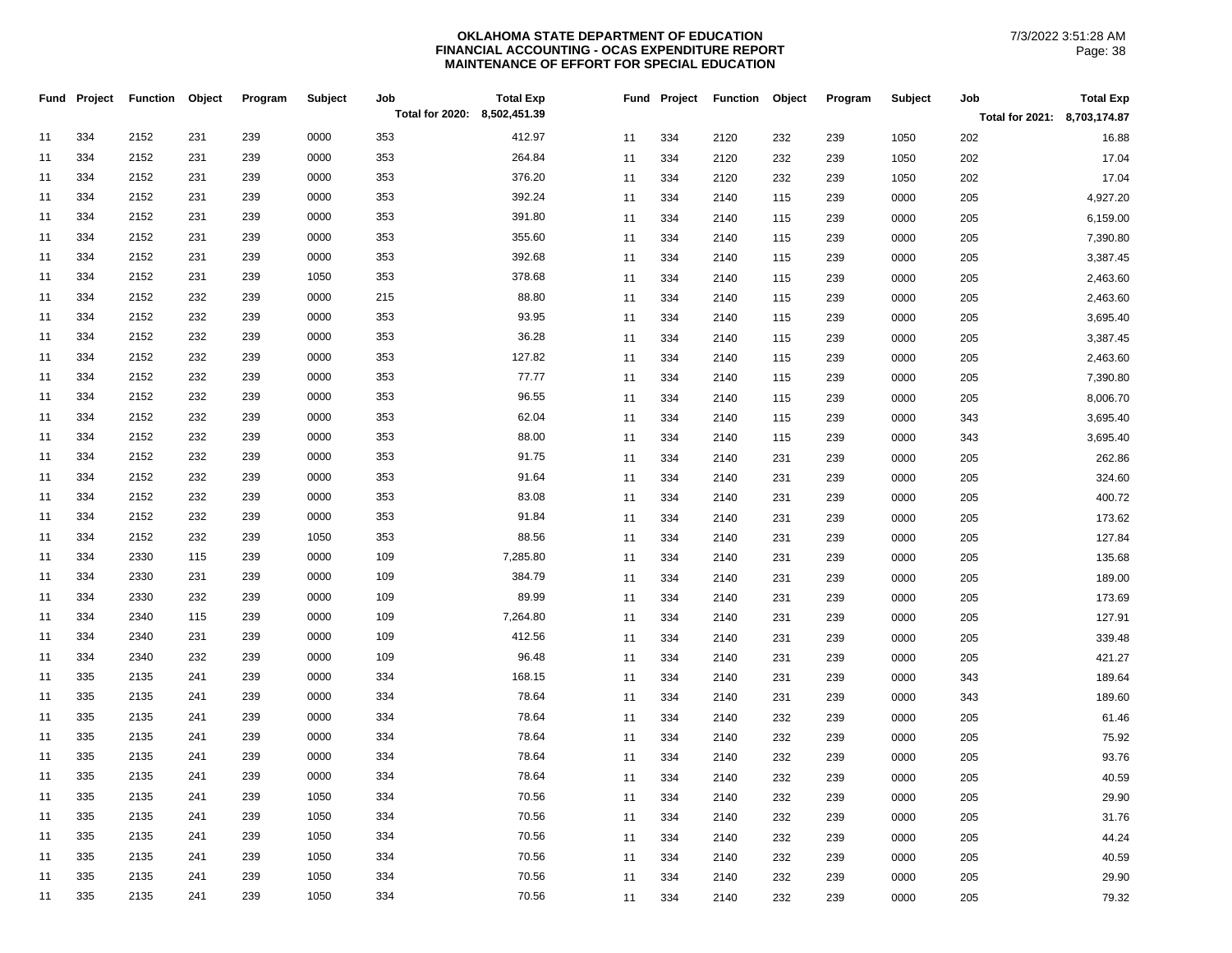|    | Fund Project | <b>Function</b> | Object | Program | <b>Subject</b> | Job<br>Total for 2020: 8,502,451.39 | <b>Total Exp</b> |    |     | Fund Project Function | Object | Program | Subject | Job                          | <b>Total Exp</b> |
|----|--------------|-----------------|--------|---------|----------------|-------------------------------------|------------------|----|-----|-----------------------|--------|---------|---------|------------------------------|------------------|
|    |              |                 |        |         |                |                                     |                  |    |     |                       |        |         |         | Total for 2021: 8,703,174.87 |                  |
| 11 | 335          | 2135            | 242    | 239     | 0000           | 334                                 | 39.33            | 11 | 334 | 2140                  | 232    | 239     | 0000    | 205                          | 98.48            |
| 11 | 335          | 2135            | 242    | 239     | 0000           | 334                                 | 18.40            | 11 | 334 | 2140                  | 232    | 239     | 0000    | 343                          | 44.37            |
| 11 | 335          | 2135            | 242    | 239     | 0000           | 334                                 | 18.40            | 11 | 334 | 2140                  | 232    | 239     | 0000    | 343                          | 44.30            |
| 11 | 335          | 2135            | 242    | 239     | 0000           | 334                                 | 18.40            | 11 | 334 | 2152                  | 115    | 239     | 0000    | 215                          | 5,543.10         |
| 11 | 335          | 2135            | 242    | 239     | 0000           | 334                                 | 18.40            | 11 | 334 | 2152                  | 115    | 239     | 0000    | 215                          | 7,390.80         |
| 11 | 335          | 2135            | 242    | 239     | 0000           | 334                                 | 18.40            | 11 | 334 | 2152                  | 115    | 239     | 0000    | 353                          | 8,622.60         |
| 11 | 335          | 2135            | 242    | 239     | 1050           | 334                                 | 16.52            | 11 | 334 | 2152                  | 115    | 239     | 0000    | 353                          | 3,695.40         |
| 11 | 335          | 2135            | 242    | 239     | 1050           | 334                                 | 16.52            | 11 | 334 | 2152                  | 115    | 239     | 0000    | 353                          | 3,695.40         |
| 11 | 335          | 2135            | 242    | 239     | 1050           | 334                                 | 16.52            | 11 | 334 | 2152                  | 115    | 239     | 0000    | 353                          | 7,390.80         |
| 11 | 335          | 2135            | 242    | 239     | 1050           | 334                                 | 16.52            | 11 | 334 | 2152                  | 115    | 239     | 0000    | 353                          | 7,390.80         |
| 11 | 335          | 2135            | 242    | 239     | 1050           | 334                                 | 16.52            | 11 | 334 | 2152                  | 115    | 239     | 0000    | 353                          | 7,390.80         |
| 11 | 335          | 2135            | 242    | 239     | 1050           | 334                                 | 16.52            | 11 | 334 | 2152                  | 115    | 239     | 0000    | 353                          | 7,390.80         |
| 11 | 335          | 2152            | 125    | 239     | 0000           | 216                                 | 7,306.80         | 11 | 334 | 2152                  | 115    | 239     | 0000    | 353                          | 7,390.80         |
| 11 | 335          | 2152            | 241    | 239     | 0000           | 216                                 | 376.70           | 11 | 334 | 2152                  | 115    | 239     | 0000    | 353                          | 7,390.80         |
| 11 | 335          | 2152            | 242    | 239     | 0000           | 216                                 | 88.08            | 11 | 334 | 2152                  | 115    | 239     | 0000    | 353                          | 12,933.90        |
| 11 | 335          | 2170            | 125    | 239     | 0000           | 338                                 | 664.24           | 11 | 334 | 2152                  | 115    | 239     | 0000    | 353                          | 7,390.80         |
| 11 | 335          | 2170            | 125    | 239     | 0000           | 338                                 | 664.24           | 11 | 334 | 2152                  | 115    | 239     | 0000    | 353                          | 5,543.10         |
| 11 | 335          | 2170            | 125    | 239     | 0000           | 338                                 | 664.24           | 11 | 334 | 2152                  | 115    | 239     | 1050    | 353                          | 7,390.80         |
| 11 | 335          | 2170            | 125    | 239     | 0000           | 338                                 | 664.24           | 11 | 334 | 2152                  | 115    | 239     | 1050    | 353                          | 7,390.80         |
| 11 | 335          | 2170            | 125    | 239     | 0000           | 338                                 | 664.24           | 11 | 334 | 2152                  | 231    | 239     | 0000    | 215                          | 270.40           |
| 11 | 335          | 2170            | 125    | 239     | 0000           | 338                                 | 664.24           | 11 | 334 | 2152                  | 231    | 239     | 0000    | 215                          | 382.47           |
| 11 | 335          | 2170            | 125    | 239     | 0000           | 338                                 | 664.24           | 11 | 334 | 2152                  | 231    | 239     | 0000    | 353                          | 431.01           |
| 11 | 335          | 2170            | 125    | 239     | 0000           | 338                                 | 664.24           | 11 | 334 | 2152                  | 231    | 239     | 0000    | 353                          | 177.39           |
| 11 | 335          | 2170            | 125    | 239     | 0000           | 338                                 | 664.40           | 11 | 334 | 2152                  | 231    | 239     | 0000    | 353                          | 177.39           |
| 11 | 335          | 2170            | 125    | 239     | 0000           | 338                                 | 664.24           | 11 | 334 | 2152                  | 231    | 239     | 0000    | 353                          | 334.80           |
| 11 | 335          | 2170            | 125    | 239     | 0000           | 338                                 | 664.24           | 11 | 334 | 2152                  | 231    | 239     | 0000    | 353                          | 415.73           |
| 11 | 335          | 2170            | 241    | 239     | 0000           | 338                                 | 37.09            | 11 | 334 | 2152                  | 231    | 239     | 0000    | 353                          | 266.76           |
| 11 | 335          | 2170            | 241    | 239     | 0000           | 338                                 | 37.09            | 11 | 334 | 2152                  | 231    | 239     | 0000    | 353                          | 380.04           |
| 11 | 335          | 2170            | 241    | 239     | 0000           | 338                                 | 37.09            | 11 | 334 | 2152                  | 231    | 239     | 0000    | 353                          | 397.08           |
| 11 | 335          | 2170            | 241    | 239     | 0000           | 338                                 | 37.09            | 11 | 334 | 2152                  | 231    | 239     | 0000    | 353                          | 398.04           |
| 11 | 335          | 2170            | 241    | 239     | 0000           | 338                                 | 37.09            | 11 | 334 | 2152                  | 231    | 239     | 0000    | 353                          | 640.06           |
| 11 | 335          | 2170            | 241    | 239     | 0000           | 338                                 | 37.09            | 11 | 334 | 2152                  | 231    | 239     | 0000    | 353                          | 366.49           |
| 11 | 335          | 2170            | 241    | 239     | 0000           | 338                                 | 37.09            | 11 | 334 | 2152                  | 231    | 239     | 0000    | 353                          | 295.92           |
| 11 | 335          | 2170            | 241    | 239     | 0000           | 338                                 | 37.09            | 11 | 334 | 2152                  | 231    | 239     | 1050    | 353                          | 370.04           |
| 11 | 335          | 2170            | 241    | 239     | 0000           | 338                                 | 37.09            | 11 | 334 | 2152                  | 231    | 239     | 1050    | 353                          | 383.29           |
| 11 | 335          | 2170            | 241    | 239     | 0000           | 338                                 | 37.09            | 11 | 334 | 2152                  | 232    | 239     | 0000    | 215                          | 63.25            |
| 11 | 335          | 2170            | 241    | 239     | 0000           | 338                                 | 37.09            | 11 | 334 | 2152                  | 232    | 239     | 0000    | 215                          | 89.46            |
| 11 | 335          | 2170            | 242    | 239     | 0000           | 338                                 | 8.68             | 11 | 334 | 2152                  | 232    | 239     | 0000    | 353                          | 100.81           |
| 11 | 335          | 2170            | 242    | 239     | 0000           | 338                                 | 8.68             | 11 | 334 | 2152                  | 232    | 239     | 0000    | 353                          | 41.50            |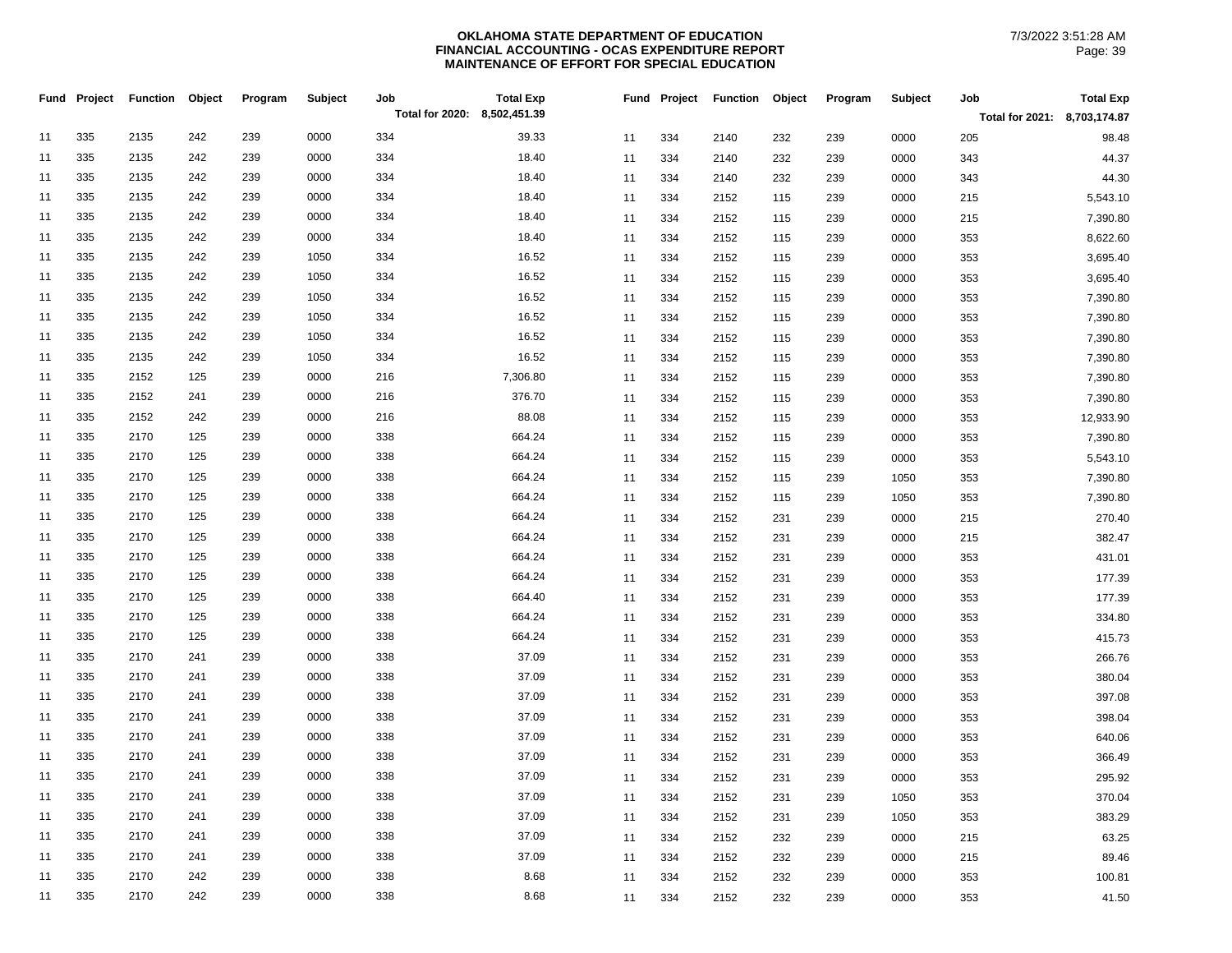|    |     | Fund Project Function Object |     | Program | Subject | Job                          | <b>Total Exp</b> |    | Fund Project | <b>Function Object</b> |     | Program | Subject | Job                          | <b>Total Exp</b> |
|----|-----|------------------------------|-----|---------|---------|------------------------------|------------------|----|--------------|------------------------|-----|---------|---------|------------------------------|------------------|
|    |     |                              |     |         |         | Total for 2020: 8,502,451.39 |                  |    |              |                        |     |         |         | Total for 2021: 8,703,174.87 |                  |
| 11 | 335 | 2170                         | 242 | 239     | 0000    | 338                          | 8.68             | 11 | 334          | 2152                   | 232 | 239     | 0000    | 353                          | 41.50            |
| 11 | 335 | 2170                         | 242 | 239     | 0000    | 338                          | 8.68             | 11 | 334          | 2152                   | 232 | 239     | 0000    | 353                          | 78.32            |
| 11 | 335 | 2170                         | 242 | 239     | 0000    | 338                          | 8.68             | 11 | 334          | 2152                   | 232 | 239     | 0000    | 353                          | 97.27            |
| 11 | 335 | 2170                         | 242 | 239     | 0000    | 338                          | 8.68             | 11 | 334          | 2152                   | 232 | 239     | 0000    | 353                          | 62.40            |
| 11 | 335 | 2170                         | 242 | 239     | 0000    | 338                          | 8.68             | 11 | 334          | 2152                   | 232 | 239     | 0000    | 353                          | 88.80            |
| 11 | 335 | 2170                         | 242 | 239     | 0000    | 338                          | 8.68             | 11 | 334          | 2152                   | 232 | 239     | 0000    | 353                          | 92.88            |
| 11 | 335 | 2170                         | 242 | 239     | 0000    | 338                          | 8.68             | 11 | 334          | 2152                   | 232 | 239     | 0000    | 353                          | 93.16            |
| 11 | 335 | 2170                         | 242 | 239     | 0000    | 338                          | 8.68             | 11 | 334          | 2152                   | 232 | 239     | 0000    | 353                          | 149.64           |
| 11 | 335 | 2170                         | 242 | 239     | 0000    | 338                          | 8.68             | 11 | 334          | 2152                   | 232 | 239     | 0000    | 353                          | 85.70            |
| 11 | 335 | 2340                         | 125 | 239     | 0000    | 615                          | 14,571.60        | 11 | 334          | 2152                   | 232 | 239     | 0000    | 353                          | 69.19            |
| 11 | 335 | 2340                         | 241 | 239     | 0000    | 615                          | 706.70           | 11 | 334          | 2152                   | 232 | 239     | 1050    | 353                          | 86.54            |
| 11 | 335 | 2340                         | 242 | 239     | 0000    | 615                          | 165.29           | 11 | 334          | 2152                   | 232 | 239     | 1050    | 353                          | 89.64            |
| 11 | 335 | 2720                         | 125 | 239     | 0000    | 801                          | 7,306.80         | 11 | 334          | 2330                   | 115 | 239     | 0000    | 109                          | 7,390.80         |
| 11 | 335 | 2720                         | 241 | 239     | 0000    | 801                          | 316.98           | 11 | 334          | 2330                   | 231 | 239     | 0000    | 109                          | 402.21           |
| 11 | 335 | 2720                         | 242 | 239     | 0000    | 801                          | 74.12            | 11 | 334          | 2330                   | 232 | 239     | 0000    | 109                          | 94.07            |
|    |     |                              |     |         |         |                              |                  | 11 | 334          | 2340                   | 115 | 239     | 0000    | 109                          | 7,390.80         |
|    |     |                              |     |         |         |                              |                  | 11 | 334          | 2340                   | 231 | 239     | 0000    | 109                          | 417.18           |
|    |     |                              |     |         |         |                              |                  | 11 | 334          | 2340                   | 232 | 239     | 0000    | 109                          | 97.56            |
|    |     |                              |     |         |         |                              |                  | 11 | 335          | 2132                   | 125 | 239     | 0000    | 507                          | 1,231.80         |
|    |     |                              |     |         |         |                              |                  | 11 | 335          | 2132                   | 125 | 239     | 0000    | 507                          | 5,543.10         |
|    |     |                              |     |         |         |                              |                  | 11 | 335          | 2132                   | 241 | 239     | 0000    | 507                          | 59.46            |
|    |     |                              |     |         |         |                              |                  | 11 | 335          | 2132                   | 241 | 239     | 0000    | 507                          | 267.57           |
|    |     |                              |     |         |         |                              |                  | 11 | 335          | 2132                   | 242 | 239     | 0000    | 507                          | 13.90            |
|    |     |                              |     |         |         |                              |                  | 11 | 335          | 2132                   | 242 | 239     | 0000    | 507                          | 62.55            |
|    |     |                              |     |         |         |                              |                  | 11 | 335          | 2135                   | 125 | 239     | 0000    | 334                          | 7,390.80         |
|    |     |                              |     |         |         |                              |                  | 11 | 335          | 2135                   | 125 | 239     | 0000    | 334                          | 1,478.16         |
|    |     |                              |     |         |         |                              |                  | 11 | 335          | 2135                   | 125 | 239     | 0000    | 334                          | 1,478.16         |
|    |     |                              |     |         |         |                              |                  | 11 | 335          | 2135                   | 125 | 239     | 0000    | 334                          | 1,478.16         |
|    |     |                              |     |         |         |                              |                  | 11 | 335          | 2135                   | 125 | 239     | 0000    | 334                          | 1,478.16         |
|    |     |                              |     |         |         |                              |                  | 11 | 335          | 2135                   | 125 | 239     | 0000    | 334                          | 1,478.16         |
|    |     |                              |     |         |         |                              |                  | 11 | 335          | 2135                   | 125 | 239     | 1050    | 334                          | 1,231.80         |
|    |     |                              |     |         |         |                              |                  | 11 | 335          | 2135                   | 125 | 239     | 1050    | 334                          | 1,231.80         |
|    |     |                              |     |         |         |                              |                  | 11 | 335          | 2135                   | 125 | 239     | 1050    | 334                          | 1,231.80         |
|    |     |                              |     |         |         |                              |                  | 11 | 335          | 2135                   | 125 | 239     | 1050    | 334                          | 1,231.80         |
|    |     |                              |     |         |         |                              |                  | 11 | 335          | 2135                   | 125 | 239     | 1050    | 334                          | 1,231.80         |
|    |     |                              |     |         |         |                              |                  | 11 | 335          | 2135                   | 125 | 239     | 1050    | 334                          | 1,231.80         |
|    |     |                              |     |         |         |                              |                  | 11 | 335          | 2135                   | 241 | 239     | 0000    | 334                          | 371.02           |
|    |     |                              |     |         |         |                              |                  | 11 | 335          | 2135                   | 241 | 239     | 0000    | 334                          | 79.08            |
|    |     |                              |     |         |         |                              |                  | 11 | 335          | 2135                   | 241 | 239     | 0000    | 334                          | 79.08            |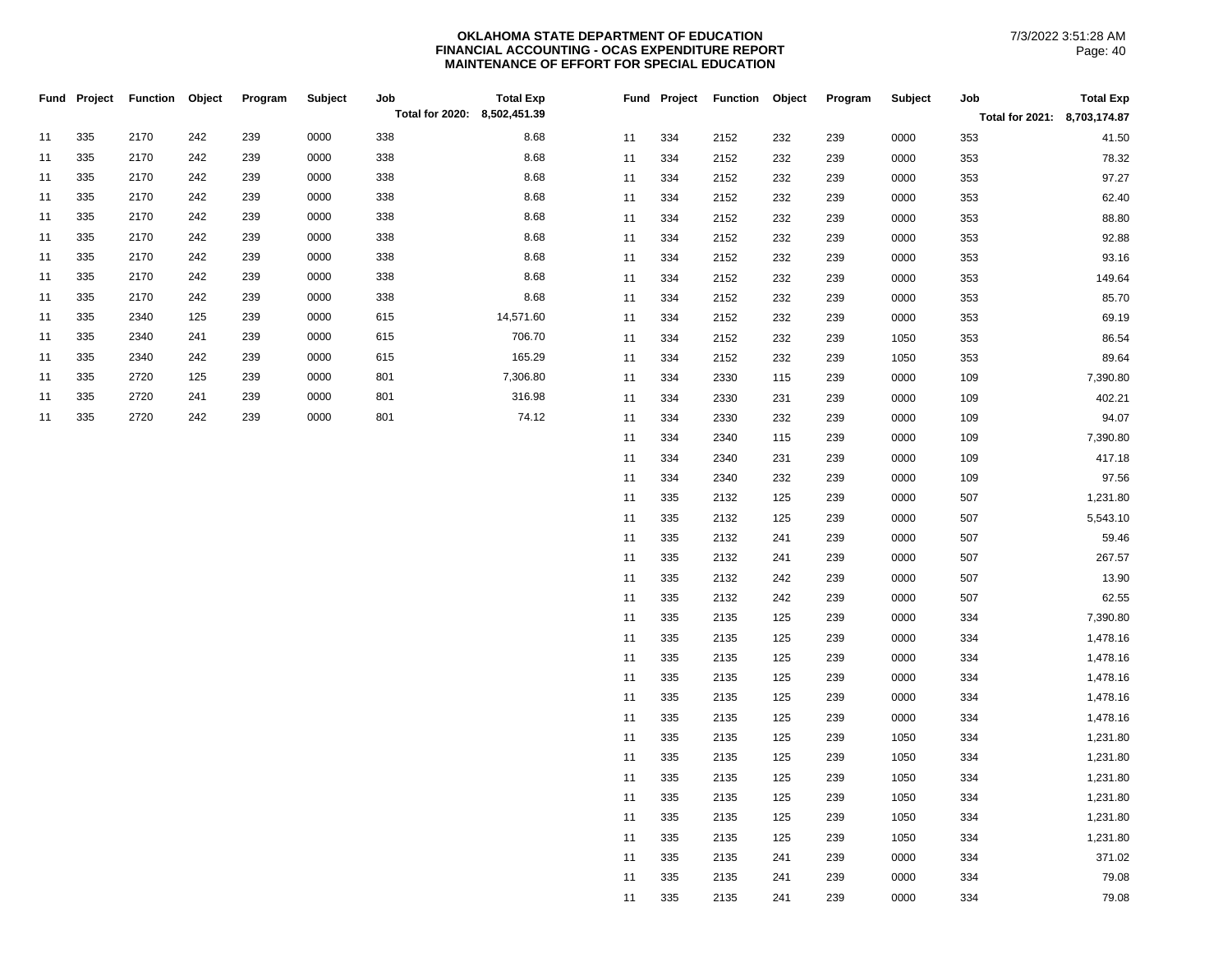|    | Fund Project | <b>Function</b> | Object | Program | Subject | Job             | <b>Total Exp</b> |
|----|--------------|-----------------|--------|---------|---------|-----------------|------------------|
|    |              |                 |        |         |         | Total for 2021: | 8,703,174.87     |
| 11 | 335          | 2135            | 241    | 239     | 0000    | 334             | 79.08            |
| 11 | 335          | 2135            | 241    | 239     | 0000    | 334             | 79.08            |
| 11 | 335          | 2135            | 241    | 239     | 0000    | 334             | 79.08            |
| 11 | 335          | 2135            | 241    | 239     | 1050    | 334             | 68.50            |
| 11 | 335          | 2135            | 241    | 239     | 1050    | 334             | 68.50            |
| 11 | 335          | 2135            | 241    | 239     | 1050    | 334             | 68.50            |
| 11 | 335          | 2135            | 241    | 239     | 1050    | 334             | 68.50            |
| 11 | 335          | 2135            | 241    | 239     | 1050    | 334             | 68.50            |
| 11 | 335          | 2135            | 241    | 239     | 1050    | 334             | 68.50            |
| 11 | 335          | 2135            | 242    | 239     | 0000    | 334             | 86.76            |
| 11 | 335          | 2135            | 242    | 239     | 0000    | 334             | 18.48            |
| 11 | 335          | 2135            | 242    | 239     | 0000    | 334             | 18.48            |
| 11 | 335          | 2135            | 242    | 239     | 0000    | 334             | 18.48            |
| 11 | 335          | 2135            | 242    | 239     | 0000    | 334             | 18.48            |
| 11 | 335          | 2135            | 242    | 239     | 0000    | 334             | 18.48            |
| 11 | 335          | 2135            | 242    | 239     | 1050    | 334             | 15.98            |
| 11 | 335          | 2135            | 242    | 239     | 1050    | 334             | 15.98            |
| 11 | 335          | 2135            | 242    | 239     | 1050    | 334             | 15.98            |
| 11 | 335          | 2135            | 242    | 239     | 1050    | 334             | 15.98            |
| 11 | 335          | 2135            | 242    | 239     | 1050    | 334             | 15.98            |
| 11 | 335          | 2135            | 242    | 239     | 1050    | 334             | 15.98            |
| 11 | 335          | 2152            | 125    | 239     | 0000    | 216             | 1,847.70         |
| 11 | 335          | 2152            | 241    | 239     | 0000    | 216             | 95.44            |
| 11 | 335          | 2152            | 242    | 239     | 0000    | 216             | 22.32            |
| 11 | 335          | 2170            | 125    | 239     | 0000    | 338             | 671.88           |
| 11 | 335          | 2170            | 125    | 239     | 0000    | 338             | 671.88           |
| 11 | 335          | 2170            | 125    | 239     | 0000    | 338             | 671.88           |
| 11 | 335          | 2170            | 125    | 239     | 0000    | 338             | 671.88           |
| 11 | 335          | 2170            | 125    | 239     | 0000    | 338             | 671.88           |
| 11 | 335          | 2170            | 125    | 239     | 0000    | 338             | 671.88           |
| 11 | 335          | 2170            | 125    | 239     | 0000    | 338             | 671.88           |
| 11 | 335          | 2170            | 125    | 239     | 0000    | 338             | 671.88           |
| 11 | 335          | 2170            | 125    | 239     | 0000    | 338             | 672.00           |
| 11 | 335          | 2170            | 125    | 239     | 0000    | 338             | 671.88           |
| 11 | 335          | 2170            | 125    | 239     | 0000    | 338             | 671.88           |
| 11 | 335          | 2170            | 241    | 239     | 0000    | 338             | 37.48            |
| 11 | 335          | 2170            | 241    | 239     | 0000    | 338             | 37.48            |
| 11 | 335          | 2170            | 241    | 239     | 0000    | 338             | 37.48            |
| 11 | 335          | 2170            | 241    | 239     | 0000    | 338             | 37.48            |